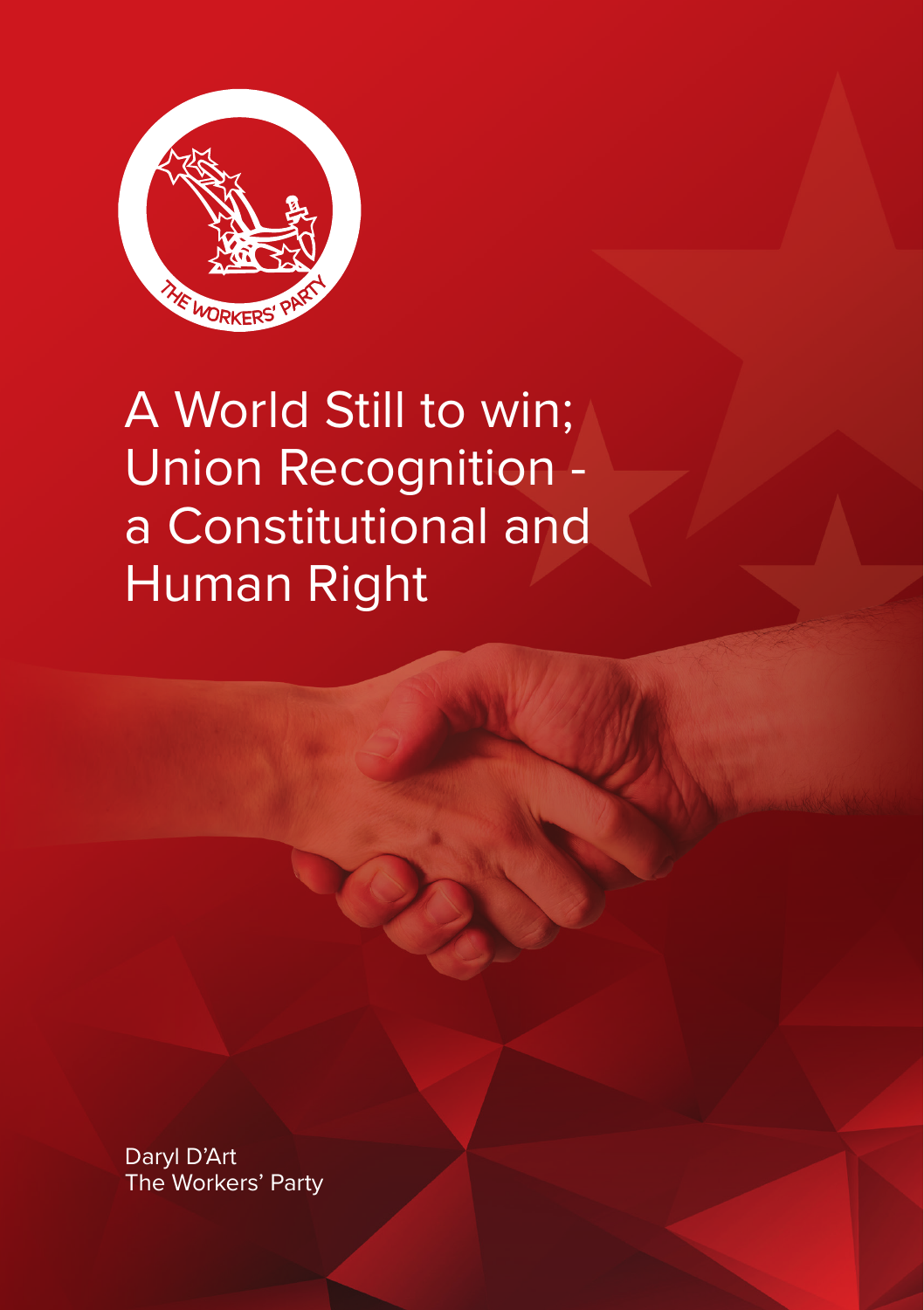

# A World Still to win; Union Recognition - a Constitutional and Human Right

**Daryl D'Art The Workers' Party (Dublin, July 2021)**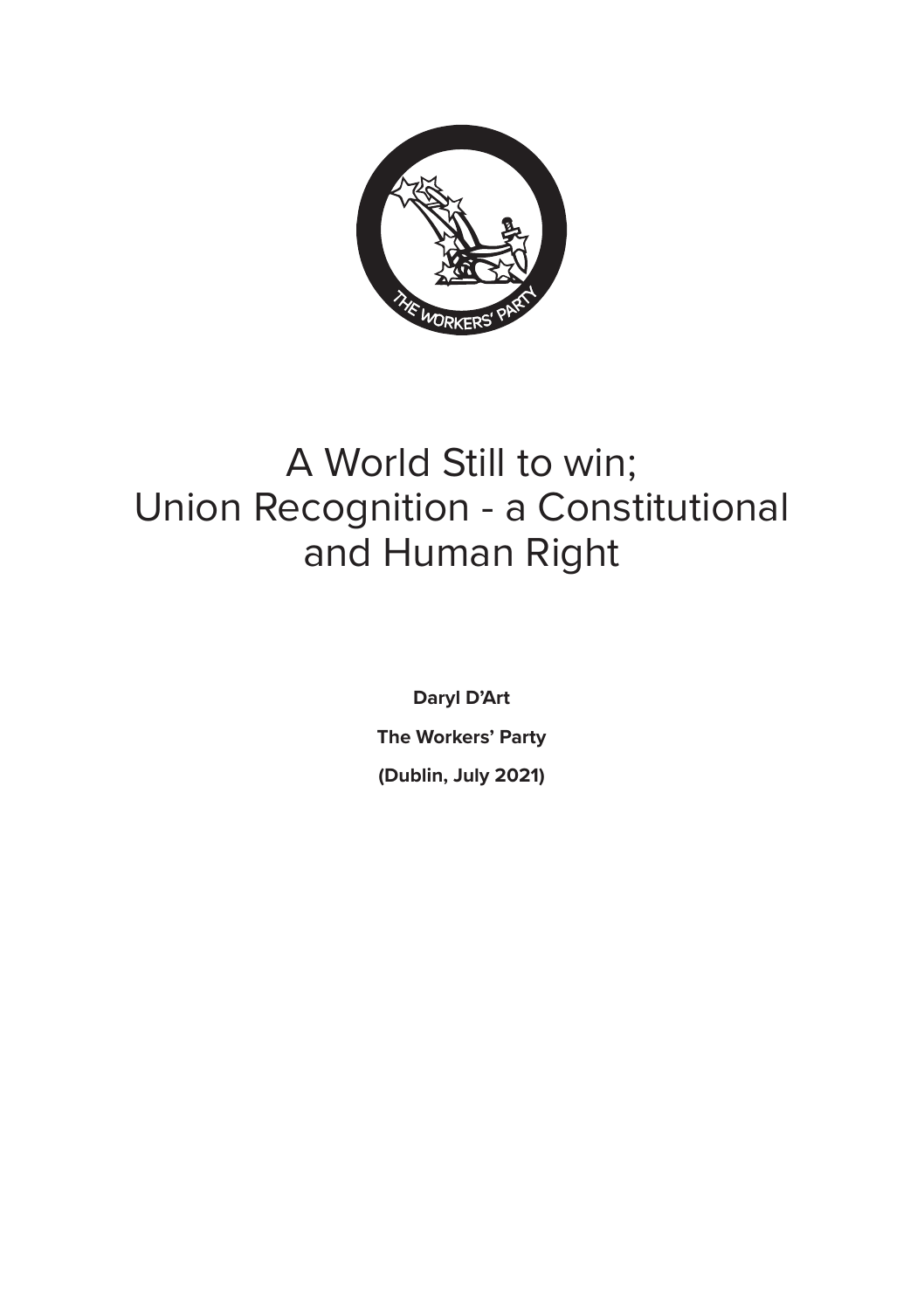In Memory Sean Garland, Tomas Mac Giolla and Eamon Smullen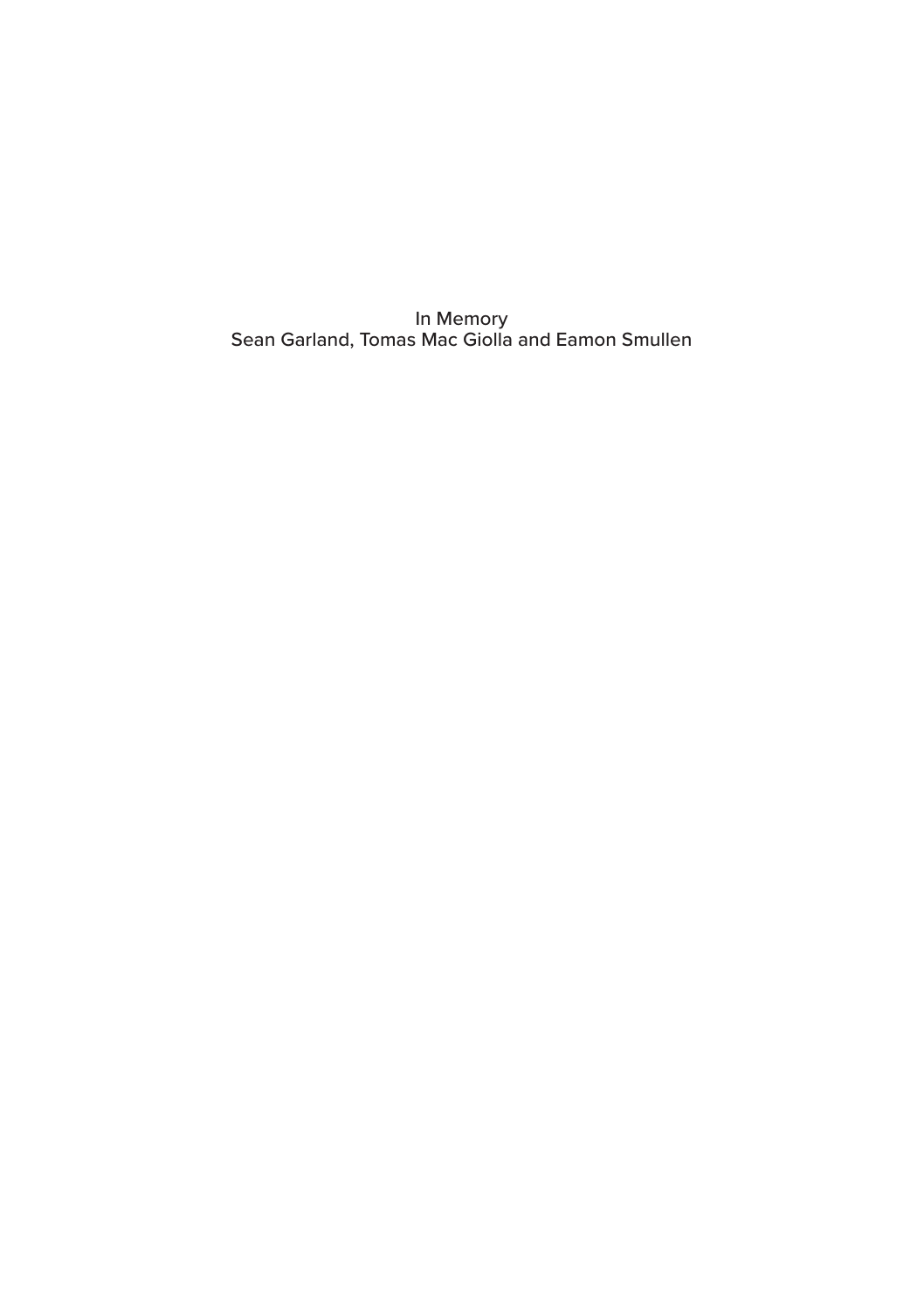# **Contents**

| Introduction                                                                                                | 5  |
|-------------------------------------------------------------------------------------------------------------|----|
| Section 1<br>What unions do and why recognition matters                                                     | 7  |
| Section 2<br>Contested ground: union legitimacy and recognition - a historical perspective                  | 14 |
| Section 3<br>Partnership, union legitimacy and recognition in the Republic of Ireland                       | 38 |
| Section 4<br>Freedom of association, recognition and the Irish judiciary                                    | 59 |
| <b>Section 5</b><br>Ryanair v Labour Court and the Industrial Relations<br>(Amendment) Acts 2001/4 and 2015 | 67 |
| Section 6<br>Freedom of association, recognition, and the European Court of Human Rights                    | 76 |
| Section 7<br>Constitutional and other obstacles to statutory recognition considered                         | 84 |
| Section 8<br>There is a world still to win                                                                  | 98 |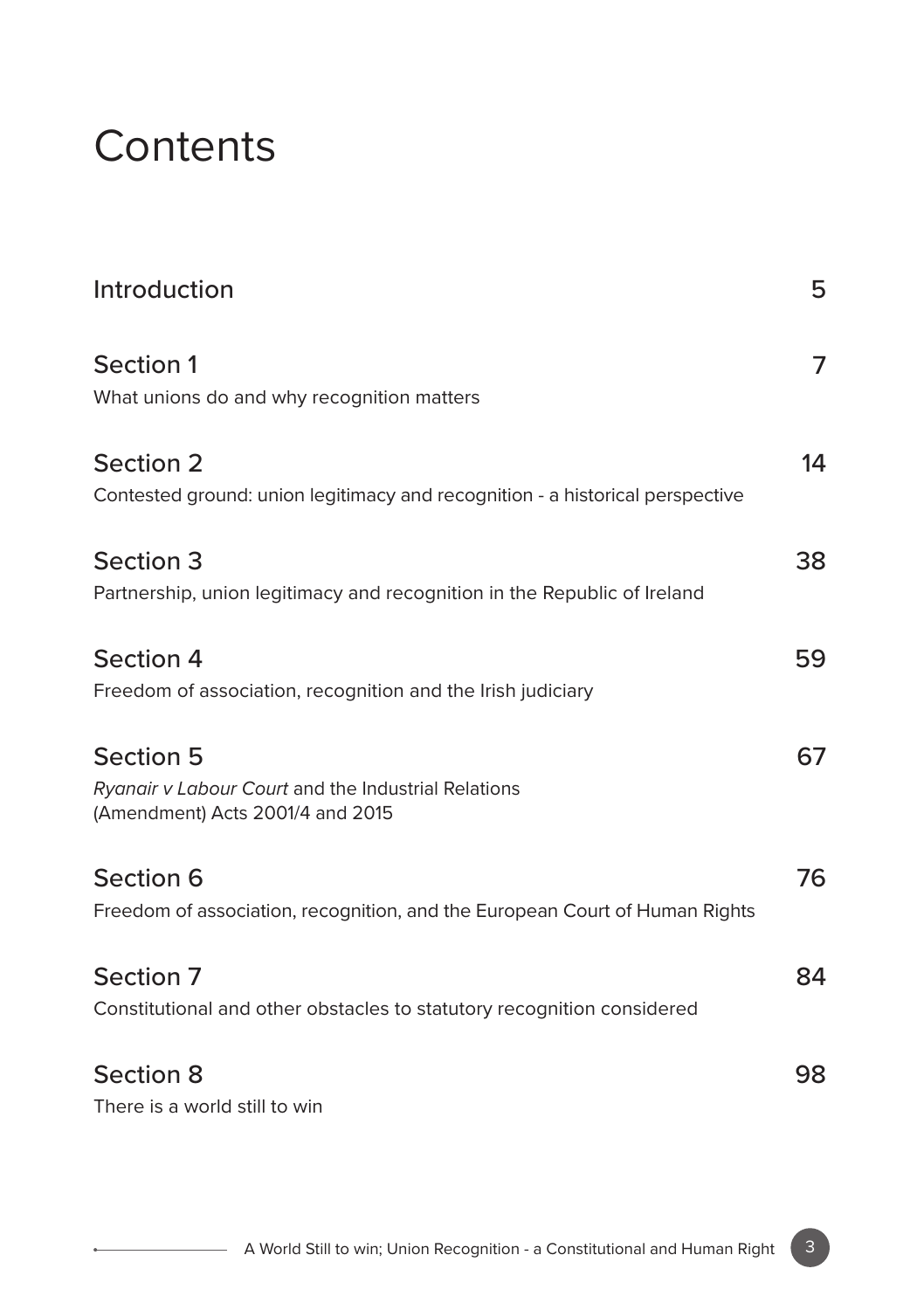# Abbreviations

| AFL-CIO      | American Federation of Labor and Congress of Industrial Organisations |
|--------------|-----------------------------------------------------------------------|
| <b>ECJ</b>   | European Court of Justice                                             |
| <b>ECtHR</b> | European Court of Human Rights                                        |
| <b>ETUI</b>  | European Trade Union Institute                                        |
| FIE          | Federation of Irish Employers                                         |
| HRM.         | Human Resource Management                                             |
| <b>IBEC</b>  | Irish Business and Employers Confederation                            |
| <b>ICTU</b>  | Irish Congress of Trade Unions                                        |
| IDA          | Industrial Development Agency                                         |
| <b>IHREC</b> | Irish Human Rights and Equality Commission                            |
| <b>ILO</b>   | International Labour Organisation                                     |
| LO           | Landsorganisationen i Severige                                        |
|              | (Swedish Confederation of blue-collar unions)                         |
| <b>NCP</b>   | National Centre for Partnership                                       |
| <b>NCPP</b>  | National Centre for Partnership and Performance                       |
| NERI         | Nevin Economic Research Institute                                     |
| NLRB.        | Nation Labor Relations Board (US)                                     |
| SAP          | Socialdemokratiska Arbetareparties                                    |
|              | (Social Democratic Party - Sweden)                                    |
| <b>SIPTU</b> | Services Industrial Professional and Technical Union                  |
| <b>TASC</b>  | Think Tank for Action on Social Change                                |
| <b>TQM</b>   | <b>Total Quality Management</b>                                       |
| TUC          | Trade Union Congress (UK)                                             |
| <b>WCM</b>   | <b>World Class Manufacturing</b>                                      |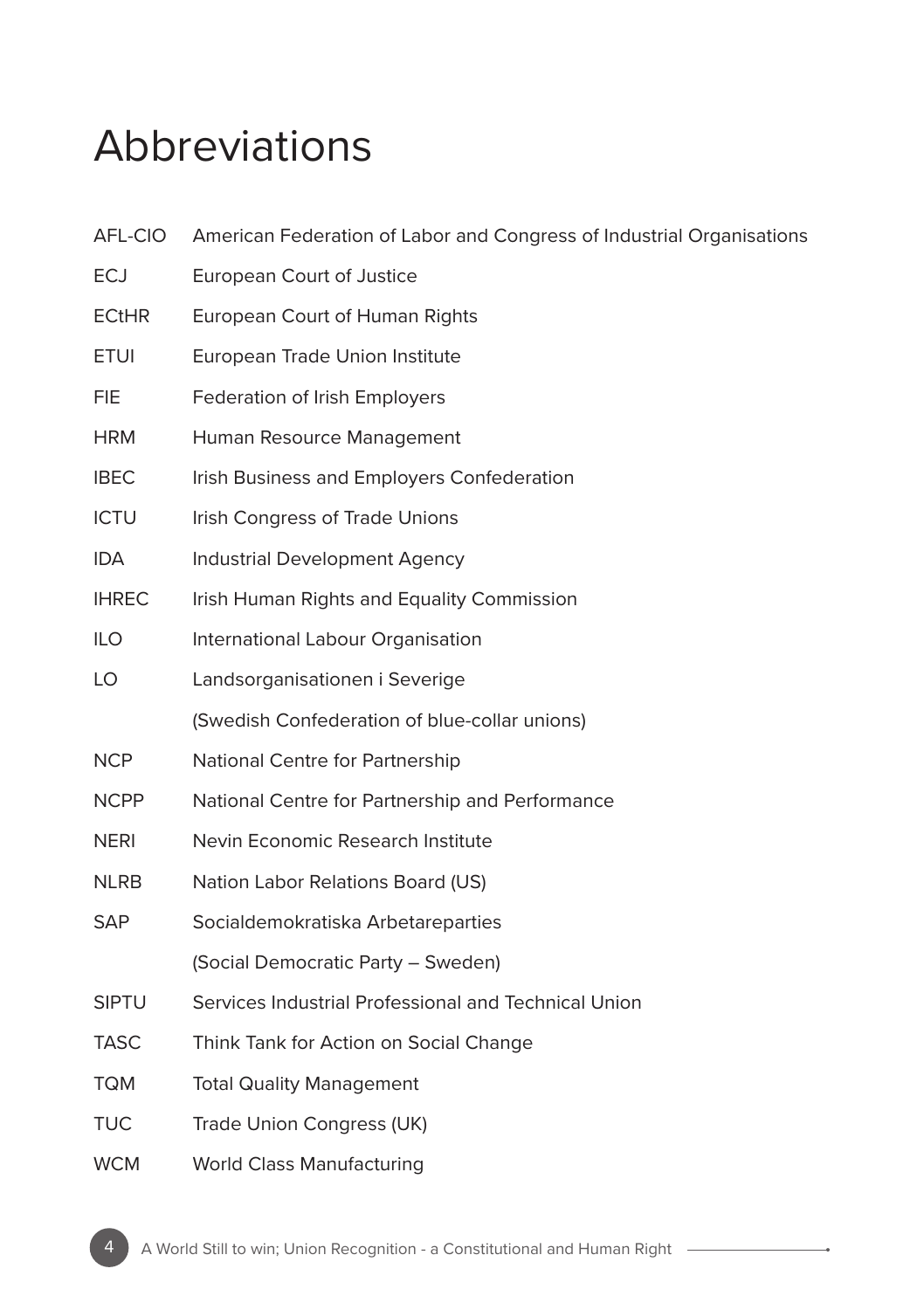# Introduction

Recognition by an employer of an independent trade union(s) of his or her workers is of great importance to workers and unions. It allows the workers as members of the union to exercise some influence on employer decision-making affecting their working lives. Democrats can only welcome such an outcome. For the union movement as a whole ease of recognition can enhance its legitimacy and potentially stimulate growth. In many countries in Europe union recognition is no longer problematic. This is not the case in the Republic of Ireland.

The great strike and lockout of 1913 is rightly celebrated by the Irish labour movement as a heroic example of worker resistance and solidarity, not only in Dublin but throughout these islands. At the heart of the conflict was the workers' demand for recognition of an independent union of their choice. This was opposed by nationalist tycoon William Martin Murphy, owner of the Dublin Tramway Company and Independent Newspapers and chairman of the Federation of Dublin Employers. With Murphy at its head this combination of employers set out to smash Larkinism and the Irish Transport and General Workers Union (ITGWU). The dispute would eventually involve tens of thousands of workers and last for six months. It ended in victory for the employers. More than a hundred years later the contested question at the heart of the strike - union recognition - still remains to be settled.

This document on trade union recognition in the Republic of Ireland examines the obstacles often raised against the possibility of any legislative enactment on statutory recognition. Opposition by Irish employers and their agents to such a measure is assumed given their extreme reluctance to concede recognition even in individual firms. The experience of workers in Dunne's Stores and Lloyds Pharmacy and the continuing struggle in Ryanair is testimony to the fact. Except in passing, the focus here will not centre on employer opposition. Of course, that is not to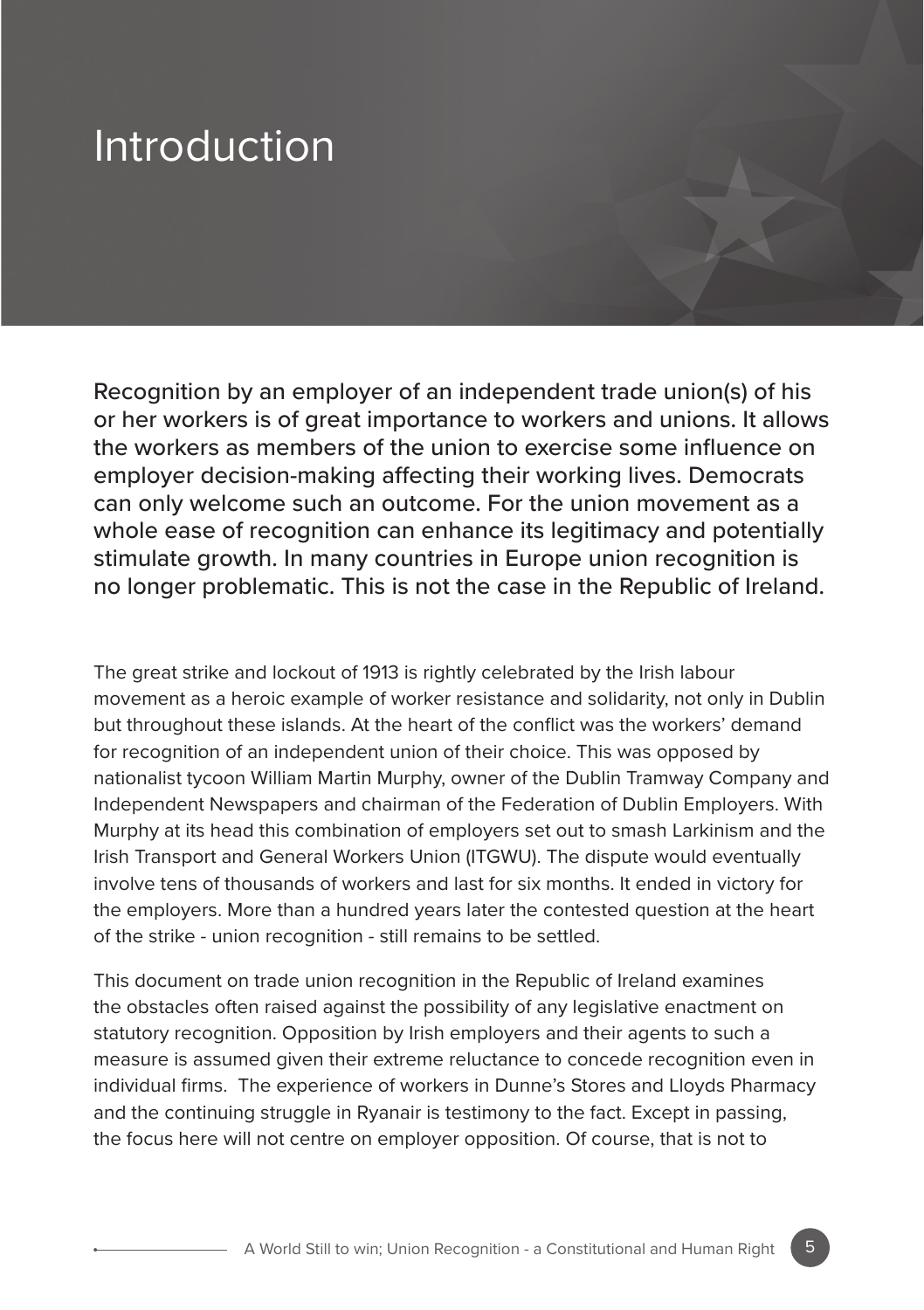underestimate the formidable obstacles that may be raised by employers, their agents, and propagandists against any measure facilitating recognition.

Rather, this document is principally concerned with two questions. First, does the Irish constitutional guarantee of freedom of association or the right of workers to form independent trade unions necessarily involve a corresponding and implicit obligation on employers to recognise and negotiate with such organisations? This question is answered in the affirmative. Recognition, we argue, is already an implicit constitutional right. It follows naturally from the constitutional guarantee of freedom of association or the right of workers to form trade unions. Essentially, workers join unions to collectively negotiate terms and conditions with the employer. Yet these negotiations cannot begin until the employer recognises a union for that purpose. Joining a union without a concomitant right to recognition renders the exercise of the right to associate meaningless. Commentators who examine the question all agree that granting the right to associate in unions without a corresponding right to recognition renders freedom of association an insubstantial paper right. A 2008 judgement in the European Court of Human Rights (ECtHR) has unanimously upheld and applied this line of reasoning. The Court ruled that the right to bargain collectively with the employer is an essential and indivisible element of freedom of association. A subsequent judgment of the court reaffirmed that ruling.

Second, would legislation establishing statutory recognition be repugnant to the constitution, amounting to a constitutional impossibility? This question is answered in the negative as we believe a constitutional challenge would likely fail. In support of this claim we examine the plausibility or solidity of the arguments or obstacles often advanced against statutory recognition. For example, statutory recognition would constitute an interference with the employer's right of dissociation or infringe the constitutional protection afforded to private property or be incompatible with voluntarism. On examination, these supposed impediments turn out to be mere bogeymen or the flimsiest of paper tigers. Yet the effort expended in deconstructing or critiquing these obstacles may be superfluous. A form of statutory recognition has been on the Irish statute book since the 1920s. Since then, it has gone unchallenged and remains good law. So, apart from the inevitable opposition of powerful interest groups, there are no obstacles, constitutional or otherwise, to statutory recognition.

The hostility of capital to organised labour is a historical commonplace. Yet since the 1980s the old ambition of capital to eradicate unions altogether has been revived and now pursued with renewed vigour. Today unions face the challenge of a transformed work environment, declining union density, and hostile legislation. This document is the second in a series published by the Workers' Party which we hope will help to inform and arm the trade union movement in the battles ahead.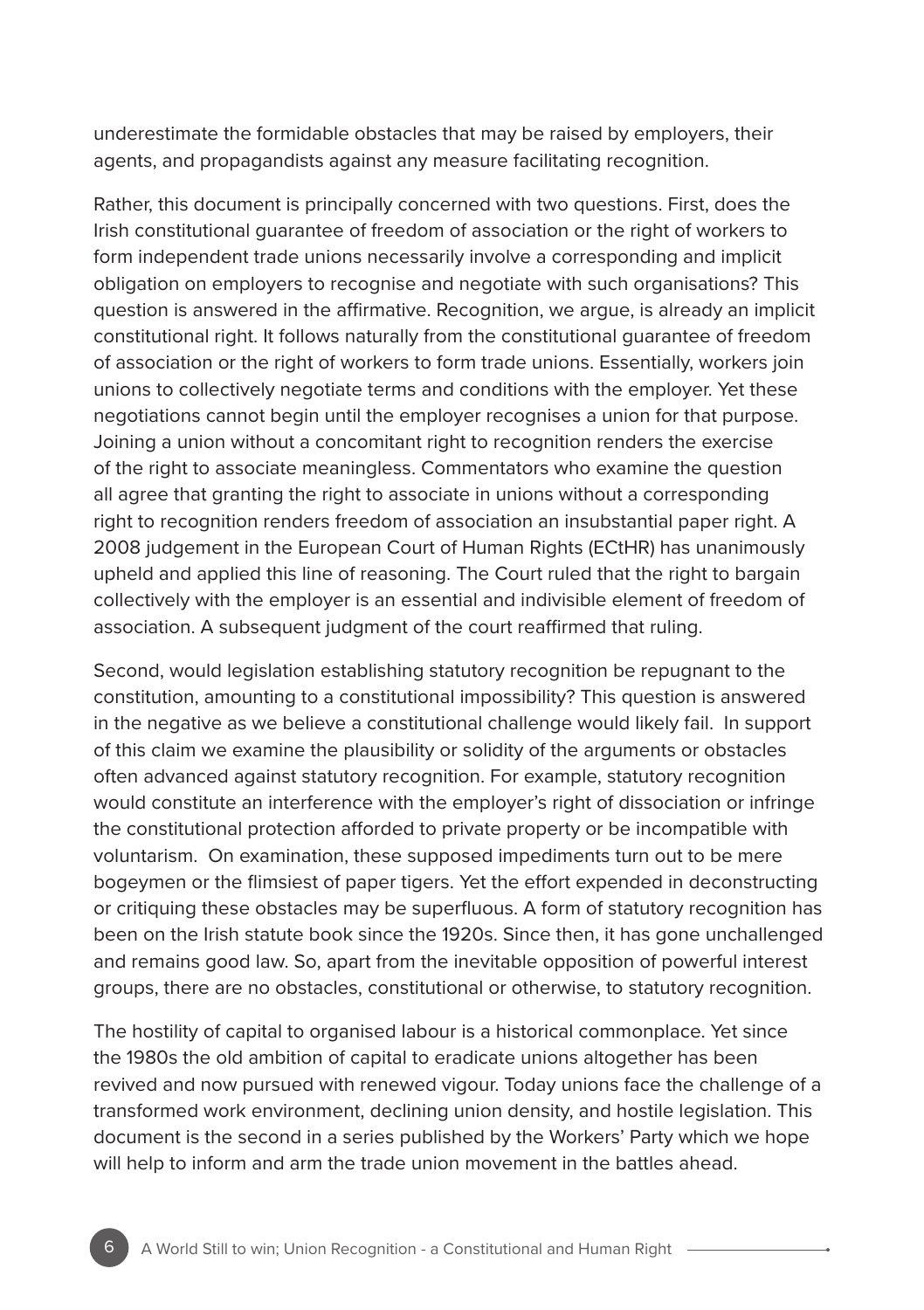# SECTION 1

What unions do and why recognition matters

*"Collective bargaining is the most effective means of giving workers the right to representation in decision making affecting their working lives – a right which is or should be the prerequisite of every worker in a democratic society*."

Royal Commission on Trade Unions and Employer Associations 1965-68

Trade unions, it seems, are modest regarding their past and present achievements, be it at the level of the individual enterprise or in the wider society. The classical definition of trade unions describes them as "a continuous association of wage earners for the purpose of maintaining and improving the condition of their working lives."1 This is hardly a radical aspiration and is probably shared by the vast majority of workers. Nonetheless, without union representation, recognition, and collective bargaining that aspiration will remain unfilled. It will be so because of the nature of the enterprise and the capitalist market system in which it operates.

## Workers and unions in the firm

In industrial and commercial firms, the hierarchical pyramid defines many employees as subordinates. As such they are inferiors in responsibility, authority, status, and value to the firm. It is difficult to conceive of any business organisation where this is not the case. This puts the employee in a position of dependence on the good will, discretion and patronage of his or her "superiors" in a whole range of areas affecting jobs and career. Such a situation will constrain the isolated individual employee from raising questions or expressing criticism regarding pay, conditions, or management practice. Evidently, the voice of workers will be expressed more

<sup>1</sup> Sidney and Beatrice Webb, *The history of trade unionism* (New York: Longmans, Green, 1894), 1.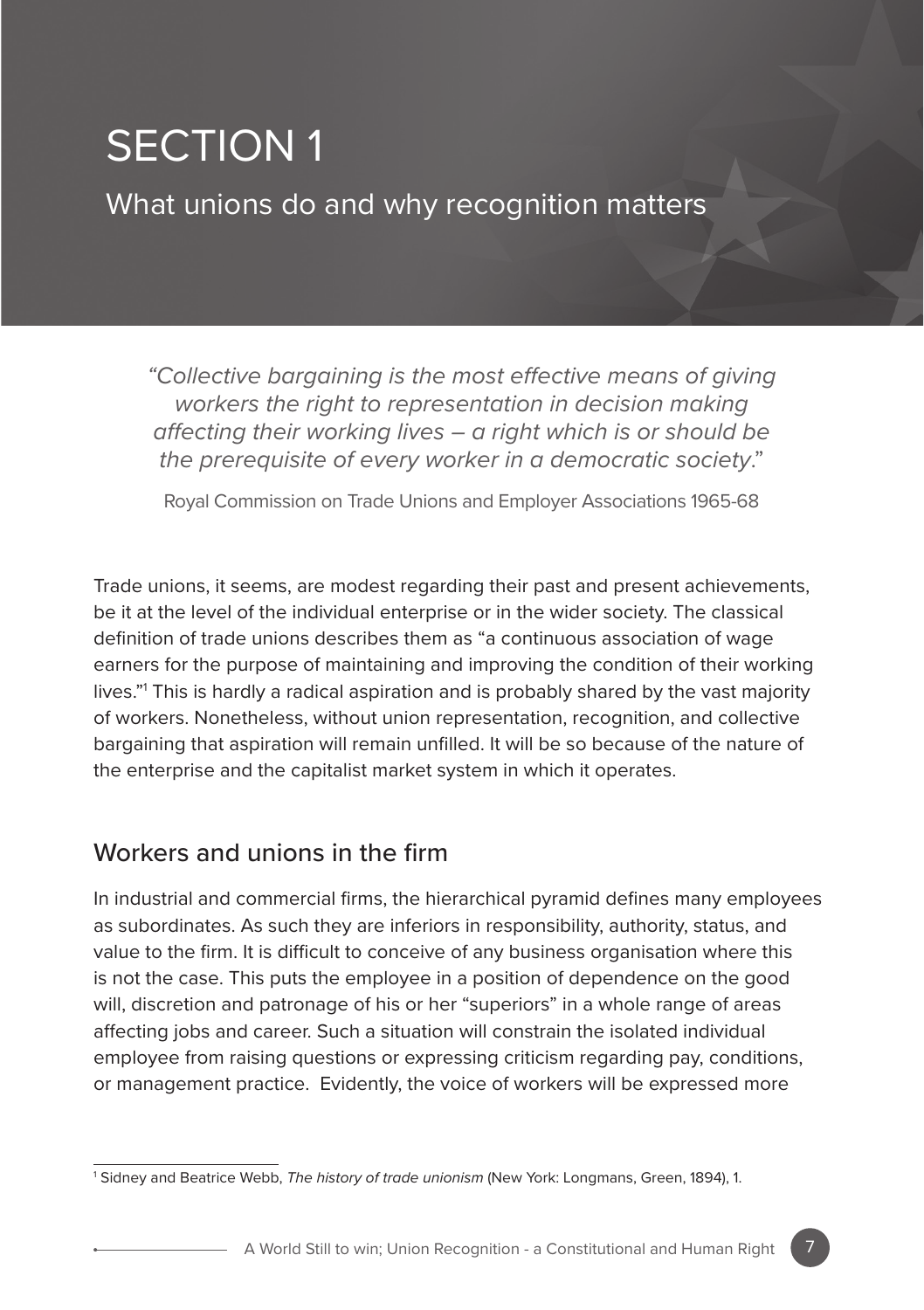freely and effectively when backed by a union that is independent of the power, status, and reward system of the organisation. By deploying their collective strength, trade unions compensate workers for the power they do not have within the formal hierarchy.<sup>2</sup> Through their unions, workers can exercise some influence on decisionmaking and impose a modicum of accountability on the employer.

## Unions and the market

Even a cursory examination of the market context in which firms operate can only confirm the value and necessity of unions. Classical economists and their neoliberal heirs like to paint trade unions as aberrations or impositions on the market. In fact, unions are creations of the market. They arose from the workers' attempt to mount a collective defence against the unfettered play of market forces, modify their malign outcomes, and offset the great imbalance in power between the individual worker and employer.<sup>3</sup>

It is undeniable that the motor force of the capitalist market system is an insatiable desire for profit. The capitalist, Adam Smith observes, is driven by the "peddler principle of turning a penny wherever a penny is to be got."<sup>4</sup> Capitalism, it is claimed, "is identical with the pursuit of profit and forever renewed profit, by means of continuous rational capitalistic enterprise."5 Or as Milton Friedman, the proselytising missionary of neo-liberalism, claimed "the social responsibility of business is to maximise its profits."6 Given the primacy of profit-making it is inevitable that worker interests or needs will be of secondary importance. Employers or their senior managerial agents act under the market imperative of maximising profit and returns to shareholders. This overarching goal of the firm is mainly realised thorough the utilisation, deployment, and management of labour. Yet an unchecked, unaccountable drive for profit can have negative consequences for workers, the society, and the environment. Any capitalist unease on this account is, according to Marx, inevitably suppressed, "drowned in the icy waters of egotistical calculation."<sup>7</sup> Imagine Michael O'Leary, a latter-day William Martin Murphy, with responsibility for managing the Covid-19 crisis.

<sup>2</sup> W. W. Daniel and Neil McIntosh, *The right to manage? A study of leadership and reform in employee relations* (London: Macdonald, 1972), 111-112.

<sup>3</sup> Daryl D'Art, "Managing the Employment Relationship in a Market Economy" in *Irish employment relations in the new economy* eds, Daryl D'Art and Thomas Turner (Dublin: Blackhall, 2002).

<sup>4</sup> Adam Smith, *The wealth of nations* (New York: Harvard Classics, 1909).

<sup>5</sup> Max Weber, *The Protestant Ethic and the Spirit of Capitalism* (New York: Charles Scribner and Son, 1958).

<sup>6</sup> Quoted in Paul Collier and John Kay, *Greed is Dead: Politics after individualism* (London: Allen Lane, 2020), p.18.

<sup>7</sup> Karl Marx and Friedrich Engels, *Manifesto of the Communist Party* (Moscow: Progress Publishers, 1965), 43.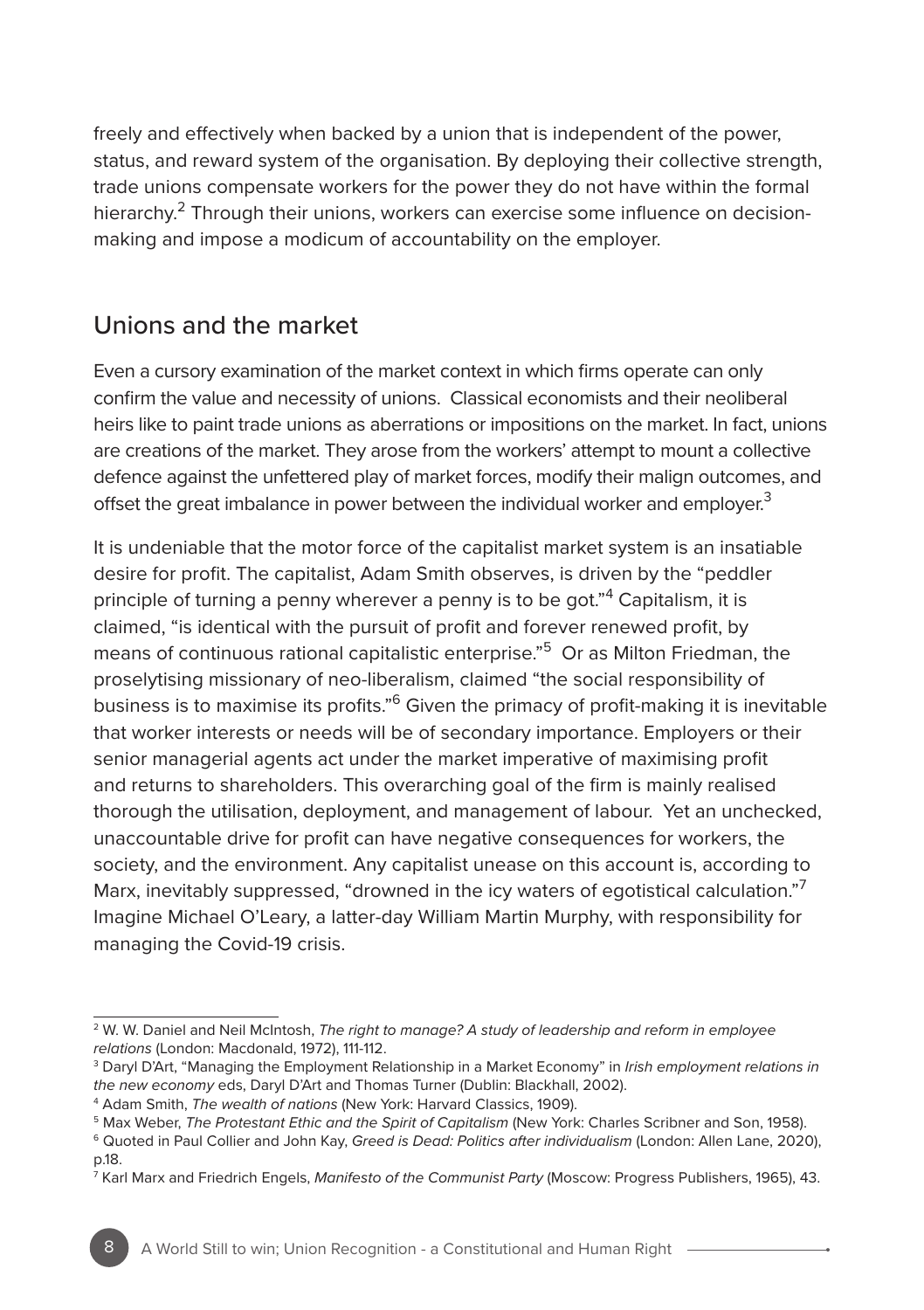At firm level workers can experience at first hand the adverse consequences of the drive for profit maximisation. This can sometime demand intensification of work, downward pressure on wages, extending the working day, lay-offs, shorttime working, temporary casual work, or redundancy. The un-organised worker will be powerless to modify, influence, challenge or contest any of these "strategic initiatives." Justification of these initiatives by those theologians of capitalism neo-liberal economists, as responses to impersonal market forces, competition or globalisation can only compound this sense of powerlessness. Where workers are organised, this is less likely. Through their union(s) they will be empowered to bring their concerns, modifications, or alternative strategies more forcibly to the attention of management. In firms, unions act as a counterweight or check to the unrestricted play of market forces. By doing so, they assert the human essence of the labour commodity and qualify its treatment as a mere inanimate factor of production.

This has practical outcomes. Compared to most of their non-union counterparts, workers represented by unions and engaged in collective bargaining have higher wage and non-wage benefits, fairer grievance systems, and more control over their working lives.<sup>8</sup> For most workers these are worthwhile benefits. From the employers' perspective they represent costs - a diminution in profit - and a curb on their freedom to respond to market dictates as they see fit. Hence the perennial opposition by employers to unions.

### Unions and democracy

Trade unions not only emphasise the human aspect of labour in a market system but by imposing some check on the exercise of employer power both express and foster democratic values and culture.<sup>9</sup> Autocratic rule, no matter how supposedly benevolent, flatly contradicts the democratic ideals of participation and freedom of expression. The exercise of absolute power, the absence of accountability, is foreign to democracy. Essentially, this is the situation in the non-union firm. Their sometimes sham participative structures, whose ultimate outcomes are always in control of the employer, cannot conceal the absence of genuine accountability and worker influence.

<sup>8</sup> Richard B. Freeman and James L. Medoff, *What do unions do?* (New York: Basic Books, 1984); Paul Mac Flynn, *The impact of collective bargaining on pay in Northern Ireland* NERI Working Paper Series (Belfast: NERI, 2020).

<sup>9</sup> Judy Fudge, "Trade unions, democracy and power," *International Journal of Law in Context* 7, no. 1 (2011), 95-105.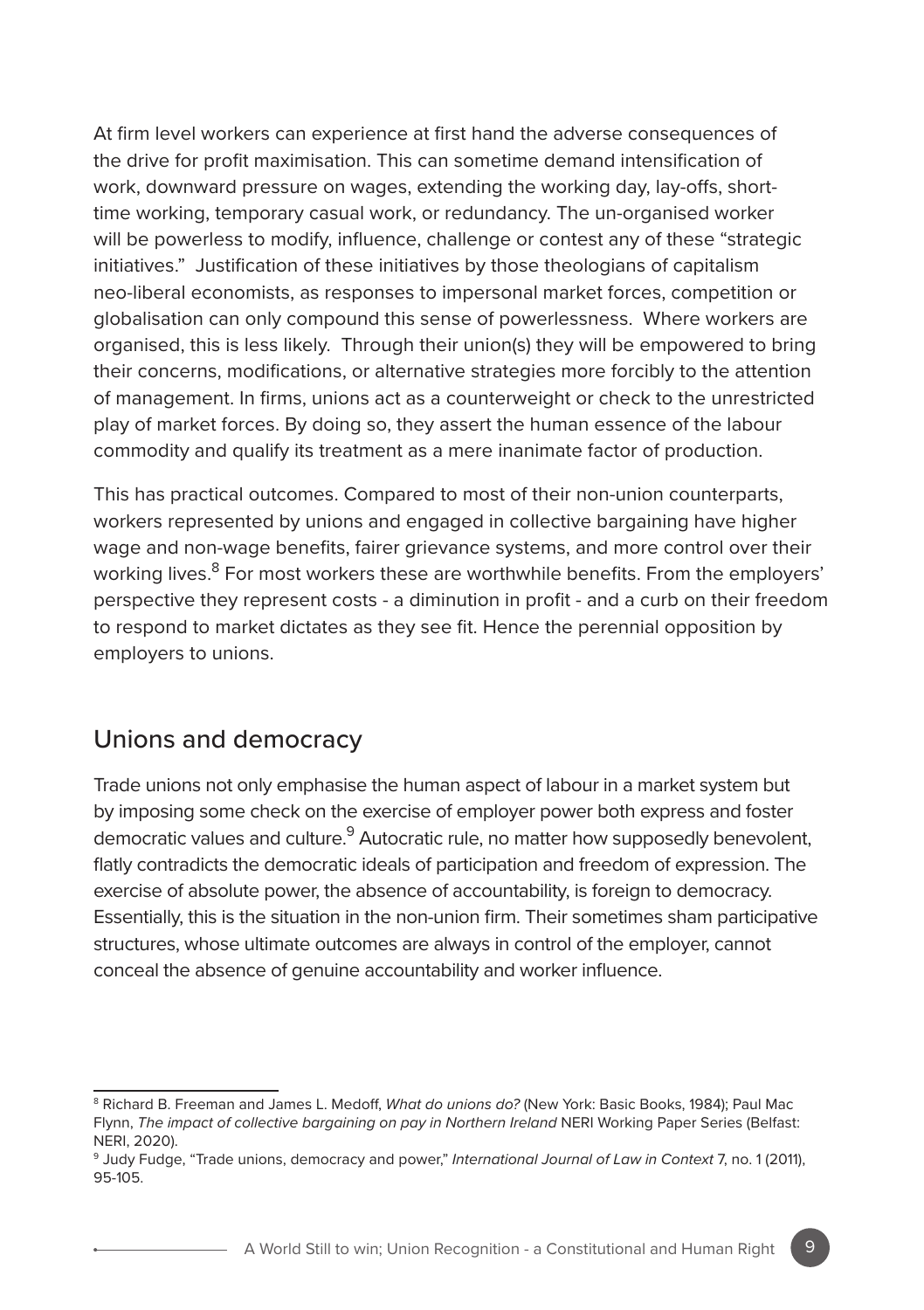This complimentary or symbiotic relationship between trade unions and democracy is of long standing. Throughout the nineteenth century in Ireland, Britain, and Europe, workers and their unions campaigned ceaselessly for the grant of universal suffrage. That is the right of all citizens, men and women, to vote in elections, the outcome of which will determine who governs. Yet the contribution of unions to democracy does not end with the great achievement of universal suffrage. The internal operation and governance of unions provides members with practical experience of the principles and practice of democratic participation.<sup>10</sup> Examples would be choosing representatives, formulating, debating and voting on motions, or speaking at branch or conference level. Unions could be said to function as academies or schools of democracy.

The democratising influence of unions is not limited to firms in which they are recognised but extends to the wider political arena. In that sphere unions act as enablers of democracy. The assumption here is that greater worker/citizen engagement in the political electoral process enhances the legitimacy and effectiveness of the democratic system. Yet an essential requirement for worker/ citizen engagement is a sense of political efficacy. That is a belief among individuals and groups that it is possible to exercise some control over their circumstances through involvement and participation in the political process. Crucial for the development of a sense of political efficacy is the opportunity to participate in decision-making at one's place of work. Such engagement will develop the democratic culture and qualities necessary for participation in the wider democratic system.<sup>11</sup> Needless to say, this does not apply to managerial-sponsored schemes of participation. These schemes, irrespective of their level of sophistication, are primarily designed to serve managerial and commercial objectives rather than employee interests. Far from encouraging a sense of efficacy they are more likely to produce apathy and cynicism. Only through recognition of an independent trade union for collective bargaining can workers achieve a genuine measure of influence in the workplace and out of that develop a sense of political efficacy.

There is evidence to support the above contention. A survey of employees in 15 European Union (EU) member states found the effect of trade union membership on political participation to be both positive and significant.<sup>12</sup> Union membership was

<sup>&</sup>lt;sup>10</sup> Barbara Fick, "Not just collective bargaining: the role of trade unions in creating and maintaining a democratic society," *Working USA: The Journal of Labor and Society* 12 (2009); Bengt Furåker and Mattias Bengtsson, "Collective and individual benefits of trade unions: a multi-level analysis of 21 European countries," *Industrial Relations Journal* 44, no.5-6 (2013).

<sup>11</sup> Carole Pateman, *Participation and democratic theory* (Cambridge: Cambridge University Press, 1970). <sup>12</sup> Daryl D'Art and Thomas Turner, "Trade unions and political participation in the European Union: Still providing a democratic dividend?" *British Journal of Industrial Relations* 45, no.1 (2007).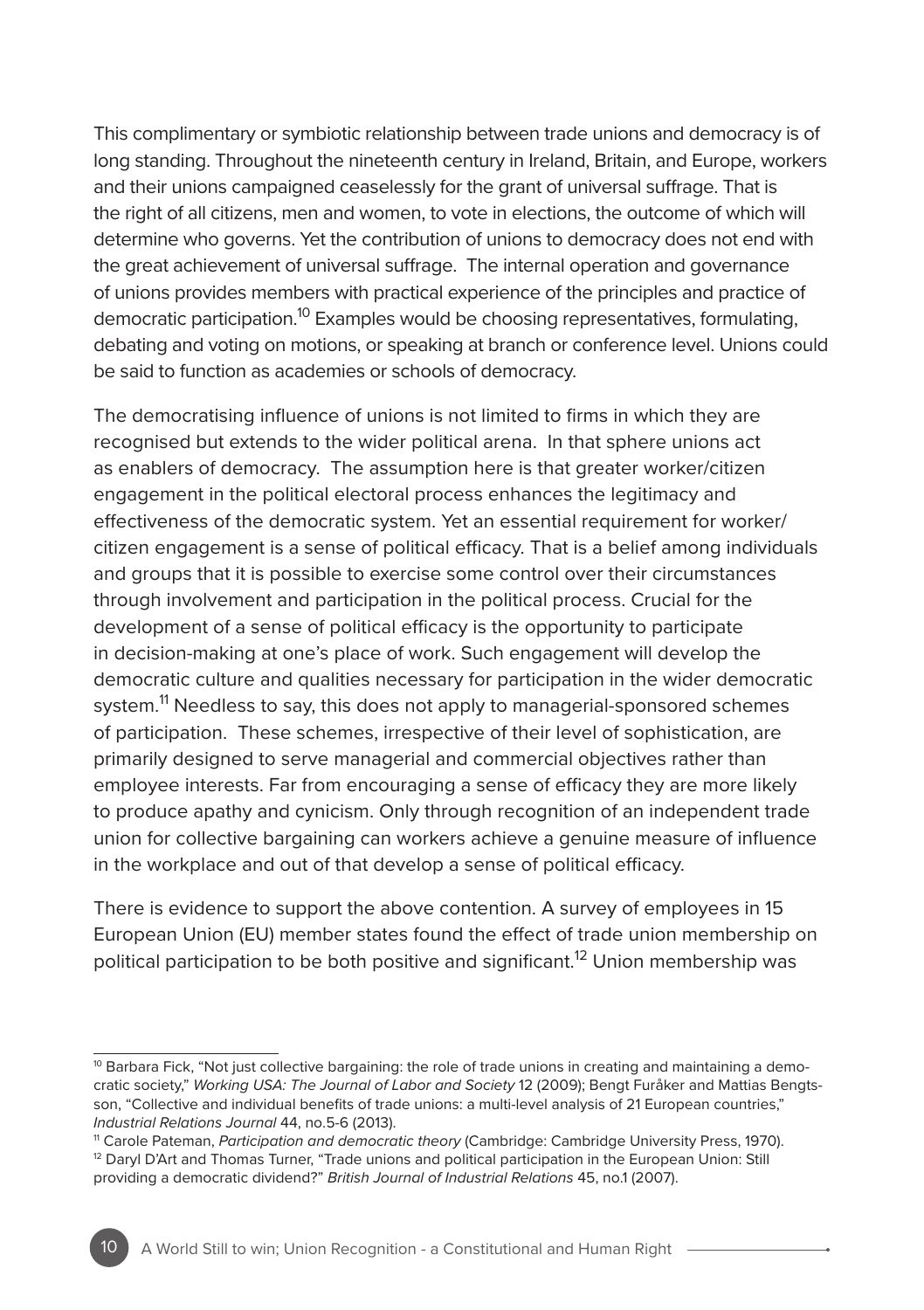associated with higher levels of political activism and electoral participation. Overall, the higher the level of union density the greater the effect on citizen participation. Even in the US, where unions are weak and operate in a very hostile climate, union membership still provides a stimulus to political participation. Apparently, unions promote a richer more participative version of democracy beyond the few minutes spent in the polling booth every five years.

## **Unions in the wider society**

Generally, in capitalist democracies unions act to promote the values of social solidarity and provide a check on the socially corrosive effects of atomistic market individualism. They oppose a conception of society dominated by the calculus of profit and loss.13 In Britain and Europe trade unions in alliance with labour or socialist parties have been instrumental in the creation of welfare states. The International Labour Organisation (ILO) and the European Court of Human Rights have highlighted the vital contribution made by trade union to social justice.<sup>14</sup> By enhancing the democratic nature of the state, restricting abuse by the economically powerful, and so contributing to social justice and the common good, unions can be regarded as socially beneficial.

## Why workers join unions

For the generality of workers consideration of the above social goods may not feature prominently in a decision on union joining. It is estimated that the proportion of workers who join unions out of a sense of ideological commitment ranges between 4% and 10%. At the opposite end of the spectrum are the reluctant joiners or those with a negative perception of unions. However, having experienced the benefits of union membership nearly half of this group come to adopt a much more positive attitude. The principal stimulus for union joining arises from the conflicting interests and disparities of power that characterise the employment relationship

<sup>13</sup> See: Michael J. Sandel, *What money can't buy: the moral limits of markets* (London: Penguin, 2012).

<sup>14</sup> See: International Labour Office, *Freedom of association and collective bargaining: general survey by the Committee of Experts on the application of conventions and recommendations* (Geneva: ILO, 1983); Council of Europe: European Court of Human Rights, *Guide on Article 11 of the European Convention on Human Rights: Freedom of Assembly*, 31 December 2019, 37/53 paragraph 223.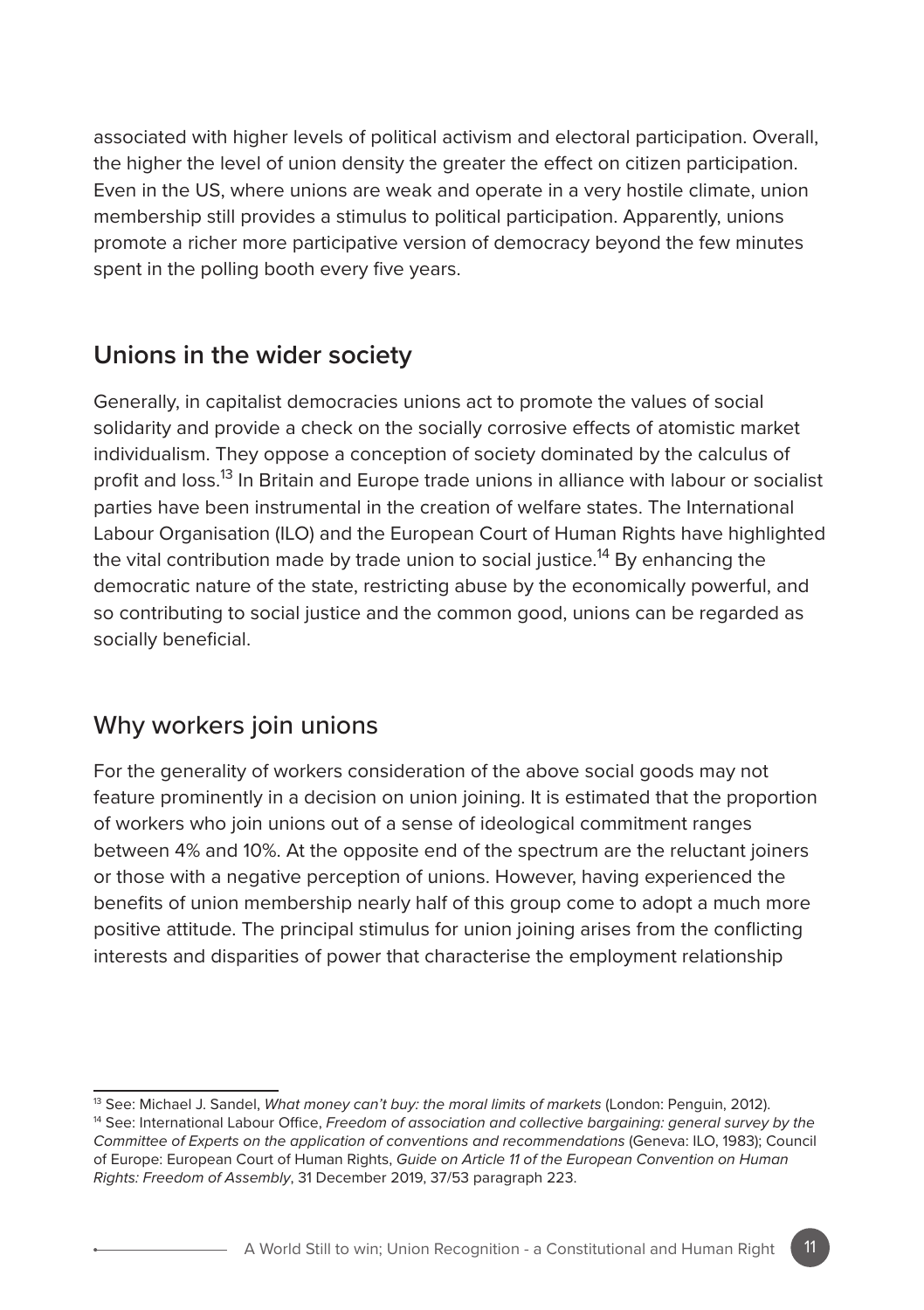in a market system.15 Apparently, a majority of workers join unions for practical or pragmatic reasons. First, to offset the powerlessness of the individual worker and deploy their collective strength in bargaining with the employer for improved terms and conditions. Second, to exercise some influence on employer decision-making affecting their working lives. Finally, to ensure the maintenance and operation of fair procedures in matters of grievance or discipline. These objectives can only be achieved through collective bargaining.

#### **Box 1. Collective bargaining**

The process of negotiations on pay and conditions between employers and workers. Defined by the ILO as "all negotiations which take place between an employer, a group of employers or one or more employers' organisations, on the one hand, and one or more workers' organisations on the other, for:

(a) determining working conditions and terms of employment; and/or

(b) regulating relations between employers and workers; and/or

(c) regulating relations between employers or their organisations and a workers' organisation or workers' organisations."

Yet the ILO holds that collective bargaining cannot begin until a union(s) is recognised for that purpose.<sup>16</sup>

#### **Box 2. Union recognition**

The process by which management formally accepts one or more trade unions as the representative or representatives of all or a group of its employees for the purpose of jointly determining terms and conditions of employment on a collective basis.

Evidently, collective bargaining and union recognition are inseparably interlinked. One cannot exist without the other. This restatement of the obvious is necessary

<sup>15</sup> Jean Hartley, "Joining a trade union," in *Employment relations: the psychology of influence and control at work,* eds, Jean Hartley and Geoffrey M. Stephenson (Oxford: Wiley-Blackwell, 1991); John Kelly, *Rethinking industrial relations: mobilisation, collectivism and long wages* (London: Routledge, 1998).

<sup>16</sup> International Labour Office, *Collective bargaining: a workers' education manual* (Geneva: ILO, 1978), 28.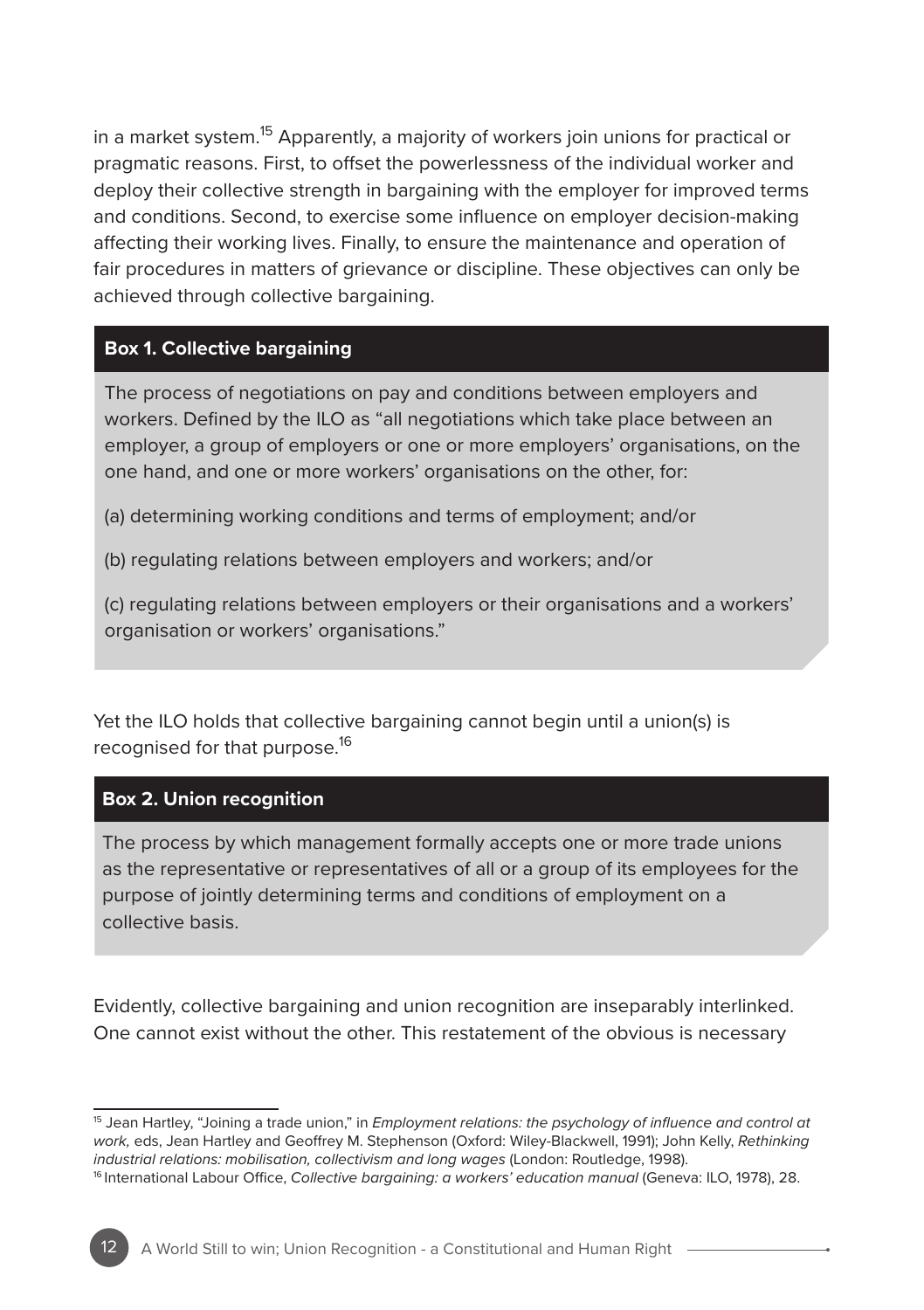to counter suggestions that collective bargaining can be carried on without union recognition. The ILO would hold that this can never be the case.

Recognition is a key determinant of union growth. It creates a virtuous circle. The more unions obtain recognition the more likely they are to grow. Recognition also enhances union legitimacy. Irrespective of how recognition might be achieved, be it through direct union action or legislative state support, its importance for union survival and growth cannot be overstated.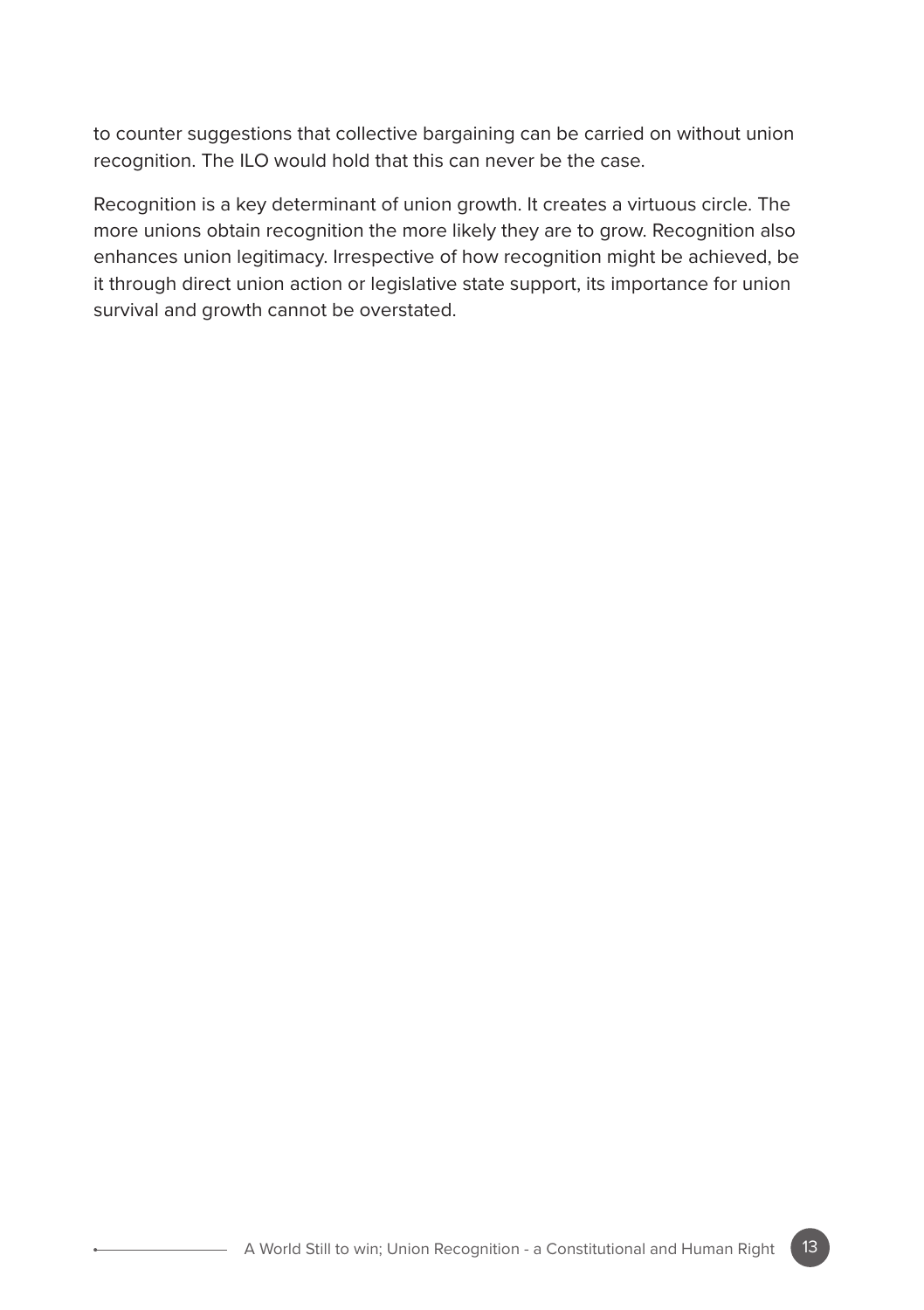# SECTION 2

Contested ground: union legitimacy and recognition – a historical perspective

*"Collective Bargaining is recognised as the best way of conducting industrial relations and as depending on strong trade union organisation."*

Royal Commission on Trade Unions and Employer Associations 1965-68

#### *"Collective Bargaining frequently means labour monopoly, the destruction of individual freedom and the destruction of the market place as the mechanism for determining the value of labour."*

John R, van de Water, Chairman of the National Labour Relations Board<sup>17</sup>

Nineteenth century employers rarely granted union recognition on request. Usually, they were obliged to concede recognition after a successful strike. Many of these struggles were bitter and prolonged. Any prospect of success required a strong, confident trade union movement willing and able to take solidaristic action in support of those striking for recognition. Yet even in the best of circumstances, workers were not always successful, mainly because the very existence of unions roused formidable and sustained opposition from employers, the judiciary, and the propertied classes in general.18 Unions were viewed as illegitimate. According to the classical economists, unions distorted the functioning of the market mechanism or, as the judiciary put it, operated "in restraint of trade." By suppressing competition between individual workers, unions prevented wages finding their "true market value." Furthermore, unions attempted to encroach on the employer's freedom of action. This was in direct contradiction of the dominant orthodoxy that all economic

<sup>17</sup> Appointed by President Ronald Regan in 1980s quoted in Barbash 'Do we really want labour on the ropes? *Harvard Business Review (July-August 1985)* see also Terry Bethel, "Recent decisions of the NLRB – the Reagan influence," *Indiana Law Journal* 60, no. 2 (1985).

<sup>18</sup> John Saville, *The labour movement in Britain* (London: Faber and Faber, London 1988); Simon Deakin and Gillian Morris, *Labour law* (Oxford: Hart Publishing, 2005).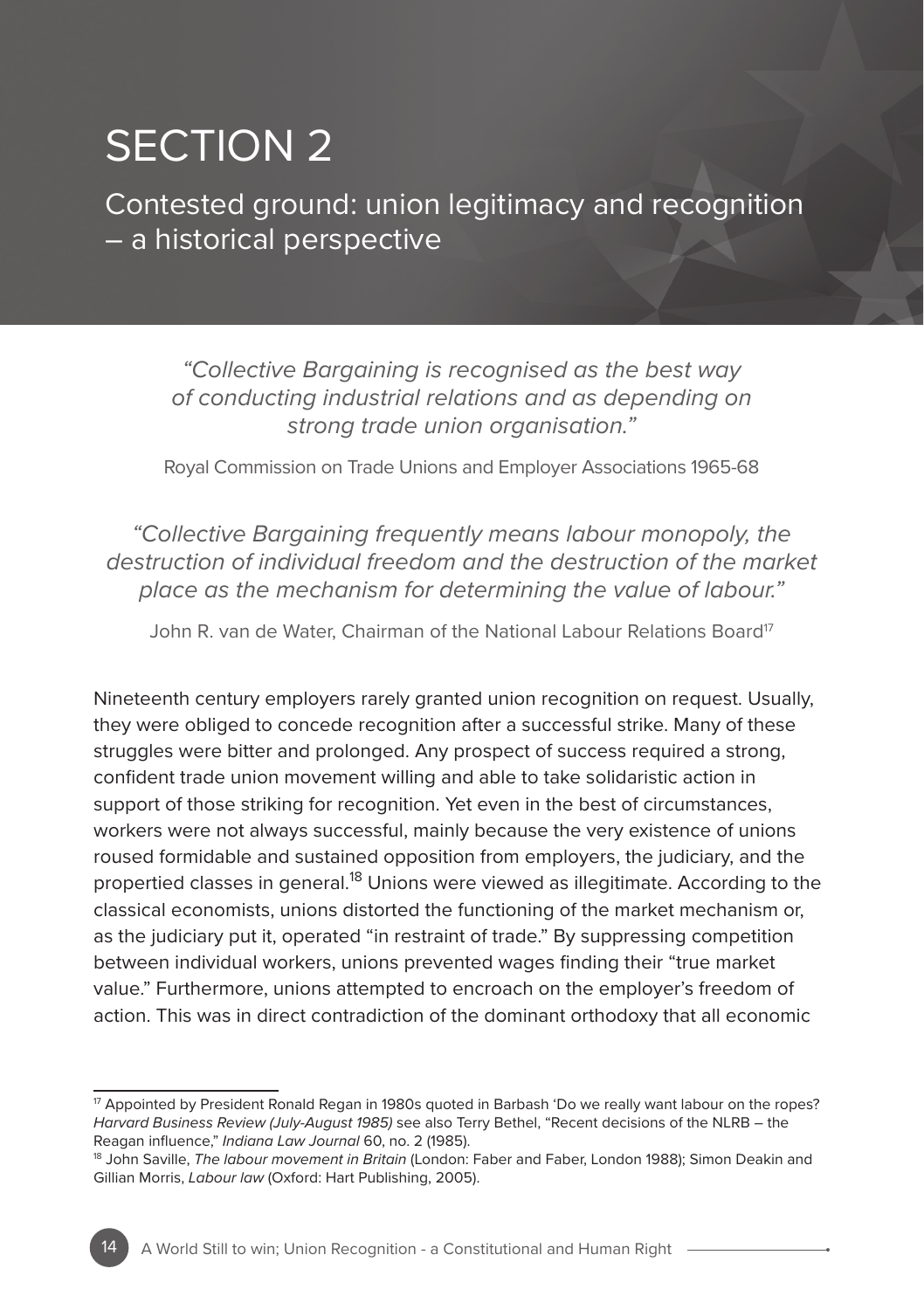actors should be free to do what they will with their own, without interference or dictation from the state or worker collectives.<sup>19</sup>

## Statutory recognition in the United States

By the 1920s the doctrine of economic liberalism, or free trade, individualism and minimal state intervention had attained the status of holy writ. It was constantly touted as an unfailing recipe for universal prosperity. However, the Wall Street Crash of 1929 and the resultant Great Depression destroyed the credibility of economic liberalism for half a century. When its remedies of tax cuts and wage reductions were applied, they only served to worsen the crisis. Implementation of the New Deal under President Franklin D. Roosevelt, reversing these prescriptions, saved American capitalism from itself.20 It did so through massive state investment and infrastructural projects designed to end mass unemployment and stimulate economic recovery.

Some New Dealers suggested an additional way of promoting recovery. Raising wages and increasing purchasing power, they argued, would stimulate demand and boost economic activity. Out of this came a legislative enactment establishing statutory recognition. The National Labour Relations Act 1935 (Wagner Act) gave US workers the right to join a trade union and bargain collectively with the employer through representatives of their own choosing. To ensure employees could exercise these rights, the Act established a National Labour Relations Board. Its function was to determine through secret ballot the free democratic choice of workers to be represented by a union. Employer interference, coercion, or discrimination against workers exercising that right became illegal. The Wagner Act represented a success for trade unions in terms of legal recognition and protection.<sup>21</sup> Its effect on union density level (the percentage of the workforce organised in unions) was dramatic. In 1930 American unions represented 12% of the non-agricultural workforce. Despite increased militancy and willingness to strike for recognition, the gains were modest, amounting to a 1% increase by 1935. Five years after the passage of the Wagner Act union density had more than doubled to 27%. By 1945 union density had peaked at 35%.22

<sup>19</sup> N. Soldon, "Laissez-faire as dogma: the Liberty and Property Defence League, 1882-1914," in *Essays in Anti-Labour History: responses to the rise of Labour in Britain* (London: Palgrave Macmillan, 1974).

<sup>20</sup> Daniel Guérin, *100 years of labor in the USA* (London: Ink Links, 1979): 93-4.

<sup>21</sup> James R. Green, *The World of the Worker: Labor in Twentieth-Century America* (Illinois: University of Illinois Press, 1998); Vivian Vale, *Labour in American politics* (London: Routledge, 1971).

<sup>22</sup> Derek C. Bok and John T. Dunlop, *Labour and the American Community* (New York: Simon and Schuster, 1970), 57.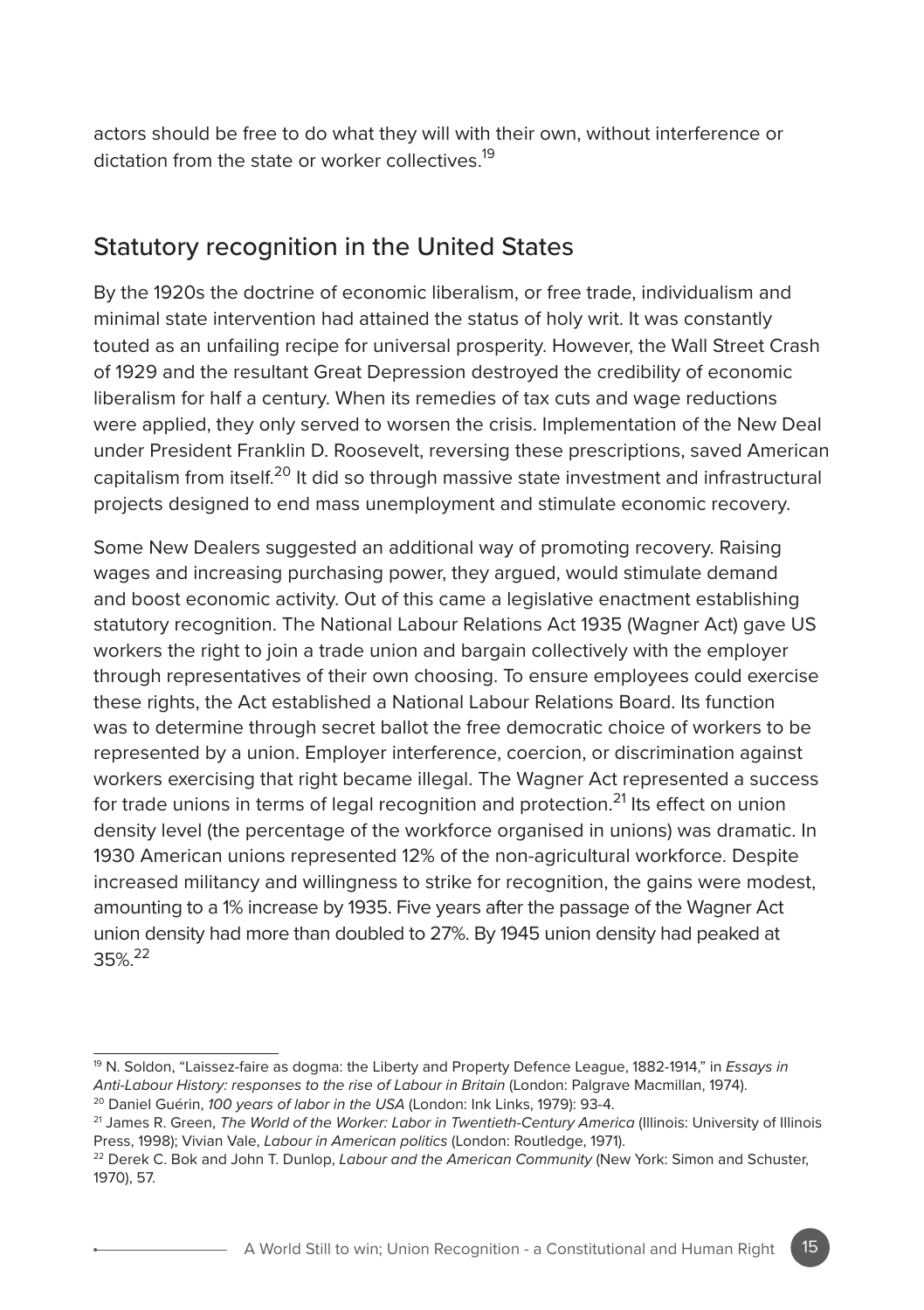The benign effects of the legislation were short-lived. North American employers bitterly opposed the Wagner Act. Initially, they sought a declaration from the Supreme Court that the legislation was unconstitutional. Surprisingly, they were unsuccessful.23 Undeterred, they made a series of attempts to modify or weaken the legislation in various ways. These efforts culminated in the Taft Hartley Act 1947. It is claimed that Taft Hartley eradicated many of the rights and protection gained by unions during the New Deal and "perverted" or "virtually repealed" the Wagner Act<sup>24</sup>. As a result of that enactment the US system now stands as a negative exemplar for the design of a statutory system of union recognition.

#### Statutory Recognition in Canada

In Canada the provisions of the Wagner Act were incorporated in the War Decree Bill of 1944.<sup>25</sup> Like the US, the Canadian system of union recognition is based on the Wagner model but the contrast between the procedures and outcomes is striking. One important difference is the absence of an equivalent to the Taft Hartley Act in Canadian labour law. Secondly, recognition of a trade union for workplace collective bargaining can be achieved without a certification election if it can be shown the union represents at least 50% of employees. If a certification ballot is necessary, it must take place within a specified period of time which is far shorter than in the US.26 This requirement avoids "unfair" interference by the employer. In the US the "free speech" provision of Taft Hartley allows employers or managers to actively campaign in union elections and the negative effects of such intervention is well documented.<sup>27</sup> The procedural superiority of the Canadian system owes much to the political pressure exerted by unions and social democrats in shaping the evolution of labour law in Canada.

Citing the US example, some have doubted the effectiveness of statutory recognition in promoting the growth of union membership, density and collective bargaining. Crucially, it seems, the effectiveness of any statutory measure on recognition depends on the nature, scope, and operation of the legislation. This in turn will be shaped by

<sup>23</sup> Christopher L. Tomlins, *The State and the Unions: labor relations, law, and the organised labour movement in America, 1880-1960* (Cambridge: Cambridge University Press, 1985).

<sup>24</sup> Green, *The World of the Worker*, p.150 also Boyer and Morais *Labors Untold Story* (Cameron Assoc, New York 1973) p. 347.

<sup>25</sup> European Trade Union Institute, *Trade unions and industrial relations in the USA and Canada: a comparative study of the current situation* (Brussels: ETUI, 1992).

<sup>26</sup> ETUI*, USA and Canada.*

<sup>&</sup>lt;sup>27</sup> John A. Fossum, *Labor relations: development, structure, process* 6<sup>th</sup> ed (Chicago: McGraw-Hill Education, 1995).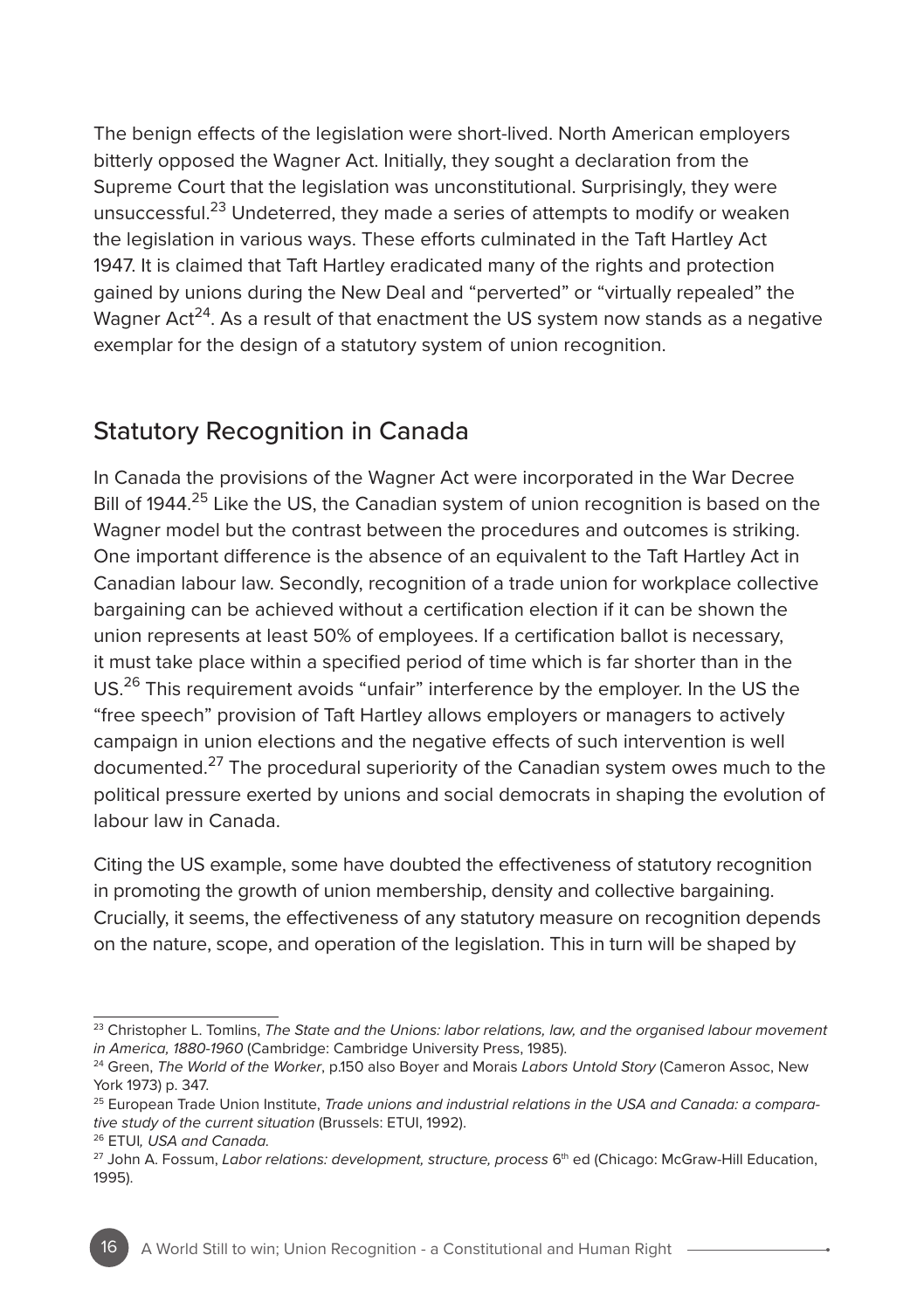a constellation of forces, such as: the strength of the union movement; the existence or absence of a political arm; the balance of forces within and outside parliament; the dominant socio-economic and political ideology; and the prevailing institutional arrangements. The contrasting outcomes in Canada and the US are cases in point. In the US and latterly the UK, the law facilitating recognition is characterised by a procedural complexity that can frustrate its objective.<sup>28</sup> This is far from inevitable. For instance, in Sweden from the 1930s to the 1980s social and political life was dominated by a labour movement in which the industrial and political wings were closely aligned. Legislation on union recognition produced by this alliance was simple, elegant and effective. An Act on the Right of Association and Negotiation 1936 obliged employers to recognise and negotiate with trade unions. Furthermore, the Co-Determination at Work Law 1976 guarantees the right of independent representation to employees in every workplace with five or more employees. Similar rights pertain in Norway and Denmark.29 Such straight-forward provisions circumvent the complexity and legal wrangling often associated with statutory recognition in the US and UK.

### Union legitimacy and recognition under managed capitalism, 1945-1979

In many European countries after 1945 socialist or social democratic parties came to power. There was a general resolve to abandon the policy of *laissez faire* or non-intervention promoted by nineteenth century economic liberalism. Such negative prescriptions had only increased human misery, mass unemployment, and facilitated the rise of fascism. Rather than giving capitalism free rein, it would have to be managed. This involved a number of significant features. First, direct state involvement in economic activity through ownership control and management of some large commercial and service companies. Second, the provision of public health and welfare services along with a commitment to maintain full employment. This was achieved through a policy of demand management based on the economic theories of John Maynard Keynes. Its object was to iron out the periodic and recurring booms and slumps of the capitalist market system through a combination

<sup>&</sup>lt;sup>28</sup> For expansion of these claims see Section 8 of this document.

<sup>29</sup> See: Daryl D'Art, *Economic democracy and financial participation: a comparative study* (London: Routledge, 1992); Daryl D'Art and Thomas Turner, "Trade Union Growth and Recognition: the Irish case in a comparative context" in *Labour and employment regulation in Europe*, eds. Jens Lind, Herman Knudsen, and Henning Jörgensen (Bruxelles: Peter Lang, 2004); Reinhold Fahlbeck, "Past, present and future role of the employment contract in labour relations in Sweden," in *The employment contract in transforming labour relations* ed. Lammy Betten (Netherlands: Kluwer Law International, 1995); H. M. Lange, "Scandinavian labour 1920-1937," in *Organized labour in four continents* ed. H. A. Marquand (London: Longmans, 1939).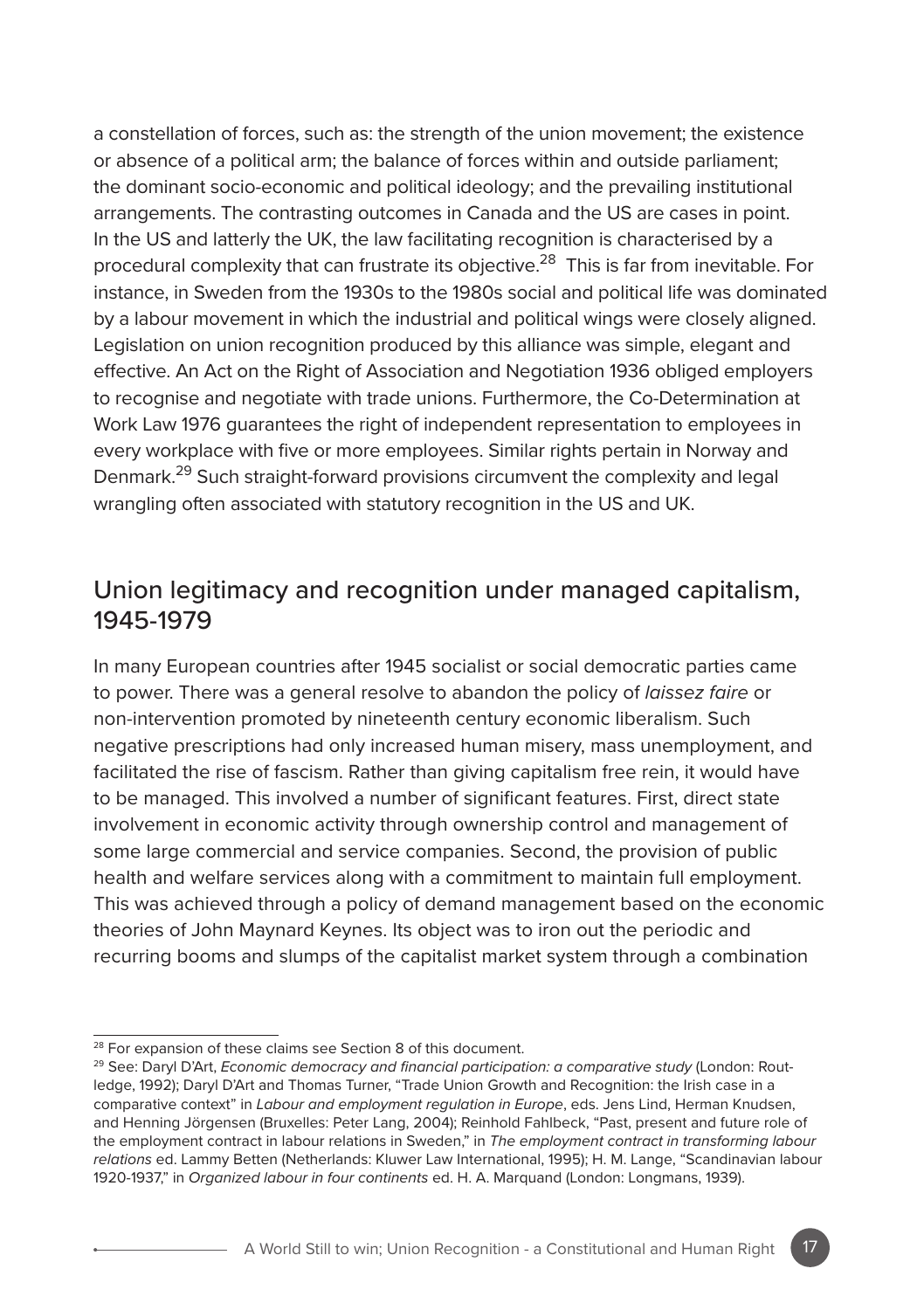of state investment and manipulation of interest rates. Third, as full employment strengthened workers bargaining power and promoted union growth, the conduct of industrial or employee relations became an important factor in managing the economy and curbing inflation. Employee relations would have to be based on a "negotiated order." This involved recognition and negotiation with trade unions.<sup>30</sup>

Across Europe unions became involved in policy making at government level. These bargained corporatist or tripartite arrangements between unions, employers, and governments became a common feature of the period. For instance, in Ireland from 1950 to 1970 there were a number of general wage rounds and after 1970 a number of national wage agreements, which became the dominant means for regulating pay.<sup>31</sup> The most developed model of bargained corporatism was to be found in Sweden. It was a model many unions and their associated parties in Europe aspired to imitate.

### **Bargained corporatism and the Swedish labour movement**

From its beginning Swedish social democracy embodied the idea of a united labour movement. It emphasised the interdependance of the industrial and political in what it called the "democratic class struggle."<sup>32</sup> Though now under strain, this close connection between the political and industrial wings of the labour movement remains in place.

Coming to power in 1938, the Swedish Social Democratic Party (SAP) was to remain in office for the next forty years. At the political and industrial level its strategy was to seek compromise between capital and labour. Outright suppression of capital, it was argued, would be socially disruptive and had no assurance of success. Instead, capital and labour should cooperate to promote their common interest: greater efficiency in production. Eventual socialisation of economic control would be achieved gradually through progressive taxation, welfare policy, government planning, and industrial democracy.<sup>33</sup> Central to this historic compromise was an agreement between unions, employers, and the governing Social Democrats to operate a system of centralised wage bargaining. Beginning in 1952 it was to last for more than forty years. For the LO, the union centre or congress, (the equivalent of

<sup>30</sup> Philip Armstrong, Andrew Glyn, and John Harrison, *Capitalism since World War II: The Making and Breakup of the Great Boom* (London: Fontana, 1984).

<sup>&</sup>lt;sup>31</sup> See: Joseph Wallace, Patrick Gunnigle and Michelle O'Sullivan, *Industrial relations in Ireland* 5<sup>th</sup> ed. (Dublin: IPA, 2020), 15-34.

<sup>32</sup> See: Walter Korpi, *The democratic class struggle* (London: Routledge, 1983); *The working class in welfare capitalism: work, unions and politics in Sweden* (London: Routledge, 1978).

<sup>33</sup> T. Tilton, "A Swedish road to socialism: Ernst Wigforss and the ideological foundations of Swedish social democracy," *American Political Science Review* 73, no. 2 (1979), 505-520.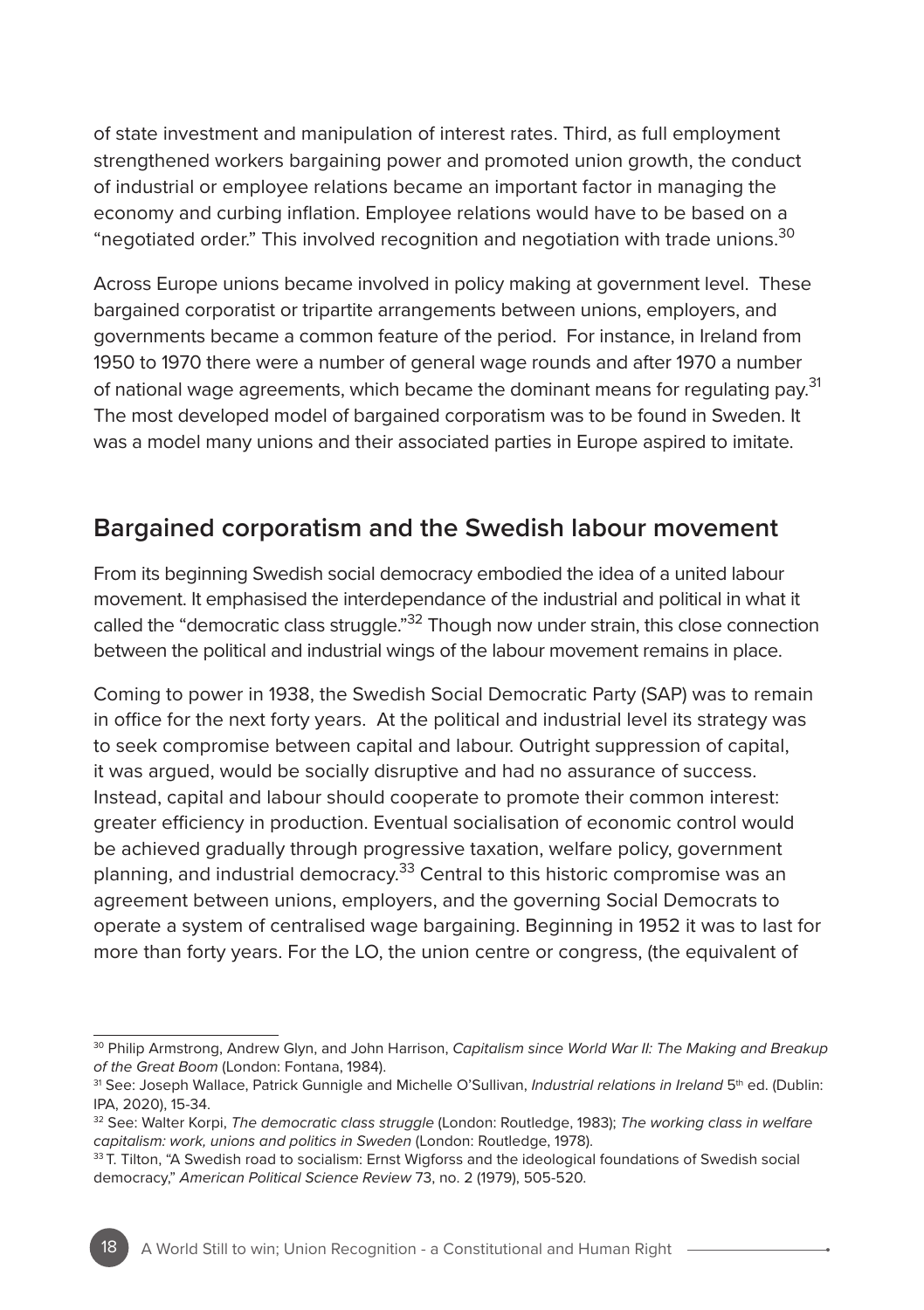the ICTU or TUC), centralised bargaining and a policy of wage solidarity appeared as a practical way to realise labour movement goals.<sup>34</sup> These policies would assist its political arm - the governing Social Democrats - to promote full employment and economic stability and to minimise inflation. By the late 1960s the results were impressive. There was full employment, a high wage economy, and a standard of living and welfare system unmatched by any other industrialised nation. Also, Sweden had the lowest strike rate among the western nations.<sup>35</sup>

Despite these achievements, defects in the labour movements bargaining strategy began to emerge both at enterprise level and in the wider economic arena. During the 1960s Swedish industry experienced increasing competition from Japan and the EU. The response of Swedish industrialists was rationalisation and work intensification to increase efficiency. This involved increased use of piece rates and three cycle shifts. Management was supported in this endeavour by the LO or union centre.<sup>36</sup> However, the brunt of the change was borne by rank-and-file workers. Workplace surveys during this time showed a dramatic deterioration in working conditions. Blue collar workers were found to be particularly discontented. Yet there was little they could do to control the rate or pace of change. As part of the historic compromise the union leadership had accepted management's right to manage. Furthermore, to facilitate decision-making under centralised bargaining, power had shifted from the shop floor to the union centre. All wage agreements contained a "no strike" clause. In 1969 an unofficial strike by mine workers in northern Sweden rapidly spread to become the biggest strike in Swedish postwar history. It shattered the fabled calm of the Swedish labour market. The following year saw a wave of strikes 93% of which were unofficial. Many were directed more at the union leadership than management.<sup>37</sup> For the LO, the strikes were a direct challenge to the policy of centralised wage bargaining pursued since the 1950s.

Difficulties also arose at a macro level. Solidarity wage policy obliged all firms to pay a standard wage for a particular job. Yet highly profitable firms could afford to pay their workers much higher pay than the standard rate. These firms could accumulate even greater profit on the back of worker wage restraint. Furthermore, social democratic government policy unintentionally exacerbated this defect. To

<sup>34</sup> Derek Robinson, *Solidaristic Wage Policy in Sweden* (Paris: OECD, 1974).

<sup>35</sup> C. van Otter, "Sweden: Labour reformism reshapes the system," in *Worker militancy and its consequences, 1965-75: new directions in Western industrial relations*, ed. Solomon Barkin (New York: Praeger, 1975). 36 James Fulcher, "Class conflict: joint regulation and its decline," in Richard Scase, *Readings in the Swedish class structure* (Oxford: Pergamon, 1976).

<sup>&</sup>lt;sup>37</sup> Korpi, *The Working Class in Welfare Capitalism: Work Unions and Politics in Sweden (London, 1978)* 

<sup>38</sup> Joachim Israel, "Swedish socialism and big business," *Acta Sociologica* (Scandinavian Sociological Association) 21, no. 4 (1978).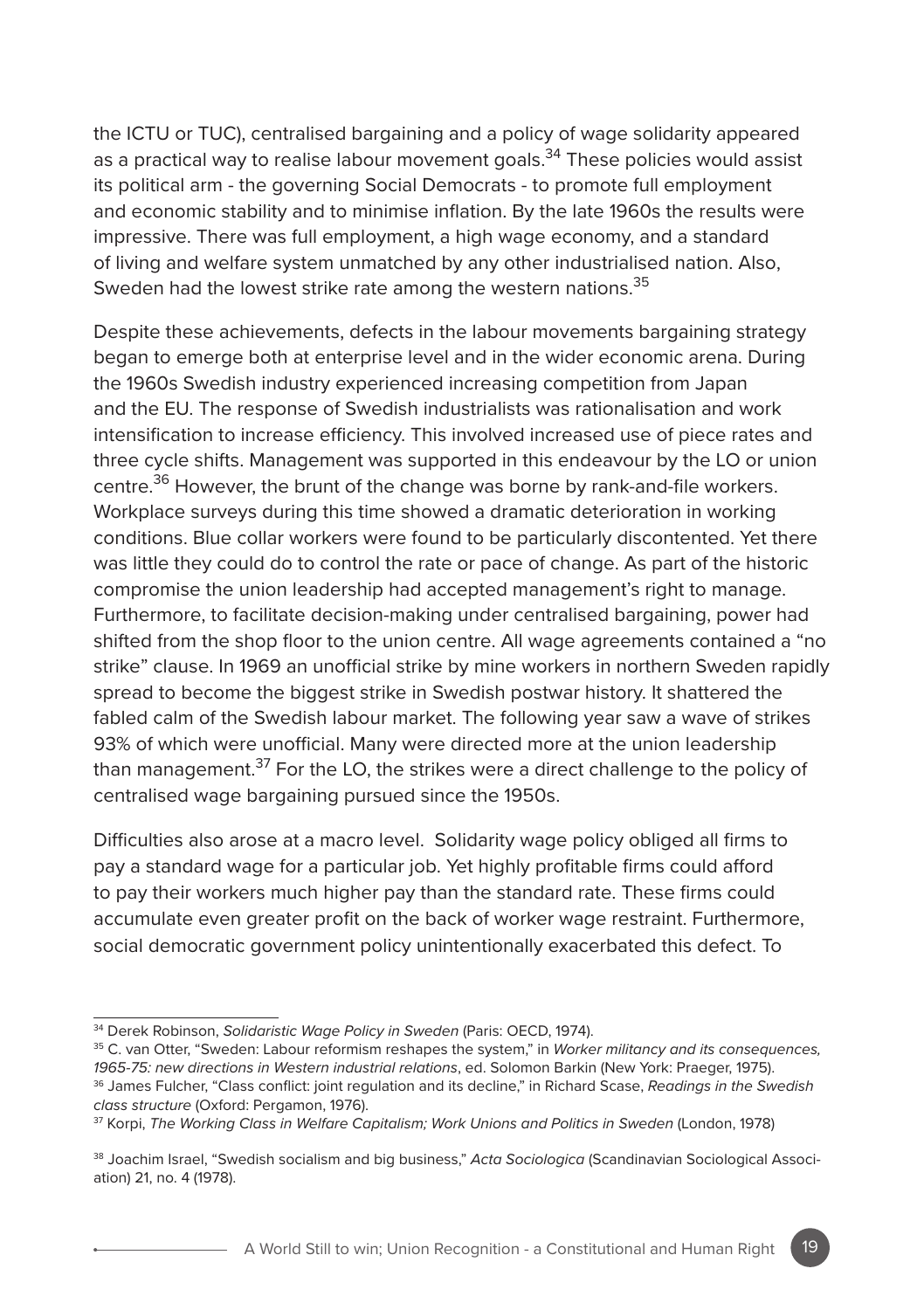maintain full employment government attempted to control or dampen fluctuations in the business cycle. Corporations were allowed to deposit 40% of their annual profits tax-free in a blocked account at the national bank. Only during an economic downturn could these deposits be reinvested but this was contingent on government approval. While enhancing economic stability and employment it gave an added impetus to the concentration of wealth. $38$  The extent to which wealth and power was concentrated in few hands was revealed by a 1968 government Commission on Industrial and Economic Concentration. In three quarters of the companies quoted on the stock exchange between one to three shareholders held the majority of votes. The concentration of wealth in Sweden was found to be greater than in Britain, the United States or Germany. Finally, the Commission found that the distribution of wealth between 1945 and 1965 had remained static and unequal.<sup>39</sup>

These disclosures created general unrest within the labour movement, particularly as its principal objective since the 1930s had been to redistribute wealth and power. Criticism from the Swedish communists and the New Left was severe. They blamed the labour movement leadership, which, they claimed, no longer represented workers' interests. Solidarity wage policy was disparaged as socialism in one class.<sup>40</sup> If centralised bargaining and solidarity wage policy were to survive and balkanisation of the labour movement avoided, remedial action was essential. This would necessarily involve the political and industrial arms of the movement.

## The LO Congress 1971, Industrial and Economic Democracy

The first task of this congress of associated unions was to address the deficit in worker influence at plant level. To that end it adopted a programme of industrial democracy designed to bring the whole range of managerial decision-making within the scope of collective bargaining. The LO called on its political ally in government to legislate for the abolition of managerial prerogative or managements right to manage. Accepted by the Social Democratic Party, the LO programme was rapidly embodied in legislation. Laws that had governed labour market relations since 1912 were almost entirely replaced.

<sup>&</sup>lt;sup>39</sup> Commission on Industrial and Economic Concentration, "Ownership and influence in the economy," summarised in Richard Scase, *Readings in the Swedish class structure* (Oxford: Pergamon, 1976). 40 Richard Scase, *Social democracy in capitalist society: working-class politics in Britain and Sweden* (London: Routledge, 1977); Hans-Gören Myrdal, "The Swedish Model – will it survive?" *British Journal of Industrial Relations* 18, no. 1 (1980).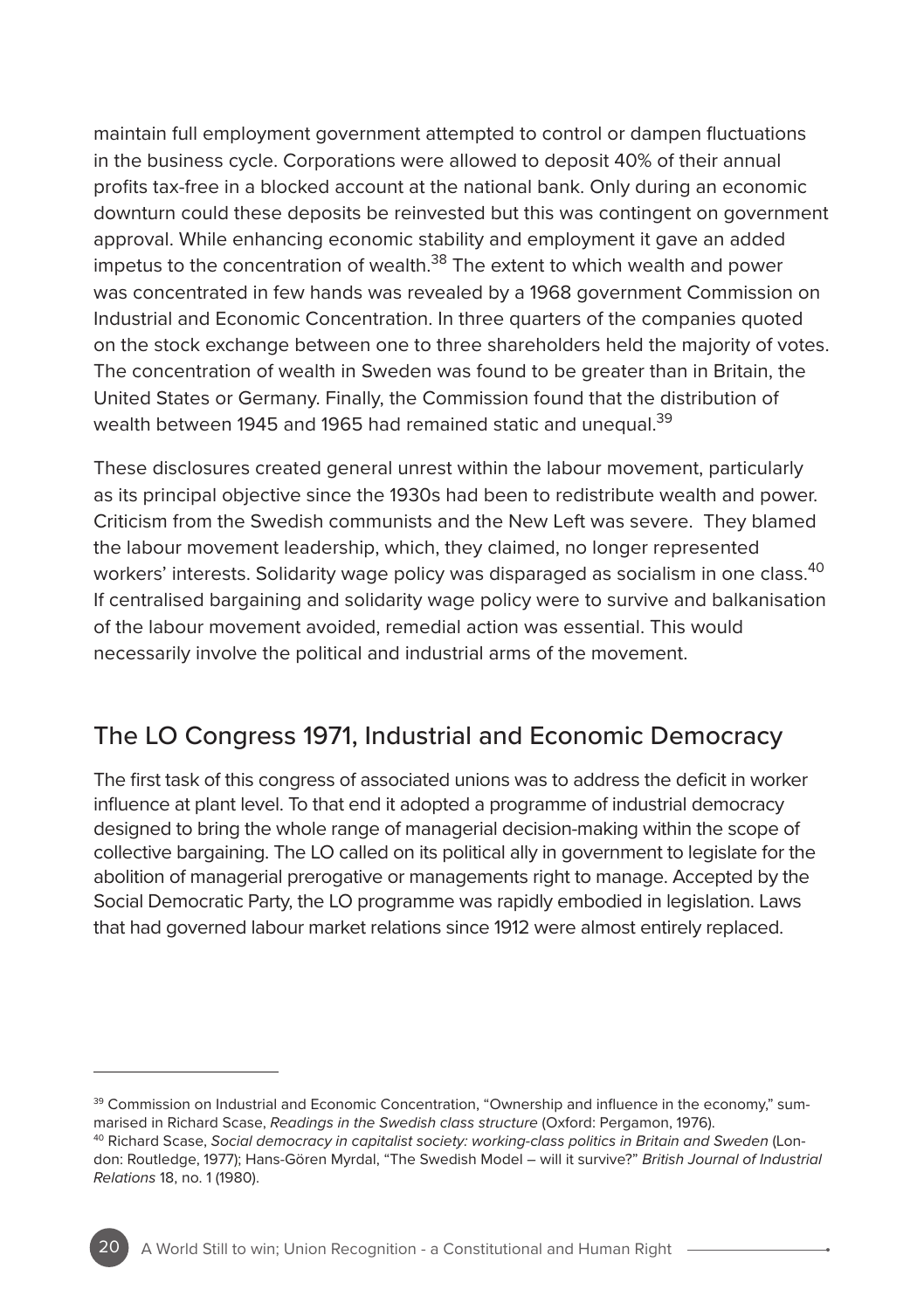#### **Box 3. Industrial Democracy Legislation Sweden**<sup>41</sup>

#### **Board Representation for Employees 1973**

Act gave employees of companies with more than 50 workers the right to elect two representatives to the board of directors. Amending legislation in 1976 extended the application of the Act to companies with 25 or more employees.

#### **Act on Shop Stewards 1974**

Gave union shop stewards better employment security and strengthened their position in the workplace. Also allowed for time off in pursuit of union business.

#### **Work Safety Law 1974**

This granted the elected safety steward the right to halt any process of production he or she regarded as dangerous, pending judgement from the state safety inspector. The law introduced the principle that the union view of a disputed matter should initially prevail. Employers were obliged to give advance warning of contemplated changes to plant layout, equipment or employment conditions.

#### **Security of Employment Act 1974**

The Act obliged employers to objectively justify the dismissal of any employee. In cases of disputed dismissal, the employee in question would retain his/her job until adjudication by the labour court. The Act also contained a set of rules governing the order of layoffs in event of insufficient work.

#### **Act on Employee Participation in Decision-Making 1977**

The Act formally abolished managerial prerogative regarding hiring, firing and the direction of work. All matters the Act ruled affecting relations between employer and employees including the process and results of production became subject to collective bargaining. On request a union must be given access to books, accounts, and all relevant documents bearing on the company's operation.

A second but more intractable problem was to find a corrective to the unforeseen consequences of centralised bargaining and solidarity wage policy, namely the maldistribution and further concentration of wealth and power in the hands of a few. To that end the LO congress appointed a team headed by Rudolph Meidner. Its task was to produce a plan that would accomplish three objectives. First, the retention but also the acceptability of wage solidarity policy by ensuring that wage restraint would

<sup>41</sup> See: Industrial Relations in Europe International Research Group, *European industrial relations* (Oxford: Clarendon Press, 1981); A. Larson, *Labour market reforms in Sweden: facts and employee views* (Uppsala, Swedish Institute, 1979).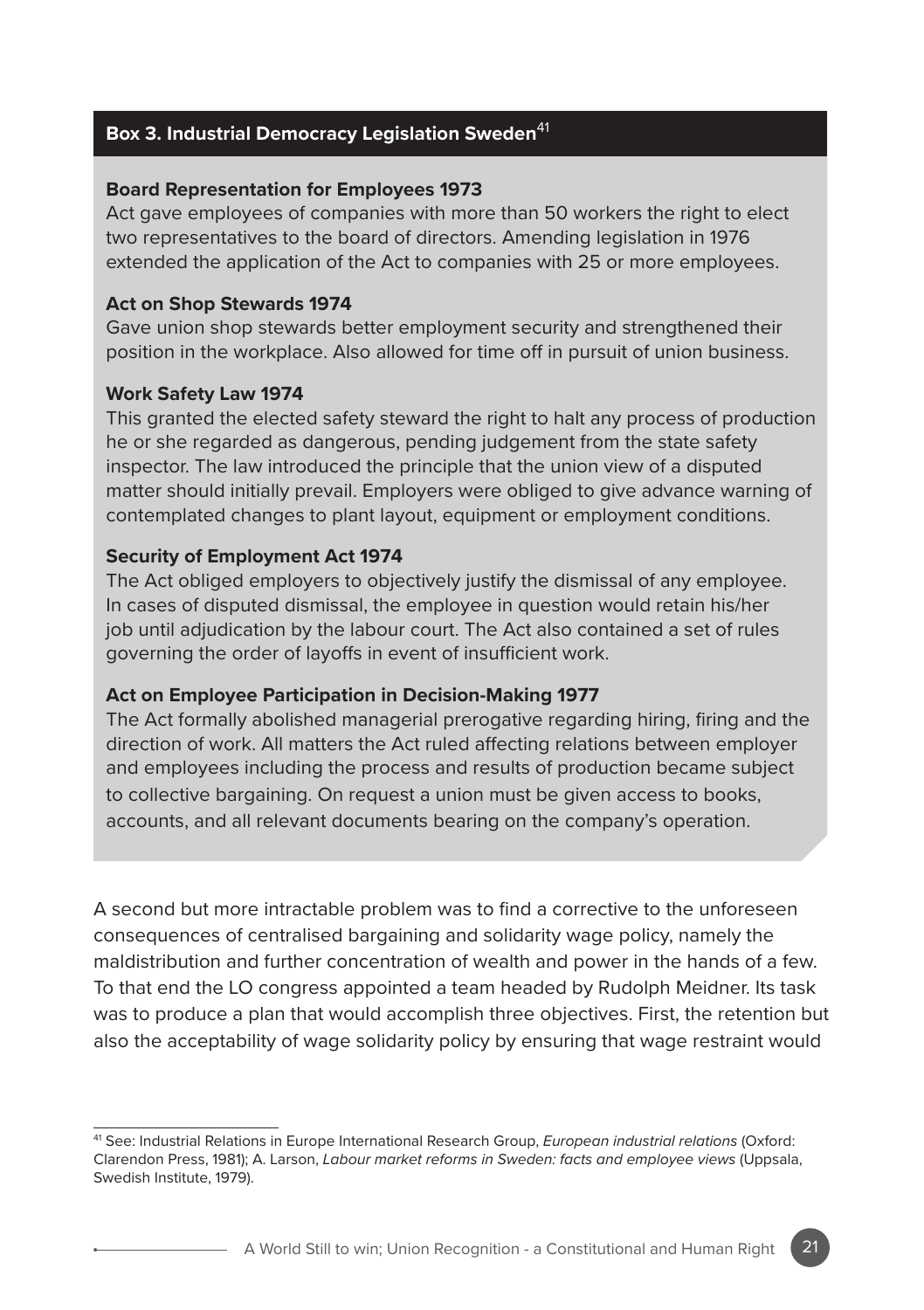not disproportionality benefit the most profitable firms. Second, to counteract the concentration of wealth and power. Third, to increase employee and citizen control over the economic process.<sup>42</sup>

Known as the wage earner funds or Meidner Plan, it proposed that companies employing more than 50 workers would make an annual contribution of 20% of their pre-tax profit to a central fund controlled and administered by the trade union movement. Company contributions to the fund would be in the form of shares not cash. This would avoid any adverse effect on company liquidity. Solidarity wage policy could now be pursued free of its mal-distributive aspects. The greater a firm's profit, the faster would wage earners' shares in the fund accumulate. Thus, wage restraint would no longer work to exclusively benefit employers. Furthermore, industrial self-financing and government incentives for capital formation would now become more acceptable as part of the growing assets would accrue to employees collectively. Finally, the wage earner fund would allow employees in profit sharing firms to exercise influence on economic policy by voting shares.<sup>43</sup> After extensive consultation with rank-and-file union members, a modified proposal was accepted by the LO Congress of 1976. Practical implementation of the measure was left to the governing Social Democrats. However, after nearly forty years in office, the Social Democratic Party was defeated in the elections that year. When returned to office in the early 1980s they were confronted by the gathering forces of neoliberalism. Nevertheless, the wage earner fund marks the furthest point of advance by any social democratic labour movement in attempting to reform and democratise capitalism.44

No union movement in Europe could match the achievements of their Swedish and Danish counterparts. Nevertheless, in Britain, Ireland, and Europe a consensus developed according a high level of legitimacy to unions and collective bargaining as representing workers interests and regulating their relations with employers. Indeed, a 1968 Royal Commission on Trade Unions and Employers' Association held that collective bargaining was the best method of managing industrial relations, but this required strong trade union organisation.<sup>45</sup> Again, in the Republic of Ireland the

<sup>42</sup> Rudolf Meidner, *Employee investment funds: an approach to collective capital formation* (London: Routledge, 1978).

<sup>43</sup> Meidner, *Employee investment funds.*

<sup>44</sup> For a history and commentary on the rise and fall of wage earner funds along with a consideration of critiques of the measure see: D'Art, *Economic Democracy and Financial Participation*, Ch. 4; Stefan Sjöberg and Nyegosh Dube, "Economic democracy through collective capital formation: the cases of Germany and Sweden and strategies for the future," *World Review of Political Economy* 5, no. 4 (2014).

<sup>45</sup> Royal Commission on Trade Unions and Employers' Associations, *Report of the Royal Commission on Trade Unions and Employers' Associations, 1965-68* reprint (London: HMSO, 1975), 57.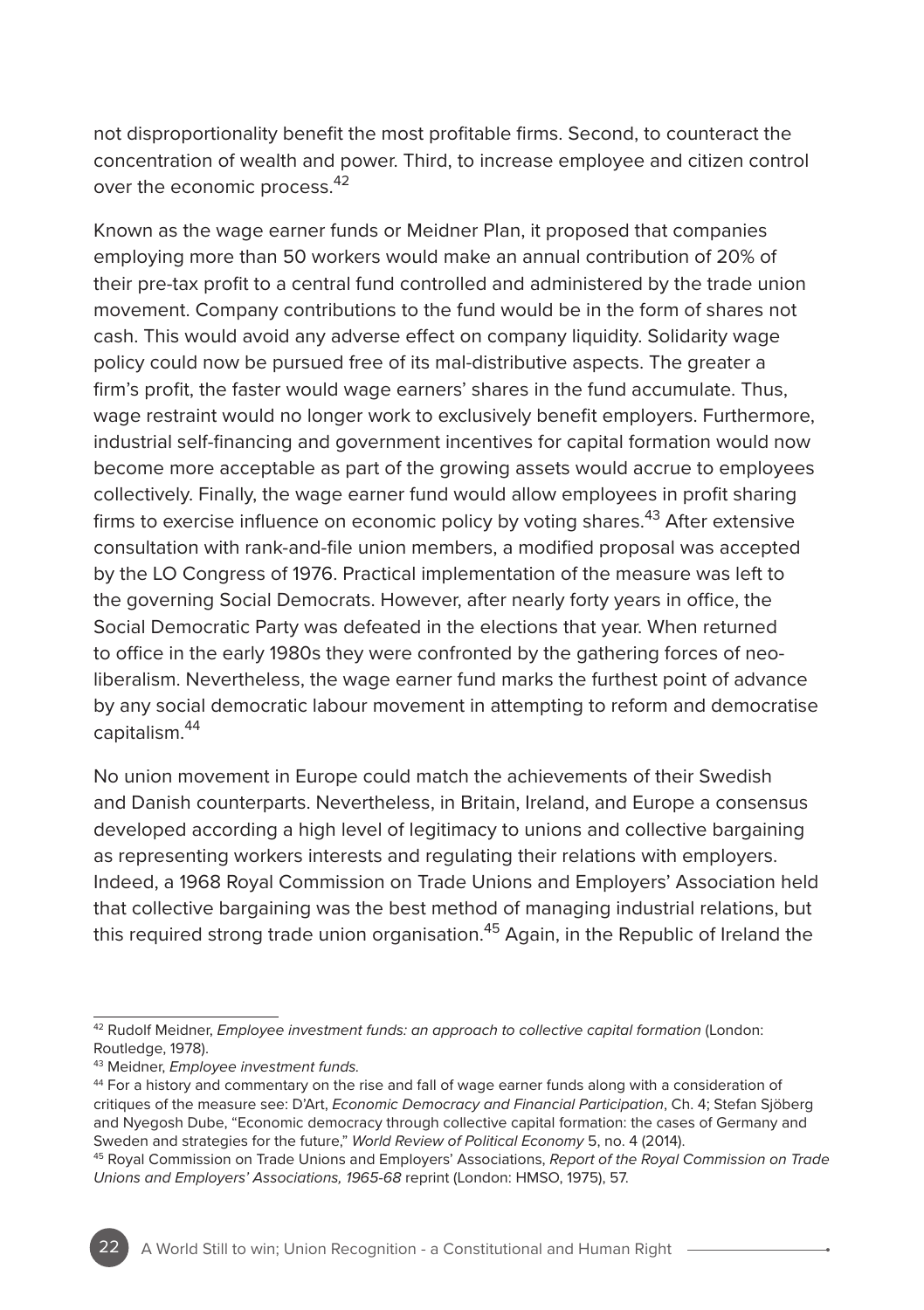Industrial Development Authority, an arm of government, recommended incoming multi-nationals to recognise a union for employee representation.<sup>46</sup>

In this climate union recognition became less problematic. Of course, employer opposition did not totally disappear, but there were fewer recognition disputes. Employers who took an openly anti-union stance got little overt encouragement from government or employer associations. Apparently, unions were generally confident they could rely on their strength and solidarity to combat such opposition. State support in the form of statutory recognition was not required. A case in point is the British Trade Union Congress (TUC). During the late 1960s, it seems, government was prepared to enact a bill on statutory recognition but the offer was not taken up by the TUC.<sup>47</sup>

By 1970, decades of stable, managed capitalism had brough unprecedented economic prosperity. Political and trade union action had begun to narrow the great disparity in wealth between the mass of citizens and a tiny wealthy minority.<sup>48</sup> These developments encouraged a general optimism. Among some social democrats a belief developed that the class antagonism and the cycle of boom and slump, characteristics of the capitalist system since its inception, had been permanently transcended. State enterprise, nationalised industries, the welfare state, the live and let live compromise between capital and organised labour appeared as fixed and enduring features of social and economic life.<sup>49</sup> Even a republican president of the United States could announce "we are all Keynesians now."50 Yet there was a small clique of economists, influenced by Milton Friedman of the Chicago school, who rejected Keynesian orthodoxy. For them it was anathema, a heretical departure from the true free market principles of competitive individualism, non-intervention and minimal state regulation. As proponents of a doctrine discredited since 1929, they were largely ignored. Their day was yet to come.

The oil crisis of 1973 brough in its wake rising unemployment, inflation and a fall in the rate of profit. In managing the crisis Keynesian remedies appeared ineffective. Criticism mounted of its policy prescriptions and its social democratic practitioners. Politicians and policy makers lent an increasingly sympathetic ear to Friedman and his burgeoning band of disciples. The way out of the crisis, they argued, was to restore the primacy of the market mechanism. Its working, they claimed, had been

<sup>46</sup> Patrick Gunningle, Jonathan Lavelle and Anthony McDonnell, *Industrial relations in multinational companies (MNCs): double breasting and trade union avoidance in Ireland* (Limerick: 2007).

<sup>47</sup> *Royal Commission,* 62.

<sup>48</sup> See: Thomas Piketty, *Capital in the twenty-first century* (London: Harvard University Press, 2014).

<sup>49</sup> Ralf Dahrendorf, *Class and class conflict in industrial society* (Stanford: Stanford University Press, 1959). Anthony Crosland, *The future of socialism* (London, J. Cape: 1956).

<sup>50</sup> Bob Sutcliffe and Francis Green, *The profit system: the economics of capitalism* (London: Penguin, 1987).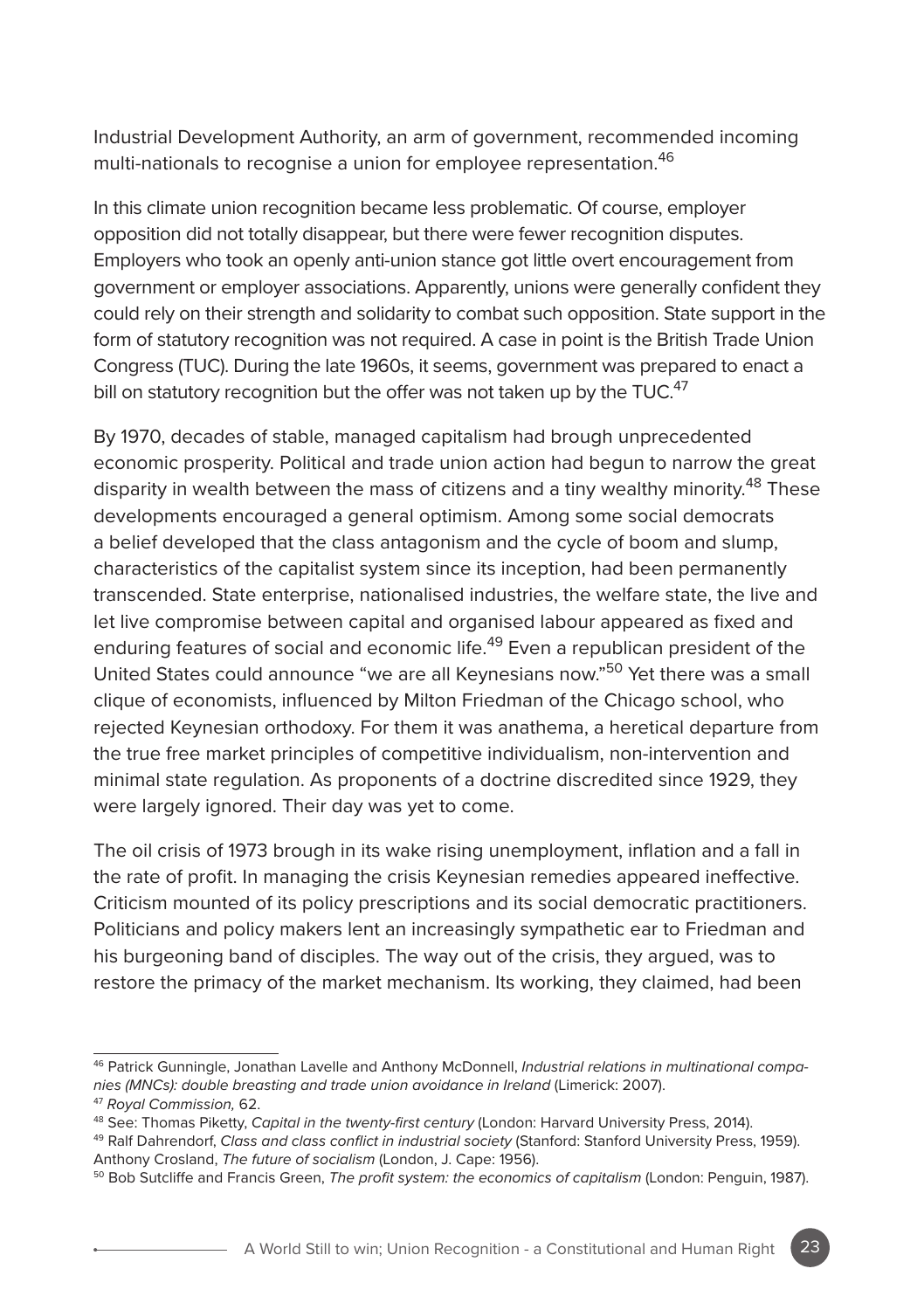progressively impeded by decades of government intervention and labour market rigidities imposed by trade union power.<sup>51</sup> Essentially, it was a revival of the living dead of classical economics but retitled or disguised as neoliberalism. Nevertheless, from the 1980s onwards it replaced Keynesianism as the dominant economic discourse. That some social democratic or labour parties came to adopt neoliberal prescriptions demonstrates its hegemonic triumph.

## Capital counterattacks, unions de-legitimised, social democracy retreats - the 1980s and beyond

### United Kingdom

The victory of the British Conservative party led by Prime Minister Thatcher in 1979 saw the beginning of an all-out attack on trade unions, the interventionist state, social democracy, and collectivism in general. As Thatcher declared, "there is no such thing as society, there are only individuals." Successive Conservative governments carried through a programme of de-industrialisation and de-regulation. State companies were privatised, sold off to private capital, sometimes at knock-down prices. Consultation with unions - the practice of successive British governments since 1945 - ceased. Sixteen pieces of legislation all designed to weaken trade unions were enacted.<sup>52</sup> The striking miners of the mid-1980s were described as "the enemy within" and the full weight of the state was used to smash the strike and the miner's union.<sup>53</sup>

The Labour Party was returned to government in 1997. Under the leadership of Prime Minister Blair, it now became New Labour. For trade unions it was more akin to a false dawn than a new beginning.<sup>54</sup> The anti-union legislation of the Thatcherite era was not repealed but left intact. Indeed, there was some scepticism regarding the electoral benefits of the party's traditional association with trade unions. One aspect of the so-called modernisation was the removal of Clause IV of the party's constitution. Since 1918 this had committed the party "to

<sup>&</sup>lt;sup>51</sup> Robert Kuttner, *Everything for sale: the virtues and limits of markets* (Chicago: Chicago University Press, 1999). See also: David McCrone, Brian Elliott and Frank Bechhofer, "Corporatism and the New Right," in *Industrial societies: crisis and division in western capitalism and state socialism*, ed. Richard Scase (London: Routledge, 1989); Milton and Rose Friedman, *Free to choose: a personal statement* (New York: Harcourt Brace Jovanovich, 1980).

<sup>52</sup> Colin Crouch, "United Kingdom: The Rejection of Compromise," in *European industrial relations: the challenge of flexibility*, eds. Guido Baglioni and Colin Crouch (London: Sage, 1991).

<sup>53</sup> Seumas Milne, *The Enemy Within; The Secret War Against the Miners* (London: Verso Books, 1994).

<sup>54</sup> Tonia Novitz, "A revised role for trade unions as designed by New Labour: the representation pyramid and 'partnership'," *Journal of Law and Society* 29, no. 3 (2002).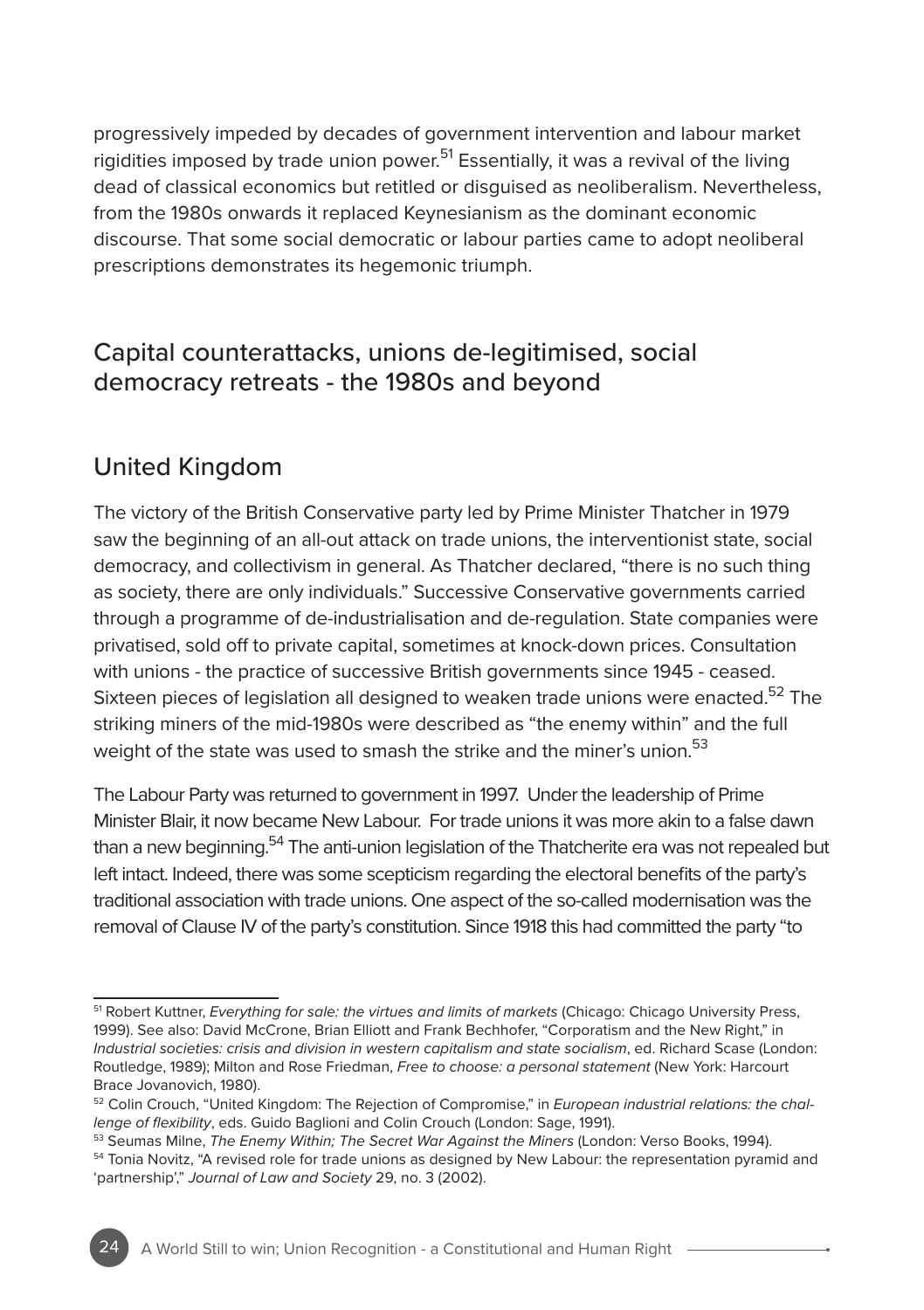secure for workers by hand or by brain the full fruits of their industry and the most equitable distribution thereof that may be possible upon the basis of the common ownership of the means of production distribution and exchange." It had always been widely seen as indicative of the Labour party's commitment to socialism.55 However, the unions did prevail upon the party to introduce legislation on statutory recognition: the Employment Relations Act 1999. It was welcomed by the general secretary of the TUC, who saw it as encouraging voluntary recognition. Most employers, he asserted, were now aware that unions wanted partnership not conflict. The law would be directed only at employers stuck in the 1980s or those trying to bring US-style union busting to Britain. During the framing of the bill the Confederation of British Industry (CBI) was consulted and was successful in influencing aspects of the legislation. Nonetheless, it announced its principled disagreement with statutory recognition. The Conservative Party promised its repeal if returned to office.<sup>56</sup> Nevertheless, Labour remained committed to the new economic order. Succeeding Blair as Labour Prime Minister in 2007, Gordon Brown revealed to all that "the era of boom and slump is over." It was a revelation that proved to be spectacularly ill-informed. Within a year the world was overtaken by another crisis of capitalism similar in origin and effect to that of 1929.

#### United States

The persistent antipathy of US employers to organised labour has been noted above. More than most nations, violence and bloodshed feature prominently in US labour history.<sup>57</sup> After 1981 under the Reagan and Bush administrations the state openly served as an auxiliary in the employers' war of attrition against trade unions. Soon after taking office Regan was confronted by a strike of air traffic controllers. He adopted the simple expedient of declaring the strike illegal and decertifying the union. Strikers were dismissed, while some were arrested and sent to jail in manacles.<sup>58</sup> Appointees of the Regan and Bush administration to key positions in the state regulatory agencies dealing with worker management relations were openly hostile to collective labour. The chairman of the National Labour Relations Board (NLRB), a Reagan appointee, claimed that "collective bargaining frequently means labour monopoly, the destruction of individual freedom and the destruction

<sup>55</sup> Peter Riddell, "The end of clause IV, 1994-95," *Journal of Contemporary British History* 11, no. 2 (1997).

<sup>56</sup> Mark Hall, "Statutory trade union recognition procedure comes into force," *Eurofound*, July 27, 2000.

<sup>57</sup> Philip Taft and Philip Ross, "American labor violence: it's causes, character and outcome," in *The history of violence in America: a report to the national commission on the causes and prevention of violence*, eds. Hugh Davis Graham and Ted Robert Gurr (New York: F. A. Praeger, 1969).

<sup>58</sup> Warren Brown, "US begins firing striking air controllers," *The Washington Post*, August 6, 1981. See also: Steven Durnin, "The professional air traffic controllers strike: a retrospective analysis" (Masters dissertation, Embry-Riddle Aeronautical University – Daytona Beach, 1994). Also, Bethel, T. 'Reagan influence'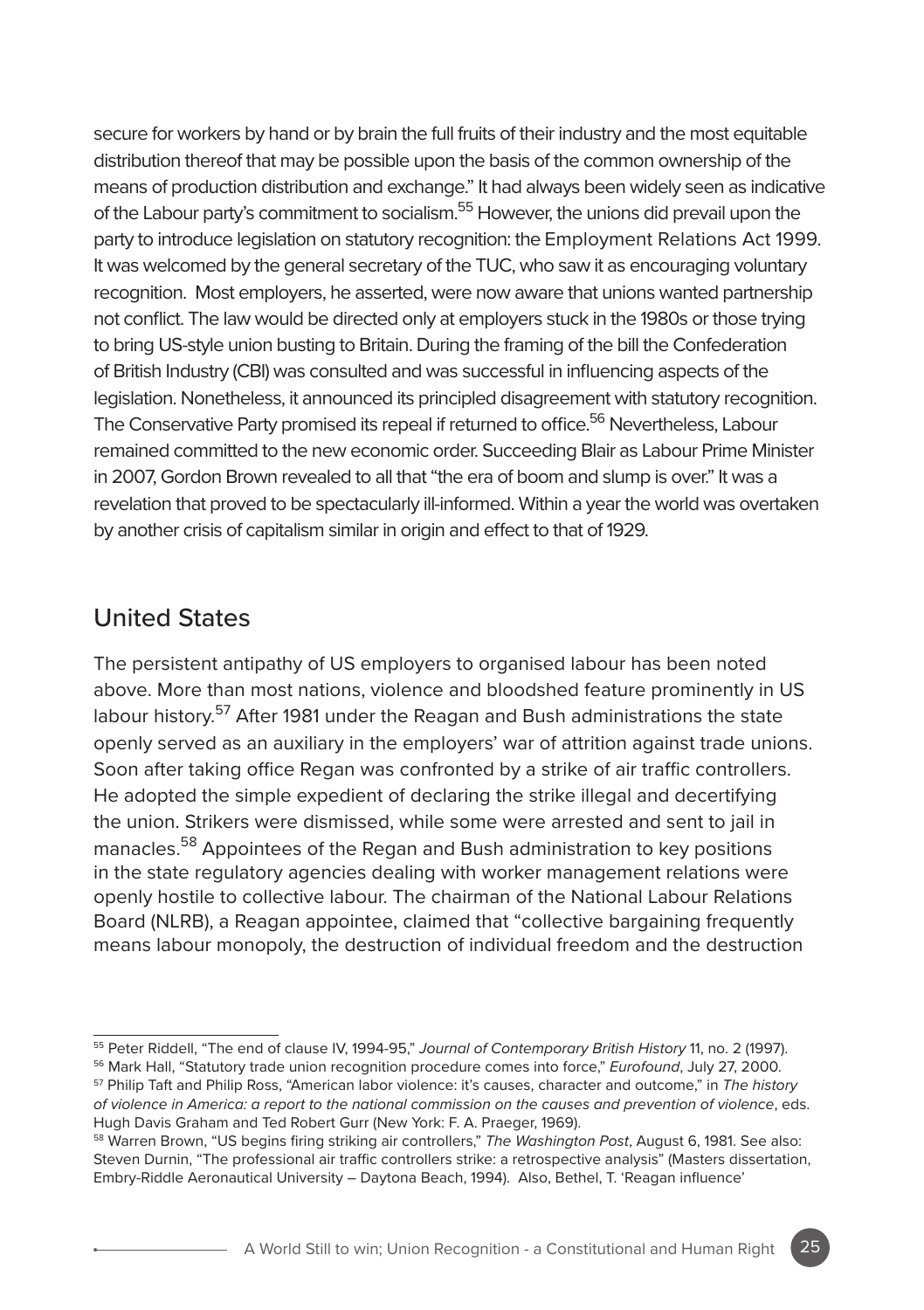of the market place as a mechanism for determining the value of labour."<sup>59</sup> Under this regime there was drastic change in the interpretation and enforcement of labour law. In some instances, federal agencies used their rule-making powers to modify existing health, safety, and labour laws, while in other cases they choose not to enforce the law. Judgements from previous administrations considered favourable to labour were reversed. Finally, there were substantial reductions in the budgets of the agencies administering labour law. This served to create a backlog of cases which had a two-fold effect. It tended to discourage the filing of charges of unfair labour practice, while of those actually filed a smaller percentage could be heard and if necessary prosecuted. $60$  These developments worked to weaken the effectiveness of organised labour and made unions less attractive to potential members.

During this period, state hostility facilitated an unprecedented intensity of legal and illegal management opposition. Illegal firings increased from one in every 25 union elections and one in every 600 union supporters in the early 1950s to one in every four elections and one in every 48 union supporters by the end of the 1980s.<sup>61</sup> It became increasingly common for employers to actively campaign to persuade workers not to join unions. They are assisted in this endeavour by attorneys or labour management consultants who specialise in defeating union organising drives. In 1979 American industry was estimated to spend more than \$100 million annually in fees for such consultants. By the late 1980s consultant activity was at unprecedented levels. Anti-union campaigns combining legal and illegal tactics, research shows, reduces union victories to one win in every 25 elections.<sup>62</sup> By 1995 the proportion of US private sector workers who were union members had fallen to 10%. This was 2% below membership density in 1930. In 2000, Human Right Watch Report concluded that workers' freedom of association was under sustained attack and the US government was failing in its responsibility under international human rights standards to deter such attacks and protect workers' rights.<sup>63</sup>

## European Union

In Europe the attack on organised labour was a more subtle and urbane affair but maybe no less effective for that. Economic crisis and a revivified economic liberalism,

<sup>59</sup> Quoted in Jack Barbash, "Do we really want Labour on the ropes?"*Harvard Business Review* (July-August 1985).<br><sup>60</sup> Kenneth Kovach, *Lɑbor relɑtions: ɑ diɑqnostic ɑpproɑch (*Maryland: University Press of America, 1986).

<sup>&</sup>lt;sup>61</sup> Thomas Kochan and Marc Weinstein, "Recent developments in US industrial relations." British Journal of *Industrial Relations* 32, no. 4 (1994).

<sup>62</sup> Fossum, *Labour Relations,* 163, Table 6.4.

<sup>63</sup> Human Rights Watch, *Unfair Advantage; Workers Freedom of Association in the United States under International Human Rights Standards* (New York: Human Rights Watch, 2000).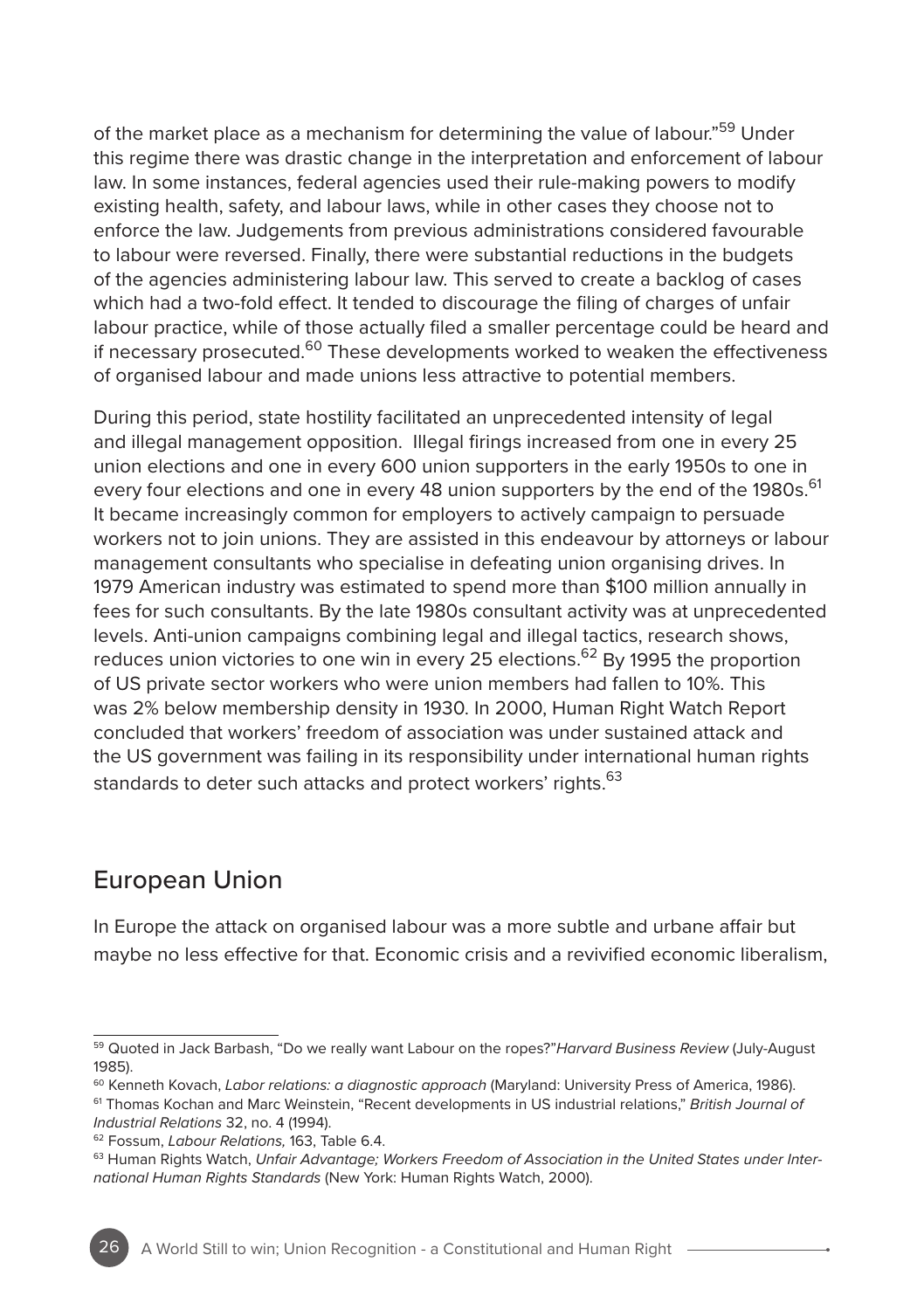espoused and practised by the "new right" conservative parties, combined to place social democracy on the defensive and the political balance of power swung against labour. The outright rejection by capital and its agents of the compromise of the 1950s and 1960s left many social democrats confused and disoriented. Furthermore, the collapse of the Soviet Union left many European communist parties weakened and in disarray. To some extent they had acted as a break on a rightward shift of social democracy. That was now removed. Consequently, what could have been a fighting retreat degenerated into a rout. Even some nominally socialist governments pursued conservative economic strategies of retrenchment, control of public expenditure, and restructuring of labour markets.<sup>64</sup> In Sweden, trenchant employer resistance to the wage earner fund forced its abandonment by the social democrats.<sup>65</sup> These developments strengthened the employers' position in the ongoing debate on the single market. Central to that debate was the question of to what extent, if any, should the single market incorporate a social dimension.

It was recognised from the outset that the EU project of economic integration and the creation of a single market could adversely affect industry and employment. There would be casualties as well as beneficiaries. Consequently, the European Commission and some member states saw a social dimension as a complementary necessity to the creation of the single market. It would simultaneously secure support from the European labour movement and enhance the project's social acceptability. The UK government and the generality of European employers took the opposite view. While acknowledging the potentially negative effects of economic integration, the solution, they argued, was best left to the market. Intervention would foul the effective working of the market adjustment mechanism. European economic performance and job creation, they claimed, was been undermined by intervention and regulation leading to labour market inflexibilities.<sup>66</sup> Decoded, these "inflexibilities" turned out to be union demands for standardised hours, a living wage, reasonable working conditions, pensions, and a measure of accountability from management. Once again, unions were being fitted up as the saboteurs of competition and the market mechanism. Initially, the UK and European employers were alone in being very publicly associated with this line.

<sup>64</sup> Richard Hyman and Anthony Ferner, *Industrial relations in the new Europe* (Oxford: Blackwell, 1992).

<sup>65</sup> See: D'Art, *Economic Democracy,* Ch. 4.

<sup>66</sup> Georg Menz, "Whatever happened to social Europe? The three-pronged attack on European social policy,"

in *Social policy and the Eurocrisis: Quo Vadis Social Europe* (London: Palgrave Macmillan, 2015).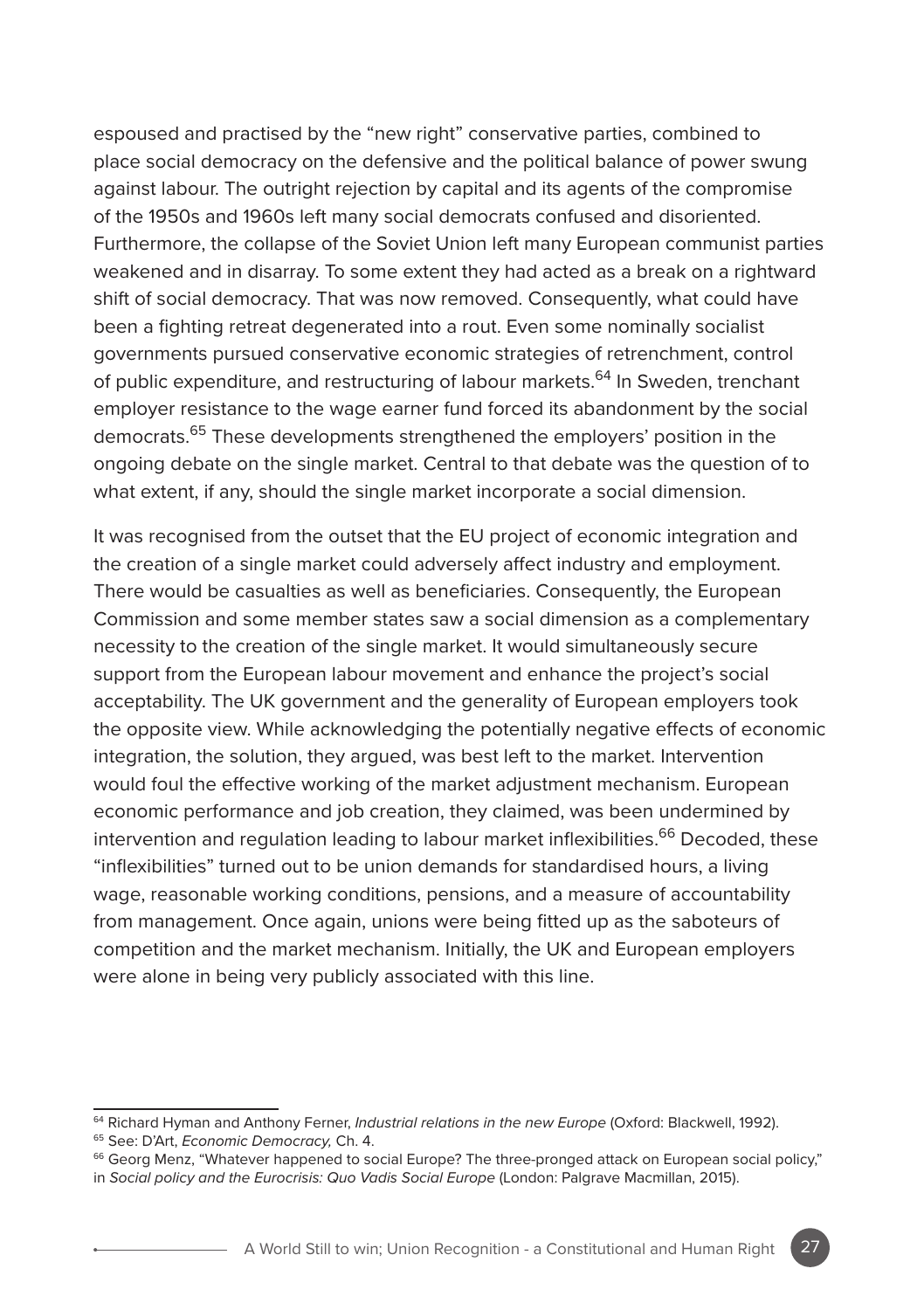Over time its adherents grew in number even to include some social democrats. Indicative of this shift are the judgement of the European Court of Justice (ECJ) in the cases of *Laval* (CJEU C341/05), *Viking* (CJEU-C438/05) and *Ruffert* (C346/05). These cases suggest that the ECJ has taken the view that trade unions interfere or obstruct free movement. The nineteenth century legal doctrine that unions act in restraint of trade seems to have been resurrected. $67$  Apparently, the above judgements indicate the predominance of the so-called fundamental freedoms over social rights.<sup>68</sup>

The rise of neo-liberalism did not go unchallenged. There were protests from members of unions and/or associated parties. These were deflected by technocrats, sometimes employees of the unions or social democratic parties, citing globalisation. In silencing disaffected proletarians, the word "globalisation" appeared to have magic properties. For conjurers with the word, it was a novel phenomenon, an elemental force, seemingly beyond the control of human agency. Resistance was not only foolish but futile. In reality, it was the old capitalist market but dressed maybe in a sharper suit. As early as 1848 Marx and Engels had identified and described the globalisation phenomenon. In terms of prescience and accuracy their description has yet to be bettered.

#### **Box 4. Globalisation**

"The bourgeoisie has through its exploitation of the world market given a cosmopolitan character to consumption and production in every country. […] It has drawn from under the feet of industry the national ground on which it stood. All old established national industries have been destroyed or are daily being destroyed. They are dislodged by new industries whose introduction becomes a life and death question for all civilised nations, by industries that no longer work up indigenous raw material but raw material drawn from the remotest zones, industries whose products are consumed, not only at home but in every quarter of the globe. In place of the old wants, satisfied by the productions of the country, we find new wants, requiring for their satisfaction the products of distant lands and climes. In place of the old local and national seclusion and self-sufficiency, we have intercourse in every direction, universal inter-dependence of nations. […] The bourgeoise, by the rapid improvement of all instruments of production, by the immensely facilitated means of communication, draws all, even the most barbarian nations into civilisation*.*"

Marx and Engels, *Manifesto of the Communist Party* (1848).

<sup>67</sup> Keith Ewing, *The draft Monti II regulation: an inadequate response to Viking and Laval* (Liverpool: Institute of Employment Rights, 2012); Mark Bell, *Understanding Viking and Laval: An IER Briefing Note* (Liverpool: Institute of Employment Rights, 2008).

<sup>68</sup> Rebecca Zahn, "The Viking and Laval cases in the context of European enlargement," *Web Journal of Current Legal Issues* 3 (2008).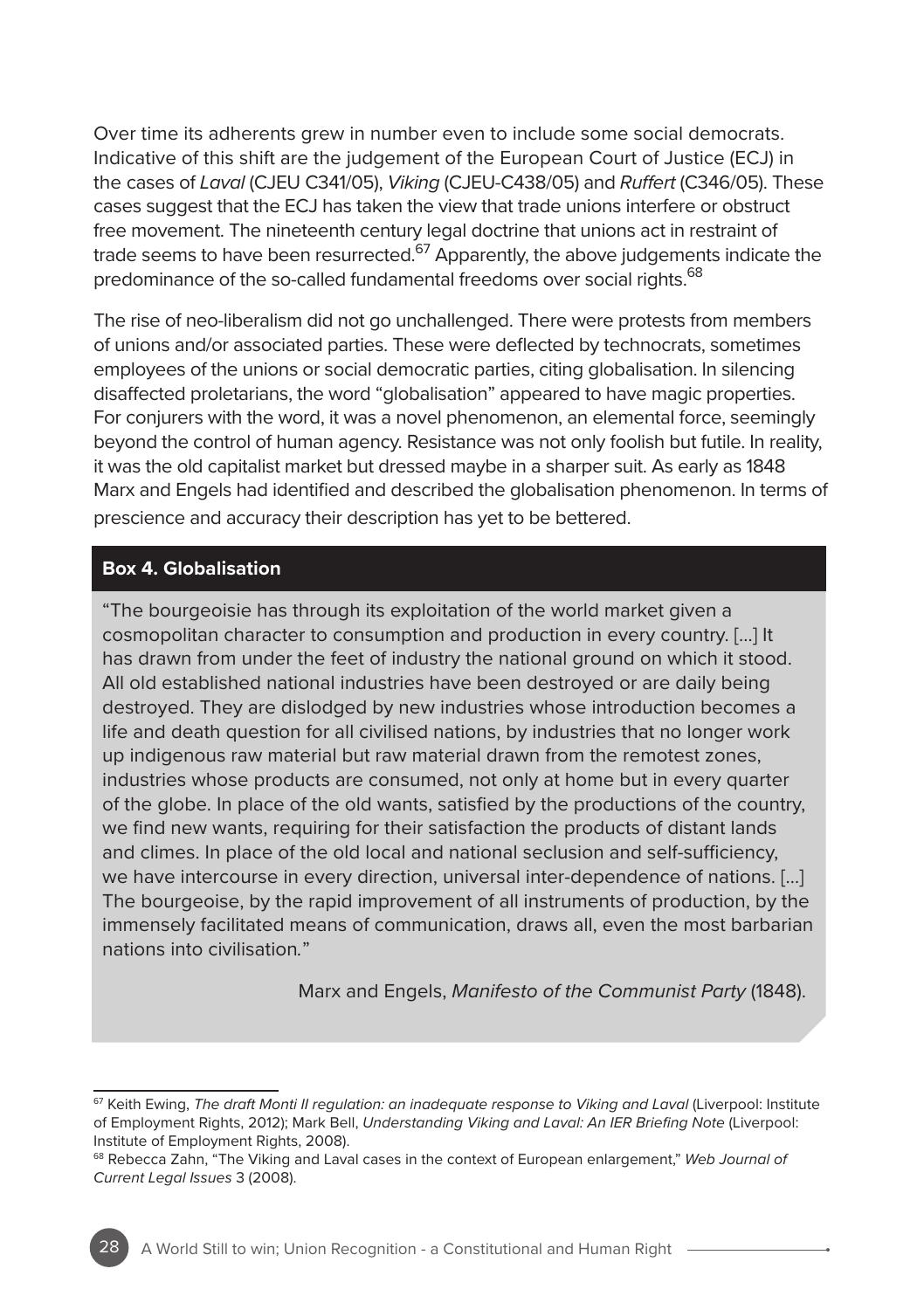Demoralisation, defeat, and in some cases the capitulation of social democracy and European trade unions during the 1980s can be illustrated by the following examples.<sup>69</sup>

### Industrial Democracy

In Britain and Europe during the 1970s, collective bargaining came to be seen by social democrats as a relatively restricted form of democratic participation and influence. A wide range of managerial decisions, such as investment, location, closures, mergers, or take-overs, which had important consequences for employees, were largely beyond the control or influence of trade unions and collective bargaining. Consequently, worker participation or industrial democracy became a democratic imperative. This meant that those who would be substantially affected by decisions made by social and political institutions must be involved in the making of these decisions. Out of these concerns came proposals for elected worker directors or representatives on company boards.<sup>70</sup> Their role was to extend worker influence on managerial decisions beyond the reach of trade unions and collective bargaining. It was a high point of social democratic reformism and its awareness of the deprivations that can accompany unregulated market operations.<sup>71</sup> Various attempts by governments and the EU to promote schemes of participation inspired by democratic principles encountered sustained and ultimately successful employer opposition.<sup>72</sup> By the late 1980s proponents of industrial democracy had abandoned the project and fallen silent. It was replaced by the managerial counter-initiative of employee involvement, participative schemes designed to serve employer interests.

<sup>&</sup>lt;sup>69</sup> See: Wolfgang Streeck and Sigurt Vitols, "The European Community: between mandatory consultation and voluntary information," in *Works Councils: consultation, representation, and cooperation in industrial relations*, eds. Joel Rogers and Wolfgang Streeck (Chicago: NBER, 1995).

<sup>70</sup> European Commission, "Employee participation and company structure," *Bulletin of the European Communities* 8 (1975); Commission of Inquiry on Industrial Democracy *Report of the Commission of Enquiry on Industrial Democracy* (London, HMSO, 1977) Department of Labour, *Worker participation: a discussion document* (Dublin: Government Publications, 1980).

<sup>71</sup> Jeffrey Hyman and Bob Mason, *Managing Employee Involvement and Participation* (London: Sage Publications, 1995).

<sup>72</sup> Mike Leat, *Human Resources issues of the European Union* (Hoboken: Prentice Hall, 1998).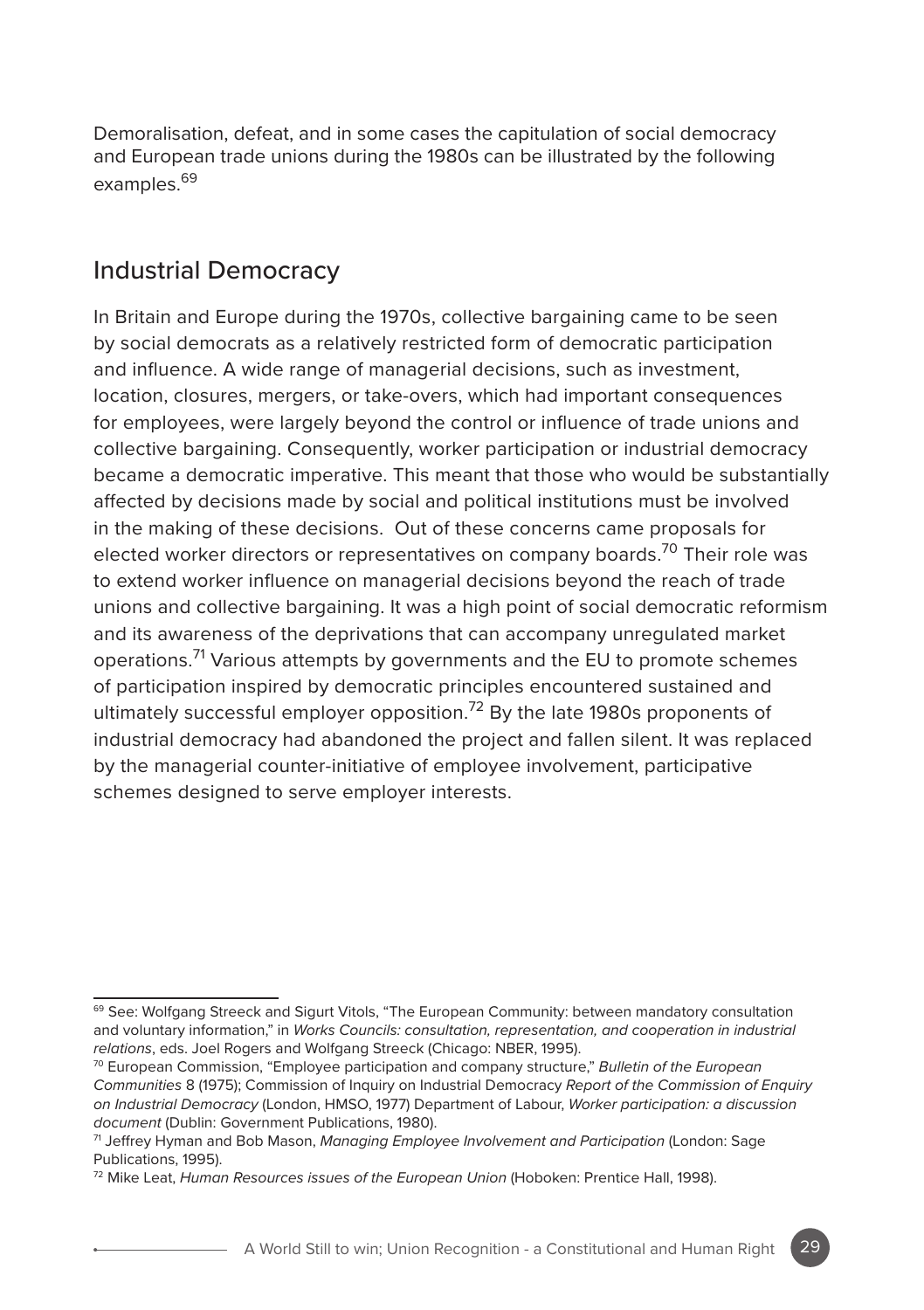# Draft EU Directive on Procedures for Informing and Consulting Employees 1980 (Vredeling Proposal)

Compared to the worker director schemes Vredeling was a relatively modest proposal. Yet almost immediately it was watered down in response to a storm of employer opposition. In its modified form it applied to firms with more than a thousand employees. Such firms would be required to give workers prior notice of closures, reductions in output, or new agreements with other firms. Before a company could make a final decision on any of these initiatives, workers were to be given thirty days in which to express an opinion. Despite its modifications, the proposal remained extremely unpopular with EU employers but particularly with Japanese and US multinationals. Such was the intensity of lobbying the European Commission feared the implementation of Vredeling would curtail inward investment or even worse divestment and capital flight. The proposal was abandoned.<sup>73</sup>

These developments have inspired a doom-laden prediction. In an increasingly individualised and dergulated labour market with global competition acting as the prime motor for management practice, the bulk of employees will be left with few resources either to query or contest the direction taken by management control.<sup>74</sup> Yet such an outcome is only likely in the absence of union representation, recognition, and collective bargaining.

## Human Resource Management - A New Model of Workforce Management or Neo-liberalism at firm level?

The live and let live compromise between capital and labour in the era of managed capitalism was noted above. At enterprise level that compromise was given effect through the employer's agent, the personnel manager. There was a pragmatic acknowledgement that conflict as well a cooperation were inherent characteristics of the employment relationship in a market economy. Consequently, an important aspect of the personnel manager's job was to manage or resolve the disputes or conflicts that would inevitably arise from the sometime diverging interests between employer and employees. The consensus was that this was best done

<sup>73</sup> Michael Gold, "Employee participation in the EU: the long and winding road to legislation," *Economic and Industrial Democracy* 31, no. 4 (2010): 9-23; Richard P. Walker, "The Vredeling Proposal: cooperation versus confrontation in European labour relations," *International Tax & Business Lawyer* 1 (1984)

<sup>74</sup> Jeffrey Hyman and Bob Mason, *Managing Employee Involvement and Participation* (London: Sage Publications, 1995).p.193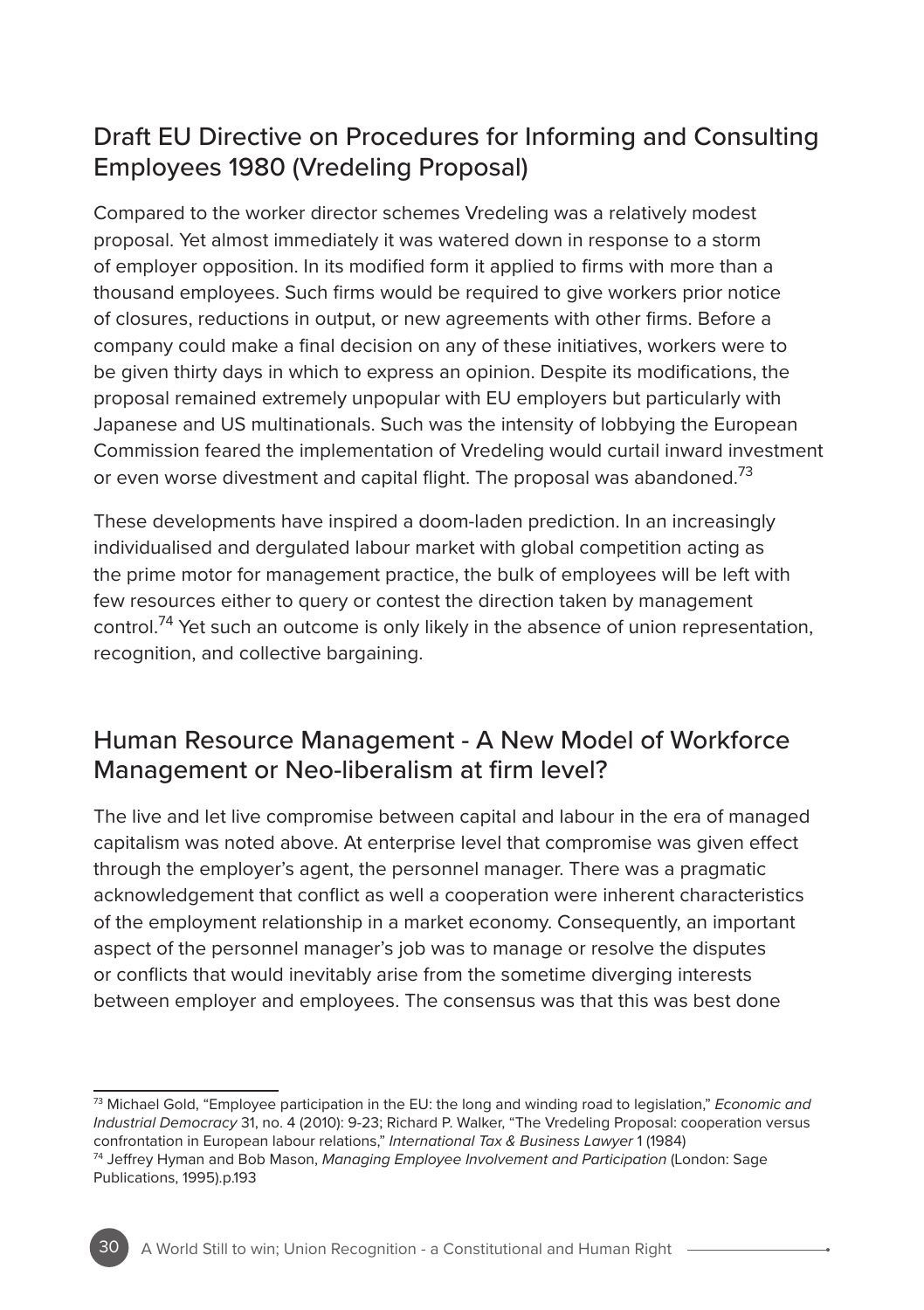through recognition and negotiation with independent trade unions representing the employees' interest. This accommodation became another casualty of capital's neoliberal offensive of the 1980s. It was replaced by a "new" model of workforce management.

Human Resource Management (HRM), a supposedly new model of workforce management, was developed by academics at the Harvard Business School in the early 1980s.<sup>75</sup> The adoption of HRM, they claimed, would end the traditional adversarial relations between employer and employees. It laid heavy emphasis on individualism and the importance of establishing an individual relationship between the employer and the individual worker. The employment relationship was viewed as essentially co-operative. It was a relationship of mutual advantage embracing all stakeholders, employer, employees and shareholders. Conflict did not arise from market operations or divergent interests between employer and employee but was the creation of trade unions. The classic formulation that trade unions do not create conflict but are merely its organised or collective expression was denied. If conflict did arise it was characterised as psychological and subjective or due to misunderstanding. The resolution lay not in collective action, the shop steward, or union official but with the enlightened psychologically aware human resource manager.<sup>76</sup> Collective representation was apparently redundant. Undoubtedly, the ideology policies and practice of HRM are inimical to organised labour.

As a "new" method of managing workers, the adoption of HRM was rapid and almost universal. In workplaces where unions were well-established and confident the change amounted to no more than a fashionable retitling of the personnel manager as human resource manager. In weakly organised or non-union workplaces, the effect was corrosive of collectivism and prospects of future union organisation. For capital, its servants, or agents, HRM was a useful ideological weapon in its renewed war on collectivism and the de-legitimatisation of trade unions. Yet beyond this interested group it is remarkable that HRM attained any credibility or acceptance. Incredibly, some unions gave it a guarded welcome. They may have feared characterisation as myopic un-regenerates trapped in the past, unable to see the beauty of the king's new clothes.

Even a cursory examination of HRM shows it to be shot through with contradictions, its claim to novelty spurious, its assertions of mutuality delusionary. Among its proponents

<sup>75</sup> Michael Beer and Bert Spector, eds. *Readings in Human Resource Management*. (New York: Free Press, 1985).

<sup>76</sup> Richard E. Walton, "From control to commitment in the workplace," *Harvard Business Review* (1985). See also: Karen Legge, *Human Resource management: rhetorics and realities* (London: Red Globe Press, 1995).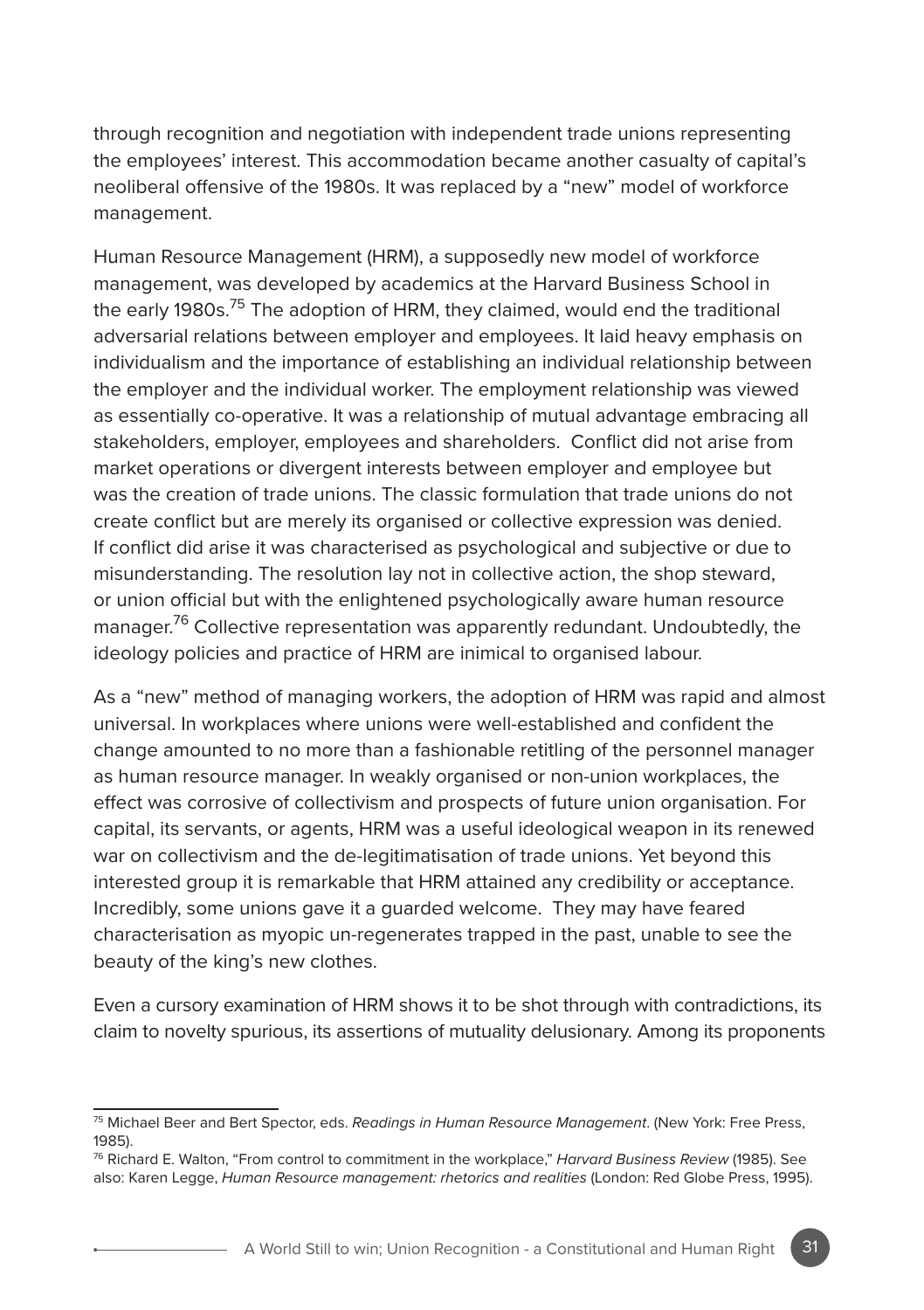there is no agreement on its definition and it remains dogged by that unresolved problem. The emphasis on individualism and the workers individual relation with the employer is hardly novel. It featured as a weapon in the arsenal of early nineteenth employers in their opposition to trade unions. In any event the individualist emphasis is undercut by a simultaneous promotion of team working: a managerialist version of collectivism. Even in its contradictory variants stubborn continuities can be detected. For instance, the "soft" version of HRM proclaims that employees are unique organisational resource unlike any other and it is only their effort or labour that creates value for the organisation, $^{77}$  a claim that would receive wholehearted assent from proponents of the Marxian labour theory of value. Somewhat confusingly the "hard" version of HRM makes the contrary claim that labour is a commodity just like any other of the organisation's bought-in resources and as a consequence should be obtained as cheaply as possible and used accordingly.<sup>78</sup> Of course, it was this treatment of labour as a commodity that brought trade unions and labour movements into being and inspired the Marxian critique of capitalism.

The above critique of HRM, focussing on its incoherence, its contradictions, its denial that conflict and cooperation are inherent features of the employment relationship in a market system, may miss the mark. Highlighting the gap between image and reality is of little use, commentators observe, if the business of HRM is to shift perceptions of that reality or to "manage meaning." Once, it was deemed sufficient, they remark, to redesign the organisation so as to make it fit human capacity and understanding. Now it is better to redesign human understanding to fit the organisation's purpose.<sup>79</sup> Two factors militate against the success of such a strategy. First, the intelligence of subordinates and their capacity for resistance or covert rejection. Second, the cloudy obscurantist rhetoric of HRM remains continually vulnerable to exposure by market operations. For example, during the 1990s many large firms in the US under the slogans of "doing more with less" or "lean and mean" shed many employees. Senior managers and large shareholders were the chief beneficiaries of the resultant rise in share values. Little sign here of a relationship of mutual advantage. Those workers who allowed their "realities" or "meanings" to be managed but nevertheless lost their job in the "downsizing" required by HRM's "tough love" may have seen themselves as victims of a cruel confidence trick.

<sup>77</sup> Chris Brewster and Ariane Hegewisch, *Policy and Practice in European Human Resource Management* (London: Routledge, 1994).

<sup>78</sup> Brewster and Hegewisch, *Policy and Practice.*

<sup>79</sup> Tom Keenoy and Peter Anthony, "HRM: metaphor, meaning and morality," in *Reassessing human resource management* eds. Paul Blyton and Peter Turnbull (London: Sage Publications, 1992).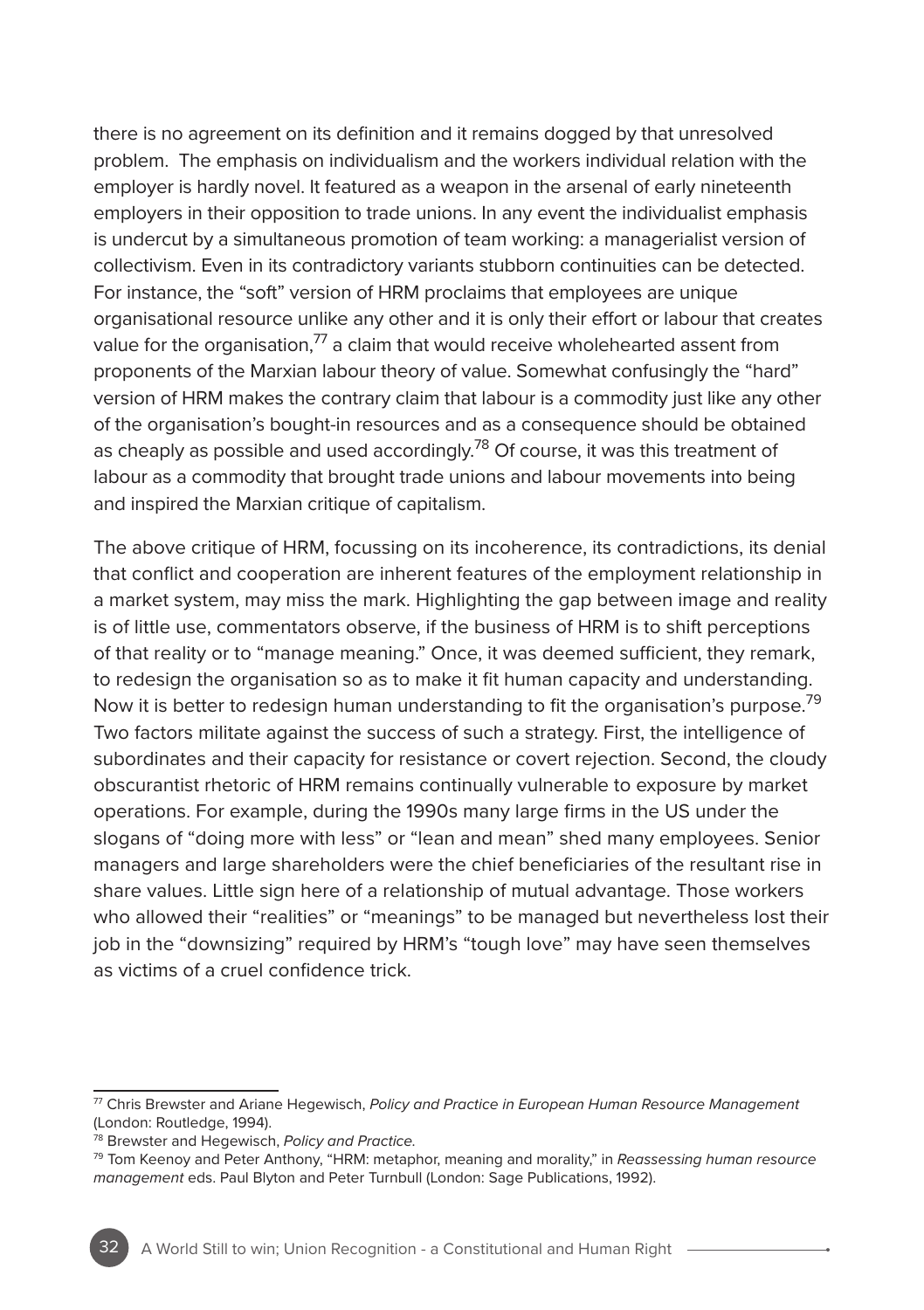# Trade Unions and Collective Bargaining – Time Expired and consigned to the dustbin of history?

Since the 1980s, sizeable falls in union membership and a corresponding decline in the role and influence of collective bargaining have been recorded in many countries.80 For technocrats, union decline is largely due to long-term socioeconomic change. This structural explanation focuses on shifts in employment from manufacturing to the service sector, changes in product markets, intensifying international competition, and globalisation. Also, occupational transformation from manual to mental work requires higher levels of education. This encourages, it is claimed, the diffusion of individualist orientations detrimental to the tradition of union solidarity and collectivism.<sup>81</sup> For a growing number of employees in new sectors of the economy and workplaces unions no longer appear relevant or necessary but functionless and redundant.

There are a number of problems with this analysis. First, it is not new. As early as 1932 US union decline was ascribed to occupational and industrial shifts in employment. This downward trend was predicted to continue.<sup>82</sup> Yet after the passage of the Wagner Act (1935) there was a dramatic increase in union membership and density. Second, the factors identified by the structural thesis shifts in employment, competition, globalisation, etc. - have been experienced by all developed economies. It might be expected that unions in all countries would experience similar rates of decline. This is not the case. Certainly, union density levels have registered sharp declines in the UK and the US. Yet density levels in Sweden and Finland increased, while Norway, Belgium, and Denmark experienced only marginal fluctuations. In Canada, which experienced the same structural changes as its US neighbour and where many of the same firms and union operate, the percentage of unionised workers has remained consistently higher.<sup>83</sup>

As an encompassing explanation of union decline the structural thesis is not convincing. Indeed, the effect of structural change may be greatly exaggerated. Nevertheless, it comforts the comfortable. Union decline, it implies, is not the result

<sup>80</sup> Jelle Viser, "Union membership statistics in 24 countries," *Monthly Labor Review* 129, no. 1 (2006). 81 Patrick Gunnigle, Michael Morley, and Thomas Turner, "Challenging collectivist traditions: individualism and the management of industrial relations in greenfield sites," *Economic and Social Review* 28, no. 2 (1997). Rainer Zoll, "Modernisation, trade unions and solidarity," in *The challenges to trade unions in Europe: innovation or adaptation*, eds. Peter Leisink, Jim Van Leemput and Jacques Vilrokx (Cheltenham: Edward Elgar, 1996).

<sup>82</sup> Bruce E. Kaufman, "The future of US private sector unionism, Did George Barnet get it right after all?" *Journal of Labour Research* 22, no. 3 (2001).

<sup>83</sup> See: D'Art and Turner, "Union Growth and Recognition" p.125, Table 1.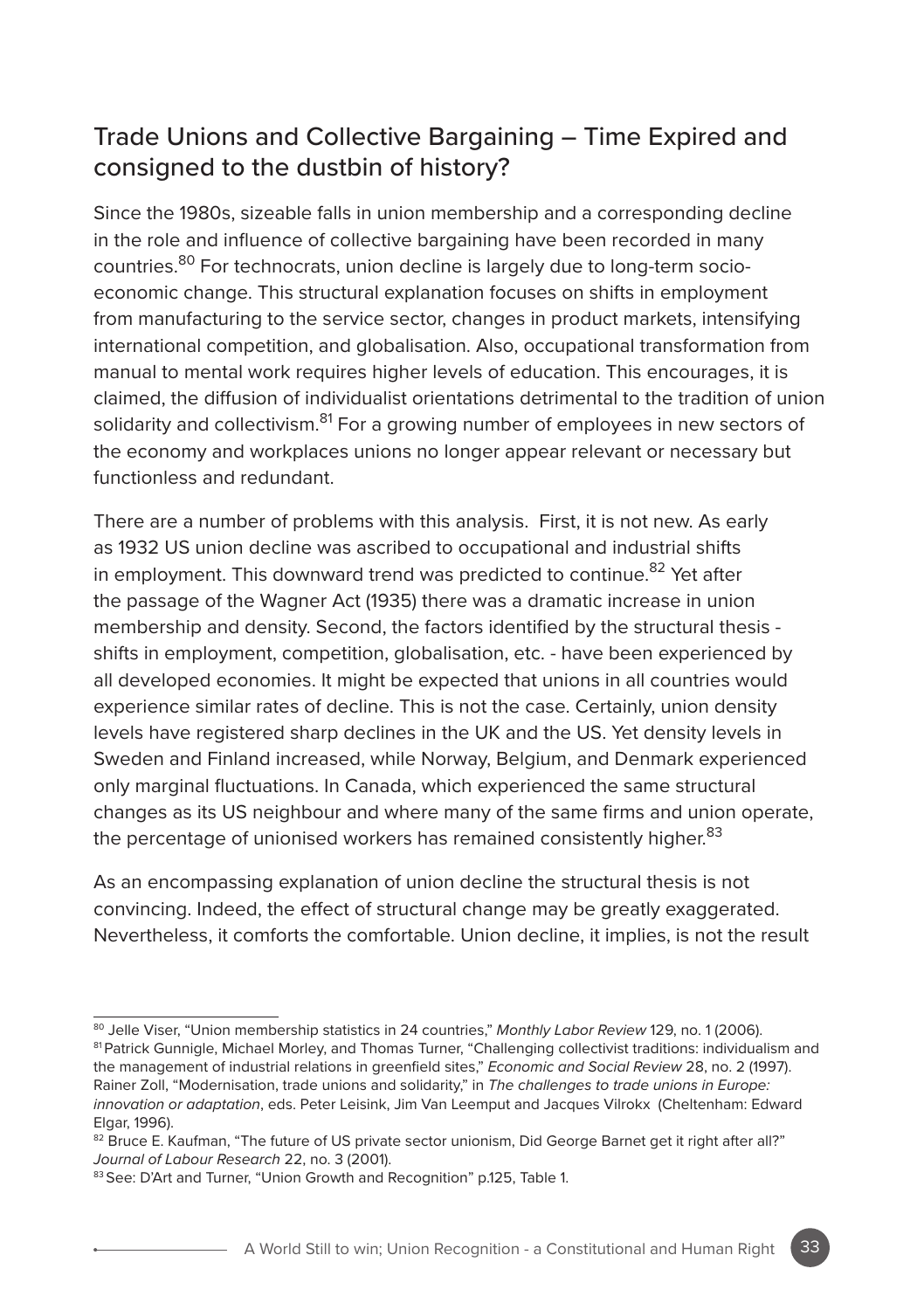of intensifying employer opposition and its sometime facilitation by the state. Rather, unions are simply the unfortunate victims of social and economic change. The reality is altogether more unpleasant. In Britain, it is claimed, the Thatcher government's labour laws and the consequent adverse change in the legal environment for industrial relations account for the vast bulk of union decline in the 1980s.<sup>84</sup> State delegitimisation of trade unions facilitated and made respectable managerial strategies of opposition or de-unionisation. In the US the growing intensity of legal and illegal managerial opposition, ineffectively checked by a supine state, have been identified as the principal reason for union decline.<sup>85</sup>

A more plausible and nuanced explanation for union growth or decline considers the institutional context in which unions operate. It looks to the effect of a country's historical development and the specific national institutions governing industrial relations. The supply or availability of unions at the workplace and the supporting legislation for a union presence are the key elements in the institutional explanation. Union membership is a function not only of the individual demand for membership but crucially dependant on the availability of a union to join. From this perspective a country's institutional arrangement and the extent of legitimacy accorded to worker collectives is the most important factor in union growth and decline. Certainly, the institutional perspective goes a long way to explaining the varying fortunes of trade unions in the US. Britain and Scandinavia.<sup>86</sup> Yet what of the claim that union decline is essentially due to their increasing irrelevance and falling demand from the majority of employees in the new economic order?

### Do Workers see a need for Unions?

A European Social Survey of 2002/3 surveyed over thirteen thousand workers in 15 member states. All the respondents were in paid employment and 27% of those were union members. They were asked if they agreed or disagreed with the statement "employees need strong trade unions to protect their working conditions and wages." An overwhelming majority (74%) agreed that employees need the protection of strong trade unions. Even among the non-union respondents a

<sup>84</sup> Richard Disney, "Explanations of the decline in trade union density in Britain: an appraisal," *British Journal of Industrial Relations* 28, no. 2 (1990); Richard Freeman and Jeffrey Pelletier, "The impact of industrial relations legislation on British union density," *British Journal of Industrial Relations* 28, no. 2 (1990).

<sup>85</sup> Kochan and Weinstein, "Recent Developments in US Industrial Relations' *British Journal of Industrial Relations* (Vol. 32, No.4 1994).<br><sup>86</sup> Sabine Blaschke, "Union Density and European Integration: Diverging Convergence," *European Journal of* 

*Industrial Relations* 6, no 2 (July 2000).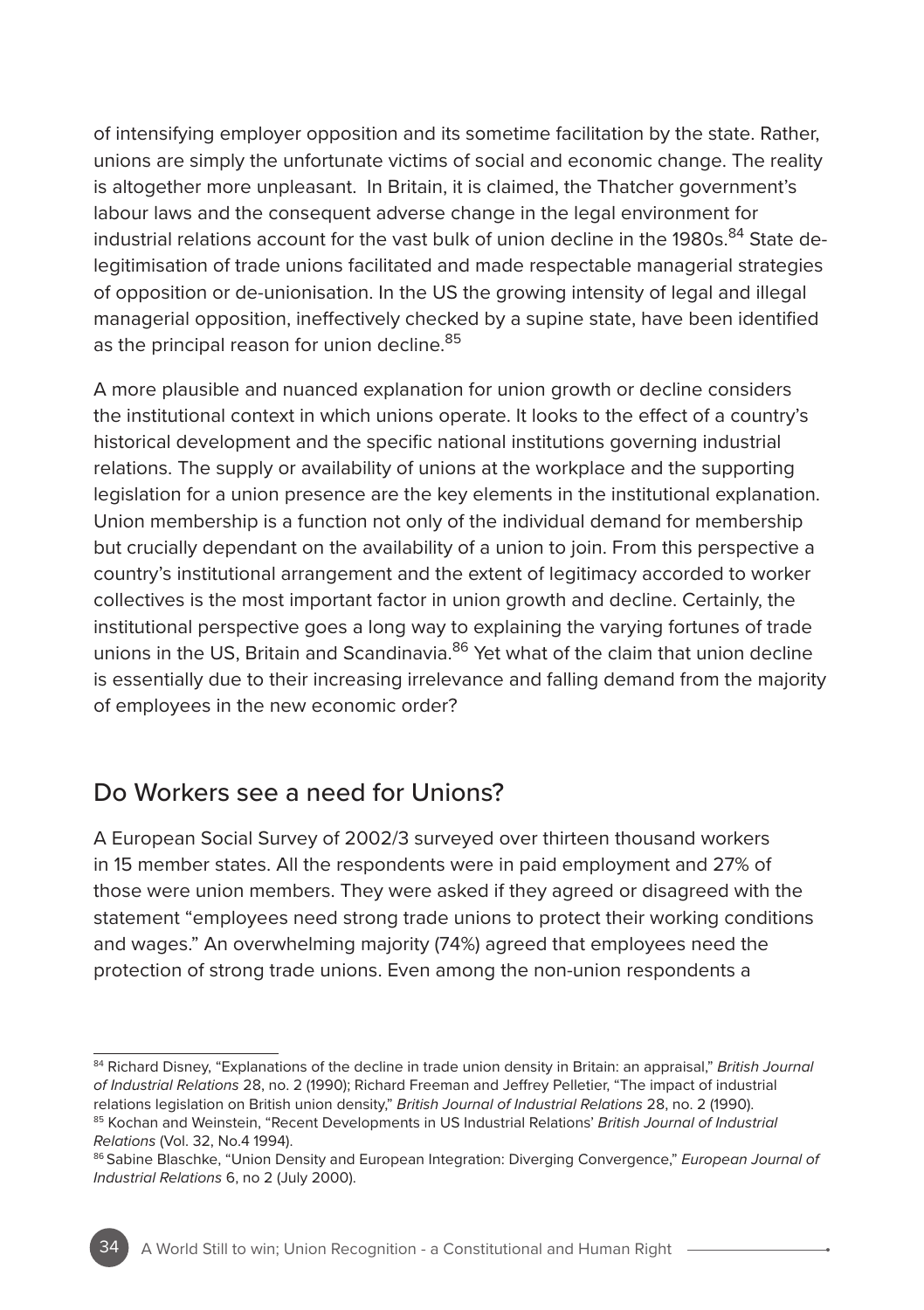substantial majority (69%) were in agreement. Only 12% of respondents disagreed with the statement. Positive attitudes towards unions were consistently in the majority. This applied irrespective of sectoral location, the extent of job autonomy, or the income satisfaction of respondents. With regard to age and gender there was no support for the proposition that women and younger workers would be more negatively disposed towards unions. Compared to their male counterparts and older employees, women and younger workers were more likely to perceive a need for unions. The 2002/3 survey compared its finding with two previous European wide surveys (1984 and 1996) of employee attitudes to unions. There was no evidence of a decline in demand for unions. On the contrary, the comparison demonstrated a growing recognition of the necessity for unions.<sup>87</sup>

In 1999 the American Federation of Labour and Congress of Industrial Organisations (AFL-CIO) commissioned Hart Research Associates Inc. to conduct a survey of workers' attitudes to trade unions. It found that since 1993 there had been a drop in negative attitudes to unions from 34% to 23%. A majority of those polled (52%) believed it would be good for the country if more workers had union representation. When non-union workers were asked how they would vote if a union election were held in their workplace tomorrow, 43% said they would definitely or probably vote for a union. Furthermore, young workers, the survey showed, were increasingly likely to vote for union representation. Finally, a majority of American workers (69%) were of the opinion that employees were more successful in getting problems resolved with their employer when they bring these problems as a group rather than individuals.<sup>88</sup> In the context of the active aggression of anti-union employers along with an unfavourable cultural and political climate, these findings are both remarkable and encouraging. Despite powerful forces promoting a contrary view, a belief in the utility, necessity, and effectiveness of collective representation persists among the workers surveyed. Since that time positive attitudes to unions among US workers and the general public have continued to grow. A recent survey found that over 50% of American workers would vote for a union at work. Americans born after 1975 were found to have particularly strong positive feelings towards labour unions.<sup>89</sup>

Since the 1980s capitalist triumphalists, dedicated but unthinking followers of fashion, and the bleating of defeatists have combined in chorus to declare the actual or soon

<sup>87</sup> Daryl D'Art and Thomas Turner, "Workers and the demand for trade unions in Europe: still a relevant social force?" *Economic and Industrial Democracy* 29, no.2 (2008).

<sup>88</sup> Hart Research Associates, *American Workers' Views on Key National Issues* (Washington DC: American Federation of Labour and Congress of Industrial Organisations, 1999).

<sup>89</sup> Emily DiVito and Aaron Sojourner, "Americans are more pro-union – and anti-big business – than at any time in decades," *The Guardian*, May 13, 2021.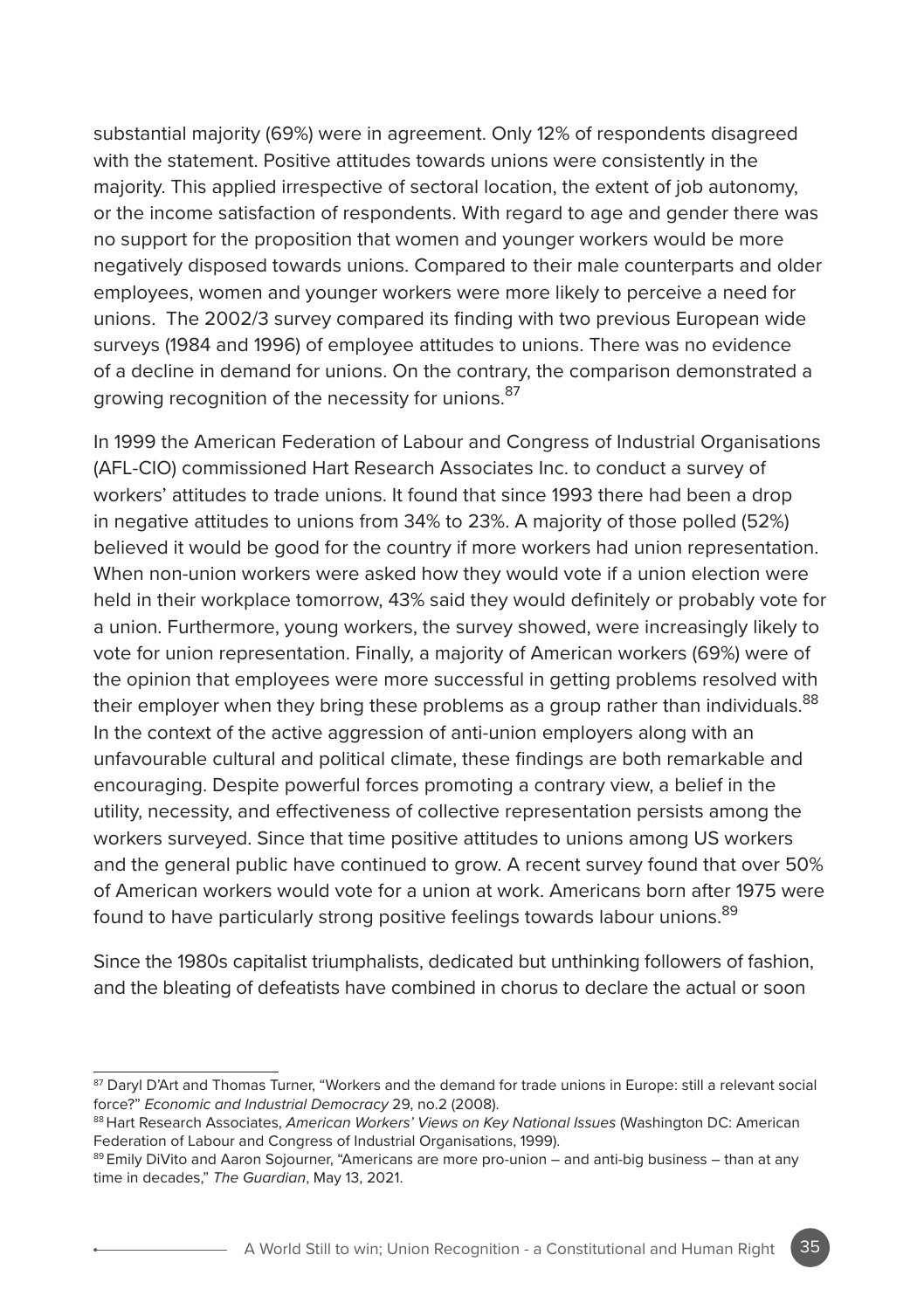to be accomplished withering away of trade unions and collectivism. The evidence of the above surveys flatly contradicts such assertions and predictions. Among a majority of workers in Europe and even in the US a conviction persists of the necessity for trade union representation. Evidently the facilities provided by trade unions – employee voice, the emphasis on the human essence of the labour commodity, and the protection against arbitrary management action – are still very much in demand. Among workers generally, the conviction of the necessity and utility of union representation not only persists but has grown in strength since the early 1980s.

This is hardly surprising and is easily explained. First, there is the workers' experience of the employment relationship in a market system. Conflicting interests inherent in that relationship, such as conflict around the wage/effort bargain, the sometime treatment of labour as a commodity, and asymmetrical power relations create the basis for trade union demand. Though these elements may vary in intensity or starkness depending on the particular market and variety of capitalism they remain constants of any market system.<sup>90</sup> Consequently, trade unions retain a continuing relevance for the majority of workers.

Second, the growing conviction among workers of the need for strong trade unions can be explained by the impact of developments since the early 1980s. Intensified international competition and deregulation have increasingly threatened the post-1945 arrangements of job security, social welfare and regulated labour markets. As workers become more exposed to the operation of market forces, the protection provided by trade unions becomes more apparent. European trade unions, at any rate, can take heart from the above survey. There appears to be a large pool of potential union members. Organising these workers is the challenge for trade unions. The harvest is great and there is, it seems, still a world to win.

# Union Legitimacy and Recognition in the Irish Republic: An Exceptional Case?

It might be expected that the Irish trade union movement would escape the mauling by employers, the state, and judiciary visited upon their counterparts in Britain and the US. After all, the official policy of the Irish state is supportive of trade unions and

<sup>90</sup> D'Art, "Managing the Employment Relationship in a Market Economy"; Daryl D'Art and Thomas Turner, "New working arrangements: changing the nature of the employment relationship?" *The International Journal of Human Resource Management* 17, no. 3 (2006).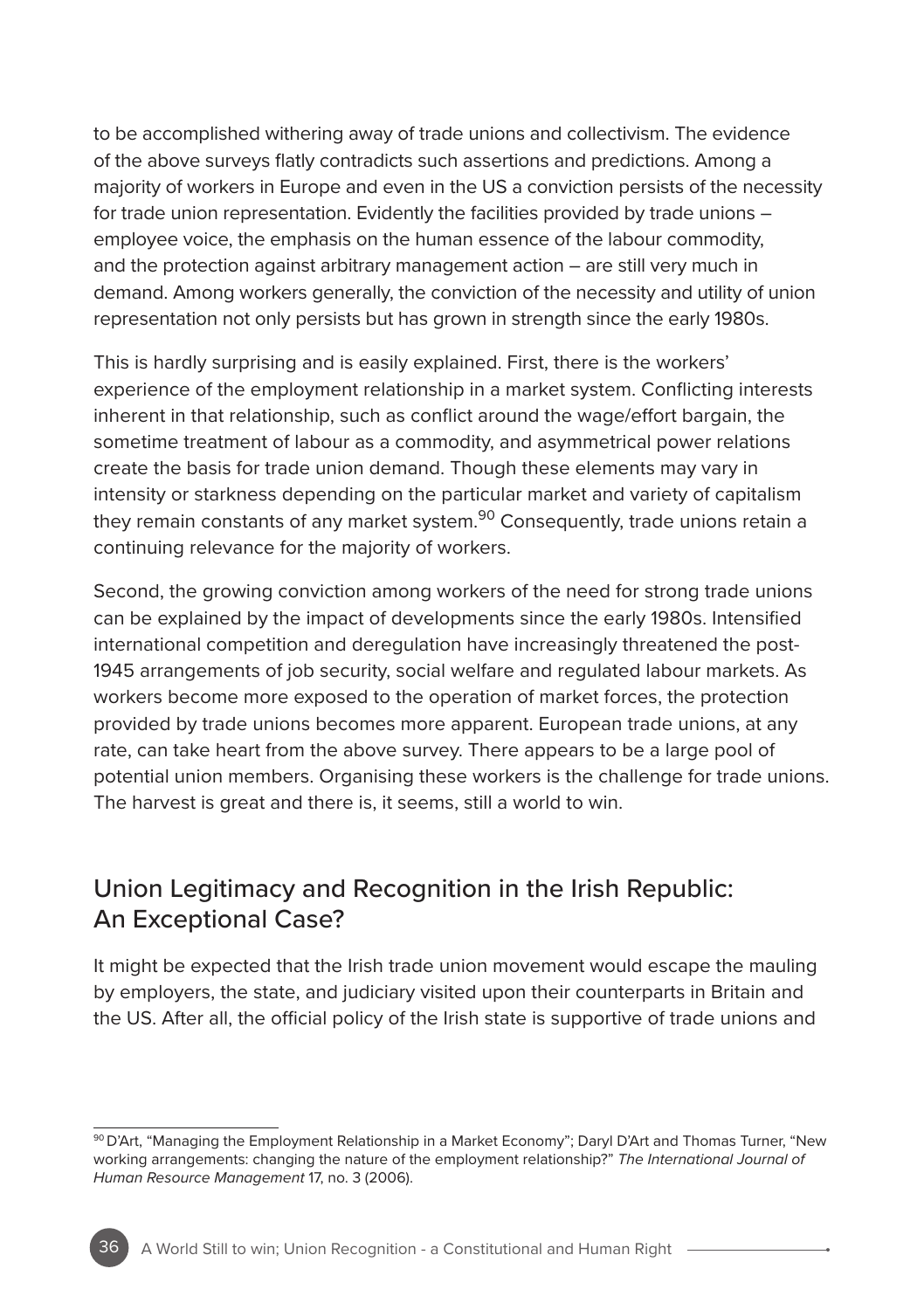collective bargaining.<sup>91</sup> Indeed, recognition of unions in the state sector is largely uncontested. Furthermore, from 1987 to 2008, Irish trade unions were involved in a partnership arrangement with the employers and successive governments. Partnership seemed likely to enhance union legitimacy and make unacceptable or paradoxical employer opposition. Finally, freedom of association or the right of workers to form independent trade unions is a right guaranteed by Article 40.6.1 of the Irish constitution. With these protections in place Irish trade unions seemed wellplaced to ride out the anti-union storms of the 1980s and beyond. The next section will consider if that turned out to be the case.



<sup>91</sup> Patrick Gunnigle, Michelle O'Sullivan and M. Kinsella, "Organised labour in the new economy: trade unions and public policy in the Republic of Ireland," in *Irish employment relations in the new economy* eds, Daryl D'Art and Thomas Turner (Dublin: Blackhall, 2002).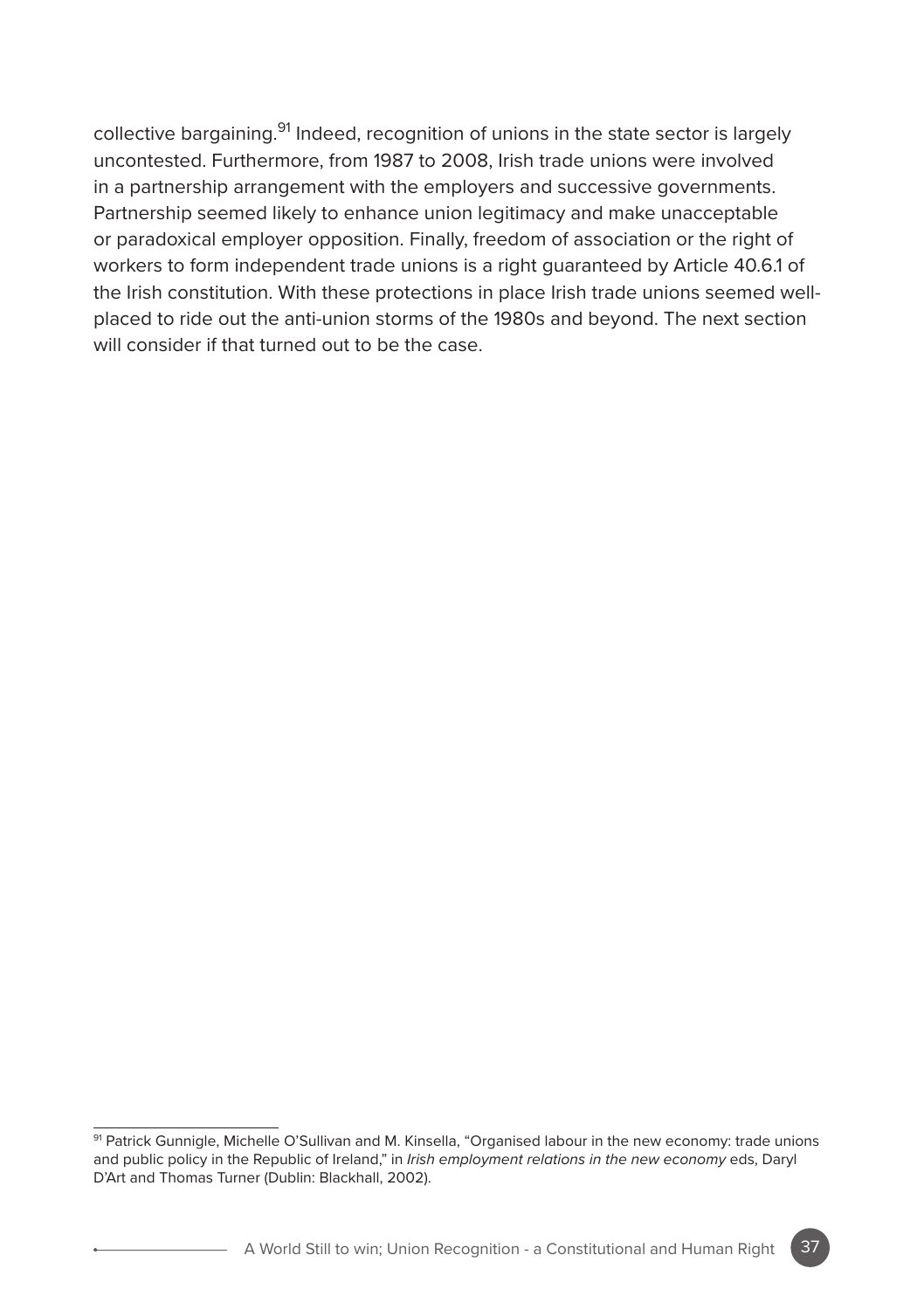# SECTION 3

Partnership, Union Legitimacy and Recognition in the Republic of Ireland

"*It is difficult if not impossible to achieve a bargaining relationship with a party who would prefer you did not exist."*

John Kelly (1996)<sup>92</sup>

## *"The lion and the lamb may sometimes lie down together but when the lion gets up the lamb is usually missing."*

J. Billings, Humourist (1818-1885)

The all-out attack on British trade unions in the 1980s did not go unnoticed by their counterparts in the Republic of Ireland. A fear developed that Irish trade unions might become the next victims. It was a reasonable apprehension in the context of the time. The liberatory virtues of neo-liberalism were being daily celebrated by some economists and newspapers. Initially led by the Irish Independent, it was later taken up by the Irish Times. The "new" economics would free entrepreneurial talent and creativity from the dead hand of the state, its regulation, red tape, and bureaucracy. Impediments to the working of the market mechanism would be dismantled. The wider application of market principles to economy and society would benefit all. Also, 1985 saw the formation of a new political party: the Progressive Democrats. The party was dedicated to the implementation of the neo-liberal policies of low taxation, privatisation, and welfare reform.<sup>93</sup> Despite the Progressive Democrats' short political life and status as junior coalition partner, it was extremely influential, functioning as

<sup>92</sup> John Kelly, "Union militancy and social partnership," in *The new workplace and trades unionism*, eds. Peter Ackers, Chris Smith and Paul Smith (London: Routledge, 1996).

<sup>93</sup> David Harvey, *A brief history of neoliberalism* (Oxford: Oxford University Press, 2005); Robert Pollin, *Contours of descent: US economic fractures and the landscape of global austerity* (London: Verso, 2003).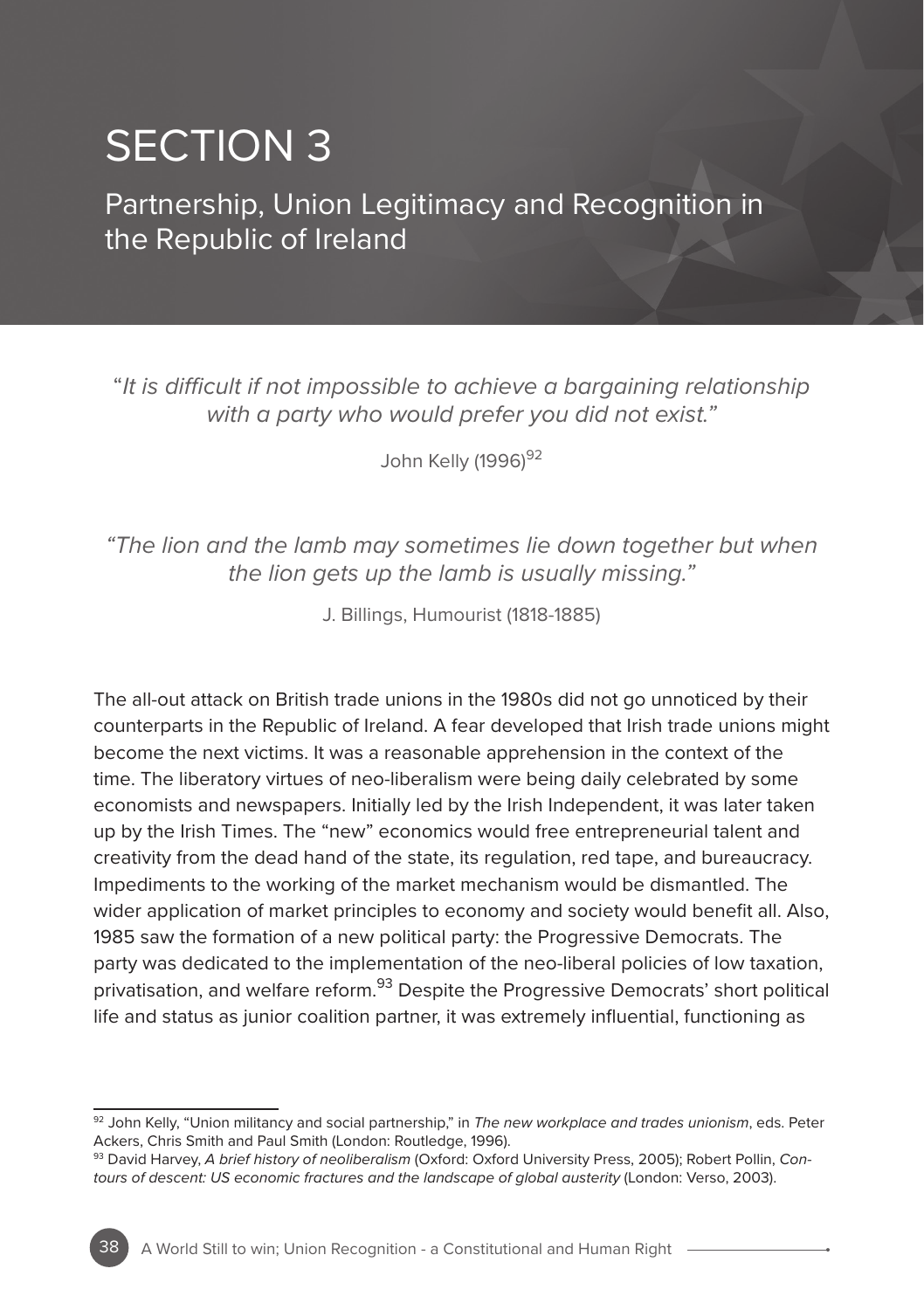an ideological and policy powerhouse of governments. Even beyond its demise, the party's ideological influence persisted.

Mindful of the fate of unions in Britain and the developing situation at home, the Irish Congress of Trade Unions (ICTU, often referred to simply as "Congress") leadership urged engagement in a tripartite agreement between government, employers and trade unions. Such an arrangement, the ICTU argued, would act as a bulwark against the neoliberal policies of deregulation, privatisation, and union marginalisation.<sup>94</sup> Though purely defensive, these were worthwhile objectives. Yet without a strong political ally or union associated party, in or even out of government, a defence against the essentially political projects of privatisation and deregulation might prove difficult to sustain. With regard to the maintenance of union legitimacy, recognition and growth, the prospect appeared brighter. Commentators on corporatism agree that the presence of centralised tripartite bargaining between employers, unions, and government works to neutralise employer opposition and give an impetus to union density and growth.<sup>95</sup> This consensus is based on the experience of European trade unions and their associated political allies, usually the governing social democratic party, operating centralised bargaining. The close and mutually reinforcing connection between Swedish unions and the social democratic party are a classic example. Their long engagement in centralised bargaining produced benign outcomes for the labour movement and society generally. The ICTU may have hoped that Irish trade union involvement in centralised bargaining would produce similar positive outcomes. An obstacle to such a happy consequence was the nature of the Irish political landscape. Centre and conservative parties had dominated Irish politics since the state's foundation. Opposition was provided by a weak and fragmented left whose potentially more radical elements were diverted by attempts to solve the conundrum of the national question. In these circumstances, realisation of the political goals of the ICTU - the prevention of privatisation and deregulation - while not impossible, was certainly problematic.

An equally if not more important ICTU objective was the prevention of union marginalisation and membership decline. In the state sector at any rate, the maintenance of existing levels of union density and membership presented no great

<sup>94</sup> Kieran Allen, *The Celtic Tiger: The Myth of Social Partnership in Ireland* (Manchester: Manchester University Press, 2000); Niamh Hardiman, "The State and economic interests: Ireland in comparative perspective," in *The Development of Industrial Society in Ireland: the Third Meeting of the Royal Irish Academy and the British Academy*, eds. J. H. Goldthorpe and C. T. Whelan (Oxford: Oxford University Press, 1994).

<sup>95</sup> Giacomo Corneo, "Social custom, management opposition and trade union membership," *European Economic Review* 39, no. 2 (1995); Coen Teulings and Joop Hartog, *Corporatism or competition?: labour contracts, institutions and wage structures in international comparison* (Cambridge: Cambridge University Press, 1998).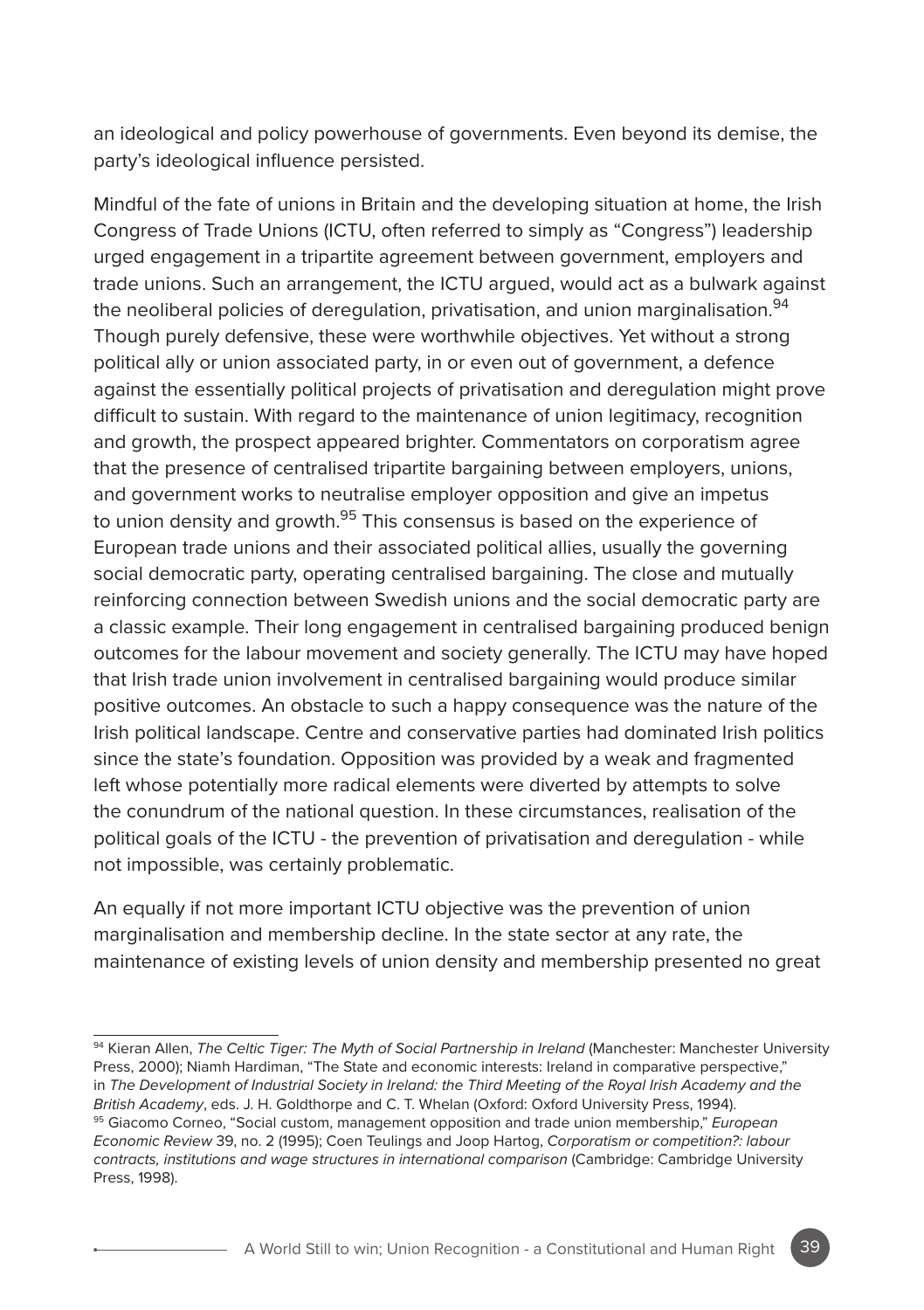difficulty. State policy, though occasionally grudging, accorded a level of legitimacy or acceptability to unions in state and semi-state sectors. This was not the case in the private sector. From the early 1980s, employer opposition and suppression of union recognition campaigns intensified.<sup>96</sup> Yet a tripartite or partnership arrangement between the state employers and trade unions seemed likely to neutralise or reduce such opposition. Once engaged in such an arrangement it would be paradoxical, amounting to action in bad faith, for employers to deny legitimacy or recognition to their union partners. From a union perspective, the extent of employer adherence to the spirit of partnership would determine the success of the agreements. Employer good faith was particularly crucial for the consolidation or even survival of trade unions in the private sector.

# From National Wage Agreements to Partnership 1987-2008

In 1987 a tripartite wage agreement was concluded between employers, unions, and the state. Successively renewed, these agreements eventually evolved into a more wide-ranging partnership programme. They were to last for more than two decades.

From the outset, ICTU and many associated unions welcomed the re-engagement in national agreements. A development that seemed to promise that Irish unions would escape the savaging visited on their brothers and sisters in the neighbouring island. Deliverance and the prospect of a safe haven may have generated a measure of euphoria. This may explain the high level of cooperation, conciliation, and enthusiasm displayed by the ICTU and many trade union leaders which marked their engagement in the partnership process. One of its first fruits was the Industrial Relations Act 1990.

# Industrial Relations Act 1990

The stated purpose of the 1990 Act was to make better provision for promoting harmonious relations between workers and employers. To that end, it would amend the existing industrial relations and trade union legislation. In conformance with the spirit of partnership, the 1990 Act was not simply imposed on trade unions. Rather, its final form was shaped by negotiation and consultation with unions, government, and employers.

<sup>96</sup> William Roche and John Geary, "The attenuation of host-country effects? Multinationals, industrial relations and collective bargaining in Ireland," Working Paper IR-HRM No. 94-5 (Dublin: University College Dublin, 1995).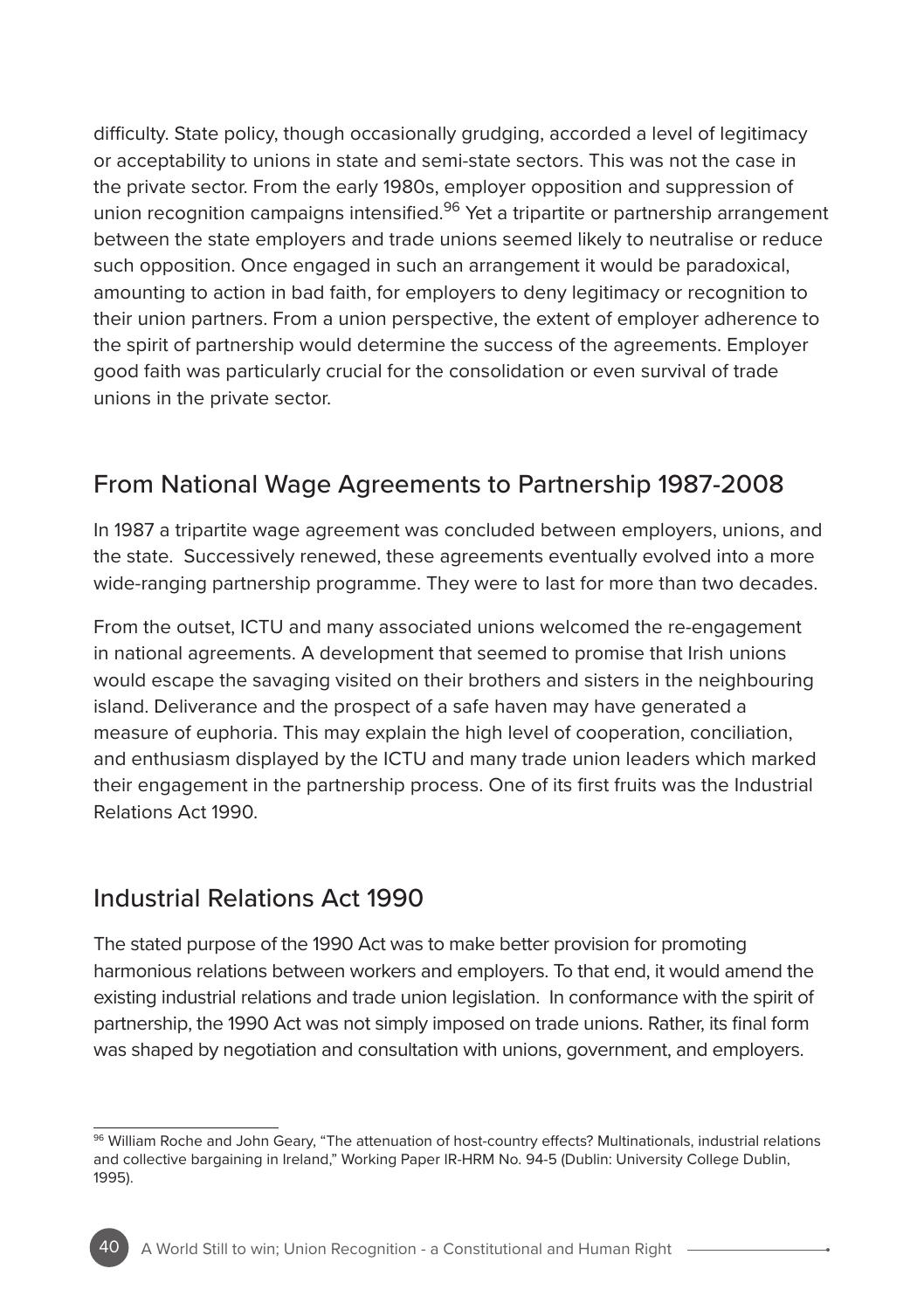The Trade Disputes Act 1906 was repealed in its entirety. However, its main provisions were re-enacted by the 1990 Act though with significant amendments. Sit ins or strikes in defence of a single worker were no longer protected. Solidarity action or secondary picketing was severely restricted. Every union rule book had to contain a provision that no strike or industrial action could take place without a secret ballot and at least one week's notice to the employer. The Act detailed how the ballot would be conducted, the votes counted, and the circumstances in which a result could be regarded as valid. It was an astonishing interference in union autonomy and in breach of Articles 3 and 8 of ILO convention  $87\frac{97}{97}$  Furthermore, political strikes were declared illegal, but what constituted such a strike was not defined. This left open the possibility that any strike could be labelled a political strike.

Nevertheless, the Act was welcomed by the union leadership as strengthening trade union authority. A minority within the union movement and TDs from the Workers' Party and Socialist Party were critical of the Act. Its operation, they warned, would facilitate increased legal intervention in industrial disputes to the detriment of workers. Critics focussed on the balloting provisions, predicting they would delay industrial action of any type, extend the grounds on which injunctions could be granted, and discourage strikes and industrial action generally. Such predictions were either ignored or dismissed as the paranoia of class warriors, incapable of recognising the 'new realities' of co-operation and partnership. Anyway, Congress and union leaders had been assured by their legal advisers and politicians that such predictions would never come to pass. Once the Act was tested in court they did. By the middle of the 1990s, a majority of unions officials (73%) believed that the 1990 Act should never have been accepted in its present form and was in need of major amendment or repeal.<sup>98</sup> This did not augur well for partnership as a vehicle for union consolidation, effectiveness, or defence.

## The expansion of Partnership

During the 1990s, centralised or national pay bargaining morphed into partnership agreements. There was a corresponding expansion of objectives beyond purely industrial relations matters to embrace broader socio-economic goals. In return

<sup>97</sup> See: Daryl D'Art, *Untying Workers' Hands: Trade Unions and the 1990 Industrial Relations Act* (Dublin: The Workers' Party of Ireland, 2018), 11; Pat Rabbitte and Eamon Gilmore, *Bertie's Bill* (Dublin: The Workers' Party, 1990); Dáil speeches of Joe Higgins TD.

<sup>98</sup> Joseph Wallace and Michelle O'Sullivan, "The Industrial Relations Act 1990: a critical review," in *Irish employment relations in the new economy* eds, Thomas Turner and Daryl D'Art (Dublin: Blackhall, 2002).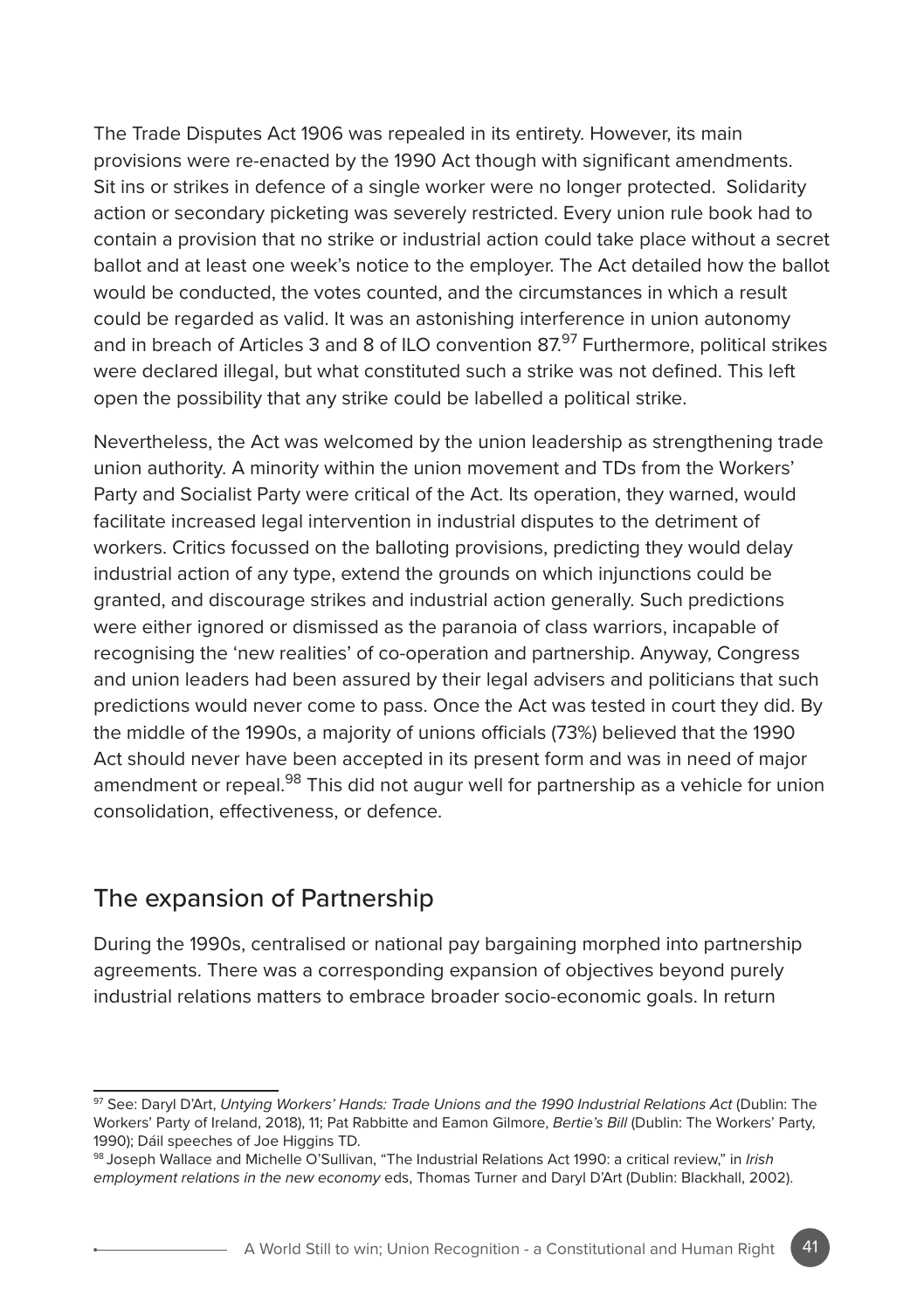for wage restraint and cooperation with government and employers, unions would supposedly gain additional influence over public policy. This was to be in areas of critical concern to their members such as social welfare, taxation, and the maintenance of employment. It led to an upsurge in optimism. Among the generality of union officials, a perception developed that the partnership agreements negotiated during the 1990s represented a new departure, a move towards the Swedish model of corporatist centralised bargaining.<sup>99</sup> It was a perception that was little short of delusionary.

In fact, from 1987 to 2005 the gap between high- and low-income earners widened considerably.100 An analysis based on the distribution of household income confirms the trend. During that time, the share of income of the bottom 50% of households fell from 25% to 23%. Most of the measures of income dispersion indicated a growing inequality.<sup>101</sup> Apparently, Irish social partnership presented no challenge to the policies and practice of neo-liberalism. Its standard policies of cutting taxes and social spending, deregulation of labour and financial markets, eliminating barriers to free trade, and the privatisation of state companies were implemented in full. The union movement's failure to prevent these outcomes should not, given the Irish political context, be judged too harshly. Without support from a strong political arm, willing and able to challenge these policies at a practical and ideological level, there was scant hope of success. There may be more appropriate criteria by which to measure the success or failure of partnership. First, the extent of its contribution to the growth or at least the maintenance of union membership levels in the private sector. Second, how much it modified or reduced employer opposition to union recognition making it relatively easier to achieve.

## Partnership in the Workplace

From the early 1990s ICTU and senior union officials became enthusiasts for the concept of workplace partnership. National partnership, one union leader claimed, is unsustainable unless supported by partnership at workplace level.<sup>102</sup>

<sup>99</sup> Paul Teague, "Pay determination in the Republic of Ireland: towards social corporatism?" *British Journal of Industrial Relations* 33, no. 2 (1995).

<sup>100</sup> Terrence McDonough and Jason Loughrey, *The HEAP Chart: hierarchy of earnings, attributes and privileges analysis* (Dulin: ICTU, TASC, SSRC, 2009).

<sup>&</sup>lt;sup>101</sup> Christopher T Whelan, et al, *Monitoring poverty trends in Ireland: results from the 2001 living in Ireland survey* (Dublin: ESRI, 2003). See also: Kieran Allen "Neither Boston or Berlin; Class Polarisation and Neo-Liberalism in the Irish Republic," in *The End of History; Critical Reflections on the Celtic Tiger* eds. Colin Coulter and Steve Coleman (Manchester: Manchester University Press 2003).

<sup>102</sup> Billy Attley, "Towards Social Partnership at the Enterprise Level," *Employment International* (May 1994).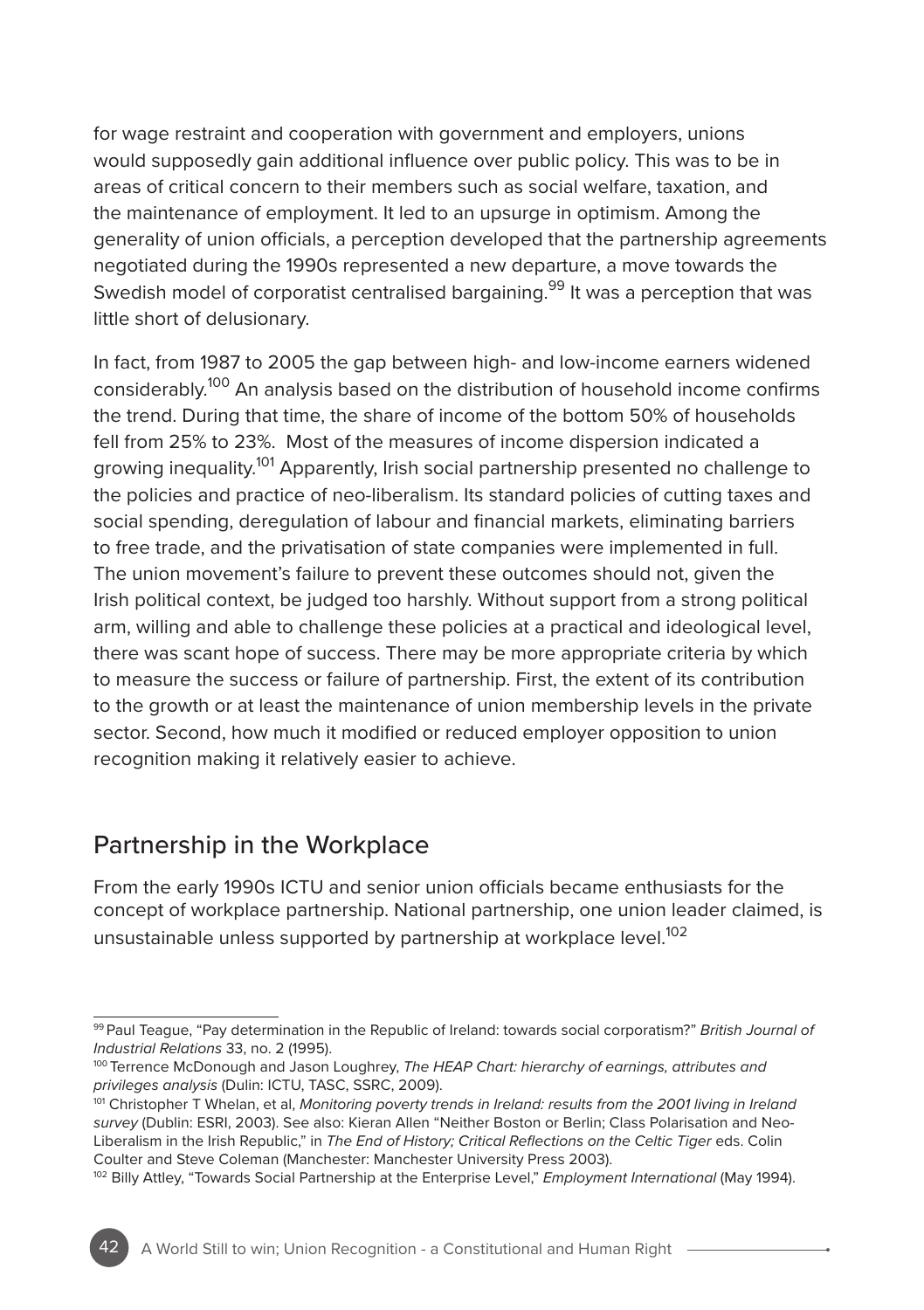### **Box 5. Workplace Partnership**

"An active relationship based on recognition of a common interest to secure the competitiveness, viability and prosperity of the enterprise. It involves a continuing commitment by employees to improvements in quality and efficiency and the acceptance by employers of employees as stakeholders with rights and interests to be considered in the context of major decisions affecting their employment."

*Partnership 2000.* 

The adoption and pursuit of workplace partnership by the ICTU and the trade union leadership had an unsettling effect. Partnership appeared to stimulate the growth of utopian sentiment inspiring the project of purging the employment relationship of conflict or adversarialism, as it was now called.<sup>103</sup> It was a project that was both foolish and damaging. Foolish in that it was impossible to realise; damaging in that it was potentially subversive of union legitimacy and rationale.

## Partnership, ICTU and New Forms of Work

The ICTU document *New Forms of Work Organisation* exemplifies the error and confusion central to the ideology of workplace partnership. Commissioned by Congress, the document was compiled by two consultants.<sup>104</sup> They identified conflict at work between capital and organised labour as arising from the way in which work is organised. In support, they cited the example of mass production industry, its production lines, time and motion systems, and close supervision, as conducive to high levels of industrial conflict and strikes. That method of production was now largely redundant. New forms of work organisation and management had developed in response to the intensifying pressure of globalised competition.<sup>105</sup>

<sup>103</sup> See: Des Geraghty, *The Seventeenth Countess Markeivicz Memorial Lecture: World Class Participation* (Dublin: Irish Association for Industrial Relations, 1992).

<sup>104</sup> ICTU John O'Hehir and Flor O'Mahony, *New forms of work organisations: options for unions* (Dublin: ICTU, 1993).

<sup>105</sup> ICTU. O'Hehir and O'Mahony, *New forms,* 14-17.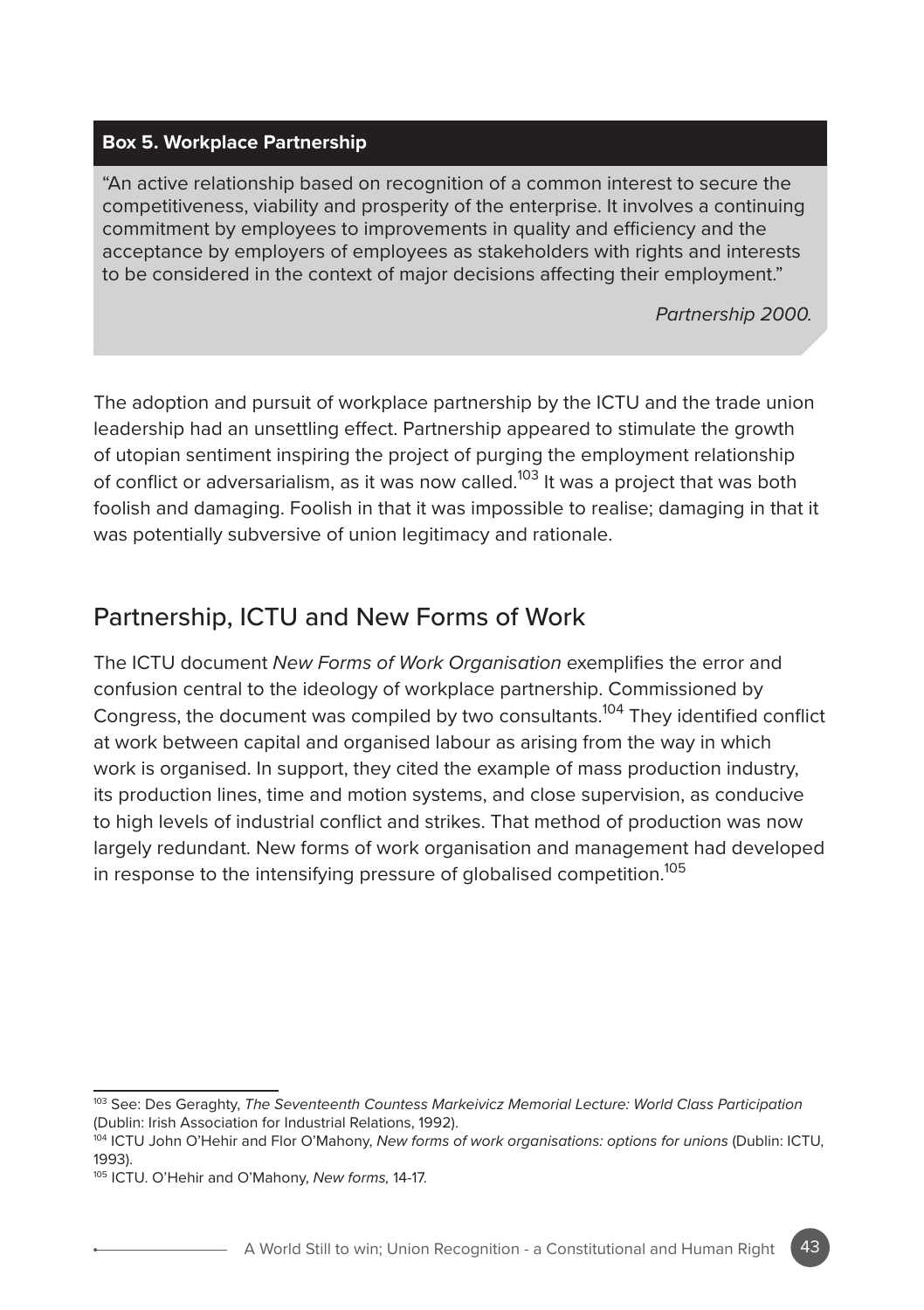### **Box 6. New Forms of Work Initiatives**

Inspired by HRM, the object of these initiatives was improvement in the management, motivation, and productivity of employees. They were also expected to increase employee commitment and identity with the firm and took the following forms:

- improved communications programmes:
- increased employee involvement (e.g. consultation, quality circles, suggestion schemes);
- shift from a collective to an individual engagement with employee;
- greater worker flexibility and multi-skilling;
- more use of temporary part-time workers (the flexible firm), a core of permanent pensionable employee and a periphery of temporary or contingent employees; and
- new payment systems, including performance related pay and profit sharing or share ownership schemes.

These novel forms of working facilitated and required increased employee involvement, consultation, and cooperation with management. Yet successful engagement with these new working arrangements, the document claimed, would require a change in attitude and behaviour of unions and their members. Traditional "them and us" attitudes would have to be left aside. Unions would have to move from "an adversarial pluralist culture" to a more cooperative relationship with the employer and adopt a "more unitarist perspective."<sup>106</sup> This had already occurred, the document asserted, in Japan and the US. In Europe, however, certain issues or barriers prevented the new forms of work initiatives realising their full potential. The document identified these barriers or issues as "a prevailing high level of union influence and unions having their own agenda on employee participation and work design."107 What should have been a cause for celebration - union possession of influence and an agenda of its own - was seen as an obstacle to progress. It was unbelievably bizarre topsy turvy thinking.

One example of the document's many misconceptions is the suggestion that conflict or adversarial relations between labour and capital originates from the way work is organised. Certainly, particular working arrangements can exacerbate or alternatively moderate or obscure conflict between these parties. Yet the root of

<sup>106</sup> ICTU. O'Hehir and O'Mahony, *New forms,*16. See also: Daryl D'Art and Thomas Turner, "An attitudinal revolution in Irish industrial relations: the end of 'them and us?" *British Journal of Industrial Relations* 37, no. 1 (2002).

<sup>107</sup> ICTU. O'Hehir and O'Mahony *New forms,* 17.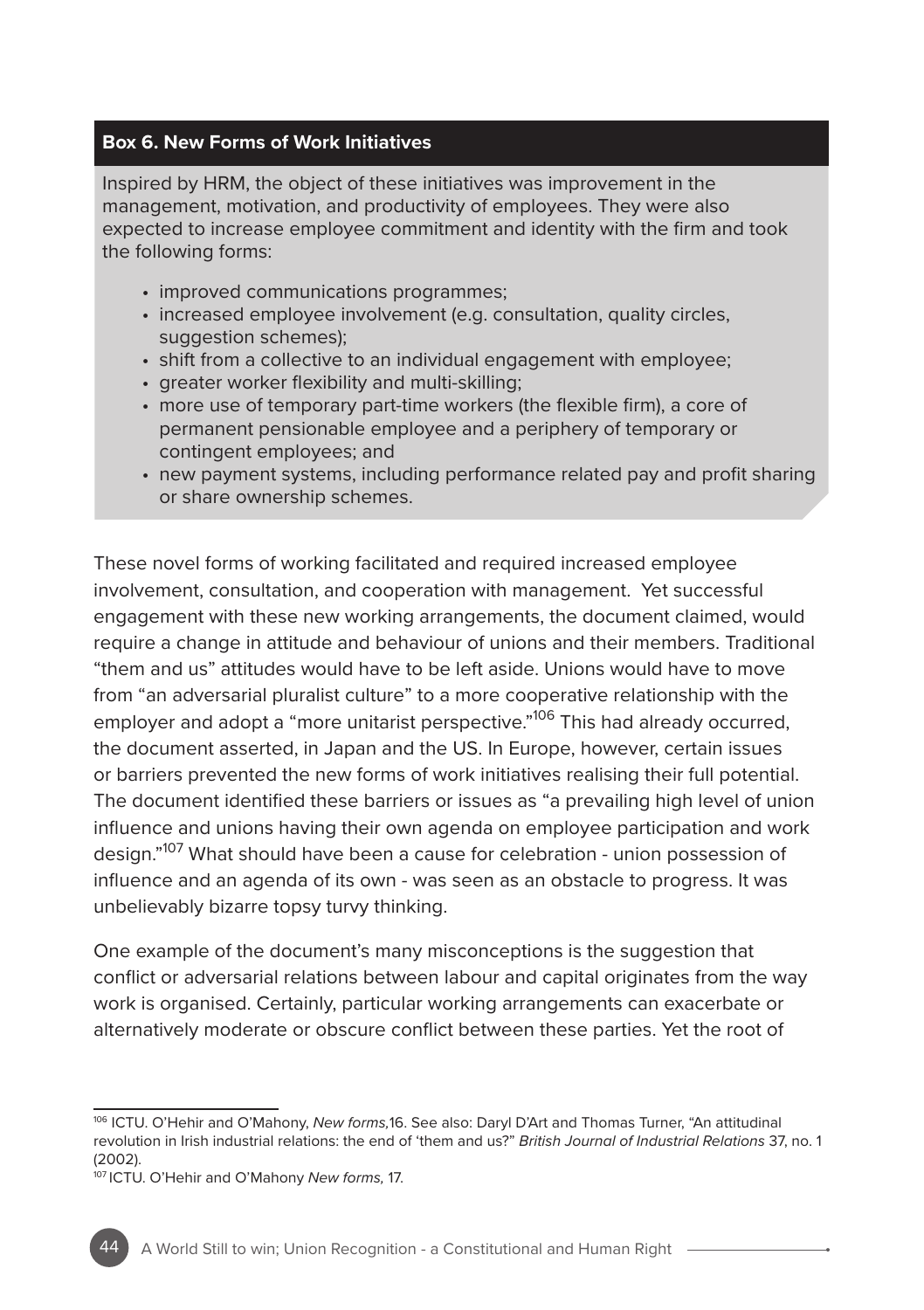conflict lies not in the way work is organised, but in the nature or characteristics of the employment relationship in a market economy. These are: conflicts of interest between the buyers and sellers of labour; differences between worker and employer regarding the amount of effort to be expended in return for a wage; resistance to the treatment of labour as a commodity; and attempts to redress the power imbalance between the individual worker and employer.<sup>108</sup> It was these conflicts, permanent and persistent, that brought trade unions into being and testify to their continuing relevance. As Miliband observes, the term industrial or employee relations is a euphemism for the permanent conflict, now acute, now subdued, between capital and labour.<sup>109</sup> Consequently, the Congress recommendation that unions move away from adversarialism was nonsensical. It was also damaging, giving credence to a long-standing claim by employers, their agents, and propagandists that unions are the source of conflict at work. Congress had forgotten the old adage that "unions do not cause conflict; they are merely its organised expression."

Confusion was also evident in the Congress recommendation that unions establish a more cooperative relationship with employers. Unions and their members cooperate daily with the employer. Without such cooperation the enterprise could not function or survive. Usually, enterprise survival is an interest shared by all: the employer, the workers, and the union representing them. There are many examples of workers and their unions foregoing wage increases or conceding wage reduction to maintain employment and the firm as a going concern. Yet cooperation can never be unconditional. It is always qualified by the conflictual elements of the employment relationship, the firm's primary goal of profit maximisation and the market system in which it operates. Where workers are organised, cooperation cannot function on terms dictated solely by the employer. Rather, the terms on which cooperation proceeds must rest on a negotiated understanding between the parties. Cooperative behaviour based on negotiated terms may be more durable. The strength of this position is a recognition of the ongoing tension between those inherent elements of the employment relationship, conflict and cooperation. Thus cooperation, taking place in a context of structured antagonism, can only be antagonistic cooperation.<sup>110</sup>

Finally, the document suggested that effective engagement with the new forms of work would require unions to move from an "adversarial pluralist culture" to a "more

<sup>108</sup> D'Art, "Managing the Employment Relationship"; D'Art and Turner, "New Working Arrangements."

<sup>109</sup> Ralph Miliband, *The state in capitalist society: the analysis of the western system of power* (London: Quartet Books, 1973).

<sup>110</sup> See: P. K. Edwards, *Conflict at work: a materialist analysis of workplace relations* (New York: Blackwell, 1986), 77. See also: Tony J. Watson, *Sociology, work and industry* (London: Routledge, 1986).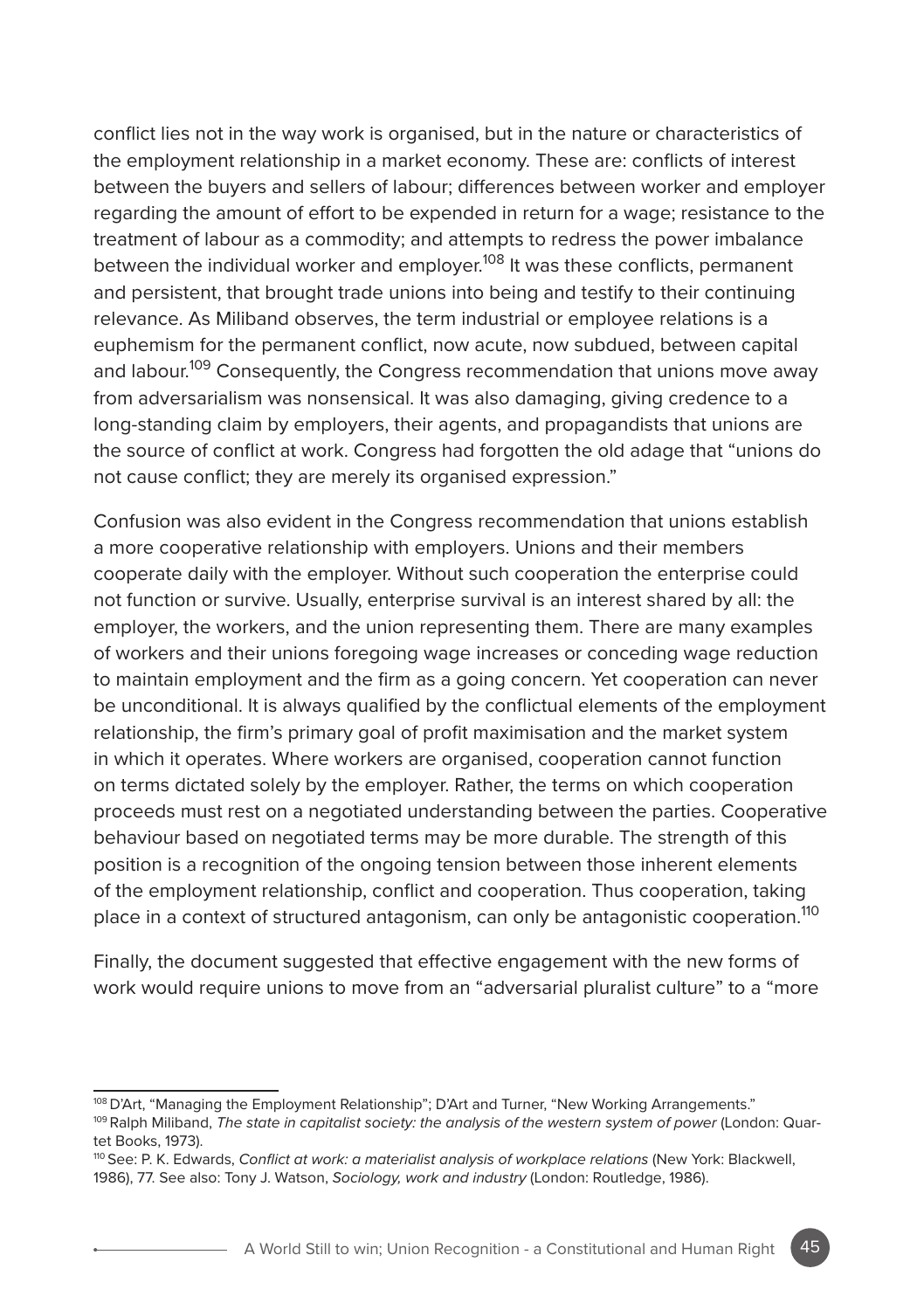unitarist perspective."<sup>111</sup> It was an astonishing recommendation. Implementation could only serve to de-legitimise and subvert union justification. This will be evident from a brief outline of the pluralist and unitarist perspectives. (see Box 7)

## **Box 7. Pluralist and Unitarist Perspectives**<sup>112</sup>

#### **Pluralism**

Pluralist democratic theory emphasises the importance of group competition for power and scarce resources in society. In this arrangement the role of government is to protect the freedom of factions to further their interests while preventing any faction undermining the freedom of others. Essentially, pluralist democratic values recognise the right of interest groups to combine (freedom of association) to secure an effective voice in decision affecting their destiny.

*Pluralism and the Enterprise:* Pluralist see the enterprise as a coalition of interest groups presided over by management, which is supposed to hold the right balance between different and conflicting interests. However, under pressure from the market or shareholders management may ignore the needs of employees. Given the disparity in power between individual employees and management their grievances may go uncorrected. To guard against this outcome, pluralists accept the right of employees to organise collectively in unions so they can bring their complaints more forcefully to the attention of management. Pluralists see unions as a necessary counterweight to the exercise of absolute managerial power.

#### **Unitarist Perspective**

Essentially a managerialist ideology and a distinguishing feature of HRM, the unitary view sees the enterprise, its employees, and management as a team united by a common purpose. There is only one source of authority: the owner or chief executive who acts as the captain of the team. As with any team, strong leadership or management is essential in pursuing organisational effectiveness. There is no conflict of interest between the owners supplying capital and the workers supplying labour. The possibility that conflict may arise from the nature of the employment relationship is denied. If conflict does arise it is ascribed to poor communication, misunderstanding, stupidity, or the machinations of external forces i.e., trade unions, manufacturing grievances to justify their existence.

<sup>111</sup> ICTU, O'Hehir and O'Mahony *New forms,* 16.

<sup>112</sup> Alan Fox, *A sociology of work in Industry* (London: Collier and Macmillan, 1971; David Held, *Models of democracy* 2nd ed. (Oxford: Blackwell, 1996); Wallace, Gunnigle and McMahon, *Industrial relations in Ireland* (2020).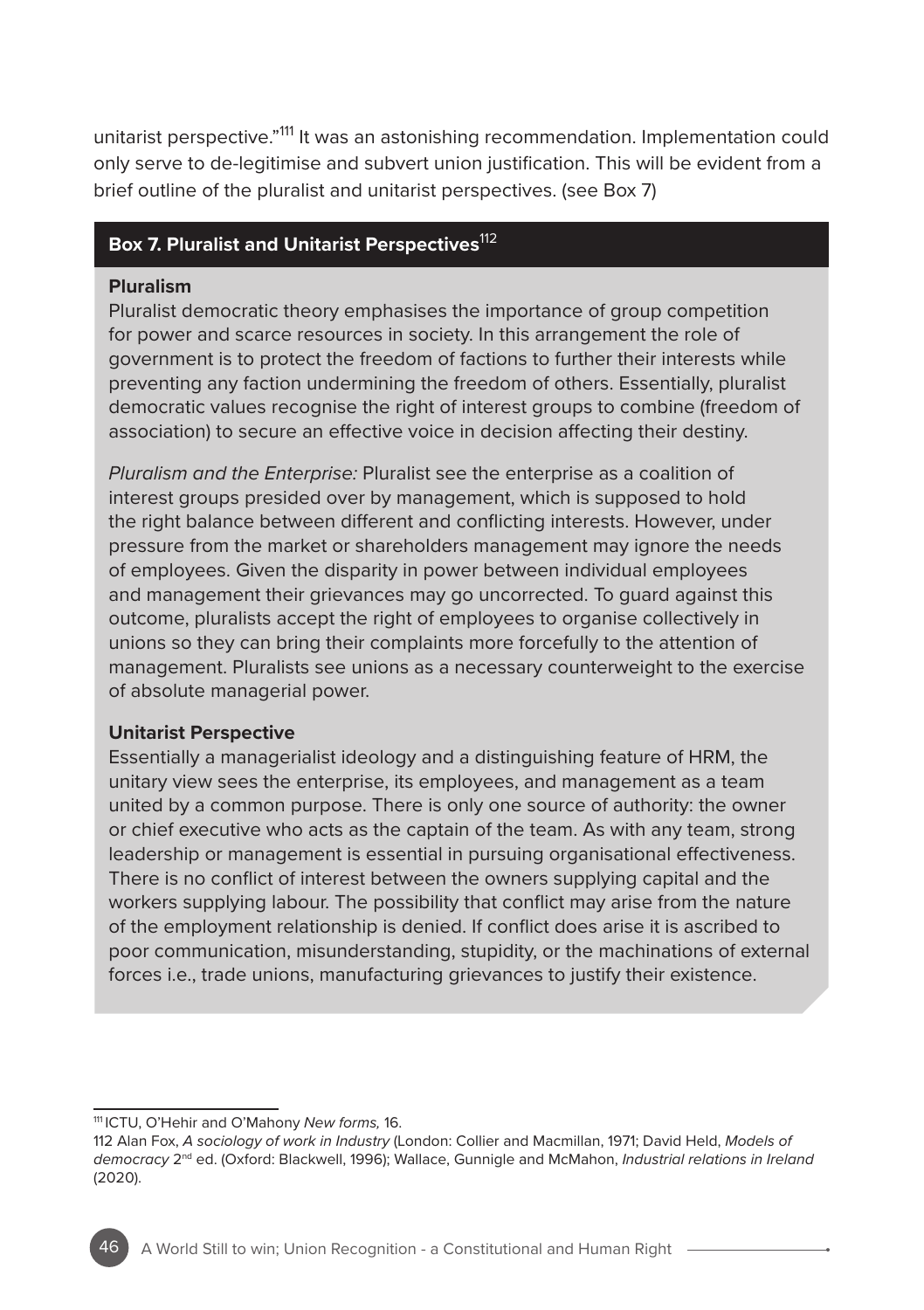For unions to adopt a unitary perspective would be utterly self-defeating. It would in effect deny the existence of conflicting interests or the structured antagonism integral to the employment relationship which gave rise to unions if the first instance. On accepting a unitarist perspective it would be difficult for unions to justify their role beyond acting as an arm of management urging members on to greater productive effort. Nonetheless, Congress advised unions and their members to cooperate or seek accommodation with management bent on the installation of HRM or new forms of work.113 One particularly optimistic union official saw in these developments "the possibility for a growing convergence of interest between progressive employers and progressive trade unions in the modern enterprise."<sup>114</sup> Indeed, two commentators though it likely that as partnership evolved and deepened within the organisation it should replace collective bargaining as the preferred approach for management union interaction.<sup>115</sup>

## Partnership and Participation at work FIE/ICTU Joint Declaration

The rhetoric of the New Forms of work document had already been anticipated in a joint declaration by the Federation of Irish Employers (FIE, later IBEC) and ICTU on employee involvement in the private sector. Its declared objectives were enterprise development, maximisation of competitiveness, increased job satisfaction, and a closer identification of employees with the organisation. Employee involvement or participation was to be realised by a plethora of schemes such as communication or information sharing, consultation, schemes of profit sharing or employee shareholding, and quality of work life programmes.<sup>116</sup> The declaration privileged the employer or managerialist conception of employee participation at work over a union or labour movement view. Employers see employee involvement or worker participation as essentially productivist. That is the maximisation of employee productivity output and cooperation, a view articulated by industrial sociologists of the 1920s but still shared by the vast majority of employers across the industrialised world. For unions or labour movements worker participation is concerned with democratic principles, accountability, and the sharing of power, influence and control. Employer and labour movement objectives may not necessarily be mutually exclusive. During the 1970s, industrial democracy or election of worker directors to

<sup>113</sup> ICTU O'Hehir, and O'Mahony, *New forms.*

<sup>114</sup> Geraghty, *World class participation.*

<sup>115</sup> Rory O'Donnell and Paul Teague, *Partnership at work in Ireland: an evaluation of progress under Partnership 2000* (Dublin: Department of the Taoiseach, 2000).

<sup>116</sup> Federation of Irish Employers and Irish Congress of Trade Unions, *Joint Declaration on Employee Involvement in the Private Section* (1991).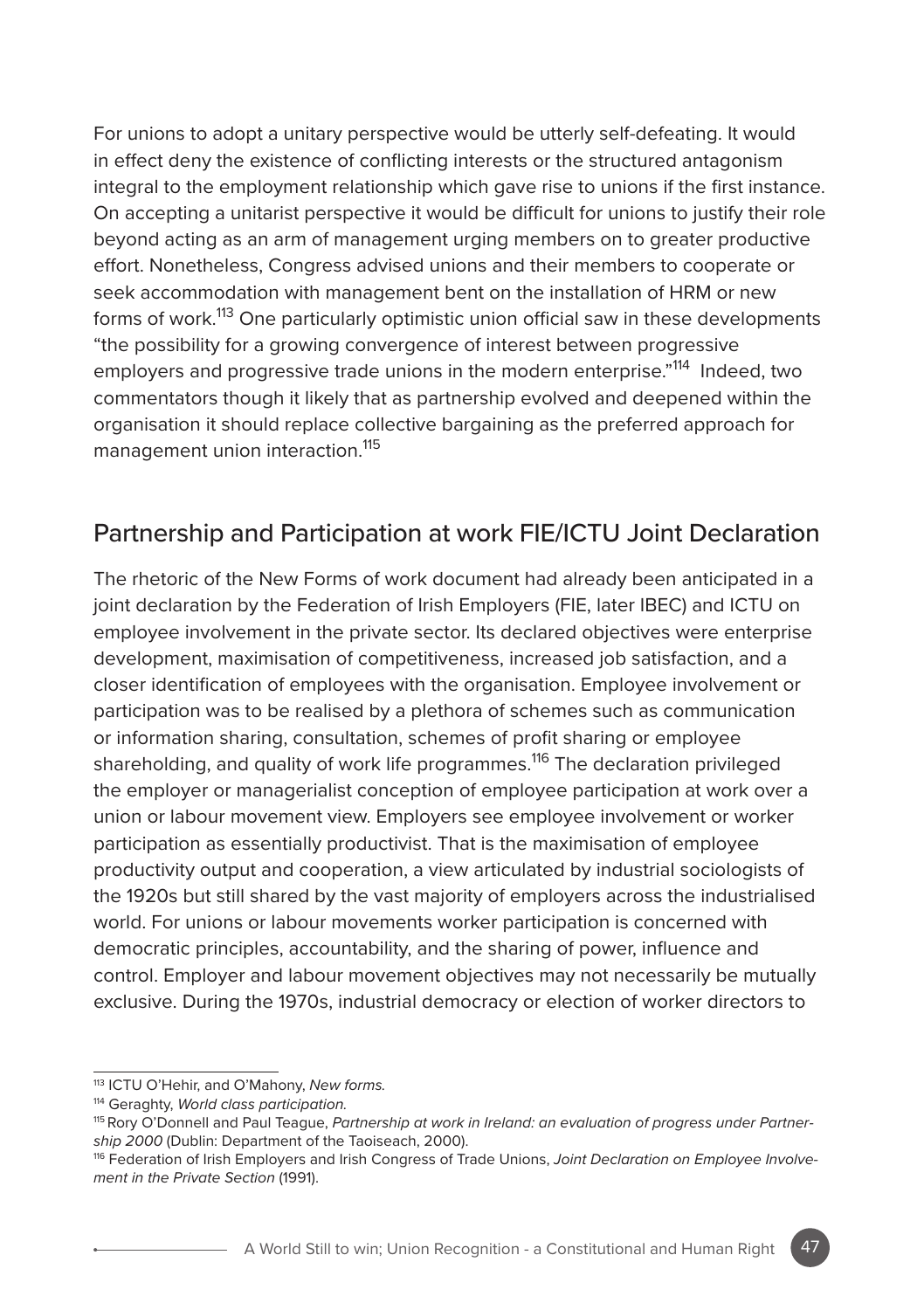company boards was an attempt to marry the two. European employers' defeat of that project was briefly considered in section 2 of this document.

In the joint declaration on employee involvement Congress wholeheartedly embraced the employer version of worker participation. Furthermore, Congress seemed anxious to signal its disenchantment and abandonment of the industrial democracy project. A Congress official announced his discovery that there was now "no real demand for worker directors."<sup>117</sup> This may have been premature. Recently, the European Trade Union Institute has again taken up the promotion of industrial democracy.<sup>118</sup> The two documents, New Form of Work and the FIE/ICTU Joint Declaration on Employee Involvement, could be seen as a treaty between organised labour capital. If so, then it represented an unconditional surrender on the part of Congress.

# The National Center for Partnership (NCP)

A survey carried out between 1996 and 1997 found partnership arrangements between employers and unions were rare. Employers remained firmly attached to unilateral management decision-making,<sup>119</sup> a finding that was neither novel or surprising. For partnership to become a reality it apparently needed some form of institutional support. The National Centre for Partnership (NCP) was established in July 1997 under the terms of the 1997-2000 national agreement, Partnership 2000.<sup>120</sup> Yet within a few years the promoters of partnership became dissatisfied with the lacklustre performance of the NCP. It had failed, they concluded, "to spread the gospel into the wider workplace or policy agendas."<sup>121</sup> It seemed a more dynamic, high-powered, better-funded organisation was required.

# The National Centre for Partnership and Performance

Another national wage agreement, the Programme for Prosperity and Fairness (2000-2002), saw the establishment of the National Centre for Partnership and Performance (NCPP) in 2001. A former general secretary of the ICTU, Peter Cassells,

<sup>&</sup>lt;sup>117</sup> Patrick Nolan, "No real demand for worker directors," *The Irish Times* [undated].<br><sup>118</sup> ee papers from conference: European Workers' Participation Competence Centre of the European Trade<br>Union Institute, *Reviving e* 

<sup>&</sup>lt;sup>119</sup> William Roche and John Geary, "'Collaborative production' and the Irish boom – work organisation, partnership and direct involvement in Irish workplaces," *The Economic and Social Review*, 31, no. 1 (2000). 120 Tony Dobbins, "New National Centre for Partnership and Performance established," *Eurofound*, April 27, 2001.

<sup>121</sup> Padraig Yeates, "Partnership as model of choice for business," *The Irish Times*, February 8, 2002.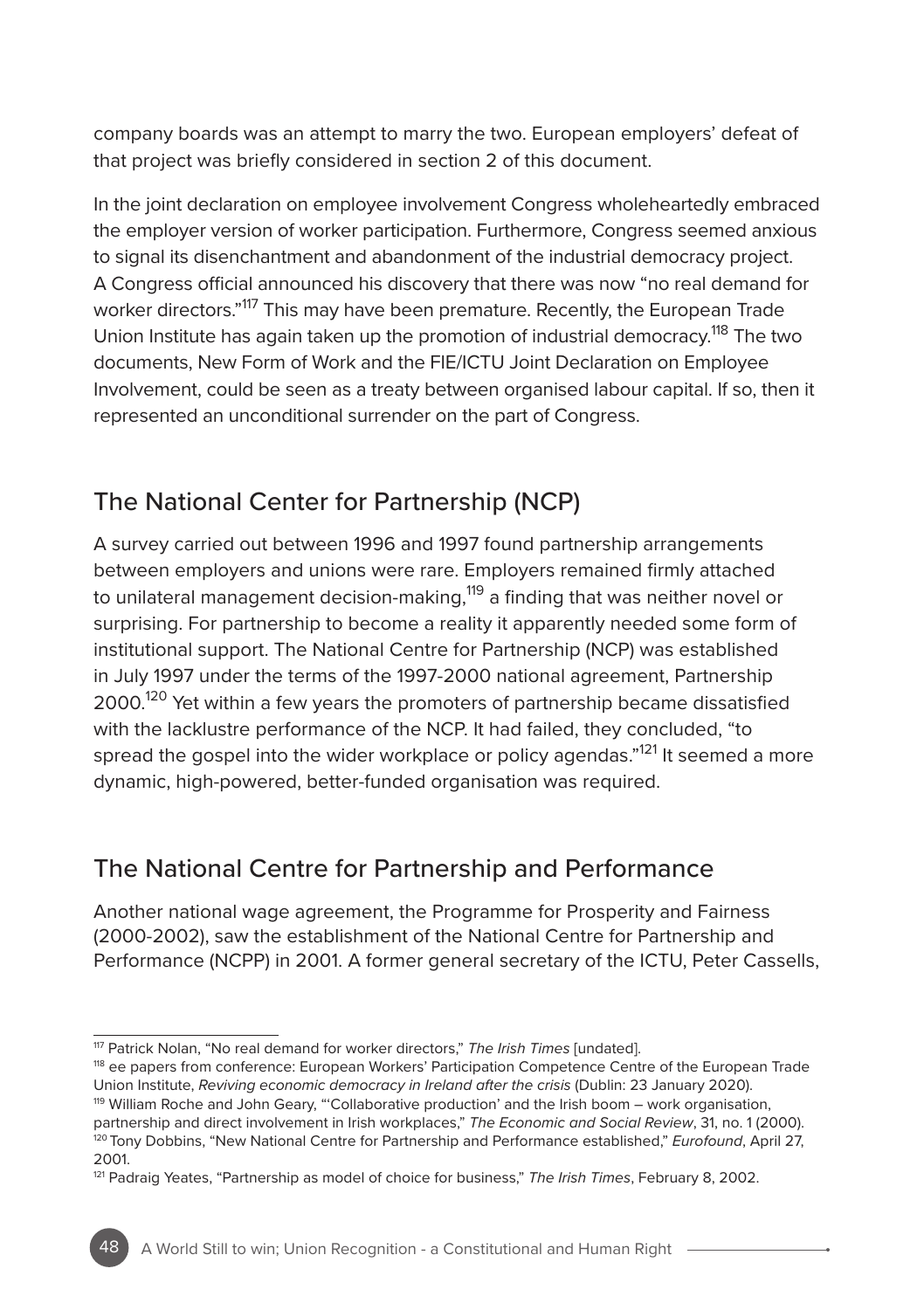was appointed executive director. The appointment was believed "likely to bolster the clout and status of the NCPP," as Mr Cassells had promoted partnership since 1987. A report in the Irish Times revealed that the former general secretary "was fashioning a crowbar to break out of the industrial relations ghetto."122 To that end, the paper reported, he had appointed Ms Lucy Fallon-Byrne, a prominent educationalist, as a co-director of the NCPP. According to the newspaper, Ms Fallon-Byrne's objective was "to make partnership the way we do business in Ireland." She saw partnership "as a very powerful ideology to implement organisational change." Furthermore, she sternly rejected "the cynical view of some workers" that partnership was just another word for cutbacks. Central to the success of the NCPP, she concluded, was "developing interpersonal skill to complement business and organisational ones."123 Ultimately, the crowbar wielded by Mr Cassells proved brittle and ineffective. As will be seen, there was no sign from employers that they would be joining any union breakout from the industrial relations ghetto. On the contrary, they seemed content with the place to which God, the market, or their natural commercial instincts had called them.

# The Collapse of Partnership

The last pay agreement, optimistically titled Towards 2016, was signed in November 2008. It was the year of the international banking crisis. In Ireland, its effects were manifested by the bursting of the speculative property bubble and the launching of a massive state rescue of the failing indigenous banking sector. Early in 2009 the agreed pay increases for public sectors workers were suspended. As the crisis deepened, government decided to seek a €4 billion adjustment from current expenditure by cutting public sector pay. Unions proposed that the required adjustment could be achieved through a combination of taxation increases and public sector reform. The ICTU advocated a ten-point plan for a more balanced approach between taxation and expenditure cuts.<sup>124</sup> Maybe in reliance on the spirit of partnership and its ethos of harmony and cooperation, the Public Services Committee of ICTU were optimistic that a deal could again be concluded. It was not to be. Early in December the government withdrew from discussions with the unions and announced a unilateral pay cut across the public service. Astonishment and deep regret, it was reported, characterised the public pronouncements of union officials at the collapse of talks.<sup>125</sup> Partnership was at an end.

<sup>122</sup> Padraig Yeates, *"*Partnership as model – Irish Times February 8, 2002

<sup>123</sup> Yeates, "Partnership." *Irish Times*

<sup>124</sup> Irish Congress of Trade Unions, *There is a Better, Fairer Way* (Dublin: Irish Congress of Trade Unions, 2009).

<sup>125</sup> Stephen Collins and Mary Minihan, "Public sector workers face pay cut of up to 6%, says Cowen," *The Irish Times*, December 6, 2009.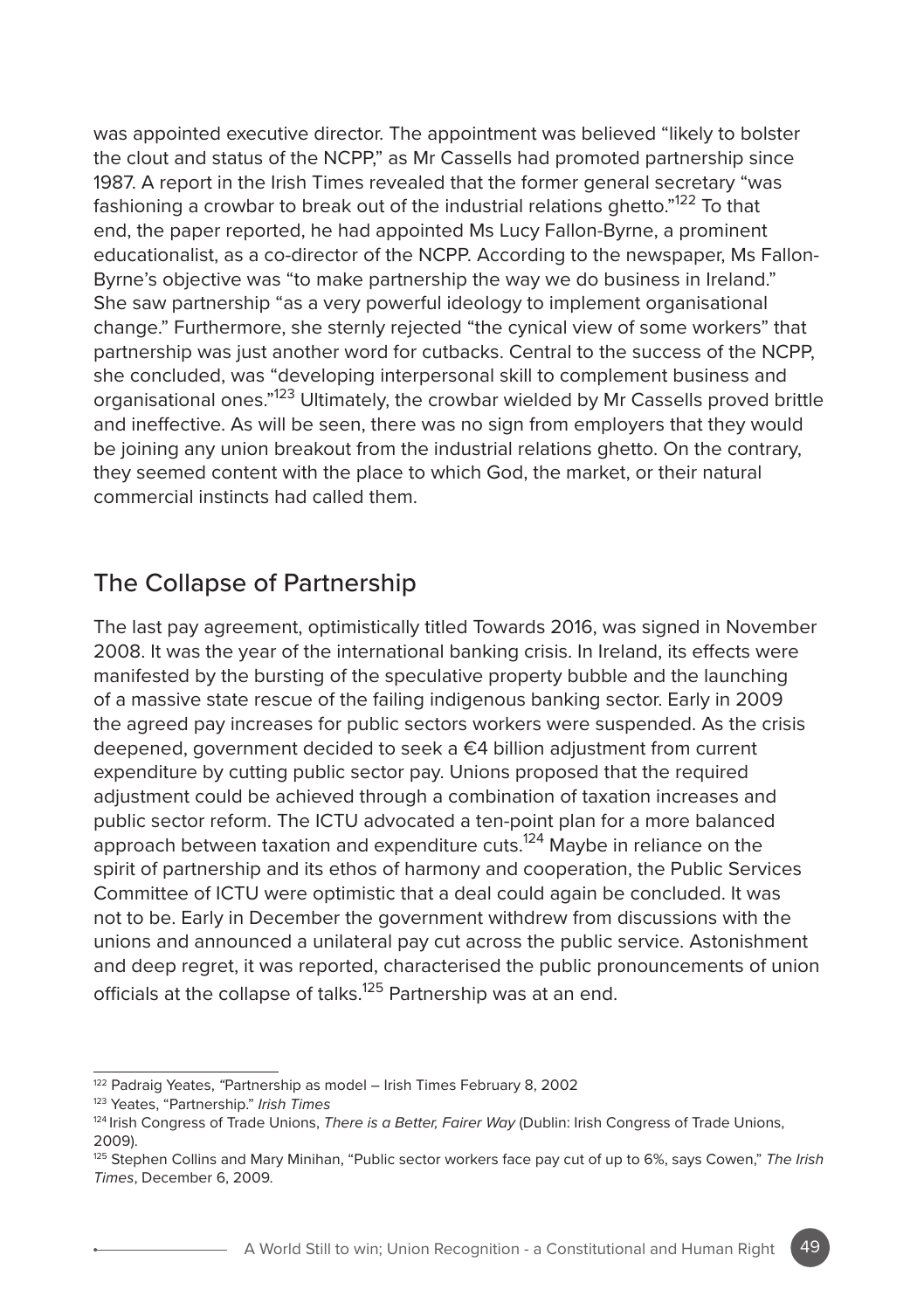From a union perspective, partnership can only be judged as a miserable failure. None of its objectives - the prevention of privatisation, deregulation, and union marginalisation - were realised.<sup>126</sup> As it crawled from the wreckage of partnership, the Irish union movement presented a pathetic spectacle of weakness and demoralisation. The 1990 Act, accepted by unions, had since been used by employers and the courts to progressively hobble industrial action in defence of workers. In telecommunications, the initially strong union resistance to privatisation ended in acquiescence. The supposedly "dense set of institutions" supporting partnership at work quickly withered away, leaving not a trace behind. Seemingly, the only fleeting achievement of the NCP and NCPP was the provision of employment and perks for its advocates and consultants. While partnership was in being, many commentators emphasised the extent of union influence on economic and social issues.<sup>127</sup> If influence means the power to modify beliefs or actions and produce change then the commentators claims of union influence were grossly exaggerated if not baseless. Interviewed in 2010 the general secretary of ICTU addressed these claims. If we had that much influence, he observed, we would not have the enduring level of inequality. As for domestic social policy, he continued, it is hard to point to any great achievement. Partnership, he concluded, gave us access but not a lot of influence.<sup>128</sup> It was a fitting epitaph. More than twenty years of union government negotiations and the service of union officials on many committees had little if any positive tangible result. For unions in the private sector strongly negative outcomes were much more in evidence.

The dismissal of the Congress proposals for tackling the crisis and the unilateral termination of partnership underscored the weakness of the Irish union movement. Yet the unions' tribulations were not at an end. Their former government partner now attempted to fit them up as national saboteurs. The Minister for Finance announced that a report from his Department had identified the social partnership process as damaging for the state's finances.<sup>129</sup> It was a far-fetched allegation. If partnership figured as a factor in the catastrophic deterioration in the state's finances it was far

<sup>126</sup> Daryl D'Art and Thomas Turner, "Irish trade unions under social partnership: a Faustian bargain?" *Industrial Relations Journal* 42, no. 2 (2011).

<sup>127</sup> See: Paul Teague and Jimmy Donaghey, "Why has Irish social partnership survived?" *British Journal of Industrial Relations* 47, no. 1 (2009); Rory O'Donnell and Colm O'Reardon, "Social partnership in Ireland's economic transformation," in *Social pacts in Europe: New dynamics*, eds. Giuseppe Fajertag and Philippe Pochet (Brussels: ETUI, 2000); Tim Hastings, Brian Sheehan, Padraig Yeates, *Saving the future: how social partnership shaped Ireland's economic success* (Dublin: Blackhall, 2007).

<sup>128</sup> Interview with David Begg quoted in Carl O'Brien, "Searching for answers in wake of collapsed partnership," *The Irish Times* January 25, 2010.

<sup>&</sup>lt;sup>129</sup> An unpublished report on the role of the Department of Finance identified the dominance of the social partnership process in damaging the state's financial system. See: Mary Minihan, "Union leaders reject Lenihan's criticism of social partnership," *The Irish Times*, December 15, 2010.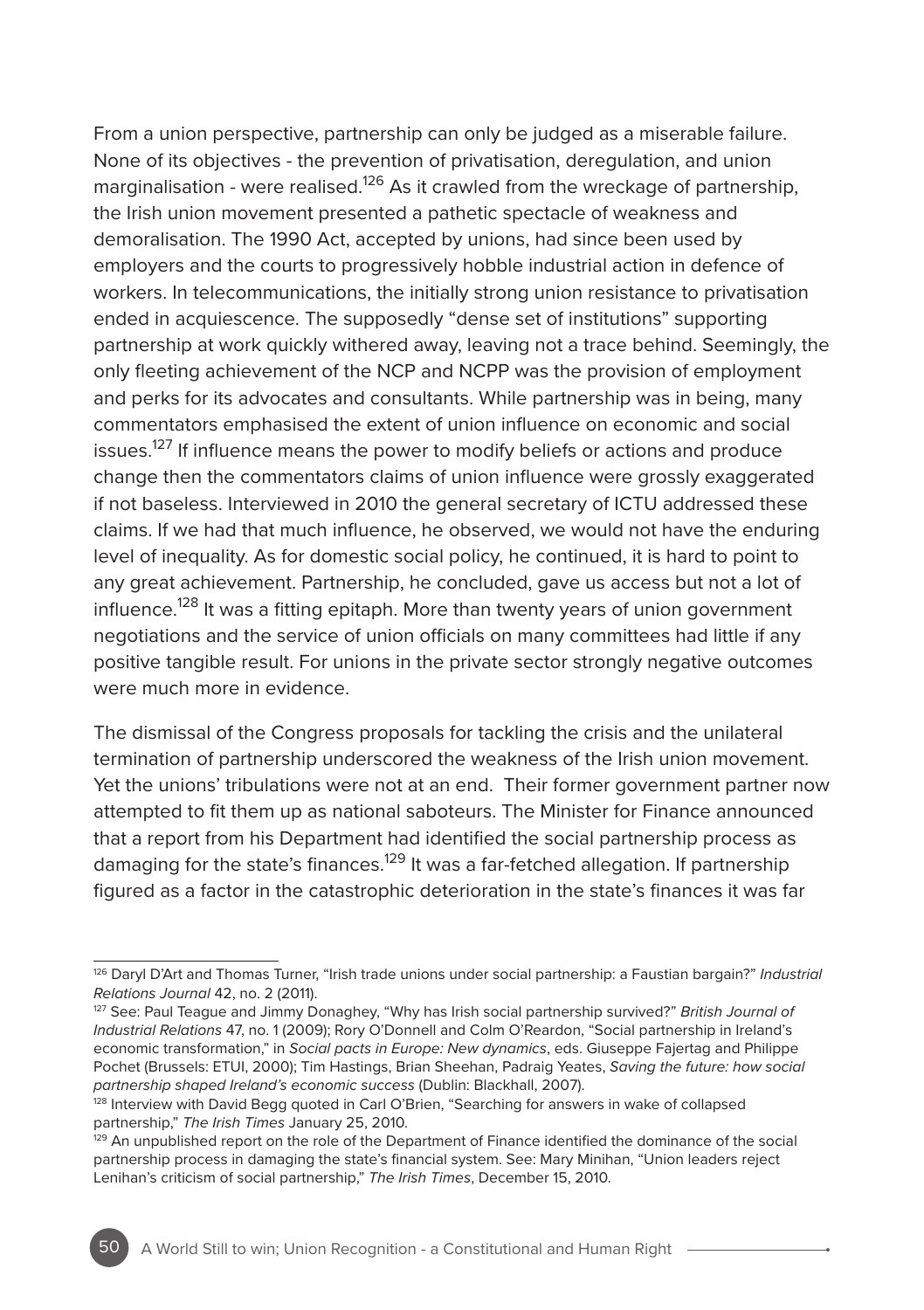outweighed by the actions of government and the advice of Department of Finance mandarins. Both promoted the neoliberal ideology of the unrestricted play of market forces. Deregulation or light touch minimal regulation was the order of the day. Freed from restrictive state supervision bankers, property developers, and speculators would create a vibrant expanding economy in which all citizens would benefit. Or as Minister Ahern put it, the boom would become 'boomier'. The subsequent crash demanded explanation and identification of culprits. Unions presented an ideal scapegoat as they are usually an easy target at which to direct public anger. On this occasion such a transparent ploy could only fail. It was evident to all that government, bankers and speculators were the true authors of the crisis. Yet such an attempt to shift blame appeared to devalue the effort expended by the harmonic cooperators of partnership since 1987. Some dedicated union co-operators may have felt duped, discarded, and betrayed.

# Employers, Partnership, Union Legitimacy and Recognition

The enthusiasm displayed by the Irish trade union leadership for partnership and cooperation left Irish employers unmoved. Even the hopes expressed by the visionary SIPTU official for a growing convergence of interest between progressive employers and unions got no response.<sup>130</sup> Perhaps, progressive employers, rare exotic if not mythical creatures, were in short supply. Irish employers remained irreconcilably old fashioned. It was not for them to whore after the false gods of harmony and cooperation. They remained steadfast in their faith, pursuing still the holy grail of union eradication. Indeed, between 1980 and 2019 there was a sharp decline in overall union density levels. It fell from a high of 62% to 28%. Ironically, the sharpest rate of decline was registered during the period of partnership. Beyond its demise, decline continued but at a slower rate. Union decline in the private sector was particularly stark falling from 41% in 1990 to an all-time low of 14% in 2019. (see Table 1)

<sup>130</sup> See Geraghty at footnote 114.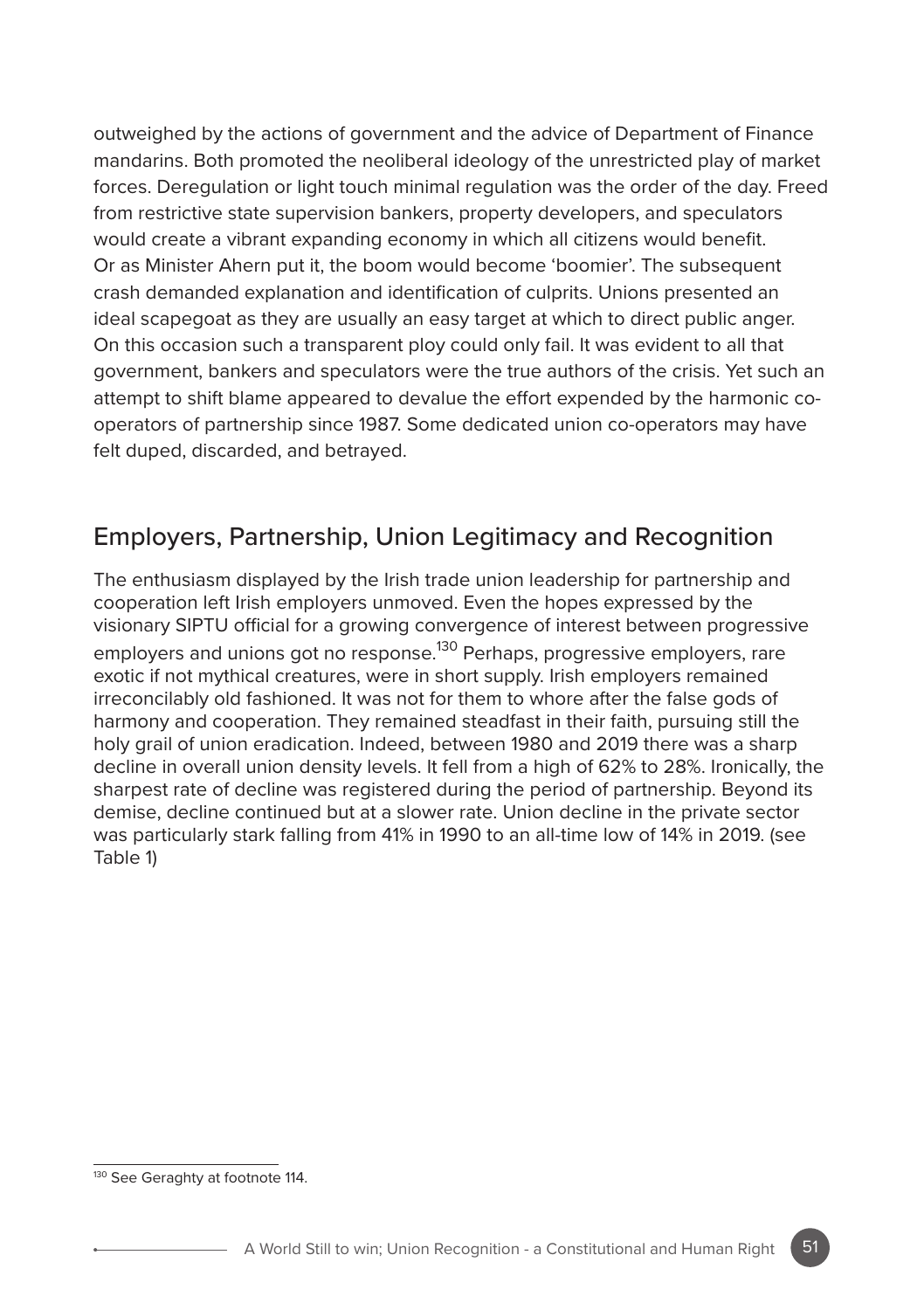### **Table 1. Union density 1980 to 2019**

|      | <b>Union</b><br>density <sup>a</sup><br>% | <b>Union</b><br><b>Density</b><br>Public Sector <sup>b</sup><br>% | <b>Union</b><br><b>Density</b><br><b>Private Sector</b><br>% |
|------|-------------------------------------------|-------------------------------------------------------------------|--------------------------------------------------------------|
| 1980 | 62                                        |                                                                   |                                                              |
| 1985 | 61                                        |                                                                   |                                                              |
| 1990 | 57                                        | 80                                                                | 41                                                           |
| 1995 | 45                                        | 82                                                                | 36                                                           |
| 2000 | 38                                        | 85                                                                | 26                                                           |
| 2005 | 33                                        | 62                                                                | 25                                                           |
| 2010 | 32                                        | 62                                                                | 20                                                           |
| 2015 | 25                                        | 55                                                                | 14                                                           |
| 2019 | 25                                        | 54                                                                | 14                                                           |

#### **Source**:

*Union density: 1980-1995: Roche and Ashmore (2002); 2000-2019: Quarterly National Household Survey (QNHS) and Labour Force Surveys.*

*Public and private sector density: 1990-2000:* 

*Figures for public and private sector density: 1990-2000: QNHS and ICTU; 2005-2019 Labour Force Survey.*

*a Union density refers to the proportion of employees who are members of a trade*  union in the employed labour force (usually referred to as employment density). *The number of employees in the labour force is calculated by subtracting the employed, self-employed and assisting relatives from the employed labour force.*

*<sup>b</sup>As there is no direct question on employment in the public and private sector in the*  Labour Force Survey, public sector density is estimated for the years 2005 to 2019 *by combining the three sectors Public Administration, Education and Health. This underestimates the true density level in the public sector as there are considerable numbers of private sector employees in Health and education.*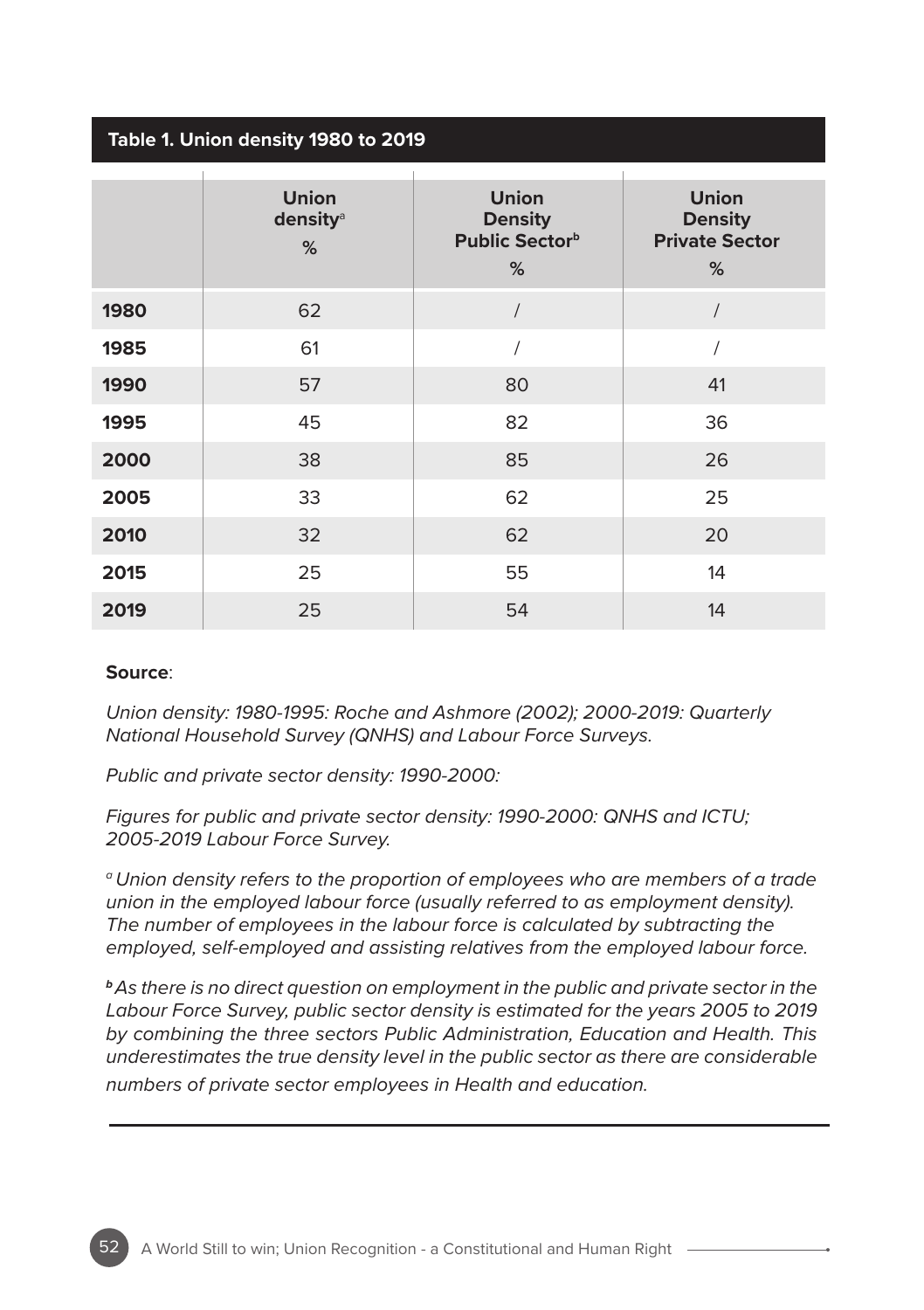Employer indifference regarding the new order cannot be ascribed to their adverse experiences under partnership. Of all the parties involved in the process, employers were the chief beneficiaries.<sup>131</sup> Between 1987 and 1996 the profit share of business in the Irish private sector sharply increased from 25.1% to 34.8%. The rate of return on capital doubled. In the same period the wage share declined from 74.9% to 65.2%. The general picture was one of a radical income shift away from labour towards capital.<sup>132</sup> Furthermore, not only had employers benefited from very moderate wage growth but there was a steady decline in industrial conflict with the strike rate at a historically low level. In addition, as noted above, unions were extremely conciliatory, urging member cooperation with employer initiatives such as HRM or new forms of work. Moderate wage demands, militancy eschewed in favour of cooperation, unions had abided by the letter and spirit of partnership. What more could employers desire? Consequently, some moderation in employer attitudes to unions might be expected. Even if employers could not come to regard their union partners in a favourable light, they would, at the very least, take up a position of neutrality. Indeed, as noted above, the consensus among commentators is that the presence of tripartite bargaining or partnership between employers, unions, and government works to neutralise employer opposition and give an impetus to union growth.<sup>133</sup> These outcomes were not replicated in this jurisdiction. Ireland, it seems, is an exceptional case. Far from softening, Irish employer opposition to union organising and recognition in the private sector increased in intensity. It was the paradox of partnership.

The weight of the available evidence suggests that beginning in the 1980s and continuing during the period of partnership and beyond, there was increasing employer resistance to granting recognition to trade union for collective bargaining in the workplace.<sup>134</sup> Indicative of this development was the volume of recognition disputes being referred to third party institutions and the number of strikes related

<sup>131</sup> John Bradley, "The Irish Economy in Comparative Perspective," in *Bust to boom? The Irish experience of growth and inequality*, eds. Brian Nolan, Philip J. O'Connell, and Christopher T. Whelan (Dublin: Institute of Public Administration, 2000). See also: John Fitz Gerald, "The story of Ireland's Failure – and belated success" in the same collection.

<sup>132</sup> Philip Lane, "Profits and wages in Ireland, 1987-1996," *Economics Technical Papers* Trinity College Dublin (1998), 3-4

<sup>133</sup> See footnote 95.

<sup>&</sup>lt;sup>134</sup> Patrick Gunnigle, Jonathan Lavelle and Anthony Mcdonnell, "Subtle but deadly? Trade union avoidance through 'double breasting' among multinational companies," *Advances in Industrial and Labor Relations* 16 (2009); Roche and Geary, "Host Country Effects"; Juliet McMahon, "Owner manager, employment relations and the growth potential of Irish small firms: an exploratory study (PhD thesis (unpublished), University of Limerick, 2001); Thomas Turner, Daryl D'Art, and Patrick Gunnigle, "Pluralism in retreat? A comparison of Irish and multinational manufacturing companies," *The International Journal of Human Resource Management* 8, no. 6 (1997).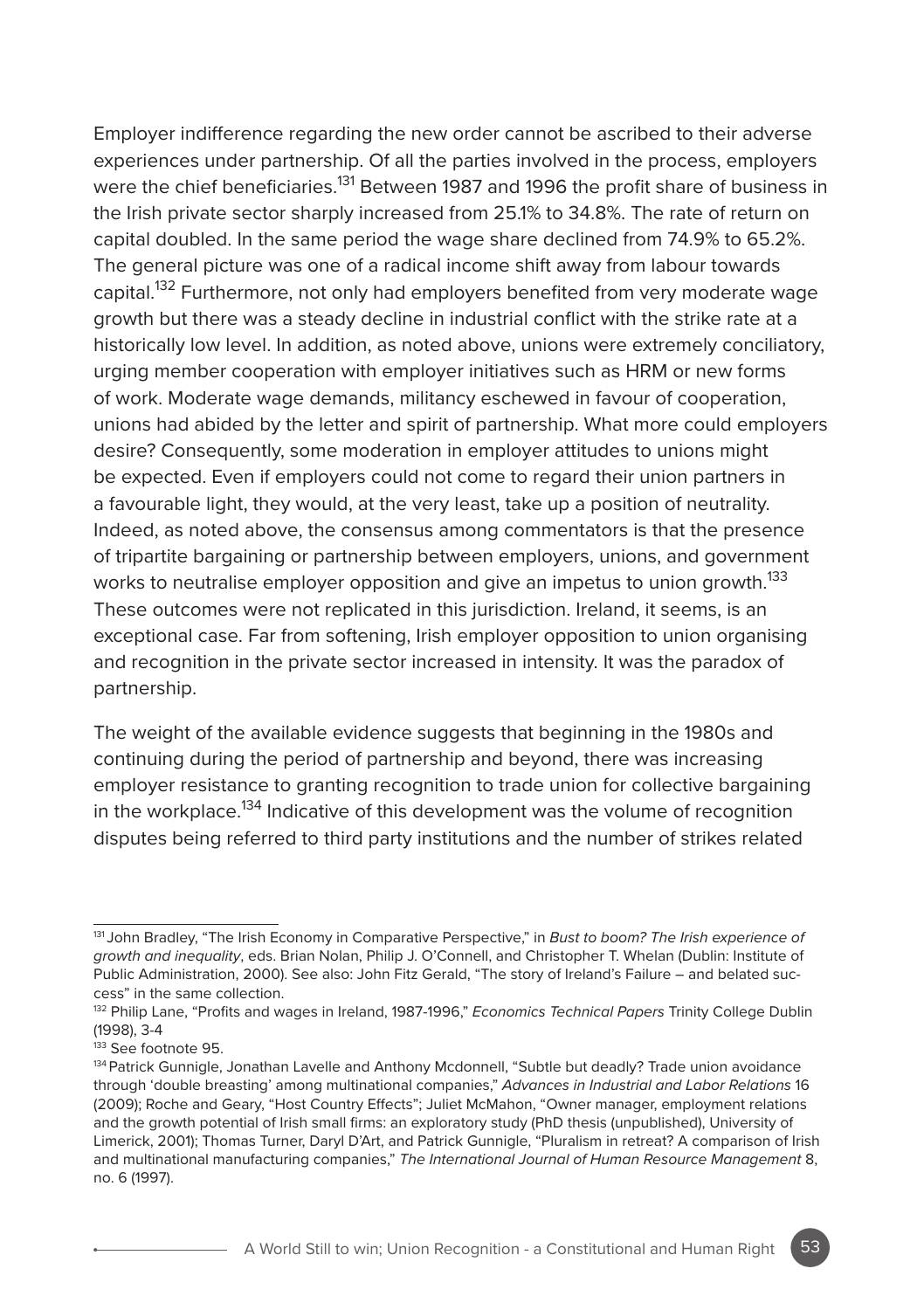to union recognition. A survey of union officials and members of a general union in the late 1990s confirms this general trend. Of union members, 37% believed that the capacity of unions to gain recognition from employers had decreased compared to 16% who believed it had increased. In attempting to defeat union organising drives, employers increasingly resorted to coercive tactics. According to the officials surveyed, 48% of employers victimised union activists, 38% threatened plant closure while a further 22%, acting illegally, sacked union activists. Such opposition, officials reported, had intensified over time.<sup>135</sup> Case study evidence graphically illustrates management hostility towards unions and the difficulties experienced by workers attempting to secure recognition for collective representation in small and medium sized enterprises.<sup>136</sup> It appears that Irish employer resistance to union organising drives was even more intense than that of their UK counterparts.

|                                                        | <b>Irish Republic</b><br><b>Employer Responses</b> | <b>United Kingdom</b><br><b>Employer Responses</b> |
|--------------------------------------------------------|----------------------------------------------------|----------------------------------------------------|
| <b>Positive Responses</b>                              |                                                    |                                                    |
| Provision of employee list to aid<br>union recruitment | 2%                                                 | 24%                                                |
| Allow union organisers access<br>to workplace          | 27%                                                | 63%                                                |
| Encourage employees to join union                      | 5%                                                 | 23%                                                |
| Permitting a union presence at<br>induction            | 8%                                                 | 26%                                                |
| Offering facilities for union<br>recruitment           | 10%                                                | 44%                                                |

#### **Table 2. Employer Responses to Union Recognition as reported by union officials in Republic of Ireland and the UK**

<sup>135</sup> D'Art Turner, "Union Recognition and Partnership at Work."

<sup>&</sup>lt;sup>136</sup> Daryl D'Art and Thomas Turner, "Union organising, union recognition and employer opposition: case studies of the Irish experience," *Irish Journal of Management* 26, no. 2 (2006).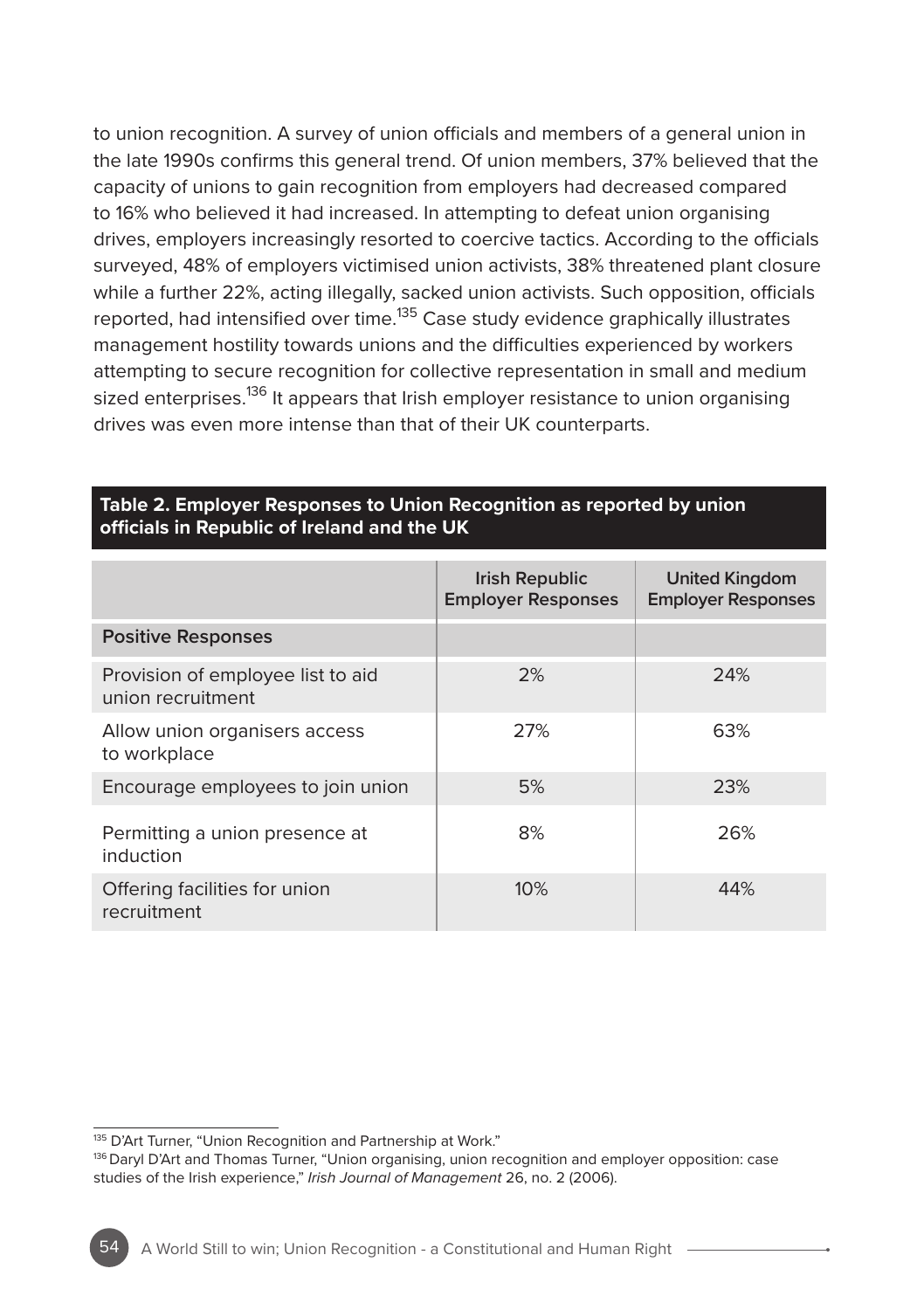#### **Table 2. Employer Responses to Union Recognition as reported by union officials in Republic of Ireland and the UK (continued)**

|                                                       | <b>Irish Republic</b><br><b>Employer Responses</b> | <b>United Kingdom</b><br><b>Employer Responses</b> |
|-------------------------------------------------------|----------------------------------------------------|----------------------------------------------------|
| <b>Negative Responses</b>                             |                                                    |                                                    |
| Denying union organisers access<br>to workplace       | 56%                                                | 29%                                                |
| Discouraging workers from joining<br>the union        | 66%                                                | 35%                                                |
| <b>Campaign process</b>                               |                                                    |                                                    |
| Distribution of anti-union literature                 | 15%                                                | 17%                                                |
| Victimisation of activists                            | 48%                                                | 19%                                                |
| Managers briefing workers<br>against union            | 63%                                                | 34%                                                |
| Use of management consultants to<br>avoid recognition | 44%                                                | 23%                                                |
| <b>Employer action during</b><br>recognition campaign |                                                    |                                                    |
| Dismissal of union activists                          | 22%                                                | 10%                                                |
| Install union substitute                              | 65%                                                | 38%                                                |
| Resolving grievances to reduce<br>demand for union    | 71%                                                | 26%                                                |
| Improve pay and conditions                            | 52%                                                | 15%                                                |
| Threatening closure or relocation                     | 38%                                                | 18%                                                |

*UK data is supplied by Prof. Ed. Heery, Cardiff Business School, and is based on a 2002 survey of union full time officials with over 500 responses from officials in 19 unions. Respondents were asked for information on latest recognition campaign they had been involved in. A total of 375 officials responded.*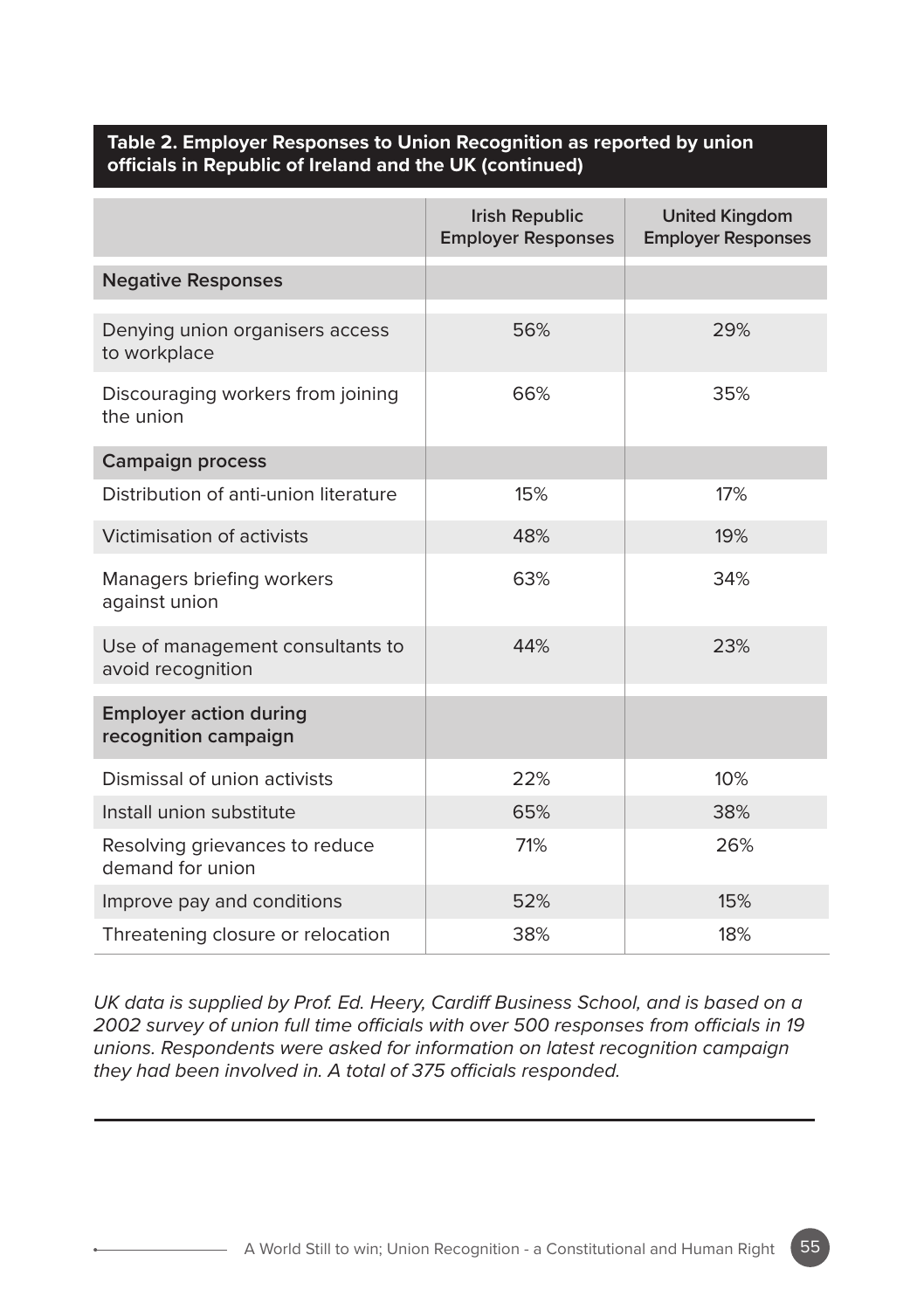Vigorous employer resistance to union organising and recognition in the private sector is a major factor in union decline. Employers disclaim any responsibility. Rather they assert modern workers have no interest in joining unions. According to a spokesman for the Irish Business and Employer Confederation (IBEC), "the vast majority of private sector workers choose not to be in trade unions." Laws, he continued, should be enacted to reflect this reality.<sup>137</sup> Survey evidence flatly contradicts these assertions. In a national survey of employee attitudes, 79% of non-union respondents in unionised companies reported that they would vote for continued union representation in their companies. Evidence from the European Social Survey, considered above, shows substantial agreement (77%) among union and non-union employees on the need the for strong trade unions. This points to a significant representation gap. That is the gap between the percentage of the workforce who wish to be represented by trade unions and the percentage actually represented by unions, a gap that is particularly acute in private sector services and among younger workers in low-skill occupations across many countries including Ireland.<sup>138</sup> If, as Irish employers claim, workers freely choose not to be in trade unions, then opposition to recognition would be a waste of effort and resources. Where employee demand for unions is supposedly absent, then opposition could hardly be considered a rational activity.

Employers, their partisans, and apologists continually raise doubts as to the necessity or utility of unions for employees and deny the existence of employee demand. Often, the freedom of employees to exercise choice in joining a union and seek recognition is severely circumscribed or overridden by employer preference and superior power. A simple and effective recognition process would establish a "level playing field" on which workers are truly "free to choose" between union collectivism and recognition or an isolated individual relationship with the employer. Such a facility would definitively answer the vexed questions of union demand, relevance, or necessity in the modern economy.

# The Industrial Relations (Amendment) Act 2001/4

By the late 1990s the extent of employer resistance to recognition obliged unions to seek some remedial measure. Prior to that time two courses of action were open to

<sup>&</sup>lt;sup>137</sup> Mr. Brendan McGinty IBEC Director of Industrial Relations. He went on to call for an exemption for small and medium sized firms from working time directive, unfair dismissals and other legislation damaging to the competitiveness of these firms. Reported by Chris Dooley, "IBEC calls for law to reflect current work practices," Irish Times November 5<sup>th</sup>, 2003.

<sup>138</sup> See footnote 86. Also, Thomas Turner and Daryl D'Art Is there a Union representation gap in Ireland in *The State of the Unions* ed. Tim Hastings (Liffey Press, Dublin 2008)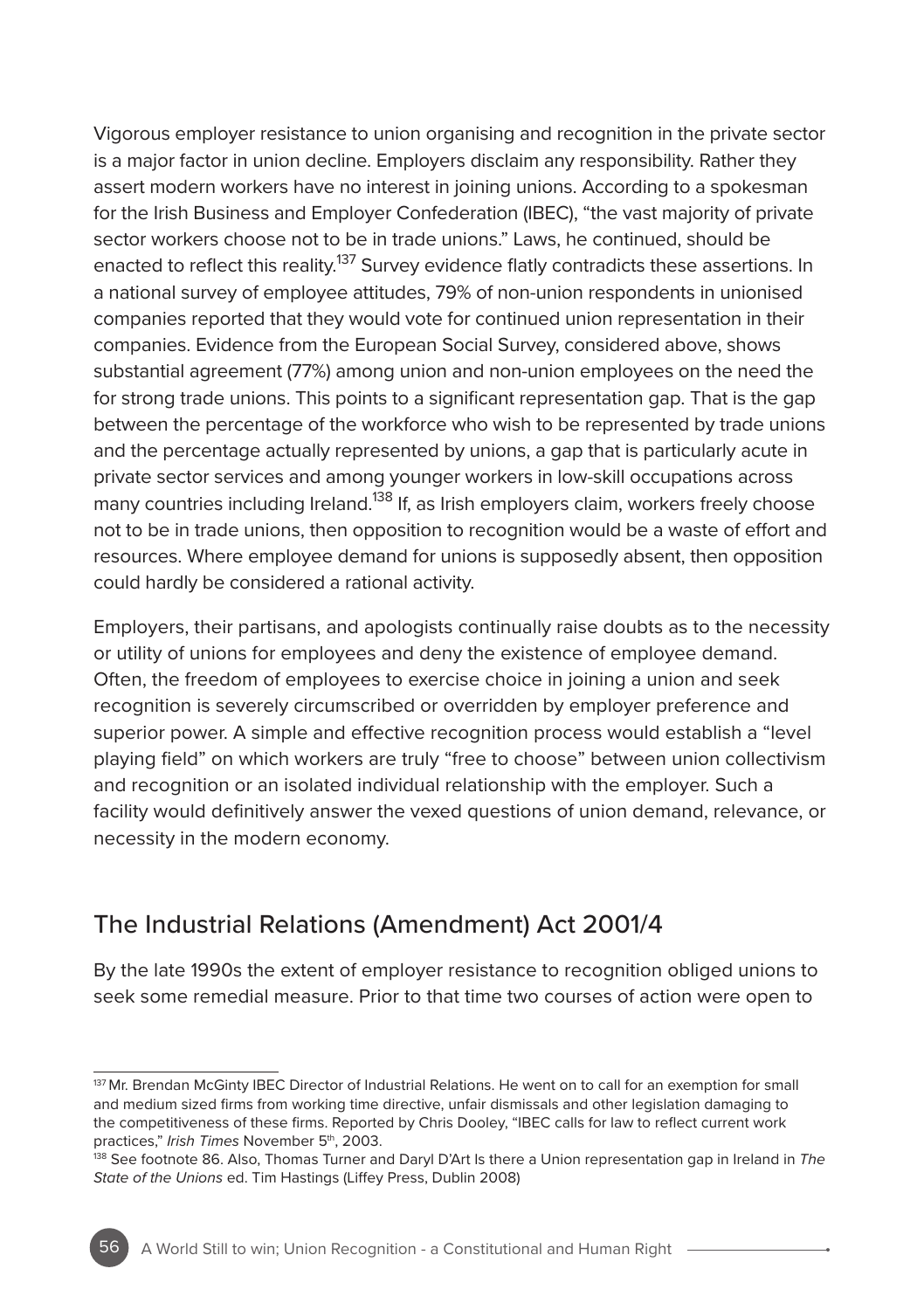a union refused recognition by the employer. The union could strike or alternatively refer the matters to the Labour Court under section 20(1) of the Industrial Relations Act 1969. Where the Court found in favour of recognition there was no legal obligation on the employer to comply. Between 1985 and 1991 the Labour Court issued 67 recommendations. Of these, 59 (or 88%) favoured recognition. But only 16 firms acted on the recommendation and granted recognition, a success rate of just 27%.<sup>139</sup> As a route to recognition the Labour Court appeared ineffective. The court, it seemed, required some form of additional legislative support.

In searching for a remedy Congress sought assistance from its government and employer partners. Under Partnership 2000 a working group was established comprised of government, trade unions, employers, and the Industrial Development Agency (IDA). The final report of this so-called High-Level Group on Trade Union Recognition was produced in 1999. Despite its title, group members agreed to rule out legislation for statutory recognition. Such an enactment, they believed, would be contrary to the voluntarist system of Irish industrial relations and discourage multi-national inward investment. This misunderstanding of voluntarism and the questionable assumption regarding multi-national investment are examined in Section 7 of this document. Instead of statutory recognition the group recommended the establishment of two mechanisms to deal with dispute situations in firms where collective bargaining is absent: a set of voluntary procedures and a fall-back statutory mechanism. The proposed statutory mechanism covered disputes relating to pay, working conditions or workplace procedures. No provision was made for either a voluntary or statutory recommendation on union recognition.

These recommendations were embodied in the Industrial Relations (Amendment) Act 2001.<sup>140</sup> It had two objectives: first, to lessen the increasing difficulties experienced by unions seeking recognition; and second, to counter the growing disregard by a majority of employers of Labour Court recommendations supporting such requests. Though the contested question of recognition prompted the legislation, the Labour Court was precluded from issuing a determination on collective bargaining or recognition. The Act operated as follows. Union members in a non-union company could, if dissatisfied with pay, conditions, or the fairness of procedures, seek assistance from the Labour Court. Where the employer was willing to address the issues in dispute, the Court would disengage. If the dispute could not be

<sup>&</sup>lt;sup>139</sup> Gunnigle, O'Sullivan, Kinsella, "Organised Labour and Public Policy in Republic of Ireland." In D'Art and Turner eds. (2002)

<sup>140</sup> For a comprehensive examination of the Act and union responses see: Tish Gibbons, "The Industrial Relations (Amendment) Act of 2001: its effects and the implications for workers and trade unions in Ireland" (PhD thesis, London Metropolitan University, 2014).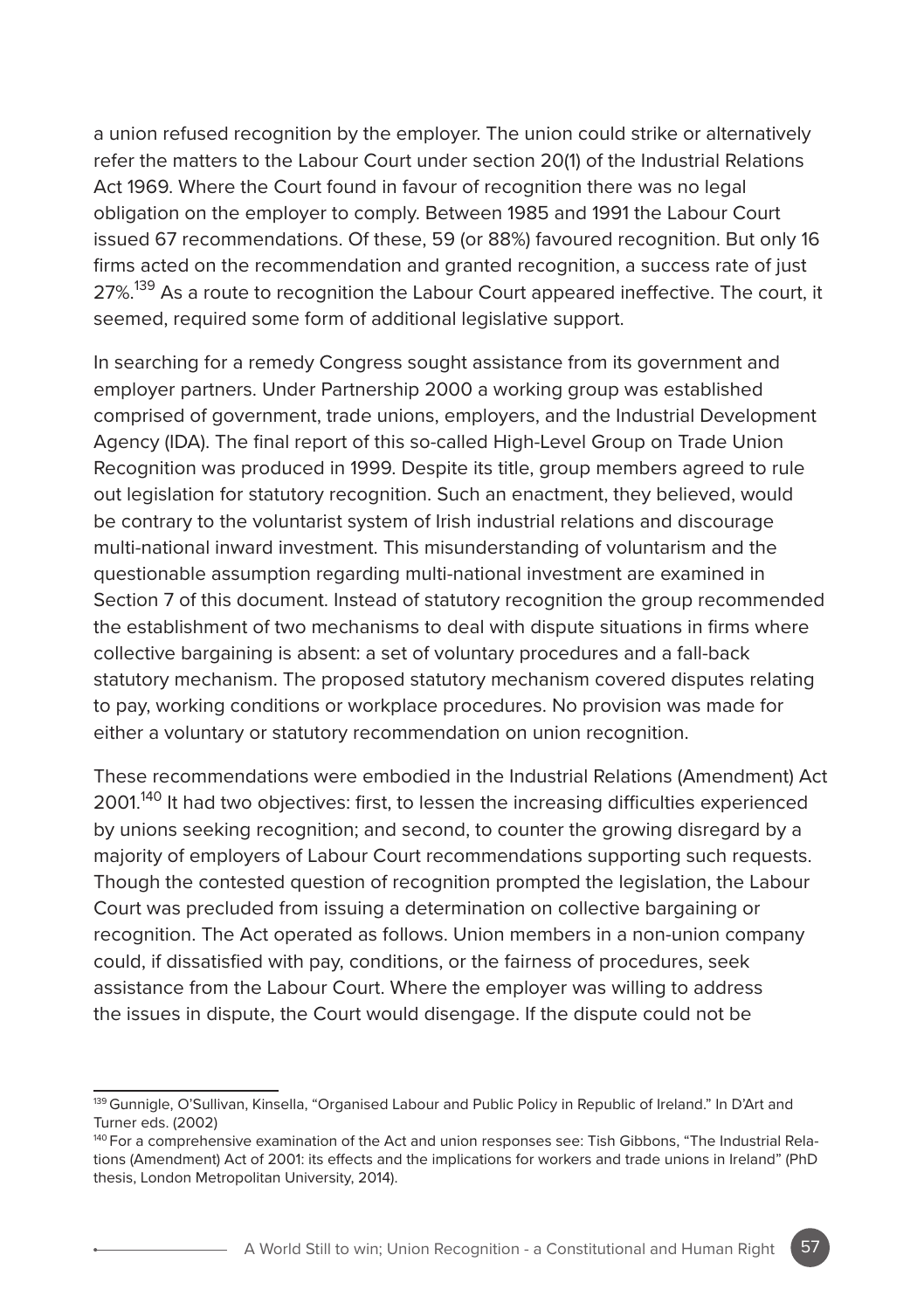resolved or the employer refused engagement, the union could then seek a Labour Court investigation and subsequent recommendation. However, before such an investigation could proceed it had to be established that the employer concerned *did not* engage in collective bargaining. Although the Act did not define collective bargaining, this should not have been a source of difficulty. The presence or absence of collective bargaining is easily discovered through the application of ILO principles. As already noted, the ILO holds that recognition of an independent trade union is a fundamental precondition for the existence of collective bargaining.<sup>141</sup>

Some commentators described the 2001 Act as a back door to union recognition. If so, it was a door that was securely locked, barred, and bolted. As a route to recognition the Act was totally ineffective, and in some cases could work to legitimise a firm's nonunion status. Furthermore, there was no legal protection for union members involved in recognition disputes. Union organising drives are vulnerable to employer dismissal of union activists. In the UK some organising drives have collapsed as a result of such action.<sup>142</sup> The subsequent 2004 amendment of the Act was designed to remedy this vulnerability and provide some protection for employees actively pursuing union recognition. Some indication as to the usefulness of the Act is provided by a survey of union officials experienced in its operation. The provisions of the 2001/4 Act were regarded as ineffective by a majority of officials (52%). A small minority (9%) believed the Act was effective in securing recognition. Continuing to operate the Acts code of practice was the least preferred option. The majority of officials (72%) favoured the introduction of a statutory right to recognition.<sup>143</sup>

Apparently, the introduction of statutory recognition in the Republic of Ireland is an impossibility. Formidable constitutional and other obstacles supposedly bar the way. As will be seen, on examination these turn out to be of little consequence or substance, mere paper tigers, but a terror to the credulous.<sup>144</sup> It will be argued here that the Irish Constitutional guarantee of freedom of association or the right of workers to form trade unions implicitly involves a corresponding right to recognition.<sup>145</sup> Since 2008, judgements of the European Court of Human Rights have adopted and applied this interpretation of freedom of association.<sup>146</sup>

<sup>141</sup> ILO, *Collective bargaining*. See also Gernigon Bernard. Alberto Odero and Horacio Guido. 'ILO principles concerning collective bargaining' International Labour Review vol 139 (2000) No.1 142 Kelly, *Rethinking Industrial Relations,* 49.

<sup>143</sup> D'Art and Turner, "Union Recognition and Partnership at Work"; See also: Gibbons, *The Industrial Relations Act*. (2015).

<sup>144</sup> See Section 7 of this document.

<sup>145</sup> See Section 4 of this document.

<sup>146</sup> See Section 6 of this document.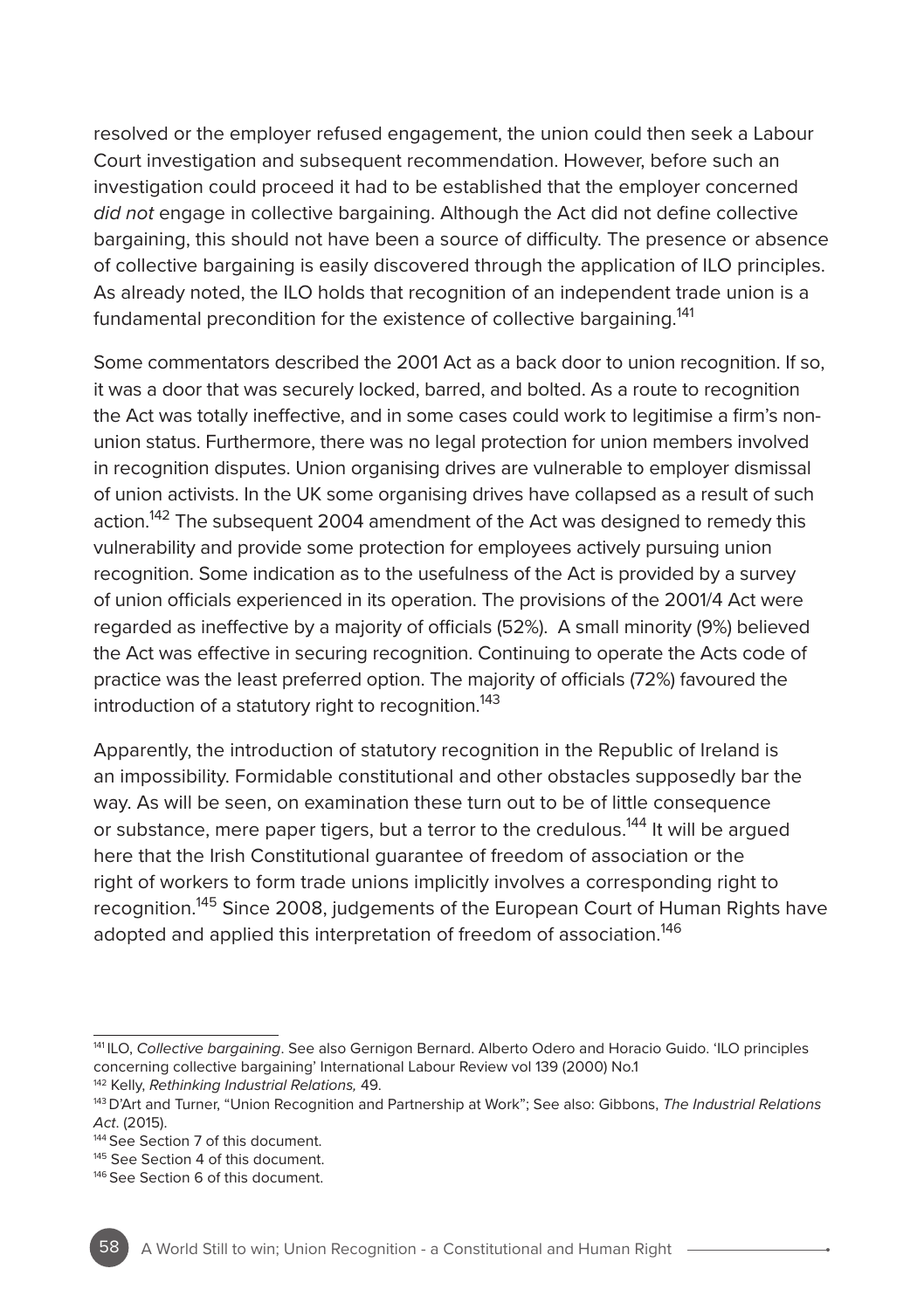# SECTION 4

Freedom of Association, Recognition and the Irish judiciary

*"If freedom of association only protects the joining together of persons for common purpose, but not the pursuit of the very activities for which the association was formed, then the freedom is indeed legalistic, ungenerous, indeed vapid."*

Brian Dickson, Chief Justice of Canada in *Re Public Service Employees Relations Act*

# Freedom of Association

Article 40.6.1.iii of the Irish Constitution 1937 guarantees the "right of the citizens to form association and unions" but with the proviso that "laws however, may be enacted for the regulation and control in the public interest of the exercise of the foregoing right." Like many rights in the Constitution, the right of association is a qualified one. Nevertheless, the Constitution specifies the right of citizens to from association and unions.<sup>147</sup> Freedom of association or the right to associate in unions is a hallmark of a democratic state  $148$ 

A distinctive feature of freedom of association is that it can be only exercised collectively. All legal guarantees of this freedom necessarily protect a collective activity. For workers, the act of association in unions is a means rather than an end.149 As we have seen, workers join unions for two principal reasons: first, to deploy their collective strength in bargaining with the employer for improved

<sup>147</sup> The following Sections 4,5,6 and 7 have already been published in Daryl D'Art, "Freedom of association and statutory union recognition: a constitutional impossibility?" *Irish Jurist* 63 (2020).

<sup>148</sup> Article 11 (1) of the European Convention on Human Rights states: "Everyone has the right to […] freedom of association with others including the right to form and join trade unions for the protection of his [or her] interests." See also: Gerard Hogan, Gerry Whyte, David Kenny, and Rachael Walsh, *Kelly: The Irish*  Constitution 5<sup>th</sup> edition (Dublin: Bloomsbury, 2018), 2153-2154.

<sup>149</sup> Ferdinand von Prondzynski, *Freedom of association and industrial relations: a comparative study* (London: Mansell, 1987). 84.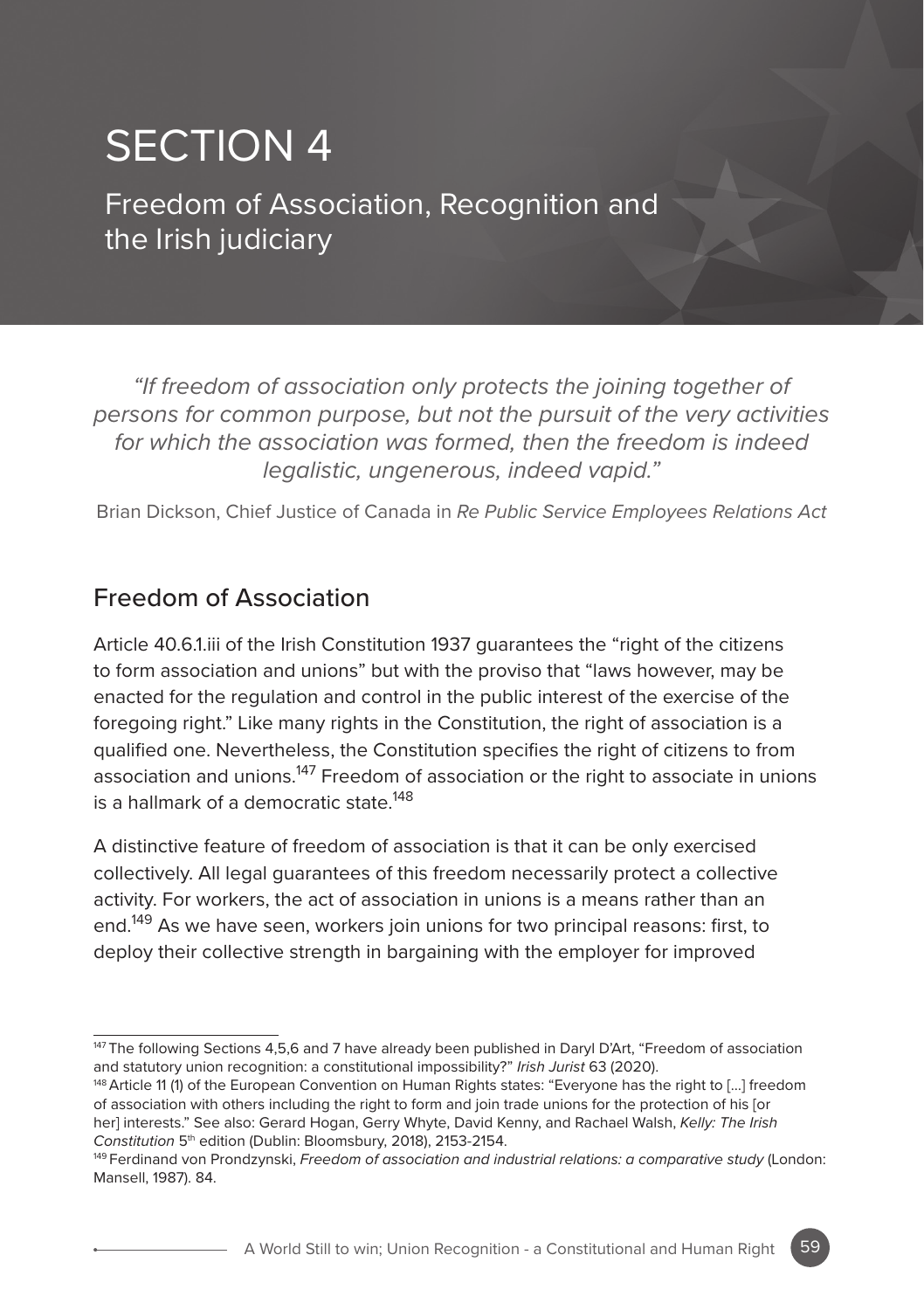terms and conditions; and second, to exercise some influence in the regulation of the employment relationship and their working lives. The classical definition of a trade union describes it as a "continuous association of wage earners for the purpose of maintaining and improving the conditions of their employment."150 Collective bargaining is the union's prime motivator or *raison d'etre*. In Ireland, it is claimed, State policy is "supportive of trade unions and the concept of collective bargaining."<sup>151</sup> Yet joining a union without the right to recognition from the employer renders the exercise of the right to associate meaningless.152 Likewise, it has been suggested that in the absence of a right to bargain collectively with the employer the freedom to associate is largely illusory.<sup>153</sup> Indeed, the ILO holds that "collective bargaining cannot begin until a union is recognised for that purpose." Employers, it continues, "will give such recognition only if they believe it to be in their interests or if they are legally required to do so."<sup>154</sup> So, to grant freedom of association or the right to organise in unions but provide no legal support for the concrete realisation of that right smacks of empty legal formalism. As Chief Justice of Canada Dickson observed "if freedom of association only protects the joining together of persons for common purpose, but not the pursuit of the very activities for which the association was formed, then the freedom is indeed legalistic, ungenerous, indeed vapid."155

For unions to bargain effectively they may need legal support<sup>156</sup>. Such support usually involves statutory recognition. In the US, Canada, and the UK statutory recognition involves the State legislating so as to enable a majority in a grade, group, or category of workers who opt for union membership to give concrete expression to that democratic decision by obliging the employer to recognise and negotiate with the employees' union. Union recognition, it is claimed, is the democratic representation of the voice of employees.<sup>157</sup> As will be seen, the proposition that union recognition is the logical corollary of freedom of association has not won universal acceptance. Acceptance or rejection of the proposition is contingent on the adoption of a particular perspective on freedom of association.



<sup>150</sup> Webb, *The History of Trade Unionism*.

<sup>151</sup> J. Horgan, "The future of collective bargaining," in *Industrial relations in Ireland: contemporary issues and developments* (Dublin: University College Dublin, 1987), 168. See also: Gunnigle, O'Sullivan, Kinsella, "Organised labour."

<sup>152</sup> Irene Lynch, "Lawyers and unions: the right to freedom of association in the Irish constitution," in *Ireland's evolving constitution 1937-1997* eds. Tim Murphy and Patrick Twomey (Dublin: Hart Publishing, 1998).

<sup>153</sup> J. P. Casey, "Reform of collective bargaining law: some constitutional implications," *Irish Jurist* 7 (1972).

<sup>154</sup> ILO, *Collective Bargaining,* 28.

<sup>&</sup>lt;sup>155</sup> Chief Justice Dickson in *Re Public Services Employees Relations Act (Alberta), [1987]* 1 S.C. R.313 at 38.<br><sup>156</sup> A.C.L. Davies, *Perspectives on Labour Law (Cambridge University Press, 2004) 198*<br><sup>157</sup> Deakin and M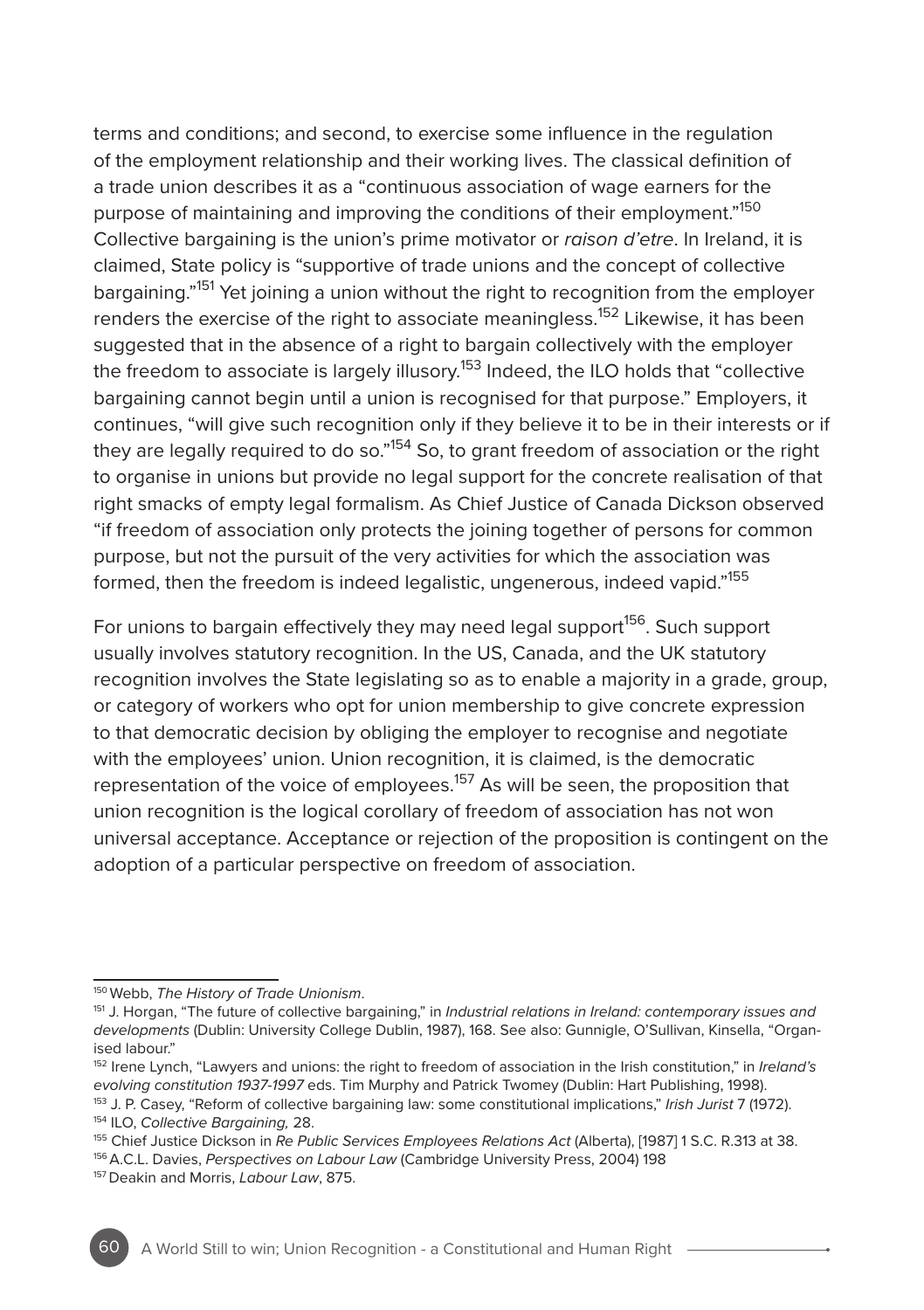# Perspectives on Freedom of Association

There are at least two interpretative approaches to determining the content or meaning of freedom of association. First, there is the formalist or literal interpretation, which views freedom of association as deriving from the libertarian notion that all persons should be entitled to associate or not to associate with other persons of their choice in a non-coercive way.<sup>158</sup> From this perspective, freedom to associate applies equally to members of political parties or social clubs as it does to trade unions. It is a very limited view going only so far as to allow for the association to take place.<sup>159</sup> Limited though it may be, this interpretation of freedom of association sits quite comfortably within the common law tradition. Many Irish judges subscribe to and apply this formalist understanding of freedom of association as a review of case law will show.160

A second way of interpretating freedom of association is the purposive or functional approach. This view sets freedom of association in the context of the nineteenth century Europe-wide workers struggle against anti-union laws and the pursuit of legal acceptance.<sup>161</sup> Given that context, the eventual granting of freedom to associate reflects the political and legal acceptance of trade unions. Freedom of association in the Irish Constitution, one Chief Justice commented was "designed to make clear that trade union were accepted and not alone accepted but guaranteed protection." Irish trade unions, he continued, were the main, if not the only type of union contemplated by Article 40.6.1 iii.<sup>162</sup> Thus, freedom of association is a functional guarantee which is protected to secure a clearly defined social purpose.<sup>163</sup> That social purpose is the attainment of some parity in bargaining power between employers and workers. In national and international law the rationale underpinning freedom of association is not the protection of individual interests but rather one of securing a more equitable distribution of power within the working environment and, beyond that, to society as a whole.<sup>164</sup> It follows that a functional or purposive interpretation of freedom of association necessarily involves recognition and negotiation with independent trade unions.

<sup>158</sup> Von Prondzynski, *Freedom of Association,* 225.

<sup>159</sup> Brian Wilkinson, "Workers, constitutions and the Irish judiciary: a jurisprudence of labour liberty?" *Irish Jurist* 24 (1989) 198-226, 211-3.

<sup>160</sup> See footnotes 180-184.

<sup>&</sup>lt;sup>161</sup> Antoine Jacobs, "Collective self-regulation," in The making of labour law in Europe: a comparative study of *nine countries up to 1945* ed. Bob Hepple (Oxford: Hart Publishing, 2010).

<sup>162</sup> Maguire C.J.in *Educational Company of Ireland v Fitzpatrick (No 2)* [1961] I.R, 345 at 379-80.

<sup>163</sup> Von Prondzynski, *Freedom of Association,* 225.

<sup>164</sup> Von Prondzynski, *Freedom of Association,* 232.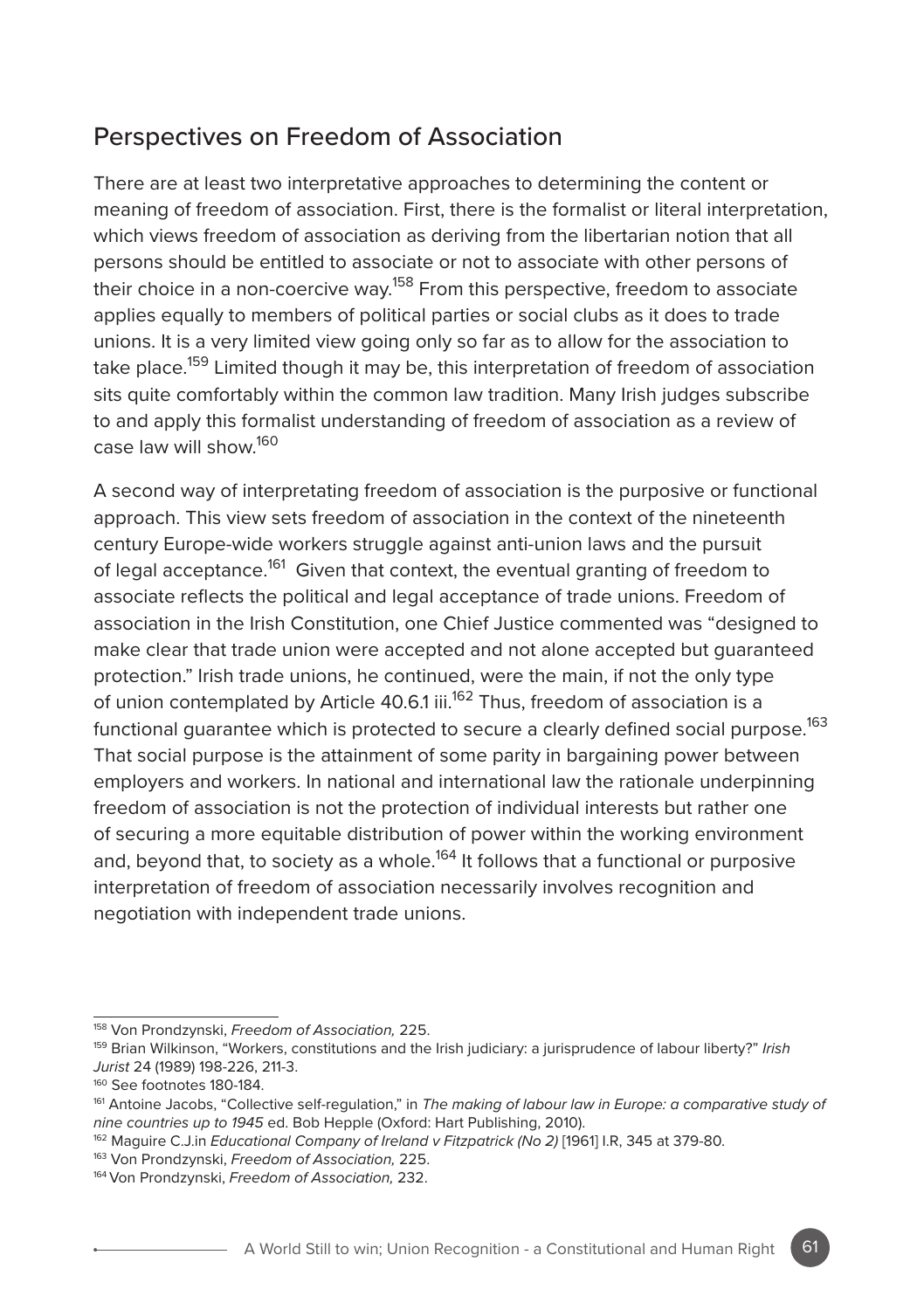The functional approach would claim that the positive aspect of freedom of association  $-$  the right to associate  $-$  and the negative aspect  $-$  the right to dissociate – are not two aspects of the same freedom. The positive right concerns the individual as an active participant in social activities and is a collective right in so far as it can be only exercised jointly by a plurality of individuals. Alternatively, the negative freedom aims at protecting the individual against being grouped together with others with whom he or she does not agree and for purposes of which he or she does not approve. While strong protection for the individual is essential, this can be guaranteed under other headings such as freedom of conscience, freedom of religion, and freedom of expression. There is no necessity to turn freedom of association into an anti-collectivist concept. It would be strange, it has been remarked, if the main substance of freedom of association, introduced to allow workers to combine, was now to be seen as the right of individuals to an isolated existence.<sup>165</sup> Neither by logic or implication is this negative right part of the positive right to associate 166

The above reasoning is at odds with decisions of the Irish courts and the ECtHR. In *Educational Company of Ireland v Fitzpatrick* (No. 2) the Supreme Court found that the constitutional guarantee of freedom to associate, necessarily implied a right to dissociate.<sup>167</sup> Neither the Irish or German constitutions specifically mention a right of dissociation, yet that negative right has been deduced from the positive right to associate.<sup>168</sup> Likewise, in a number of judgements the ECtHR has concluded that Article 11 of the European Convention on Human Rights (freedom of association) encompasses a negative right of association.<sup>169</sup> Whether the guarantee of the right to form unions can be understood only in the context of a right to dissociate will depend on the purpose and policy of the guarantee. If it is seen as an affirmation against the State and the employers of the right of unions to exist – a reasonable construction – then no implied right to dissociate is necessary.<sup>170</sup>

<sup>165</sup> Von Prondzynski, *Freedom of Association,* 232.

<sup>166</sup> Deakin and Morris, *Labour Law*, 805. See also: Sheldon Leader, *Freedom of association: a study in labor law and political theory* (New Haven: Yale University Press, 1992), Ch. 7. Also, the dissenting judgment of Maguire C.J. in *Educational Company of Ireland v Fitzpatrick (No 2)* [1961] I.R, 345.

<sup>&</sup>lt;sup>167</sup> James P. Casey, "Some implications of freedom of association in labour law: a comparative survey with special reference to Ireland," *The International Comparative Law Quarterly* 21, no. 4 (October 1974), 704-5. 168 Casey, "Some implications," 703.

<sup>169</sup> *Young, James and Webster v UK* (No. 7806/77); *Sigurjonsson v Iceland* (No. 16130/90); *Sorenson and Ramussen v Denmark* (No. 52562/99 and 52620/99).

<sup>170</sup> Casey, "Reform of collective bargaining," 707-8.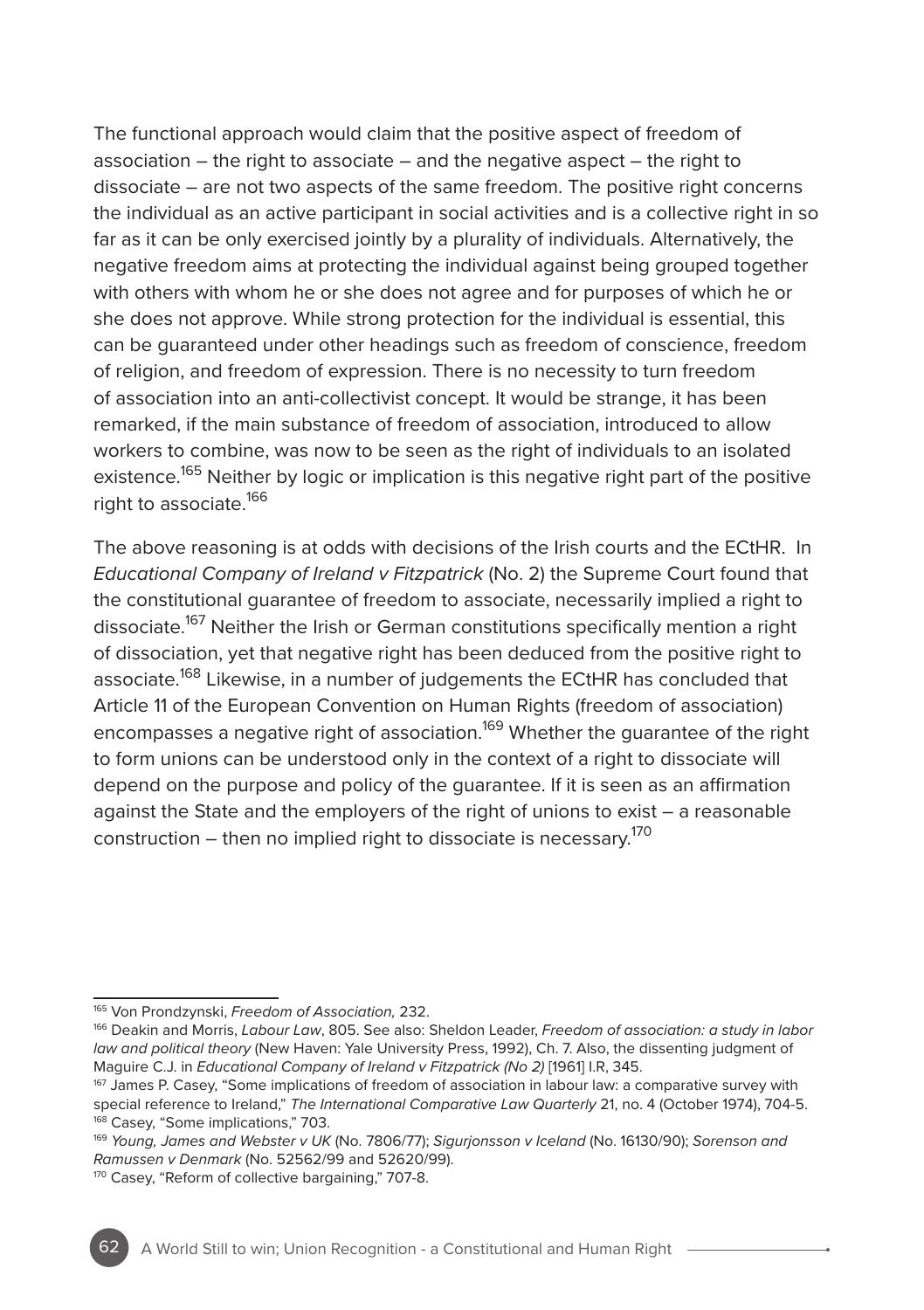| <b>Box 8. Interpretations of Freedom of Association</b>                                                                                                                                                                                                                                                                                                                                                                                                                                                                                                             |                                                                                                                                                                                                                                                                                                                                                                                                                                                                                                                                                                                                                                                               |  |  |  |
|---------------------------------------------------------------------------------------------------------------------------------------------------------------------------------------------------------------------------------------------------------------------------------------------------------------------------------------------------------------------------------------------------------------------------------------------------------------------------------------------------------------------------------------------------------------------|---------------------------------------------------------------------------------------------------------------------------------------------------------------------------------------------------------------------------------------------------------------------------------------------------------------------------------------------------------------------------------------------------------------------------------------------------------------------------------------------------------------------------------------------------------------------------------------------------------------------------------------------------------------|--|--|--|
| <b>Formalist or literal interpretations of Freedom of</b><br><b>Association</b>                                                                                                                                                                                                                                                                                                                                                                                                                                                                                     | <b>Functional or purposive</b><br>interpretation of Freedom<br>of Association                                                                                                                                                                                                                                                                                                                                                                                                                                                                                                                                                                                 |  |  |  |
| Derives from the libertarian notion that everyone is<br>entitled to associate or not to associate with other<br>people of their choice in a non-coercive way.                                                                                                                                                                                                                                                                                                                                                                                                       | Sees freedom of association<br>in the context of its historical<br>development, function and<br>purpose.                                                                                                                                                                                                                                                                                                                                                                                                                                                                                                                                                      |  |  |  |
| For followers of this approach freedom of<br>association has two aspects:<br>a positive right to associate, with other<br>individuals as active participants in a<br>collective social activity; and<br>a negative right to dissociate, a<br>safeguard protecting individuals being<br>grouped together with others with whom<br>they disagree with and for purposes they<br>don't approve.<br>Freedom of association applies to members of<br>political parties, social clubs, and trade unions. It<br>grants the right of association but nothing beyond<br>that. | Workers join or associate in<br>unions to exercise through<br>their collective some control<br>and influence over their<br>working lives<br>The function and purpose or<br>freedom of association is not<br>to protect individual interests<br>but to secure for the<br>collective a more equitable<br>distribution of power and<br>influence within the working<br>environment and society.<br>This purpose can only be<br>realised when the employer<br>agrees to recognise the<br>union chosen by the workers<br>to negotiate on their behalf.<br>Consequently, to be a<br>substantial right, freedom<br>of association must involve<br>union recognition. |  |  |  |
| The above interpretation adopted and applied by<br>the Irish courts.<br>(See Section 4)                                                                                                                                                                                                                                                                                                                                                                                                                                                                             | This interpretation adopted<br>and applied by the European<br>Court of Human Rights since<br>2008.                                                                                                                                                                                                                                                                                                                                                                                                                                                                                                                                                            |  |  |  |
|                                                                                                                                                                                                                                                                                                                                                                                                                                                                                                                                                                     | (See Section 6)                                                                                                                                                                                                                                                                                                                                                                                                                                                                                                                                                                                                                                               |  |  |  |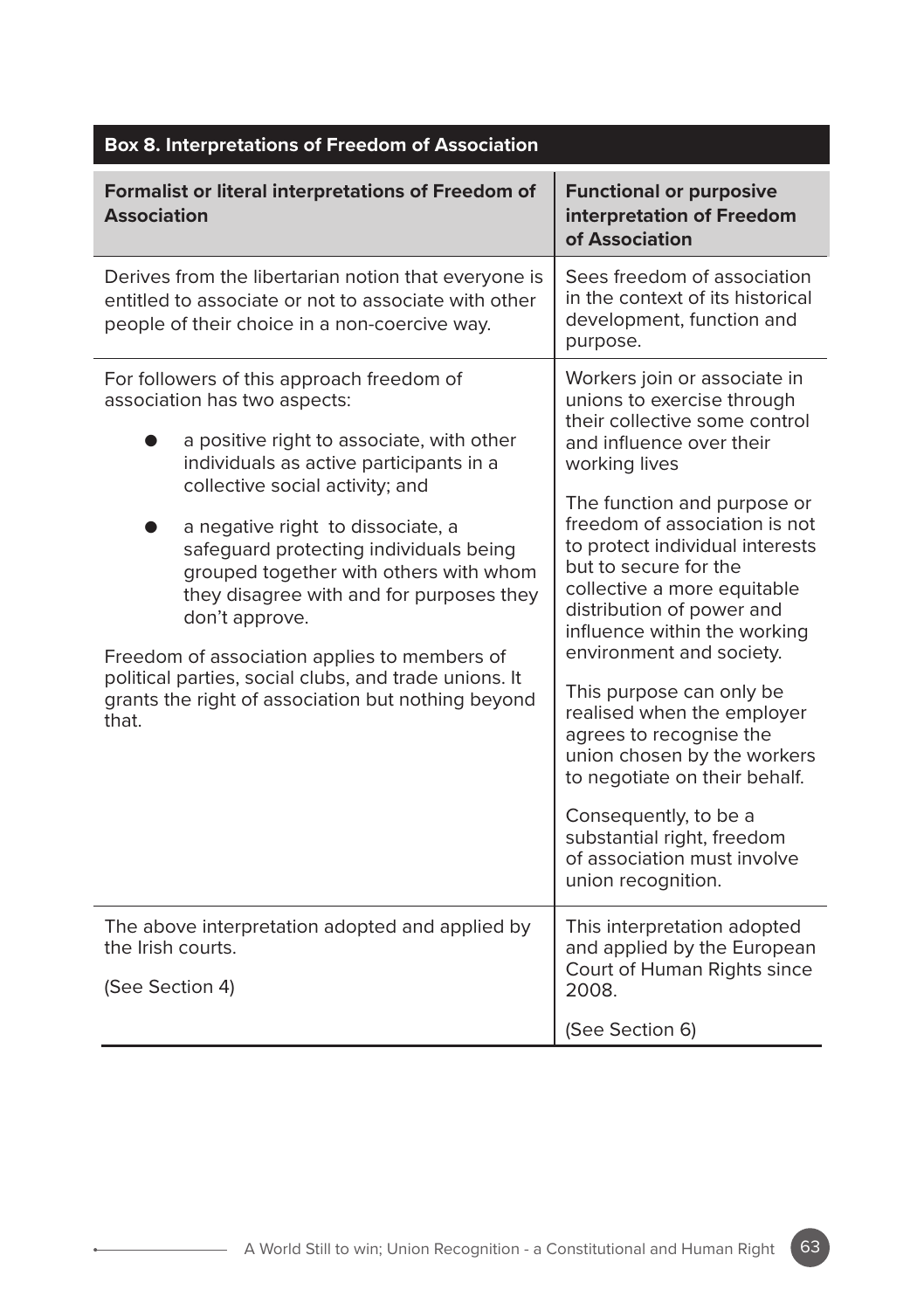# Freedom of Association and Recognition in Irish case law

In their review of litigation in the Irish courts concerning freedom of association, Hogan and Whyte note that the cases "almost invariably concerned the protection of individuals in relations with trade unions rather than the protection of organised labour in its relationship with the State or with employers pursuing anti-union policies."171 The Irish judiciary has dealt with freedom of association arguments primarily in relation to questions of individual choice in respect of whether to associate or in terms of the rights of discontented individuals against their union.<sup>172</sup>

Two factors have been identified to explain this individualist focus: traditional union distrust of the law and a preferential reliance on industrial muscle.<sup>173</sup> Certainly, union wariness regarding the law has substantial historical and some contemporary justification. Union experience with the operation of the 1990 Act and its interpretation by the courts is an example.<sup>174</sup> Yet to assume a preference or an automatic propensity for industrial action, though a popular myth, is mistaken. Generally, unions and their members are cautious regarding strike action given the hardships involved, the uncertain outcomes and possible public opprobrium. Indeed, a principal object of collective bargaining is to seek solutions through negotiation and compromise. The strike is a last resort. A case in point is the Ryanair pilots' pursuit of recognition. Over a 14-year period, they made extensive use of the State's industrial relations machinery and existing legislation, even appearing in the Supreme Court but all to no avail.<sup>175</sup> It was the last resort of a strike than brought eventual recognition.

A more probable explanation for the individualist interpretation of freedom of association may be common law assumptions regarding the contract of employment. A venerable assumption deriving from that tradition is that employers and workers meet in the market as individual and equal contracting parties in the buying and selling of labour. Such a view has been characterised as an indispensable figment of the legal mind.<sup>176</sup> Nonetheless this individualist view of the contract of employment

<sup>171</sup> Hogan and Whyte, *J. M. Kelly; The Irish Constitution*, 4<sup>th</sup>. ed. (2003) 1793.

<sup>172</sup> Wilkinson, "Workers' constitutions." See also: *O'Connell v BATU* [2014] IEHC 360.

<sup>173</sup> Hogan and Whyte, *J.M. Kelly*, 4th. ed. (2003) 1793.

<sup>174</sup> See: D'Art, Untying,14-16.

<sup>175</sup> Michelle O'Sullivan and Patrick Gunnigle, "Union avoidance in Euopre's largest low-cost airline: bearing all the hallmarks of oppression," in *Are trade unions still relevant?: Union recognition 100 years on*, eds. Thomas Turner, Daryl D'Art, and Michaelle O'Sullivan (Dublin: Orpen Press, 2013).

<sup>176</sup> Otto Kahn-Freund, *Labour and the law* 3<sup>rd</sup> edition (London: Stevens, 1977), 6.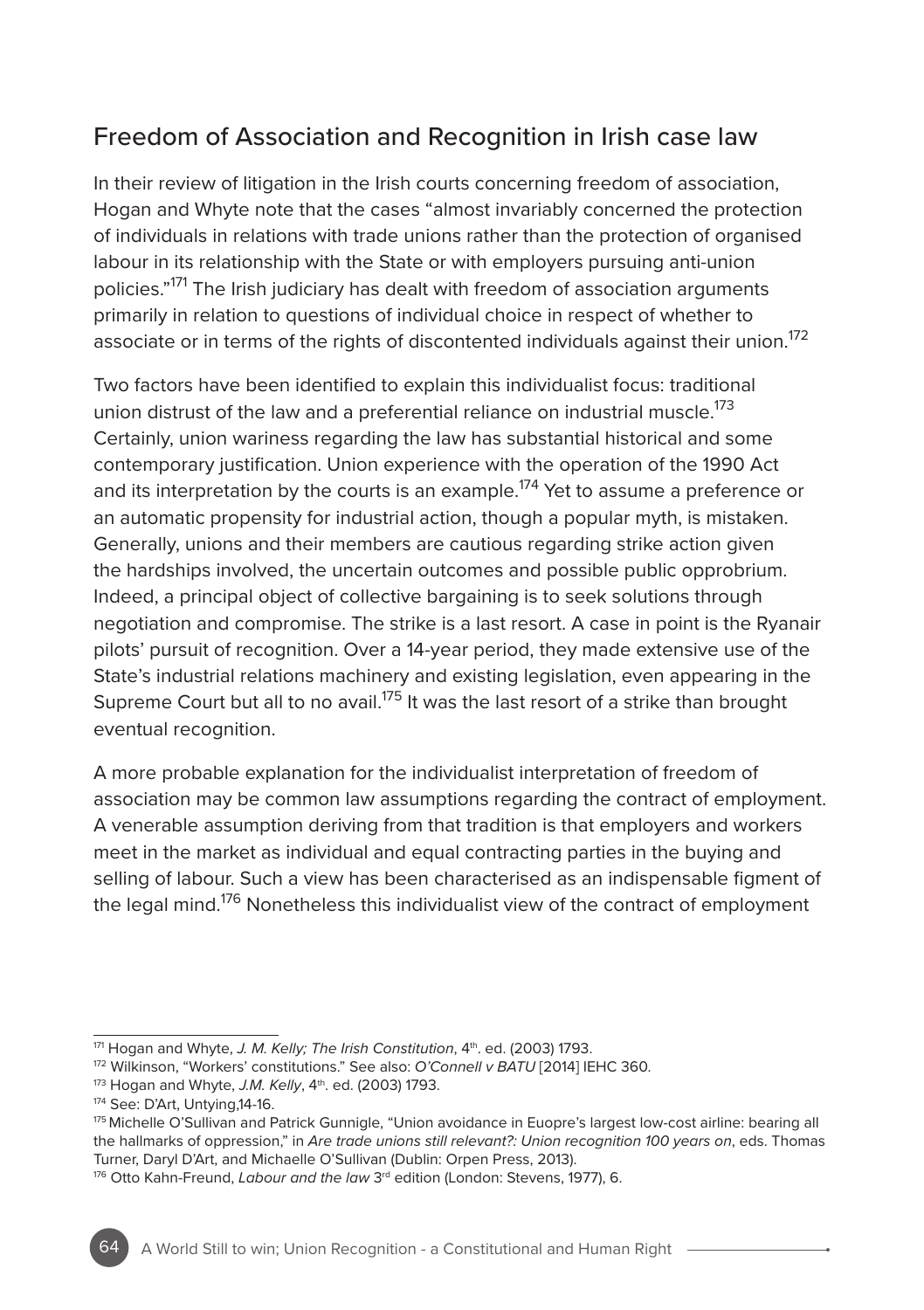reinforces a common law stance that is unsympathetic if not hostile to collectivism.<sup>177</sup> The Irish judiciary, Wilkinson claims, continue to harbour the hostility of the common law to collective labour.<sup>178</sup> This in turn may influence judicial interpretation of freedom of association.

Irish courts have consistently found that the workers' right of association does not involve a corresponding obligation on an employer to negotiate with the workers association or union.179 In *EI Co Ltd v Kennedy*, Walsh J. stated that "in law an employer is not obliged to meet anybody as the representative of his workers, nor indeed is he obliged to meet the worker himself for discussing any demand the worker may make."180 Nearly 20 years later, this ruling still held sway. In *Dublin Colleges ASA v City of Dublin VEC* where teachers sought recognition from the employer, Hamilton J. accepted that the plaintiffs had a constitutional right of association. However, he continued, "there was no corresponding obligation on a body or any person […] to recognise that association for the purpose of negotiating terms and conditions of employment of its members."181 Again, in *Abbot and Whelan v ITGWU*, McWilliam J. stated that the suggestion "that there is a constitutional right to be represented by a union in the conduct of negotiations with employers in my opinion could not be sustained. There is no duty placed on any employer to negotiate with any citizen or body of citizens."<sup>182</sup>

Similarly, in *Association of General Practitioners v Minister for Health*, the applicants contended that "they had a constitutional right to be represented by the association of their choice when terms and conditions of employment were being decided." This contention was rejected by O'Hanlon J. He denied that there was any obligation imposed by ordinary law or the Constitution on an employer to negotiate with an organisation representing employees. The employer was at liberty to negotiate with one employee's organisation to the exclusion of another or to negotiate with neither.<sup>183</sup>

<sup>177</sup> Ferdinand von Prondzynski and Charles McCarthy, *Employment Law* (London: Sweet & Maxwell, 1984), 2-3; David Gwynn Morgan, *A judgement too far? Judicial activism and the constitution* (Cork: University College Cork, 2001), 2-22.

<sup>178</sup> Wilkinson, "Workers," (1989) 200. In support Wilkinson cites J. P. Casey, "The injunction in labour disputes in Eire," *International and Comparative Law Quarterly* 18, no. 2 (1969). See also: Ferdinand von Prondzynski, "Trade disputes and the courts: the problem of the labour injunction," *Irish Jurist* 16 (1981); Anthony Kerr, "The problem of the labour injunction revisited," *Irish Jurist* 18 (1983); Anthony Kerr and Gerry Whyte, *Irish Trade* 

<sup>179</sup> Hogan and Whyte, *The Irish Constitution*, 4<sup>th</sup>. ed. (2003) 1803

<sup>180</sup> *EI Co Ltd v Kennedy* [1968] IR 69, at 68.

 $181$  Unreported, High Court,  $31^{st}$ , July 1983 at 5 cited in Hogan and Whyte,  $4^{th}$ , ed. 1803-4.

<sup>182</sup> *Abbot and Whelan v ITGWU* [1982I] 1 JISLL 56, 59.

<sup>&</sup>lt;sup>183</sup> Association of General Practitioners v Minister for Health [1995] 1.I.R.382 at 391 see C. Maguire, "Trade unions and the constitution," in *Employment law* ed. Niamh Reagan (Dublin: Tottel Publishing, 2009).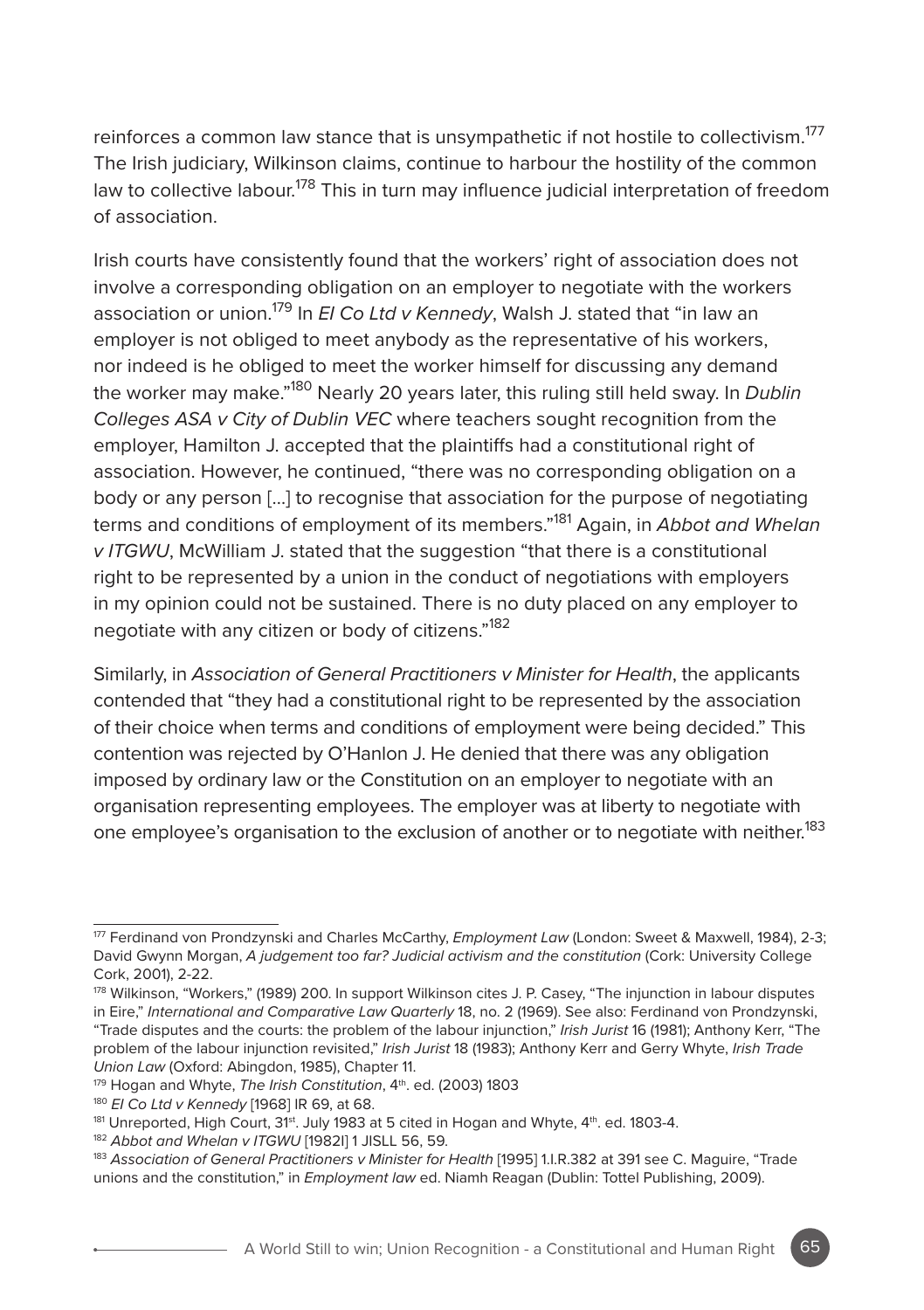Finally, in *Ryanair v Labour Court*, the Supreme Court appeared to go even further in emphasising the absence of any connection between the right to associate and union recognition. In an obiter, or incidental remark, Geoghegan J. said "it is not in dispute that as a matter of law Ryanair is perfectly entitled not to deal with trade unions." This followed established precedent but, he continued, "nor can a law be passed compelling it to do so."<sup>184</sup> Legislation facilitating recognition, the practical embodiment of freedom of association, was apparently an impossibility.

<sup>184</sup> *Ryanair v The Labour Court* [2007] 4 I R 199, 215.

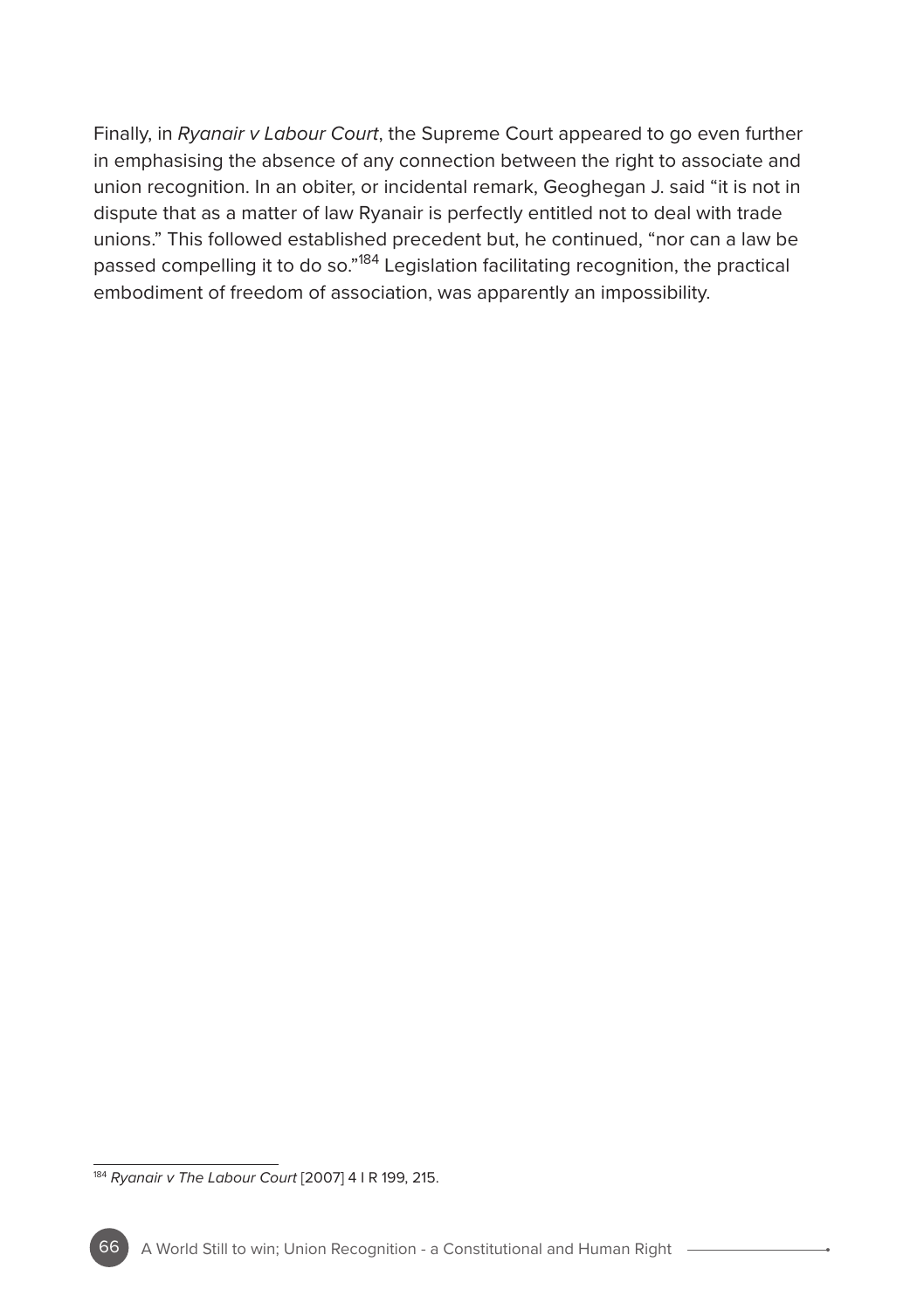# SECTION 5

*Ryanair v Labour Court*, the Supreme Court and the Industrial Relations (Amendment) Acts 2001/4 and 2015

*"It is not in dispute that as a matter of law Ryanair is perfectly entitled not to deal with trade unions nor can a law be passed compelling it to do so."*

Justice Hugh Geoghegan n *Ryanair v Labour Court*

Ryanair, a litigious anti-union employer, was in disputes with its pilots. The pilots sought a Labour Court investigation under the provisions of the 2001/4 Acts. It was opposed by the company, which claimed it already carried on collective bargaining through its employee representative council or excepted body.

#### **Box 9. Excepted body**

The "excepted body" is a creation of the Trade Union Act 1941 Section 6(3)(a). An excepted body is defined as "a body which carries on negotiations for the fixing of wages or other conditions of employment of its own (but no other) employees."

Commenting on the above provision, Kerr and Whyte noted that it afforded some protection for "house unions" and might infringe Article 2 of the ILO Convention No. 98.185

Under the 2001 Act, the Labour Court could only investigate complaints where collective barging was absent. Consequently, Ryanair argued, the Labour Court was acting beyond its authority as the company already carried on collective bargaining. The Labour Court rejected these claims. While acknowledging the probability that

<sup>185</sup> Kerr and Whyte, *Irish trade union law*, 52.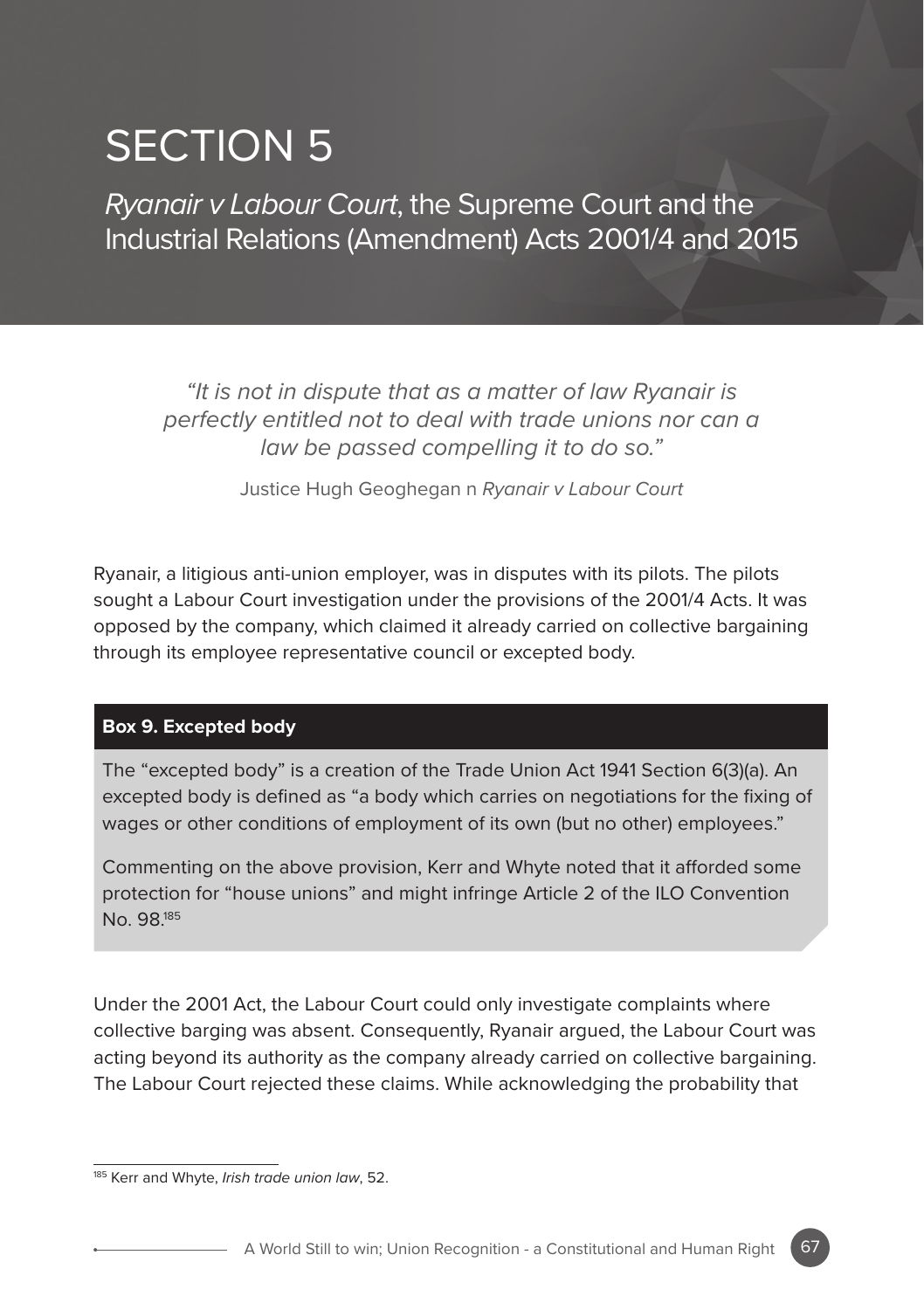the company communicated and consulted with its employees, the Labour Court nevertheless concluded that the company did not engage in collective bargaining.<sup>186</sup> Ryanair sought and was granted judicial review. Its application to quash the Labour Court decision was refused in the High Court.<sup>187</sup> The company's appeal to the Supreme Court was allowed. It concluded that Ryanair carried on collective bargaining through its employee representative council or excepted body.<sup>188</sup>

A number of difficulties emerge from this judgement. In the absence of an Irish statutory definition of collective bargaining, the Supreme Court settled for a dictionary definition.189 The particular dictionary and the definition on which the court relied remains unclear.<sup>190</sup> In the context of the case sourcing a definition from a dictionary seemed somewhat misguided. If there was a definitional problem, a practical and pragmatic definition had already been provided in *Ashford Castle v SIPTU*. In that case the court gave the term collective bargaining a meaning "it would normally bear in an industrial relations context."<sup>191</sup> Furthermore, there was ready-tohand a long-standing, internationally-accepted definition of collective bargaining in ILO Recommendation 91. Ireland had ratified various ILO Conventions in the 1950s.

This oversight was compounded by the Supreme Court's understanding of the nature of an excepted body or the employee representative council as operated by Ryanair. An excepted body could only be established at the behest of the employer and did not necessarily require the consent or participation of the employees. Employee withdrawal was of no consequence to its continued existence.<sup>192</sup> In accordance with the Supreme Court's definition of collective bargaining this body could carry on collective bargaining negotiations with its progenitor employer. Such a body was one established, dominated, and controlled by the employer. It was, in short, the employer's creature or an indigenous version of a company or house union. Disparities of power and employee dependence are endemic features of such

<sup>186</sup> Labour Court Decision DEC-P-051 reported in 16 E.L.R. (January 25, 2005).

<sup>187</sup> *Ryanair (applicant) v Labour Court* (respondent) [2005] IEHC 330.

<sup>188</sup> *Ryanair v The Labour Court* [2007] IESC 6, 17 para 38; 221-2 para 46.

<sup>189</sup> *Ryanair v The Labour Court*, 217-18 para. 40; 221-22. 46.

<sup>190</sup> Anthony Kerr, "Industrial relations law," in *Employment law* ed. Niamh Reagan (Dublin: Tottel Publishing, 2009), 668, footnote 19.

<sup>191</sup> *Ashford Castle Hotel v SIPTU* [2006] IEHC 201. See: Anthony Kerr, *The Trade Union and the Industrial Relations Acts* 5th ed. (Dublin: Round Hall Press, 2015), 278.

<sup>192</sup> *Ryanair v The Labour Court* at p. 211 paragraph 29 and p. 217 paragraph 39. While employee withdrawal was of no consequence to the continuing existence of an excepted body a different rule applied to the employer. *Iarnrod Eireann v Holbrooke* [2001] 1. I.R. 237 held "a body cannot be an excepted body if the employer refuses to negotiate with it'. See: C. Maguire, "Trade unions and the constitution," in *Employment law* ed. Niamh Reagan (Dublin: Tottel Publishing, 2009), 643; Brendan Ogle, *Off the rails: the story of the ILDA* (Dublin: Currach Press, 2004).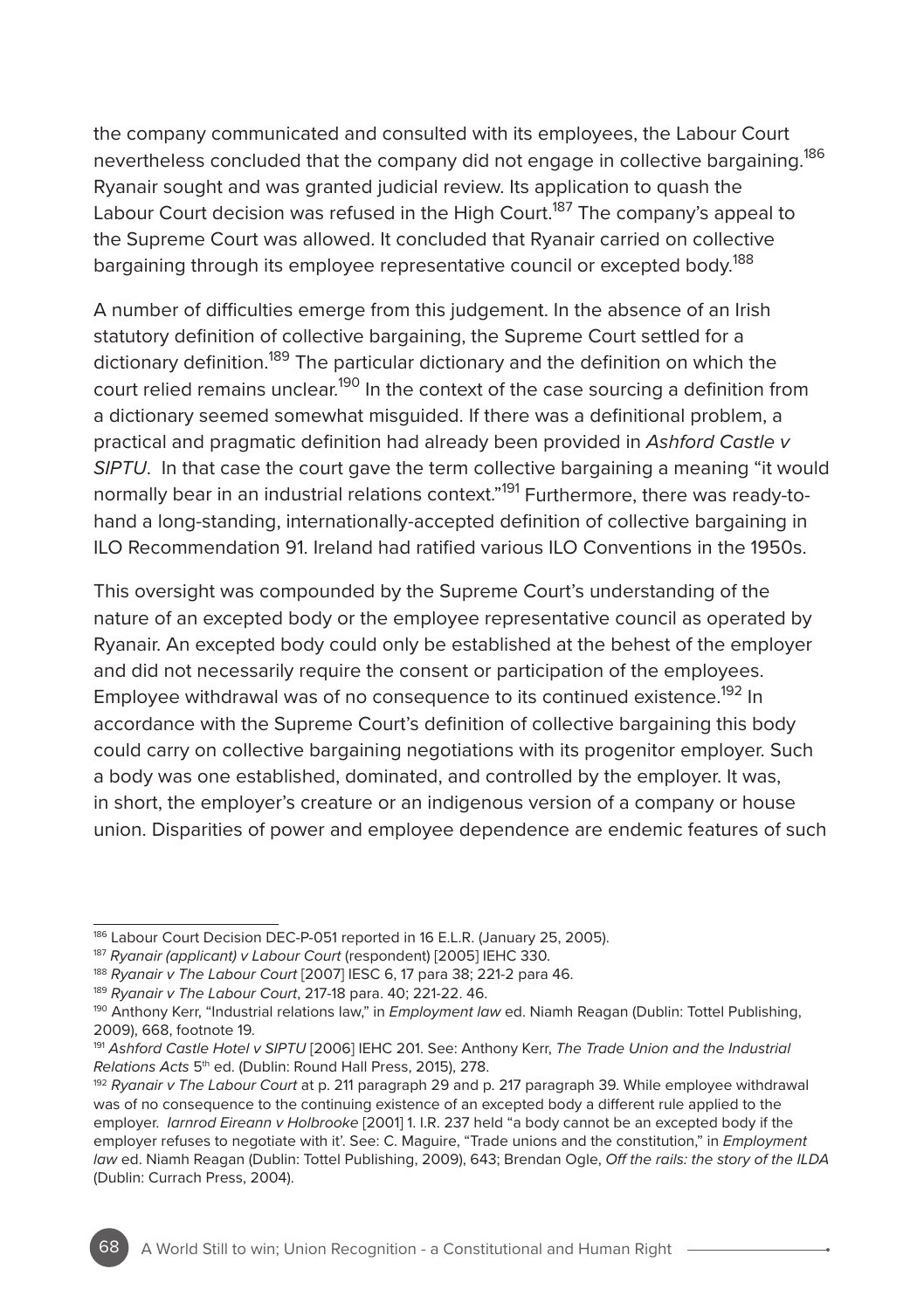organisations. Indeed, company or house unions have long been stigmatised as an unfair labour practice. In Canada and the US, employer-dominated bodies or house unions have been declared illegal since 1935.<sup>193</sup> The ILO categorises any workers' organisation established under the control and domination of the employer as an interference with the right of freedom of association.<sup>194</sup> Whatever negotiations might have gone on with the excepted body or the employee representative council in Ryanair, they could never, under ILO Convention 98, be considered as collective bargaining.

Although it clarified how it understood the nature of an excepted body, the Supreme Court did not proceed to formulate any rules governing its establishment, the election of employee representatives, or the working of its procedural machinery. In the absence of judicial direction these remained the exclusive privilege of the employer. An assertion by any employer that collective bargaining was carried on through an accepted body could not as a result be denied. Employers who made such a declaration could easily evade the operation of the 2001/4 Act. In the wake of the Ryanair judgement applications under the Act sharply declined.<sup>195</sup> The Act was effectively emasculated.<sup>196</sup> Admittedly, the 2001/4 Act was a fairly innocuous piece of legislation neither burdensome to employers or a facilitator of union recognition. Nonetheless, its nullification left "Irish law offering perhaps the weakest protection for trade union bargaining rights in the Western industrialised world."<sup>197</sup>

# The Industrial Relations (Amendment) Act 2015

In 2012 complaints by the ICTU to the ILO prompted Irish government action.<sup>198</sup> The Committee of the ILO noted the Irish Government's commitment to reforming the current law on employees' right to engage in collective bargaining and to ensure

<sup>193</sup> Anthony Kerr and Gerry Whyte, *Irish Trade Union Law* (Oxford: Abingdon, 1985), 52. See also: D'Art and Turner "Ireland in breach of ILO Conventions on freedom of association, claim academics," *Industrial Relations News*, March 20, 2007.

<sup>194</sup> ILO, *Collective bargaining*, 6-7. See also: ILO Recommendations (No. 91) *Collective Agreements and ILO Conventions* and (No 98) *Concerning the Application of the Principles of the Right to Organise and to Bargain Collectively*.

<sup>195</sup> Niall Cullinane and Anthony Dobbins, "Considering the impact of the 'right to bargain' legislation in Ireland: a review," *Industrial Law Journal* 43, no. 1 (2014), 79.

<sup>196</sup> Michael Doherty, "Representation, bargaining and the law: where next for the unions?" *Northern Ireland Legal Quarterly* 60, no. 4 (2009).

<sup>197</sup> Michael Doherty, "Emergency exit? Collective bargaining, the ILO and Irish law," *European Labour Law Journal* 4, no.3 (2013), 186.

<sup>198</sup> ILO Governing Body 363rd Session, Geneva, 15-30 March 2012, Case No. 2780 (Ireland*) Complaints against the Government of Ireland presented by ICTU,* 207-231, paragraphs 723-815. See also: Doherty, "Emergency exit," 180-2.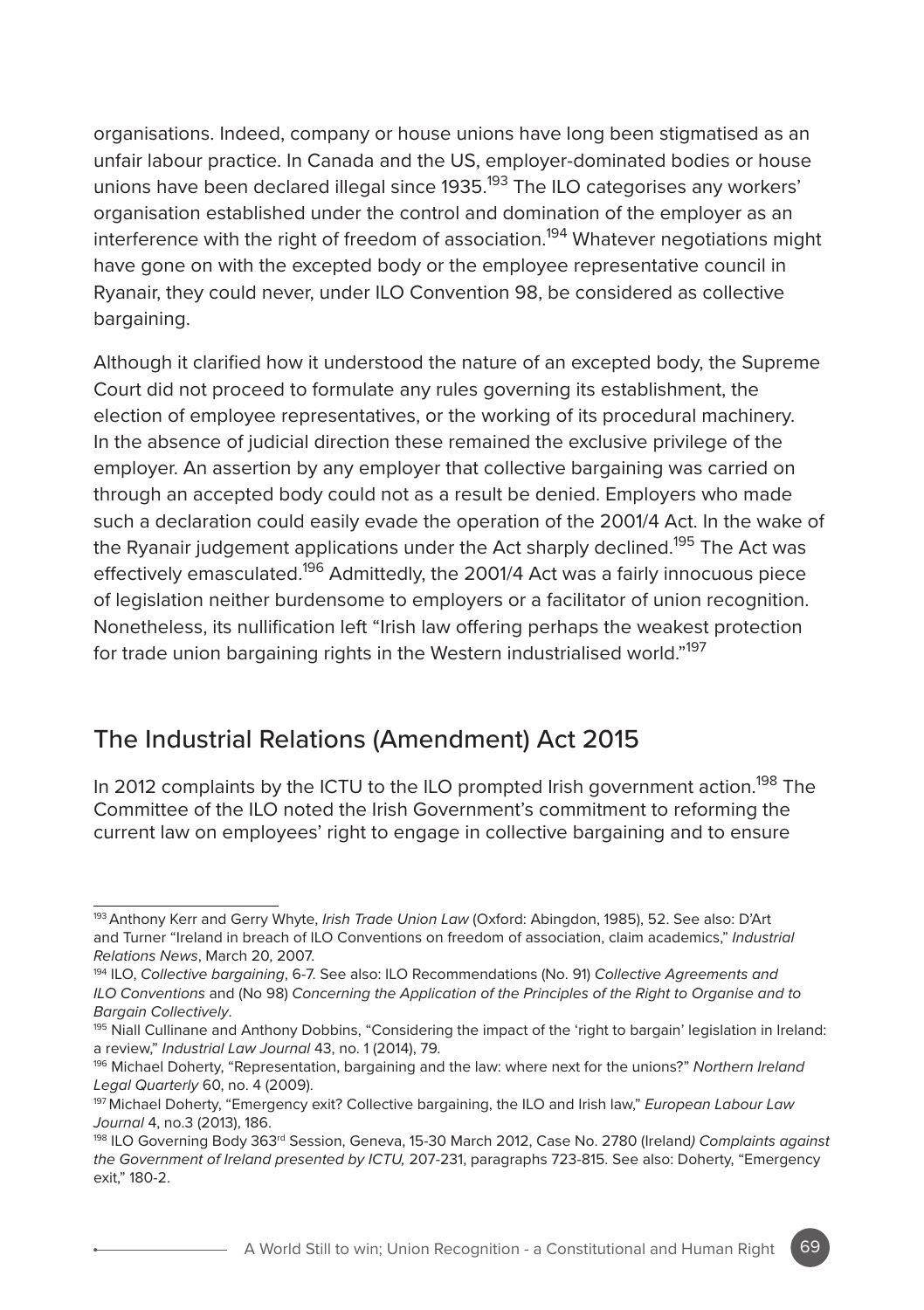compliance by the State with recent judgements of the ECtHR. In the light of the Ryanair judgement the Committee invited the Government, in consultation with the social partners, to consider appropriate measures, including legislative measures to ensure respect for freedom of association and collective bargaining principles.<sup>199</sup>

The result was the Industrial Relations Amendment Act 2015. It sought to remedy the defects of the 2001/4 Act that were highlighted and compounded by the Ryanair judgement. To that end it provided a statutory definition of collective bargaining.

#### **Box 10. Definition of Collective Bargaining 2015 Act**

"Collective bargaining comprises voluntary engagement or negotiations between any employer or employer's organisation on the one hand and a trade union or workers or excepted body to which this Act applies on the other, with the object of reaching agreement regarding working conditions or terms of employment or non-employment of workers."

The ILO definition of collective bargaining is set out in Box 1.

The definition of collective bargaining in the 2015 Act is broadly similar to that of the ILO (See Box 1). However, there is one notable difference. When defining collective bargaining in the 2015 Act the drafters inserted the additional word "voluntary." That word now precedes and qualifies the phrase "engagement and negotiation."

This interpolation by the Irish legislature raises two questions. First, why did the State, a long-time signatory to many ILO Conventions, not simply transpose the ILO definition of collective bargaining into the 2015 Act? Second, why was it thought necessary to insert the novel qualifying word "voluntary" before "engagement and negotiation," a word absent from both the ILO and Eurofound definitions of collective bargaining? Elucidation of these minor mysteries can only be speculative. It may be the insertion of "voluntary" was a ritual obeisance to the voluntarist fetish, or as a talisman, warding off any prospect of statutory recognition.

In Ireland, voluntarism is a concept frequently misunderstood, sometimes wilfully, and amounting to little more than an unexamined cliché. Nevertheless, it is continually cited or deployed as an insuperable obstacle to legislating for union recognition.<sup>200</sup> Some may regard the above commentary as "much ado about nothing," overstating the significance of the single word 'voluntary'. Yet take the case where an employer flatly refuses voluntary engagement in collective bargaining. If the workers involved stage a successful strike obliging the employer to recognise and collectively bargain with their union(s), this could hardly be considered as voluntary engagement. Would

<sup>199</sup> ILO Governing Body, Case No. 2780 (Ireland), 230, paragraphs 815 (a) (b) and (c).

<sup>200</sup> See examination of Voluntarism in section 7 of this document.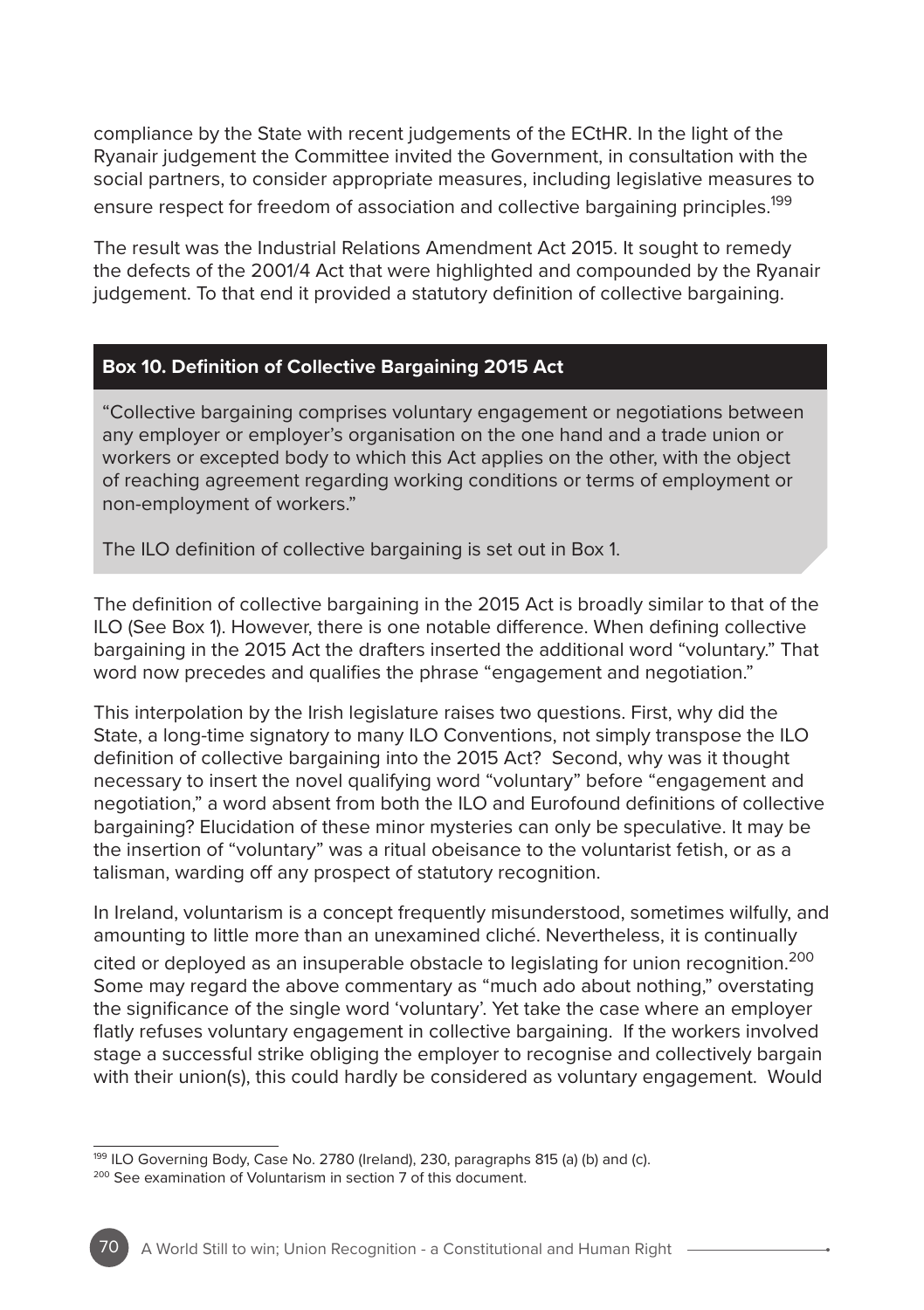it still come under the rubric of collective bargaining as defined by the 2015 Act? Resolving that question might become a matter for the courts. In that event one can only hope the unions fare better than they have done under the 2001/4 Act or the 1990 Act.

The 2015 Act also amended or redefined the nature of an excepted body, bringing it within the ILOs conception of freedom of association. An excepted body now became one that is independent and *not* under the domination or control of the employer.<sup>201</sup>

## Operation of 2015 Act

The 2015 Act focussed on two types of situation that might arise in the non-union firm. The first involved firms in which some employees are union members but where the employer refuses to engage in collective bargaining either with the union or excepted body. In such cases the Act provides a means for the union acting on behalf of its members in that employment to have disputes concerning the "totality of remuneration and conditions of employment" assessed against relevant comparators and if necessary, determined by the Labour Court. However, the Labour Court will intervene only if satisfied that the employer does not engage in collective bargaining and the number of unionised employees, in the particular grade group or category is not insignificant.<sup>202</sup> Even so, intervention will not necessarily issue in a determination. It will be contingent on a comparison between the wages and conditions of workers in dispute with those of workers employed under similar conditions in other firms. Where wages and conditions prove less favourable, the Labour Court may issue a legally binding determination of rectification. On failure of implementation by the employer, the union can seek enforcement in the Circuit Court. Such proceedings will not involve a new hearing of the case.<sup>203</sup>

The second type of situation can arise where an employer claims to carry on collective bargaining through an excepted body. In the Ryanair case the acceptance by the Supreme Court of such a claim forestalled a Labour Court investigation. Under the 2015 Act mere assertions of this type no longer carry any weight. Rather, the Labour Court must be satisfied that the excepted body is a genuinely independent entity. In that regard it will consider the frequency and manner in which employees are elected to the body, how long it has been in existence, and whether any prior collective bargaining between the body and the employer has taken place. Any employer financing or resourcing of the body cannot exceed minimum logistical

<sup>201</sup> Industrial Relations (Amendment) Act 2015 s. 27 1A and 1 B.

<sup>202</sup> Industrial Relations (Amendment) Act 2015 s. 28 and s. 31.

<sup>203</sup> Kerr, *The Trade Union and the Industrial Relations Acts*, 286.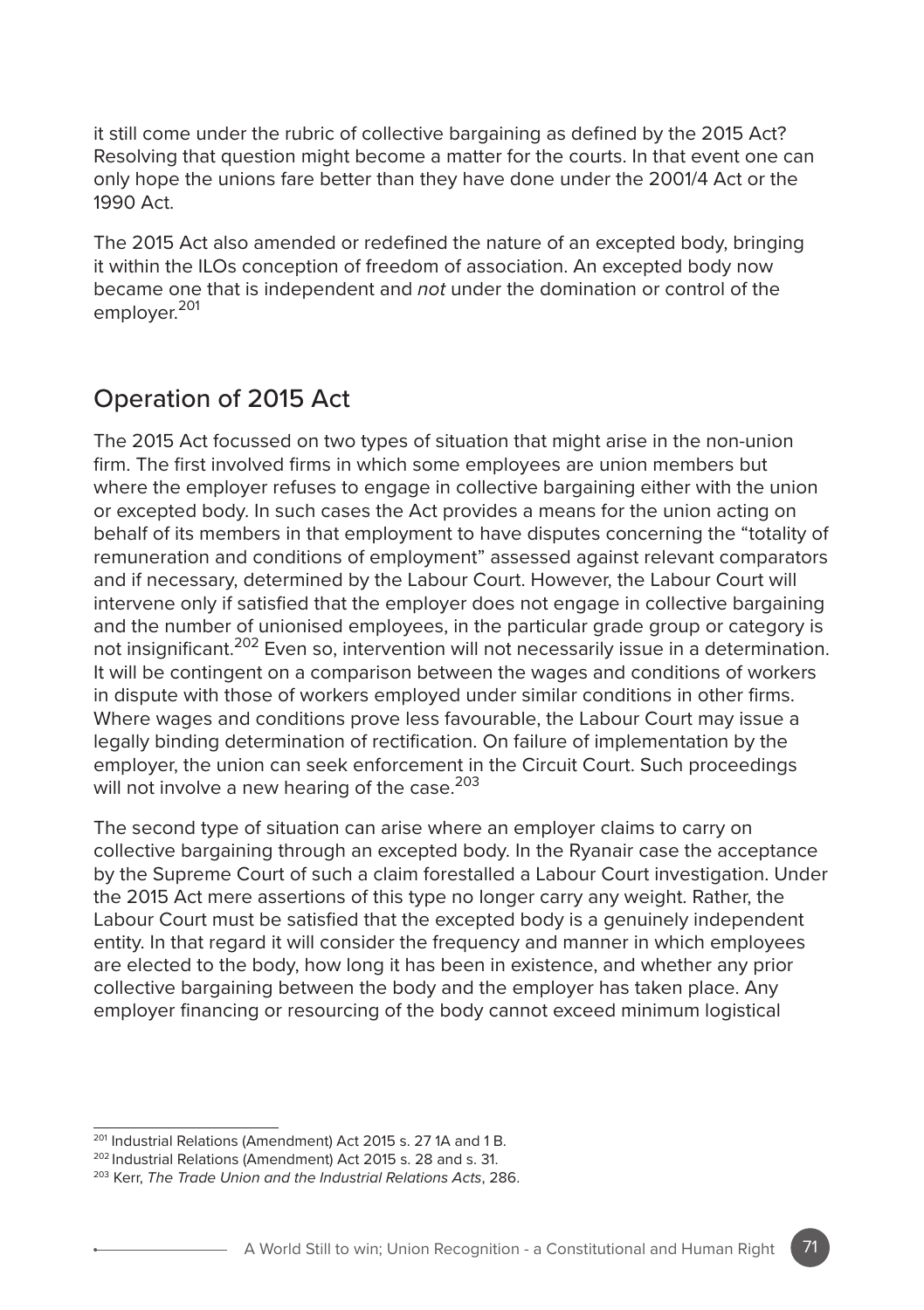support.<sup>204</sup> In satisfying the Labour Court as to the body's independence, the burden of proof rests on the employer.

Under the 2015 Act, an excepted body alone cannot initiate access to the Labour Court. This is the exclusive prerogative of the union official representing members in the particular firm. Along with outlining the disputed issues, the official must supply an additional statement under the Statutory Declarations Act 1938. This will detail the number of members in the grade group or category who are party to the dispute along with their period of union membership. It will constitute admissible evidence without further proof. Employers or their legal representatives are precluded from scrutinising or interrogating the declaration.<sup>205</sup> Queries as to its content or accuracy will be definitively determined by the Labour Court.

Protection from victimisation for individuals who invoke the 2001/4 Act is incorporated into the 2015 legislation. Where dismissal is being challenged for allegedly invoking the Acts interim relief can be sought in the Circuit Court. If granted, injunctive relief will remain in force until the case is decided by the Labour Court.206 Dismissal apart, other form of victimisation such as reduced access to particular work, training opportunities, shift work, overtime etc. will be dealt with by enhanced enforcement of Sections 9, 10 and 13 of the Industrial Relations (Miscellaneous Provisions) Act 2004. Finally, Ministers Bruton and Nash amended the Codes of Practice on Victimisation (S.I. No. 139 of 2004) to incorporate the ECtHR judgement in *Wilson* into Irish law.207 In that case the ECtHR ruled that employer inducements to workers to relinquish union membership infringed the right of freedom of association.208

In summary, a principal focus of the Industrial Relations (Amendment) Act 2015 is on firms which do not recognise unions and where collective bargaining is absent. It provides a mechanism by which the fairness of remuneration and conditions can be assessed through the agency of the excepted body and/or the Labour Court.<sup>209</sup>

<sup>204</sup> Industrial Relations (Amendment) Act 2015 s, 28 (10) and 11.

<sup>205</sup> Industrial Relations (Amendment) Act 2015 s 29 (2A) 1-5.

<sup>206</sup> Industrial Relations (Amendment) Act 2015 s. 34 (11A).

<sup>207</sup> *Wilson v UK* ECtHR app Nos 30668/96, 30671/96, July 2 2002. See also: [2002] I.R.L.R.568; See Kerr, The Trade Unions (2015) p.266 and 302. See also: Workplace Relations Commission, "Ministers Bruton and Nash to reform the Industrial Relations (Amendment) Act," last modified on December 16, 2014, https://www. workplacerelations.ie/en/news- dia/workplace\_relations\_notices/ministers\_bruton\_and\_nash\_to\_reform\_ the\_industrial\_relations\_amendment\_act.html.

<sup>208</sup> *Wilson v UK* para 47. For commentary see: Keith Ewing, "The implications of Wilson and Palmer," *Industrial Law Journal* 32, no.1 (2003).

<sup>&</sup>lt;sup>209</sup> For review and commentary on the 2001 Act and the subsequent amendments made by the 2004 and 2015 Acts see Kerr, *The Trade Union and the Industrial Relations Acts*, 269-94, 301-232.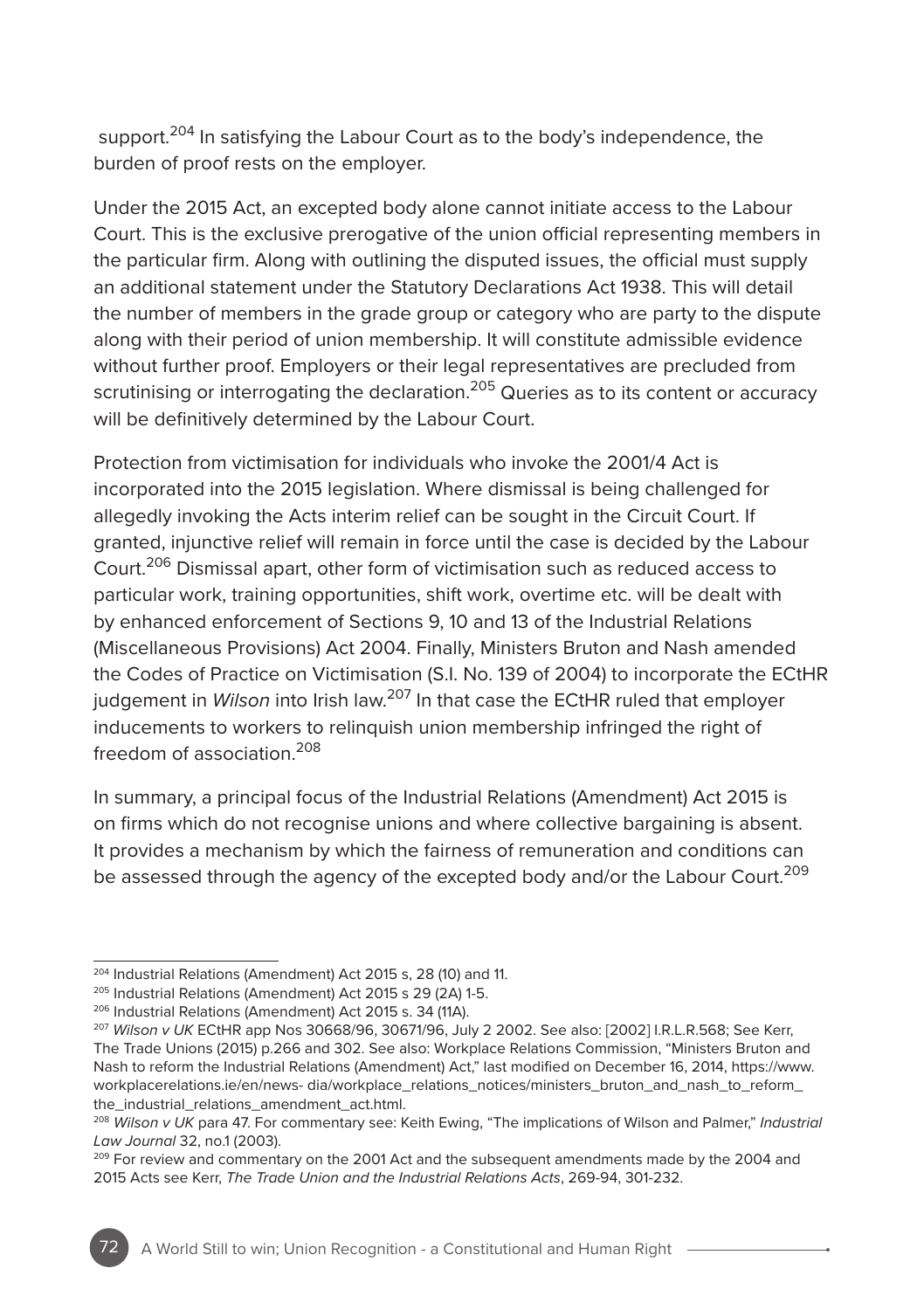As such, it may provide a partial remedy for the difficulties experienced by workers seeking to bargain collectively with their employer.<sup>210</sup> Nevertheless, it is at variance with the commonly understood notion of collective bargaining, which involves the employer and union representing employees in face-to-face negotiations. The Act does not introduce statutory recognition and there is no requirement on the employer to recognise the union. Consequently, it falls below the standard set by the ILO in which union recognition is a prerequisite for collective bargaining.

# The 2015 Act and the Ryanair judgment

The statutory definition of collective bargaining, the amended definition of an excepted body, the tests to be met establishing its independence, the restriction on interrogating the statutory declaration, and measures to prevent victimisation were all responses to the Supreme Court judgment in Ryanair. What explains the defects in the judgment that necessitated such legislative correction? Two tentative answers are offered. First, there may be a low level of judicial awareness regarding the conflicting interests and disparities of power that characterise the employment relationship in a market economy.<sup>211</sup> Indeed, it was these conditions, still operative today, that gave rise to the struggle for freedom of association in the first instance. Second, there is the individualist orientation of the common law and its insensitivity, if not hostility, to collectivism.

It is suggested here that the lacuna in judicial awareness regarding the disparities of power and conflicting interests that characterise the employment relationship is exemplified in the Ryanair case when one has regard to the issue of fair procedures. Following the Supreme Court judgment in *Re Haughey* the right to fair procedures or natural justice attained the status of a constitutional right.<sup>212</sup> These procedures act as a powerful safeguard for the individual in dealing with State bodies or emanations of the State. Likewise, in individual employment cases, whether in the public or private sector, the requirements of natural justice or fair procedures operate as a check on arbitrary action or the abuse of power. They are usually deployed by individuals

<sup>210</sup> See Tish Gibbons, "The industrial Relations (Amendment) Act of 2001: a useful organising tool for Irish trade unions or last refuge of the powerless?" *Industrial Law Journal* 44, no. 3 (2015). See also: Caroline Murphy and Thomas Turner, "Tipping the scales for labour in Ireland? Collective bargaining and the Industrial Relations (Amendment) Act 2015, *Industrial Law Journal* 49, no.1 (2020); S. Zimmer, "The impact of the Industrial Relations (Amendment) Act 2015 on collective bargaining in Ireland," (Master's thesis, HRM DCU Business School, 2017).

<sup>&</sup>lt;sup>211</sup> D'Art, "Managing the employment relationship."

<sup>&</sup>lt;sup>212</sup> Re Haughey [1971] I.R.217. See: Hogan and Whyte, *Irish Constitution*, 4th. ed. 1121-22; Ailbhe O'Neill, "Fair procedures – an inviolable constitutional requirement?" *Dublin University Law Journal* 33 (2011).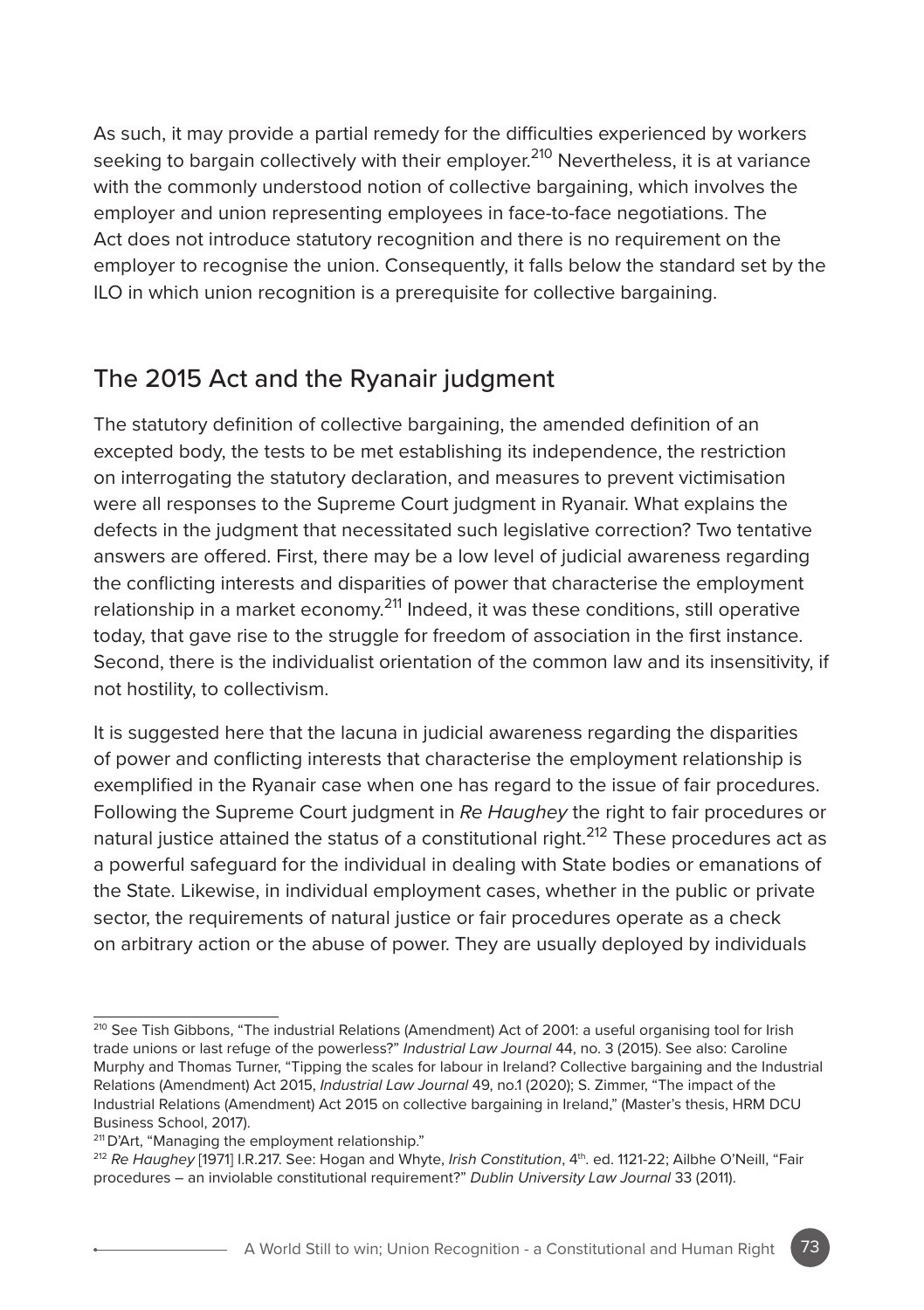against powerful corporate entities. Given that context, Ryanair's application seeking the disclosure of identities of those in dispute on the basis of fair procedures appears as a novel departure from prevailing norms. It was more likely a tactical if not disingenuous manoeuvre and might have been treated with some scepticism by the court.<sup>213</sup> In these circumstances, a disclosure by the Labour Court identifying individuals in a collective dispute might have severely compromised the integrity of the institution. As an honest broker it would have suffered major reputational damage and certainly a steep decline if not collapse in client confidence. These likely outcomes effectively precluded disclosure. Nonetheless, on failure to disclose the Supreme Court found the Labour Court to be in breach of fair procedures.<sup>214</sup>

The relevance or necessity for such disclosure is difficult to comprehend. It may arise from a misunderstanding of collectivism. The union was not representing a disparate group of individuals with varying aspirations and aims. Rather, it was acting on behalf of a collective with agreed goals and common objectives formulated democratically. Consequently, the identity of the individuals concerned was utterly irrelevant. Could it be argued that disclosure might have advanced a fairer and more just outcome in the case? In reality, it was likely to have had the opposite effect. Identification of the unionised employees would have left them vulnerable to victimisation. Indeed, the restriction on employer interrogation of the statutory declaration introduced by the 2015 Act was designed to prevent such an eventuality. According to the explanatory memorandum to the Act it is now State policy that workers involved in a dispute under the 2001/4 Act should not be required to identify themselves to the employer in the early stages of the process.<sup>215</sup> The necessity for such a measure is a melancholic but accurate reflection of the formidable obstacles confronting employees exercising their constitutional right of freedom of association and in their seeking its functional embodiment in union recognition.<sup>216</sup>

It has been suggested above that the deficiencies in the Supreme Court judgment in Ryanair can largely be ascribed to the ideological dominance of common

<sup>&</sup>lt;sup>213</sup> Ryanair made a similar request during its judicial review in the High Court. It was refused by Justice Hanna, who "did not see any fundamental unfairness in the absence of any Ryanair pilot to give evidence," *Ryanair (applicant) v Labour Court (respondent)* [2005] IEHC 330, 23-4. In two UK cases, *NATFHE v UK* [1998] E.H. R.R. CD 122 and *NATFHE v Blackpool & Fylde College* [1994] I.C.R. 648, judges expressed unease at a requirement that a union disclose member names. Under the Trade Union and Labour Relations (Consolidation) Act 1992 Sections 226A (2G) and 234A (3F), unions are not required to give names. See: Keith Ewing and John Handy, "The dramatic implications of Demir and Baykara," *Industrial Law Journal* 39, no. 1 (2010).

<sup>214</sup>*Ryanair v The Labour Court* [2007] 4 I.R. 199, 200; 207; 210; 225.

<sup>215</sup> Explanatory Memorandum to the Industrial Relations (Amendment) Bill 2015, 6 section 25: Insertion of New Section 2A into Principal Act.

<sup>216</sup> See: D'Art and Turner, "Union recognition"; "Union organising."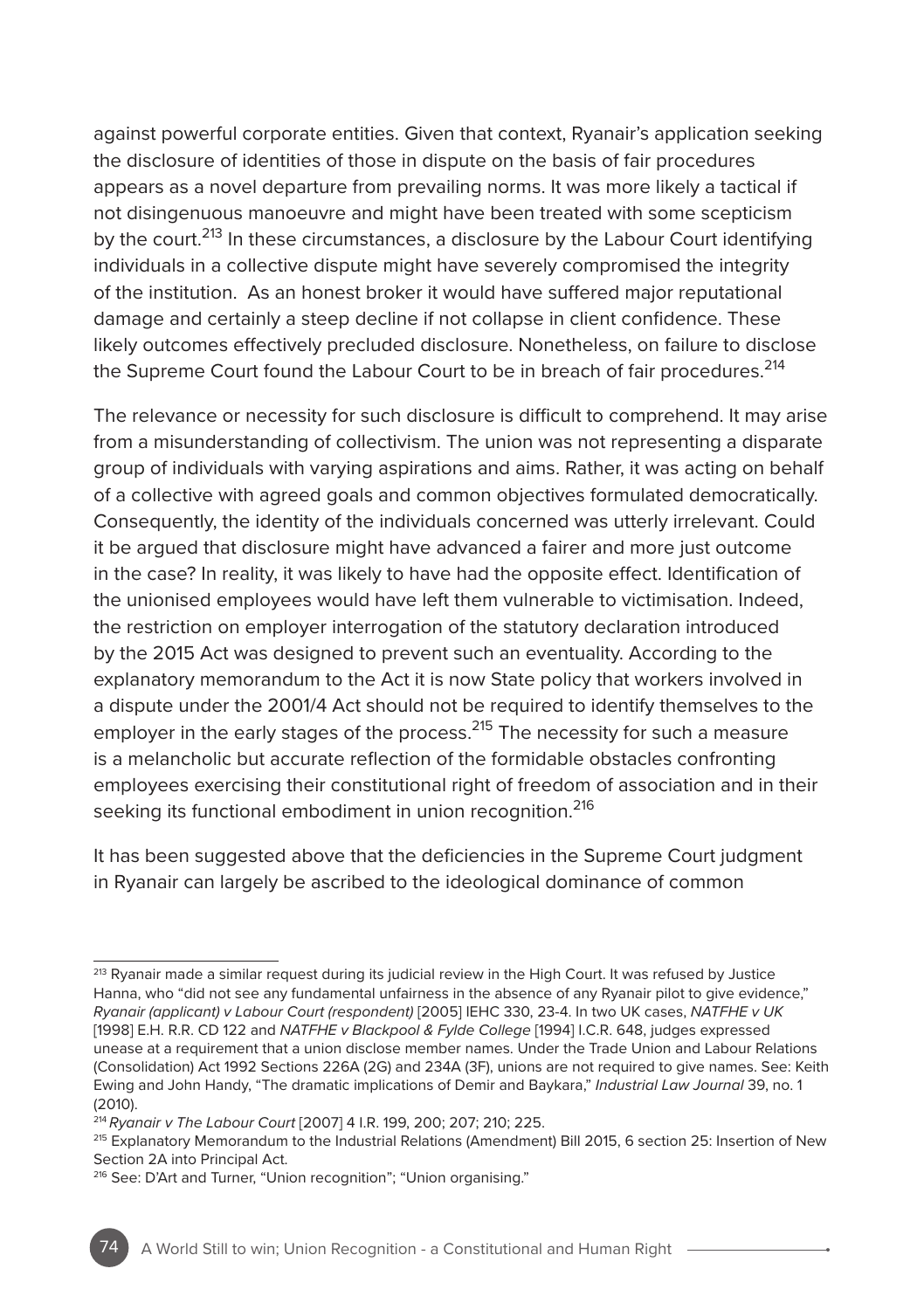law individualism in judicial thinking. Thus, it is hardly surprising that judicial interpretation of freedom of association is narrowly construed, focussing as it does on the individual's right of association or dissociation. While representing the classical formalist approach, it is a particularly impoverished one. It ignores the origin, function, and purpose of freedom of association. Primarily workers associate in unions to exert some check on employer power and to mediate the conflicting interests, characteristic of the employment relationship, through negotiation and compromise. Consequently, union recognition and collective bargaining constitute the practical realisation or consummation of freedom of association. Since 2008, this purposive or functional interpretation of freedom of association has been applied and adopted by the ECtHR.<sup>217</sup> It represents a radical departure from the precedents set by the ECtHR previous case law on freedom of association.

<sup>&</sup>lt;sup>217</sup> There has been a similar development in Canada. See: Judy Fudge, "'Labour is not a commodity': the Supreme Court of Canada and freedom of association," *Saskatchewan Law Review* 67, no. 2 (2004); Alan L. Bogg and K. Ewing, "A Muted Voice at Work? Collective Bargaining in the Supreme Court of Canada," *Comparative Labor Law and Policy Journal* 33, no. 3 (2012). In Mounted Police Association of Ontario v Canada (AG) [2015] SSC 1, the Court held that 'the ability to engage in collective bargaining was a 'necessary precondition' for meaningful exercise of freedom of association." See also Kerr, "The trade union," 302.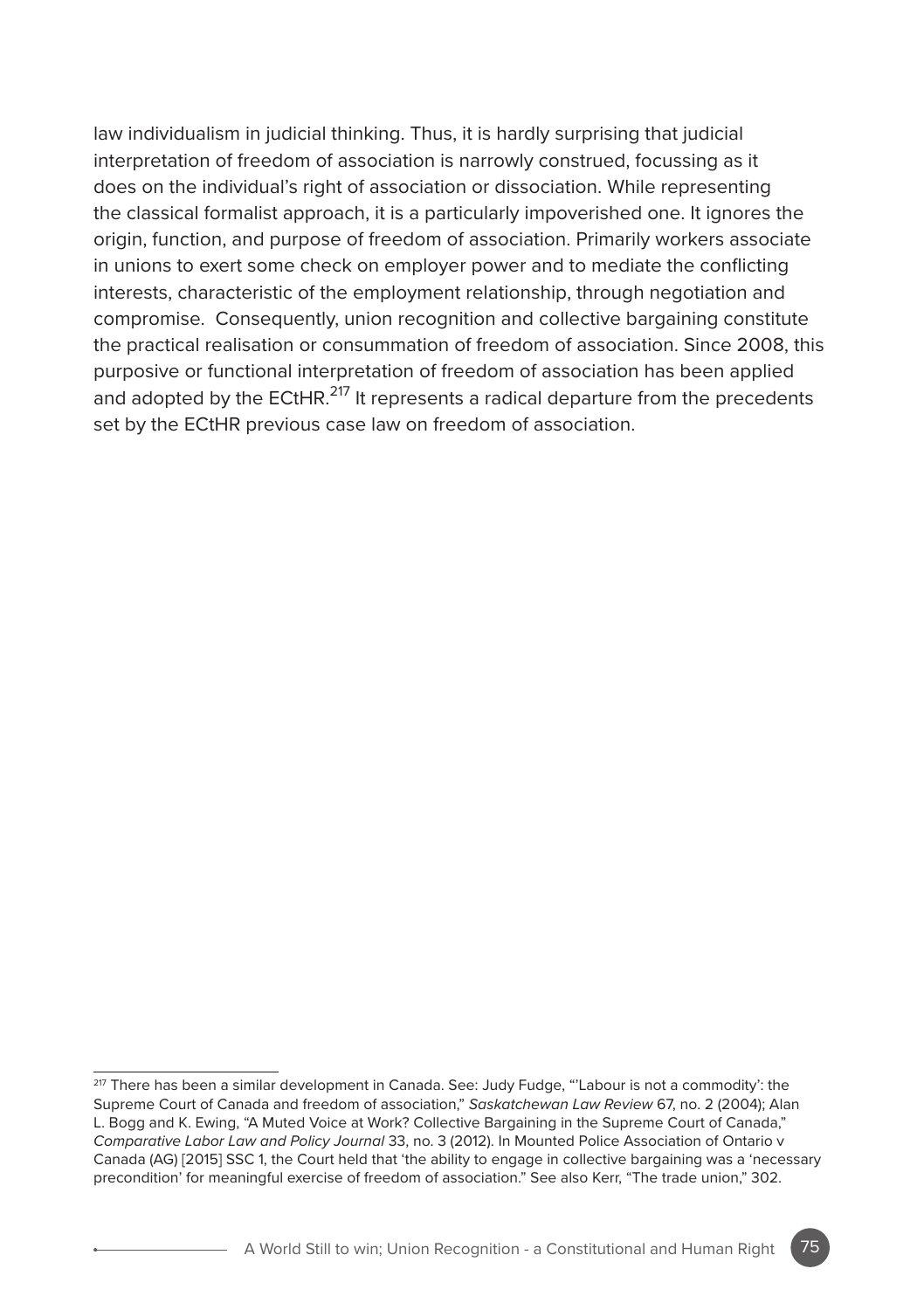# SECTION 6

The European Court of Human Rights and Irish Judicial Interpretations of Freedom of Association

*"Rights must be interpreted in a manner that renders the rights practical and effective not theoretical and illusory*."

ECtHR judgment in *Demir and Baykara v Turkey*

"*The ability to engage in collective bargaining is a necessary precondition for (the) meaningful exercise of freedom of association."*

Canadian Supreme Court in *Mounted Police Association of Ontario v Canada*

Two interpretative approaches to freedom of association, the classic liberal or formalist interpretation and the purposive or functional interpretation, have been outlined above. The liberal formalist interpretation of freedom of association holds that once workers are free to form associations or unions then the right to associate is fully realised. Those espousing the functional or purposive interpretation regard this approach as inadequate, being literal and simplistic, conferring merely a partial unfulfilled right. From the functional perspective, freedom of association encompasses both the right to organisation and recognition. Yet, as we have seen, Irish judges adopt and apply the formalist interpretation of freedom of association. In their rulings on the constitutional right to associate they have consistently denied any connection between the right to organise and the right to recognition for collective bargaining.<sup>218</sup>

Irish courts were not unique in this regard. Up to 2008, the rulings of the ECtHR were substantially similar. However, in *Demir and Baykara v Turkey* the ECtHR made a radical departure from its existing case law.<sup>219</sup> The court rejected the liberal formalist

<sup>218</sup> See Section 4 subsection *Freedom of Association Recognition and Irish case law*.

<sup>219</sup> *Demir and Baykara v Turkey* No.34503/97 Strasbourg, November 12, 2008 ECtHR (2009) 48 E.H.R.R. See also: European Convention on Human Rights, Strasbourg 2013.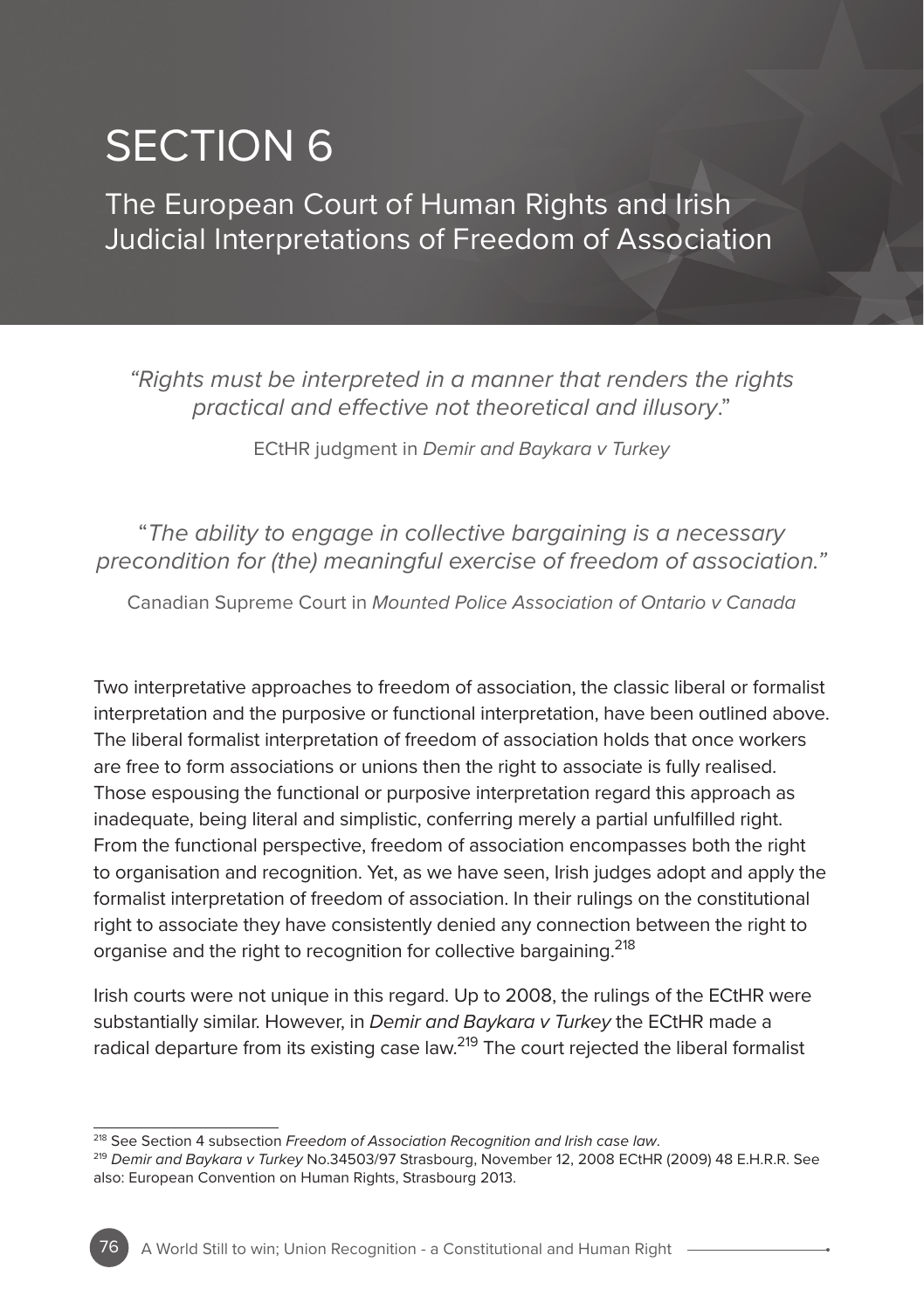interpretation of freedom of association. Instead, it adopted and applied the functional or purposive interpretation. Freedom of association, it ruled, now encompassed not only the right to form and join unions but a concomitant and indivisible right to recognition and collective bargaining. This may have implications for Irish judicial interpretation of the constitutional guarantee of freedom of association given the Irish state is a signatory to the European Convention on Human Rights.

## Freedom of Association, Union Recognition, the European Court of Human Rights, Demir and Baykara v Turkey

In *Demir and Baykara v Turkey*, the applicants complained of a breach of Articles 11 and 14 of the European Convention on Human Rights.

#### **Box 11. European Convention on Human Rights**

#### **Article 11 Freedom of Association and Assembly**

"Everyone has the right to freedom of peaceful assembly and to freedom of association with others, including the right to form and join trade unios for the protection of his or her interests."

#### **Article 14 Prohibition of Discrimination**

"The enjoyment of the rights and freedoms set forth in the Convention shall be secured without discrimination on any ground such as sex, race, colour, language, religion, political or other opinion, national or social origin, association with a national minority, property, birth or other status."

The applicants alleged their domestic courts had denied them the right to from a trade union and enter into collective agreements. The applicants' complaint under art. 14 was dismissed. However, the complaint under art. 11, concerning freedom of association, was upheld by a unanimous decision of the ECtHR.<sup>220</sup>

The ECtHR began with the truism that the object of the Convention is the protection of human rights. Crucially, for the argument advanced in this document, it laid down the manner in which these rights should be interpreted. Interpretation must be

<sup>220</sup> *Demir v Turkey*, paragraph 8.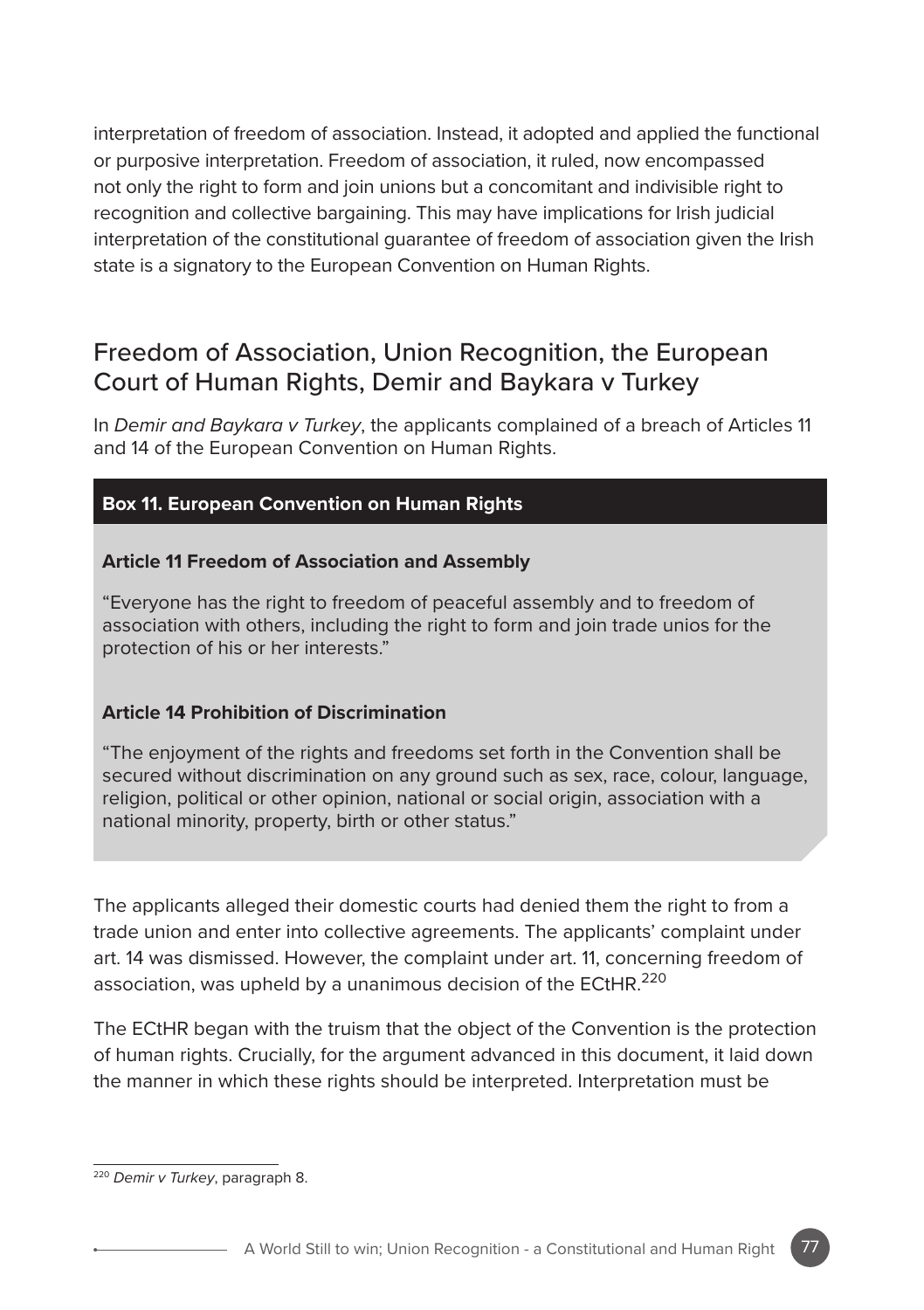in a manner which renders the rights practical and effective, not theoretical and illusory. $2^{21}$  Furthermore, as a living instrument, the interpretation of the Convention must take account of present-day conditions and the evolving norms of national and international law.<sup>222</sup> Turning to Article 11 the ECtHR identified its essential objective as the protection of freedom of association from interference by the State. However, it also observed that there may be an additional positive obligation on the State to secure the effective enjoyment of such rights.<sup>223</sup> This observation the ECtHR conceded was at variance with its existing case law. It had already ruled in *Swedish Engine Drivers Union v Sweden* and *Schmidt and Dahlstrom v Sweden* that the right to bargain collectively and enter into agreements *did not* constitute an inherent element of Article  $11.224$  These judgments, the ECtHR held, should now be reconsidered.225 It was in the interests of legal certainty, foreseeability, and equality before the law that the ECtHR not depart, without good reason, from established precedents. Yet a failure by the ECtHR to maintain a dynamic evolutionary approach would risk it becoming an obstacle to reform and improvement.<sup>226</sup> Consequently, having regard to developments in labour law nationally and internationally and the practice of member states, the ECtHR concluded that the right to bargain collectively with the employer had become an essential element of freedom of association.<sup>227</sup>

It is difficult to overestimate the significance of the judgment when considering conflicting interpretations of freedom of association. The formalist interpretation – namely that the right to form and join trade unions did not include a concomitant right to union recognition and collective bargaining – is now at a discount. An interpretation long applied by the Irish courts and culminating in the oddities of the Supreme Court judgment in *Ryanair*. Such a formalist approach is now characterised by the ECtHR as "theoretical and illusory." Rather, a purposive or functional interpretation must be applied to make the right to freedom of association "practical and effective." This ECtHR judgment necessarily encompasses not only the right to from and join trade unions but a concomitant and indivisible right to union recognition and collective bargaining.<sup>228</sup> In short, the ECtHR unanimously rejected the formalist interpretation of freedom of association. It follows as a result that contracting states acting in good faith and wishing to implement the spirit and

<sup>221</sup> *Demir v Turkey* paragraph 66.

<sup>222</sup> *Demir v Turkey* paragraph 68.

<sup>223</sup> *Demir v Turkey* paragraph 110.

<sup>224</sup> *Demir v Turkey* paragraph 153. *Schmidt and Dahlstrom v Sweden* app. No. 5589/72, February 6, 1976. *Swedish Engine Drives' Union v Sweden app No.* 5614/72 6<sup>th</sup>. February 1976.<br><sup>225</sup> Demir v Turkey paragraph 153.

<sup>226</sup> *Demir v Turkey* paragraph 153.

<sup>227</sup> *Demir v Turkey* paragraph 153.

<sup>228</sup> *Demir v Turkey* paragraph 139.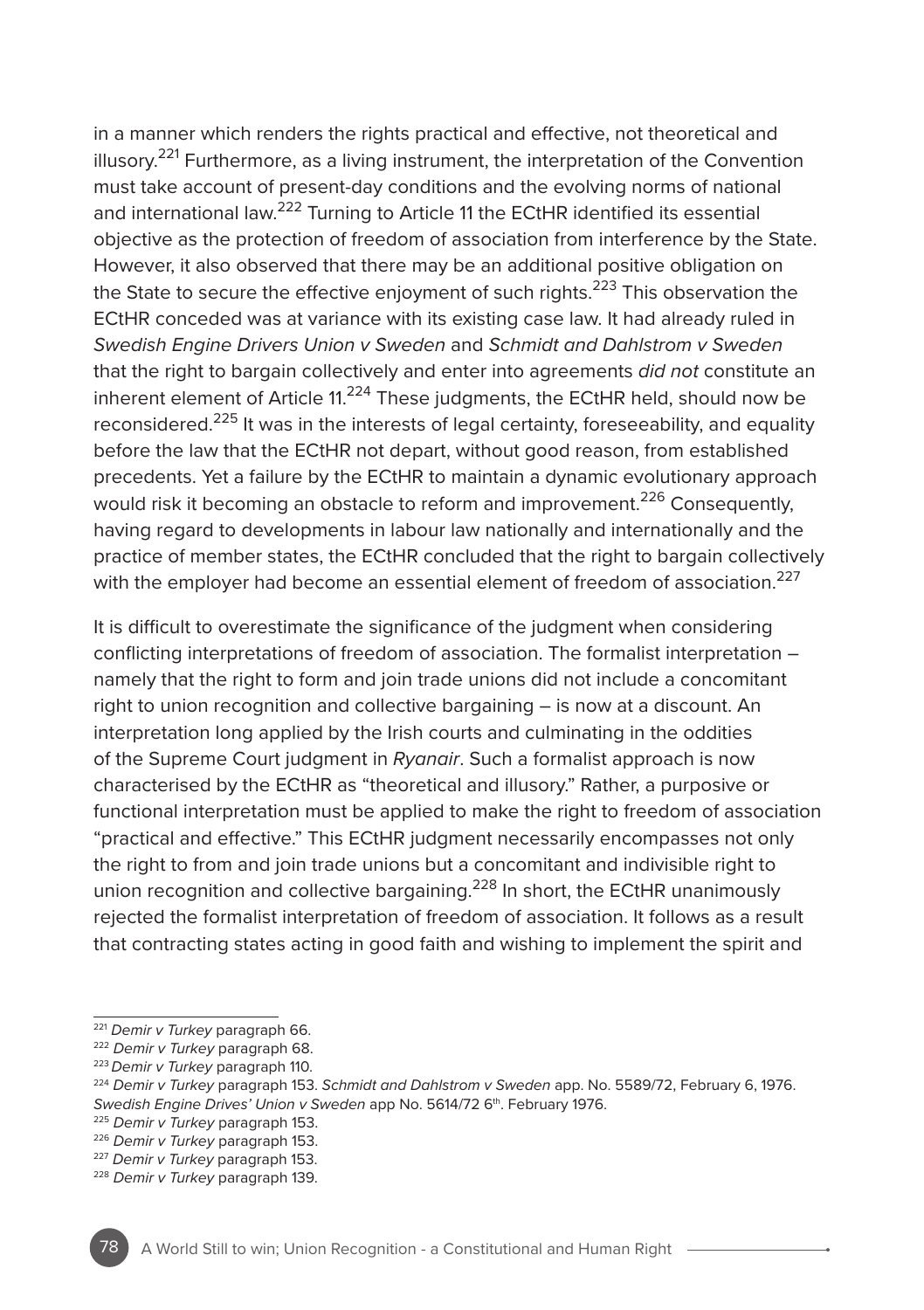letter of Article 11 must apply a purposive or functional interpretation of freedom of association. From the ECtHR perspective, the old dispensation which separated the right to form and join trade unions from the right to union recognition and collective bargaining has no longer any legal validity.

Larger claims have been made for the Demir judgment beyond its validation of the purposive or functional interpretation of freedom of association. The challenge it presents to common law and judges schooled in that tradition is, it has been said, "impossible to exaggerate."229 Such a "monumental pronouncement of principle" seems likely to influence interpretations of domestic law by contracting states.<sup>230</sup> It would appear that those unhappy with the judgement and its ramifications must abandon hope that it constitutes a temporary aberration.<sup>231</sup> As Ewing and Hendy point out, it was a unanimous decision of the 17 judges of the Grand Chamber following the unanimous judgment of the seven judges in the second section.<sup>232</sup> Indeed, a year later, *Demir* was cited in another unanimous decision of the ECtHR upholding the right to recognition and collective bargaining as integral to freedom of association<sup>233</sup>

# The European Court of Human Rights, the European Social Charter, the EU Charter of Fundamental Rights and the ILO

In the period following the judgment in *Demir*, it appeared that the jurisprudence of the ECtHR in trade union rights cases was converging with the ILO Committee of Experts on freedom of association and with the European Committee of Social Rights.<sup>234</sup> The latter committee oversees compliance with the social and economic rights contained in the European Social Charter. Article 5 of that Charter requires that "all workers and employers have the right to freedom of association in national and international organisations for the protection of their economic and social interests." Parties to the Charter undertake to ensure that national law shall not impair, or be applied so as to impair, this freedom.<sup>235</sup> Article 6(2) of the Charter holds that "all

<sup>229</sup> Ewing and Hendy, "The Dramatic Implications," 20.

<sup>230</sup> Ewing and Hendy, "The Dramatic Implications," 47

<sup>231</sup> Ewing and Hendy, "The Dramatic Implications," 48

<sup>&</sup>lt;sup>232</sup> Ewing and Hendy, "The Dramatic Implications," 48.

<sup>233</sup> *Enerji Yapi-Yol Sen v Turkey* app. No. 68959/01 April 21, 2009, cited in Ewing and Hendy, "The Dramatic Implications<sup>"</sup> 48

<sup>234</sup> John Hendy and Keith Ewing, *Article 11(3) of the European Convention on Human Right: an outline of the engagement of British trade unions with the European Court of Human Rights* (Liverpool: Institute of Employment Rights, 2008), 362.

<sup>235</sup> *European Social Charter* Article 5 Council of Europe November 2016, 9.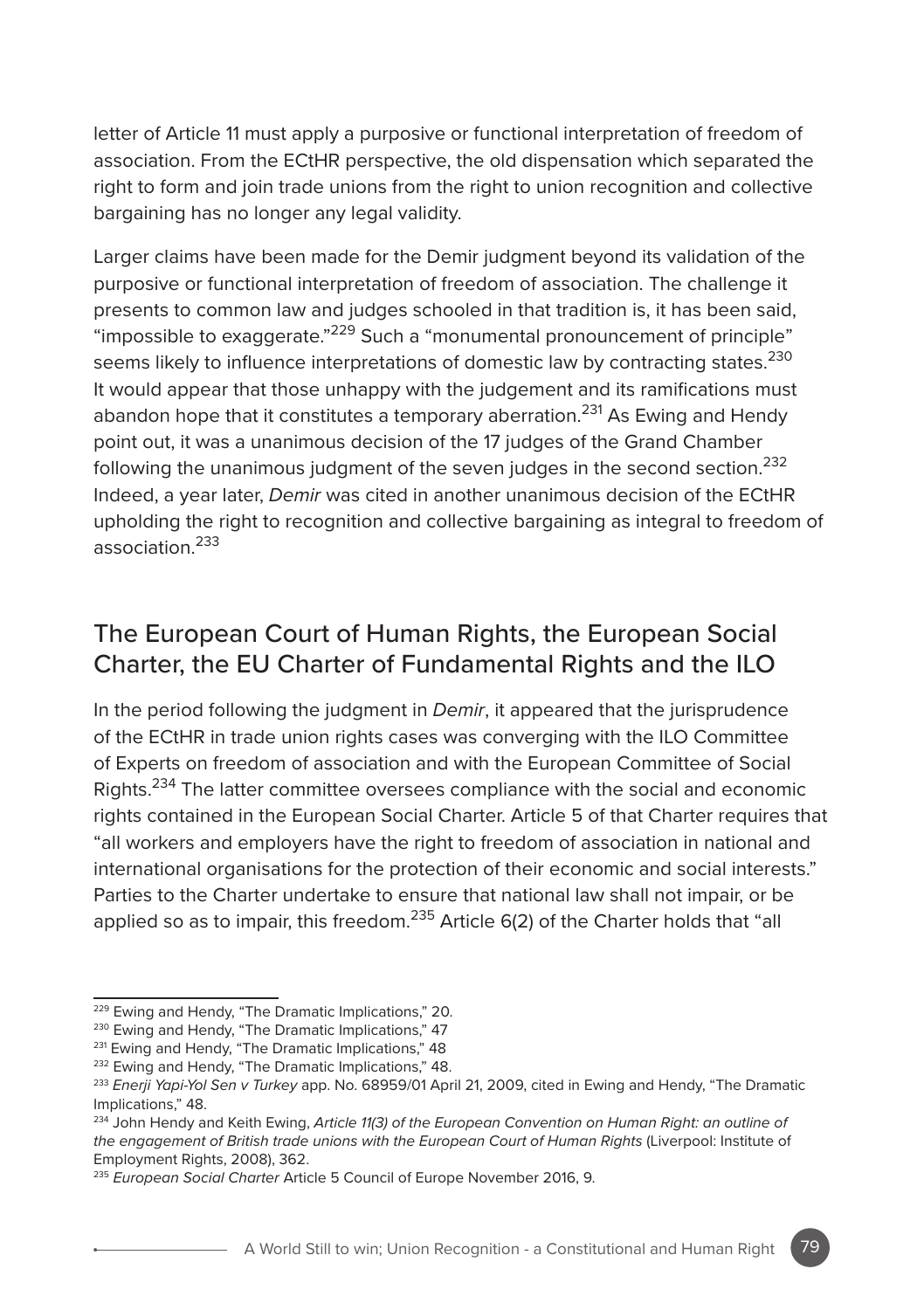workers and employers have the right to bargain collectively." There is an obligation on states to promote, where necessary and appropriate, machinery for voluntary negotiations between employers or employers' organisations and workers with a view to the regulation of terms and conditions of employment by means of collective agreements.<sup>236</sup>

The judgment of the ECtHR in *Demir* along with Articles 5 and 6 of the European Social Charter are at one in holding that the right to freedom of association also encompasses the right to bargain collectively. Furthermore, Article 28 of the Charter of Fundamental Rights of the European Union enshrines the right to negotiate collective agreements.<sup>237</sup> Nonetheless, according to the ILO collective bargaining cannot begin until a union is recognised for that purpose.<sup>238</sup> On the basis of ILO principles, the embodiment of the right to collective bargaining would necessarily involve employer recognition of the workers' union. Where the employer denies the right of collective bargaining and its concomitant of union recognition then statutory support for the realisation of that right becomes a necessary option. At first glance Article 6 of the Social Charter appears to support this reasoning. It speaks of an obligation on states to promote negotiations between employers and workers' organisations in order that wages and conditions can be regulated by collective bargaining. However, Article 6 contains an important qualification concerning the nature of these negotiations. It is that the negotiations between the parties be *voluntary*. The Charter is silent on what action a state might take where the employer refuses to voluntarily engage in negotiations. A refusal to recognise and negotiate with the union denies in effect the workers right to collective bargaining contained in Article 6 of the Social Charter and Article 28 of the EU Charter.

# ECtHR resiling from a progressive development in labour law jurisprudence?

A solution to this perceived problem is offered in a recent publication by the ECtHR.<sup>239</sup> In a paragraph headed "The Right to Bargain Collectively," it acknowledges the finding in *Demir* that the right to bargain collectively has become an essential element of freedom of association.<sup>240</sup> Nonetheless, it goes on to note

<sup>236</sup> *European Social Charter* Article 6(2) Council of Europe November 2016, 9.

<sup>237</sup> *European Charter of Fundamental Rights* EU (2012/2/c 326/02) Official Journal of the EU Article 28 Right of Collective Bargaining and Action at p.C326/401.

<sup>&</sup>lt;sup>238</sup> ILO, Collective Bargaining, 28.<br><sup>239</sup> ECtHR, Guide on Article 11 of the European Convention 31<sup>st</sup>.December 2019

<sup>240</sup> ECtHR, *Guide on Article 11,* 40/53 G para 248.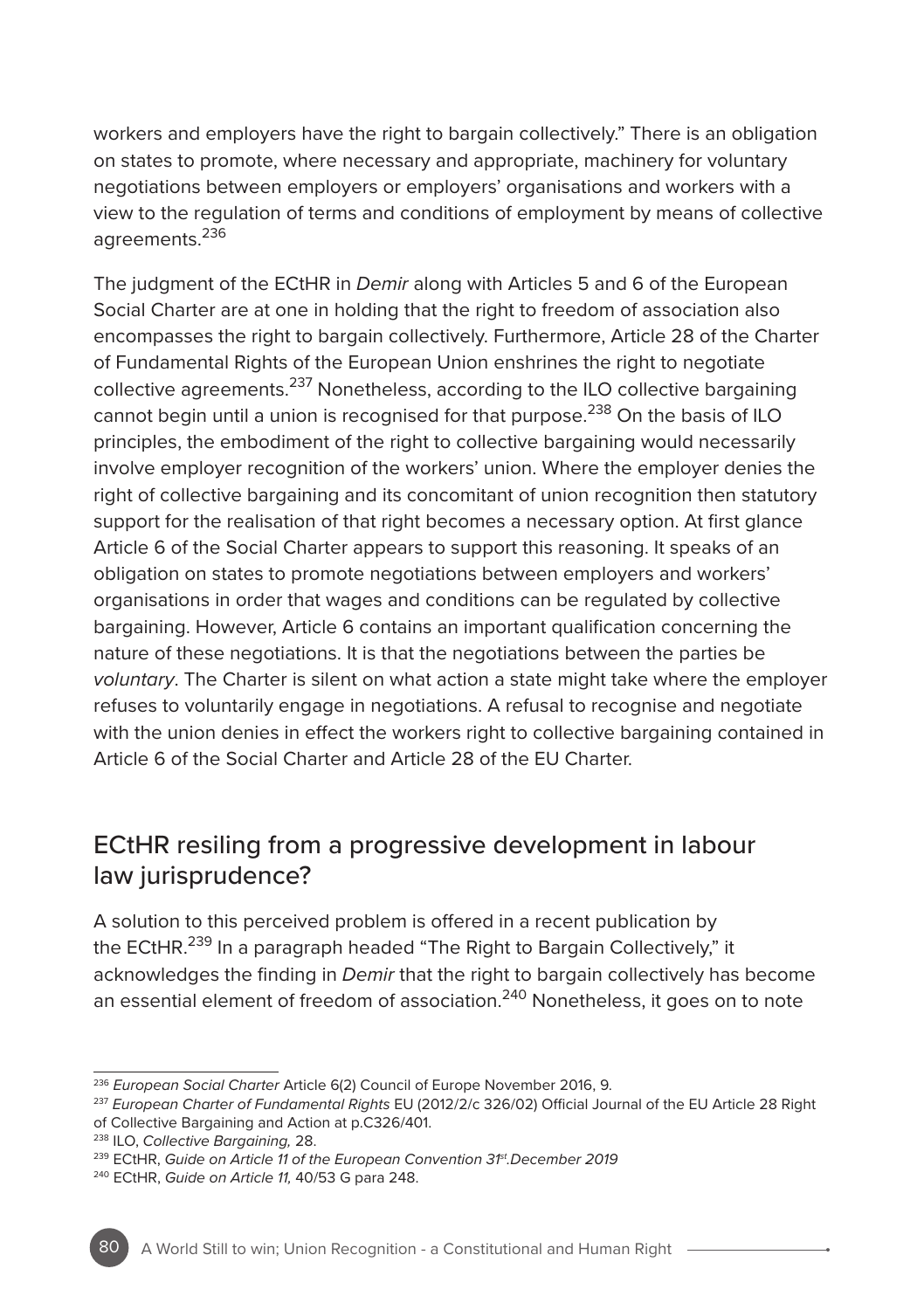this reinterpretation or expansion of Article 11 leaves unaltered a state's positive obligation under the Convention on Human Rights.241 There is no additional obligation on states "to provide for a mandatory statutory mechanism for collective bargaining."242 Under a voluntary system of collective bargaining a trade union refused recognition can, the ECtHR suggests, take industrial action to persuade the employer to enter into a collective agreement.<sup>243</sup>

This is hardly a satisfactory solution. There is a reluctance to accept the obligation that logically flows from the recognition of a right. The Social Charter, the EU Charter of Fundamental Rights, and the ECtHR hold that the right to freedom of association is a fundamental or human right. Under the Irish Constitution freedom of association is a constitutional right. According to the ECtHR the right to freedom of association comprises not only the right of workers to form and join trade unions but a concomitant and indivisible right to collective bargaining and union recognition. It is an old legal maxim that a right without a remedy is no right at all. Consequently, where powerful interests deny or obstruct the realisation of a human or fundamental right it is necessary, and indeed usually expected by bodies protecting human rights, that a contracting state will act or legislate to protect and uphold that right.<sup>244</sup> Yet in the case of union recognition, the ECtHR appears to make an exception to this general rule. Where the employer refuses to recognise the union for collective bargaining then, the court suggests, workers can take industrial action to enforce the right.

It is surely remarkable that a court of human rights should recommend collective action by workers rather than action by a contracting state to uphold a human right. This apparent abdication by the court is potentially problematic. If the workers' industrial action or strike succeeds in securing recognition then the employer, it seems, could legitimately complain that this does not constitute voluntary engagement. Alternatively, as sometimes happens, if collective action for recognition and collective bargaining is unsuccessful, then the workers involved are deprived of a human right. The practical realisation of the right has been overridden and set at nought by superior employer power. In the absence of state support then there is no remedy for the abrogation of the workers right to recognition and collective bargaining. Thus, without a positive obligation on contracting states to

<sup>241</sup> ECtHR, *Guide on Article 11,* 40/53 G para 251.

<sup>&</sup>lt;sup>242</sup> ECtHR, *Guide on Article 11*, 40/53 G paragraph 252. See observation on the use of the word "mandatoryl as a prefix to recognition in Section 7 of this document under subheading *statutory recognition and inward investment*.

<sup>&</sup>lt;sup>243</sup> ECtHR, *Guide on Article 11*, 40/53 G paragraph 252.<br><sup>244</sup> For instance, the Irish state guarantees the right to freedom of association. Where employers attempt to prevent the exercise of that right they can be directed or sanctioned by the State. See Unfair Dismissals Act 1977 s. 5(2) and s. 6(2)(a).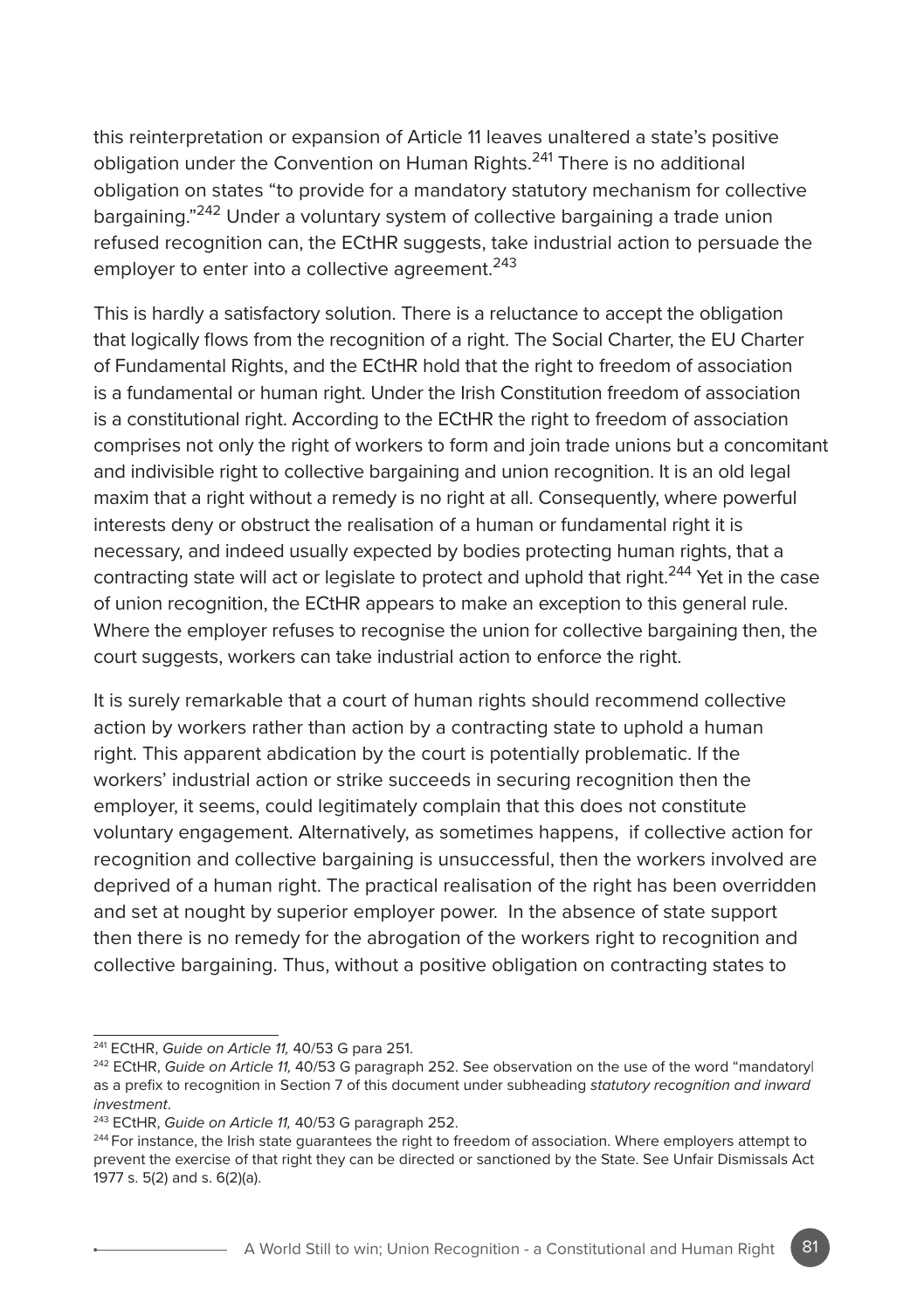uphold the practical realisation of freedom of association then it remains a mere paper right or as the ECtHR would put it "theoretical and illusory."

The *laissez faire* stance adopted by the ECtHR appears tailored to certain contracting states, namely those operating a voluntary system of collective bargaining or voluntarism. For such states there is no positive obligation to provide for what the court pejoratively terms "mandatory statutory recognition." Apparently, the assumption here is that statutory recognition is incompatible with a voluntary system of industrial relations. This is a muddled and erroneous understanding of voluntarism. Statutory recognition, it will be shown below, far from being incompatible with voluntarism, complements and strengthens that tradition.<sup>245</sup>

For those who have long held that the right to form and join unions and the right to recognition and collective bargaining are indivisible elements of freedom of association, the ECtHR judgement in *Demir* judgment is a vindication.<sup>246</sup> Undoubtedly, in that and a subsequent confirmatory case, the court's judgement represents an important and progressive development in labour law jurisprudence. However, the court's failure to follow the logic of its own judgements by not requiring positive state action in support of recognition falls short of an alignment with ILO principles.<sup>247</sup>

# Ireland the ECtHR and *Demir*

According to the ECtHR, a contracting state is obliged to take account of elements regarded as essential by the ECtHR case law.<sup>248</sup> Following the judgement in *Demir*, this suggests that Irish courts dealing with contested cases on recognition might be obliged to abandon their traditional formalist approach and apply a purposive interpretation of freedom of association. It is a requirement of Section 4 of the European Convention on Human Rights Act 2003 that "a court shall when interpretating and applying Convention provisions, take due account of the principles laid down by those declarations, decisions, advisory opinions, opinions and judgments." However, should conflict or uncertainty arise when applying these principles,

<sup>245</sup> See the discussion in Section 7 under the subheading *Voluntarism and statutory recognition*. See also in Section 7 the discussion of the use of the word "mandatory" as a prefix to describing legislation on recognition under subheading *Statutory recognition and inward investment*.

<sup>&</sup>lt;sup>246</sup> See Casey, "Reform," footnote 162; Lynch, "Lawyers and unions," footnote 148; Wilkinson, "Workers," footnote 154.

<sup>&</sup>lt;sup>247</sup> As the ILO notes, "Employers will grant recognition only if they believe it is in their interests to do so or if they are legally obliged to do so," ILO, *Collective Bargaining*, 28. 248 *Demir v Turkey* paragraph 144.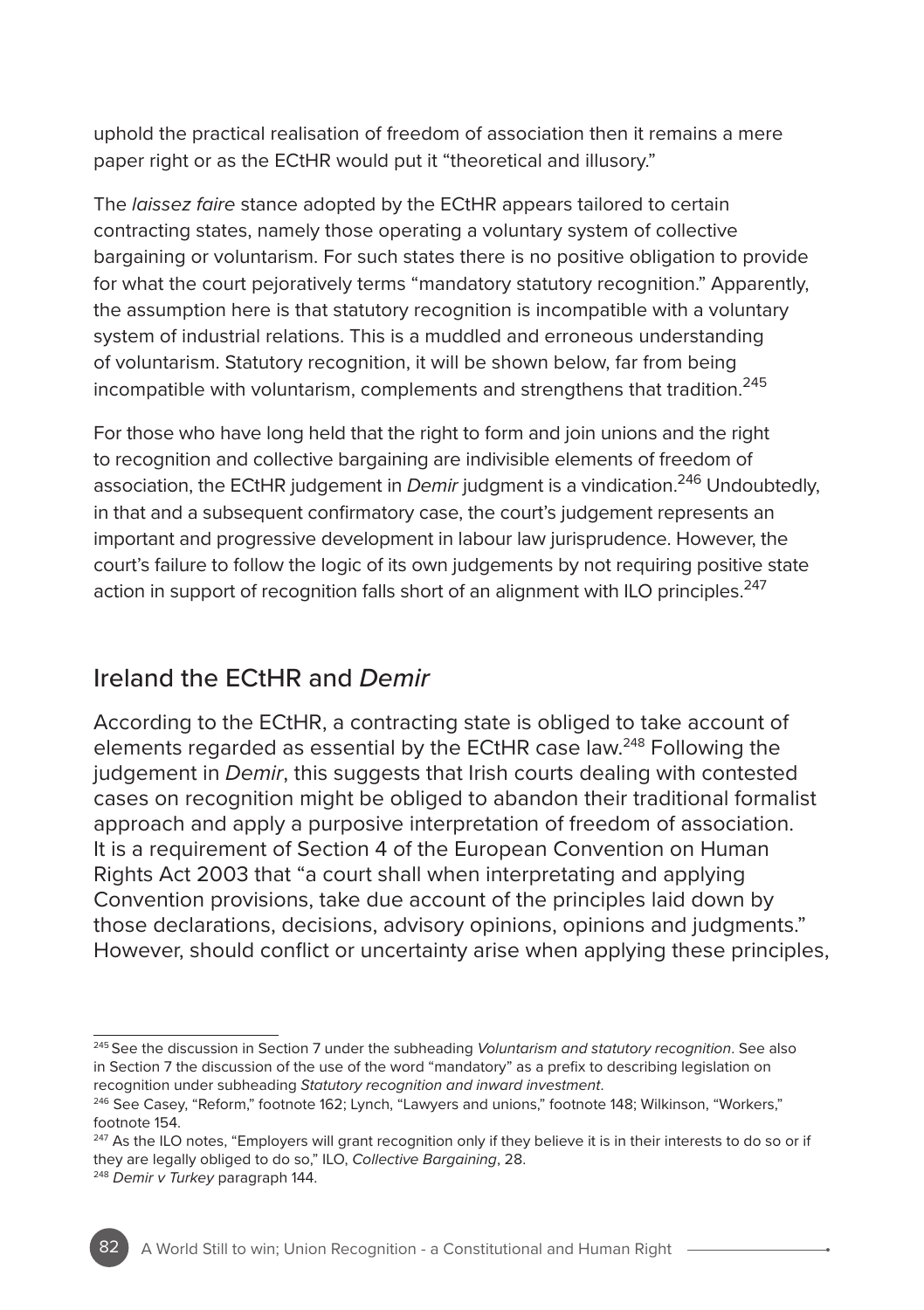then the Irish Constitution will have primacy.<sup>249</sup> As such the Irish judiciary might be precluded by constitutional considerations from adopting and applying a purposive interpretation of freedom of association in which the right to recognition is the natural concomitant of the right to organise in unions.250 Thus, the question arises, does the 1937 Constitution constitute an insurmountable obstacle to statutory union recognition? The supposed constitutional and other obstacles to a legislative enactment on statutory recognition are considered in the next section.

<sup>249</sup> Irish Human Rights and Equality Tribunal, *Human Rights Explained: A Guide to Human Rights Law* (Dublin: IHREC, 2015), 11. See also: Thomas E. O'Donnell, "The constitution, the European Convention on Human Rights Act 2003 and the district court – a personal view from a judicial perspective," *Irish Judicial Studies Journal* (2007).

<sup>&</sup>lt;sup>250</sup> On this see: Hogan, Whyte, Kenny, Walsh, The Irish Constitution, 5<sup>th</sup>. ed. 2147-48.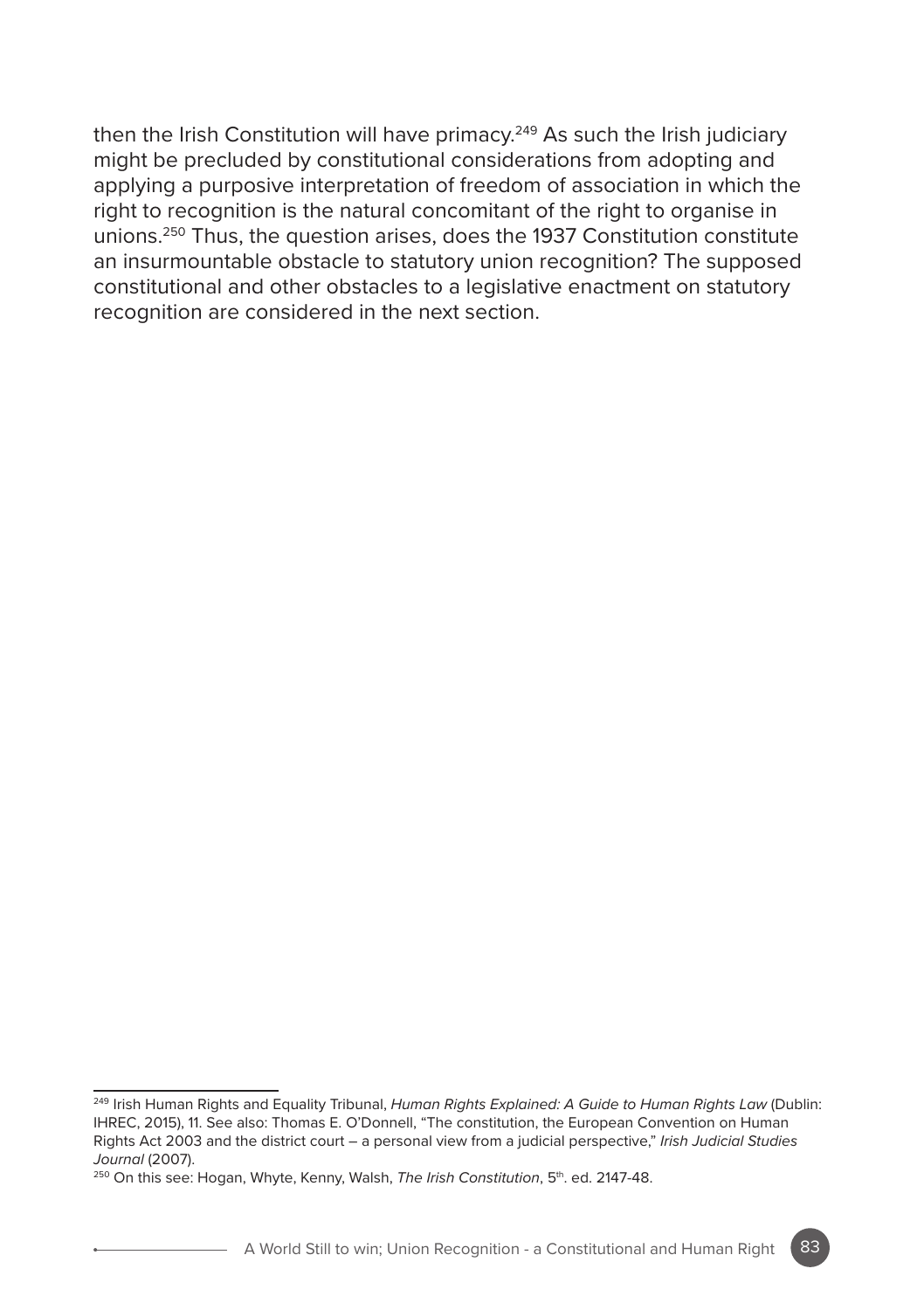# SECTION 7

Constitutional and other Obstacles to Statutory Recognition Considered

*"In legislative and pre-legislative deliberations, constitutional considerations are typically invoked only as obstacles to political action, rather than as arguments for or against specific policies […] an over-constitutionalised politics will operate only in a negative way, as a barrier to legislative change […] it will likely have an anti-reformist, conservative orientation."*

Eoin Dalv<sup>251</sup>

Often, when the possibility of legislating for statutory recognition is raised it evokes a standard response from many legal councillors. Their eyes narrow, there is sharp intake of breath, and then the exhalation of the words "legal difficulties" dooms the project in its cradle. Its proponents fall silent, amazed by their audacious folly in raising a project so radically unsound and constitutionally repugnant.

It will be argued here that the oft-cited constitutional and other obstacles to statutory recognition are without substance, mere paper tigers or painted devils. As Lady Macbeth observed "only the eye of childhood fears a painted devil."

# The Constitution Review Group and Statutory Recognition

In 1994 the government of the day set up an all-party parliamentary committee to review the 1937 Constitution. To assist in this endeavour, it appointed an expert review group (the Constitution Review Group) composed mostly of lawyers, some

<sup>251</sup> Eoin Daly, "Reappraising judicial supremacy in the Irish constitutional tradition," in *Judges, politics and the Irish constitution*, eds. Laura Cahillane, James Gallen, and Tom Hickey (Manchester: Manchester University Press, 2017), 40.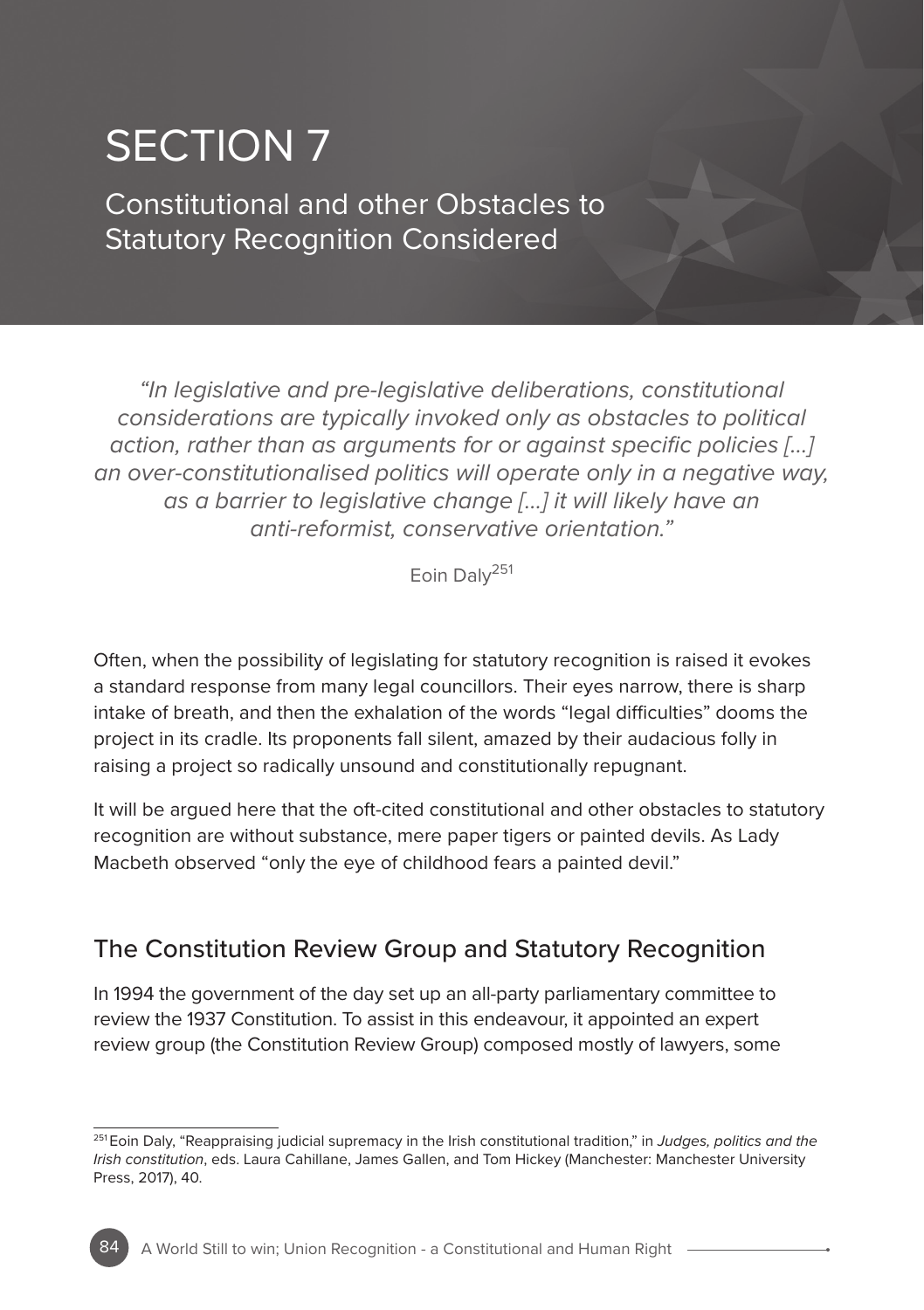scholars. and a senior civil servant. The Group's terms of reference were to review the Constitution and identify areas where change was desirable or necessary.<sup>252</sup> When published in 1996, the report ran to 700 pages.<sup>253</sup> The focus here will be on the section dealing with Article 40.6.1 iii on freedom of association and statutory recognition.<sup>254</sup> Objections or obstacles to statutory recognition raised by the group proved very influential. They were subsequently deployed with little critical examination by commentators and the high-level group appointed by the government to consider union recognition.<sup>255</sup> The deliberations of this latter group took concrete from in the Industrial Relations (Amendment) Act 2001, later amended by the Industrial Relations (Miscellaneous Provisions) Act 2004. The obstacles to statutory recognition raised by the Constitution Review Group and commentators are reviewed below.

#### Freedom of Association and Recognition

The Review Group began by considering the concept of freedom of association. Anticipating the ECtHR judgement in *Demir,* it acknowledged that in the absence of a duty on the employer to recognise a union chosen by employees the constitutional right to freedom of association may remain illusory.<sup>256</sup> Even so, it was not convinced that the right to recognition be given constitutional status. As an issue of industrial relations policy, it could be more appropriately resolved by the Government and the Oireachtas.<sup>257</sup> This seems an eminently practical suggestion. Yet, applying the unenumerated rights doctrine, it could be argued, that the right to recognition is already an implicit constitutional right. The Constitution guarantees the right of freedom of association while the judgement of the ECtHR in *Demir* holds that union recognition is integral to that right. Granting the right to organise but withholding legal support for its practical embodiment in recognition confers a mere paper right.

#### Recognition and interference with the right of an employer

A potential obstacle to statutory recognition identified by the Review Group was Article 40.6.1 iii of the Constitution guaranteeing the right to form associations and unions. It is surely bizarre that the right to form unions could become a barrier to

<sup>256</sup> Constitution Review Group, 316.

<sup>&</sup>lt;sup>252</sup> Andrew Butler and Rory O'Connell, "A critical analysis of Ireland's Constitutional Review Group Report,"<br>Irish Jurist 33 (1998), 237.

<sup>&</sup>lt;sup>253</sup> Constitution Review Group, *Report of the Constitution Review Group* (Dublin: Stationary Office, 1996). <sup>254</sup> Constitution Review Group, 312-317.

<sup>&</sup>lt;sup>255</sup> See: Niamh Howlin and Robert C Fitzpatrick, "The feasibility of mandatory trade union recognition in Ireland," *Dublin University Law Journal* 29 (2007).

<sup>257</sup> Constitution Review Group, 316.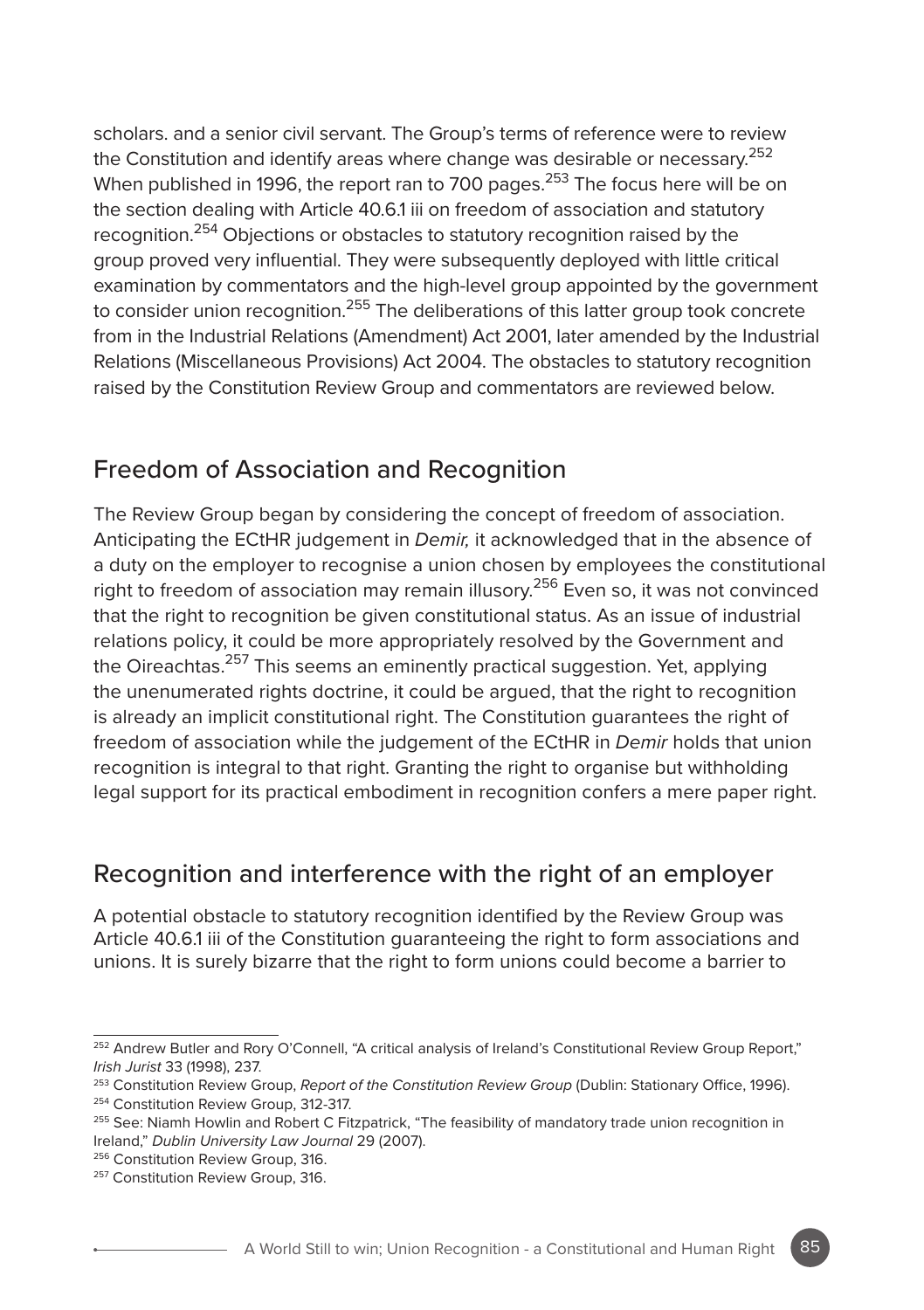union recognition. It is a paradox, Lynch remarks, that the right to associate and form unions has often served to work against collective organisation.<sup>258</sup> An explanation for this Gilbertian "most ingenious paradox" according to the Review Group is that while the State respects the individual's right of association it should not have "a horizontal effect."<sup>259</sup> What this means is that it should not affect the rights of other private persons such as employers.

Acceptance of this argument inevitably involves the negation of freedom of association. After all, the primary purpose of workers associating in unions is to exert collective power in tempering the employers' untrammelled right to make decisions affecting their working lives. In the sphere of employment relations, the *laissez faire* notion that an employer has a right to do what he or she will, free of interference, has long been abandoned.<sup>260</sup> Extensive legal regulation of the employment relationship testifies to the fact. Historically, some of these legislative enactments originated in workers exercising the right of freedom of association. The Review Groups treatment of "horizontality" has been characterised as "extremely facile" given that it deals with "neither the philosophical merits or de-merits of the concept."261

## Recognition and the employers right of dissociation

Another obstacle to statutory recognition identified by commentators is the obligation that it would place on employers to recognise and negotiate with the workers' union(s).<sup>262</sup> This might conflict with the employers' right to dissociate. The employers' right of dissociation, it is claimed, must be regarded as a genuine constitutional impediment to statutory recognition.<sup>263</sup> In the Irish courts, questions concerning the right to dissociate are almost exclusively focussed on the right of a worker to leave or alternatively not join the union. Across the western world, no extant legislation on statutory recognition requires an employer to join the union but merely to recognise and negotiate with it. Logically, it would be difficult for the employer to dissociate from an organisation of which he or she is not a member. This argument involving the employers' right of dissociation has been

261 Butler and O'Connell, "Critical analysis," 248-50.

<sup>258</sup> Lynch, "Lawyers and unions," 226.

<sup>&</sup>lt;sup>259</sup> Constitution Review Group, 316.

<sup>&</sup>lt;sup>260</sup> Not only in regard to the regulation of the employment relationship but in many areas. See for instance the remark of Hanna, J, 'the days of laissez faire are at an end'. *Pigs Marketing Board v Donnelly* [1939] I.R. 413 at 417-8 cited in Thomas Murray, *Contesting economic and social rights in Ireland: constitution, state and society, 1848-2016* (Cambridge: Cambridge University Press, 2016), .209.

<sup>262</sup> Howlin and Fitzpatrick, "Mandatory trade union recognition," 196.

<sup>263</sup> Howlin and Fitzpatrick, "Mandatory trade union recognition," 196.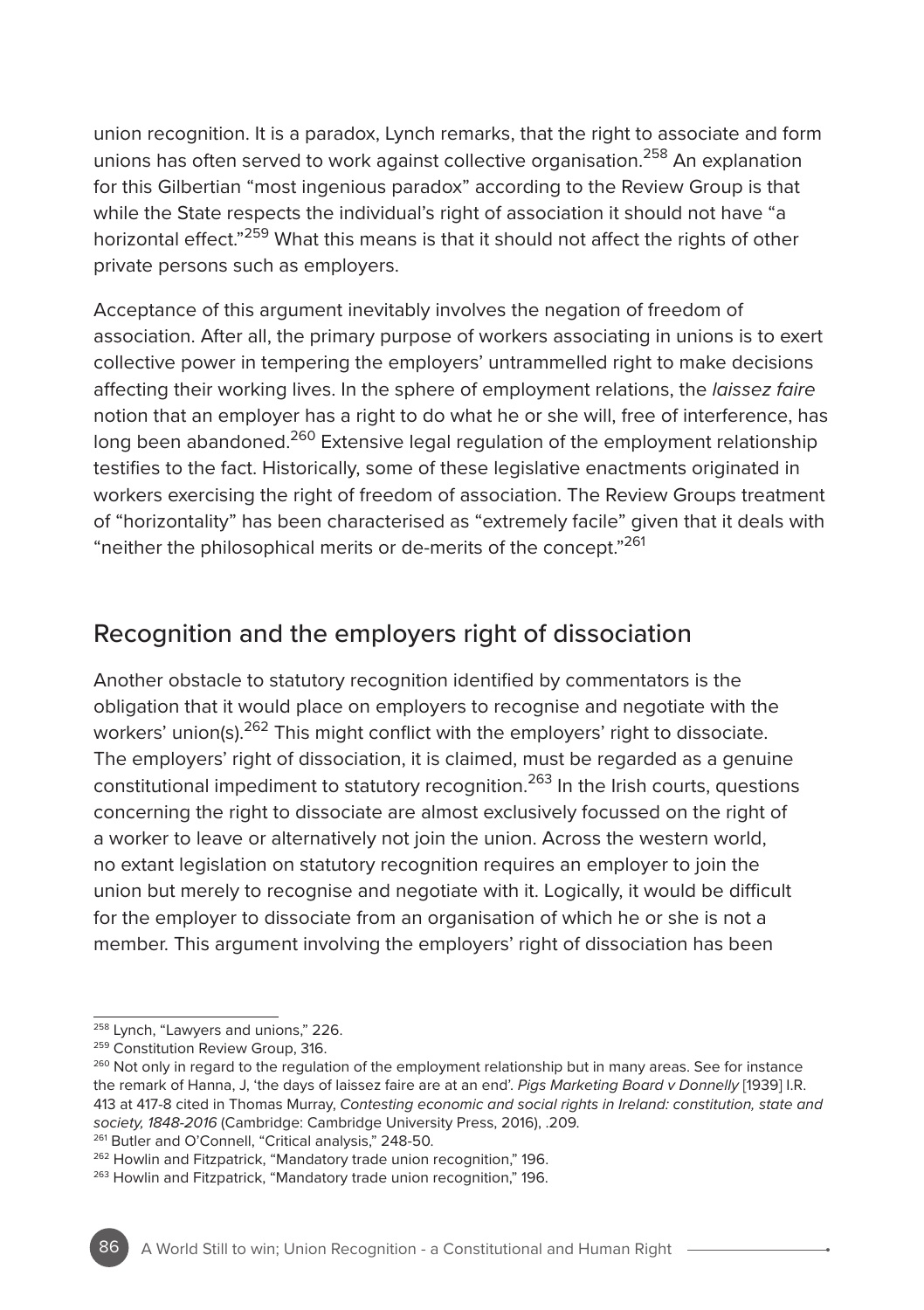characterised as meaningless. In hiring workers, the employer has already chosen to associate.<sup>264</sup> It might be countered that this association is with the individual employee and not a collective. However, the imperatives of managerial coordination and control organise employees in groups thereby creates a collective aspect to the employment relationship. The employer has, as a consequence, chosen to associate with the individual and his or her organisational group.

While remaining in conformity with individualist common law orthodoxy emphasis on the employer as an individual private person may obscure an important consideration. Following the emergence and rise of large corporations along with the separation of ownership from control the individual employer may be difficult to identify. In any event, the employer or the enterprises managerial agents represent an accumulation of material and human resources. In this sense the enterprise is a collective power.<sup>265</sup> Usually the individual aspirant for employment, unless possessed of rare marketable skills in high demand, has to accept the wages and conditions offered by the employer. This is so because the relation between the employer and the isolated worker is typically a relation between a bearer of power and one who is not a bearer of power. Collective organisation of workers and union recognition mitigates the power imbalance. Yet the resultant negotiation is not one between a worker's collective and an individual employer. Rather, it is a negotiation between collective entities, both of which may be bearers of power.<sup>266</sup> Against this background, raising the employer's right of dissociation as an obstacle to statutory recognition carries little weigh or substance and verges on the bogus.

#### Property rights the Constitution and recognition

Before turning to consider the constitutional protection of property rights as a putative obstacle to recognition, the nature of a property right needs some examination. It is not immediately apparent how a legal obligation on the employer to recognise and negotiate with an independent association of his or her employees could constitute an interference with a property right. Confusion may arise from running together two distinct concepts, a right to property and a right to manage. Certainly, property rights furnish the owner with rights over property regarding its use or disposal. These rights do not extend to a right over people.<sup>267</sup> It is undoubtedly

<sup>264</sup> Caroline Fennell and Irene Lynch, *Labour law in Ireland* (Dublin: Gill & Macmillan, 1993), 39.

<sup>265</sup> Kahn-Freund, *Labour and the Law*, 6.

<sup>266</sup> Kahn-Freund, *Labour and the Law*, 6-7.

<sup>267</sup> McDonnell and McIntosh, *The Right to Manage,* 113.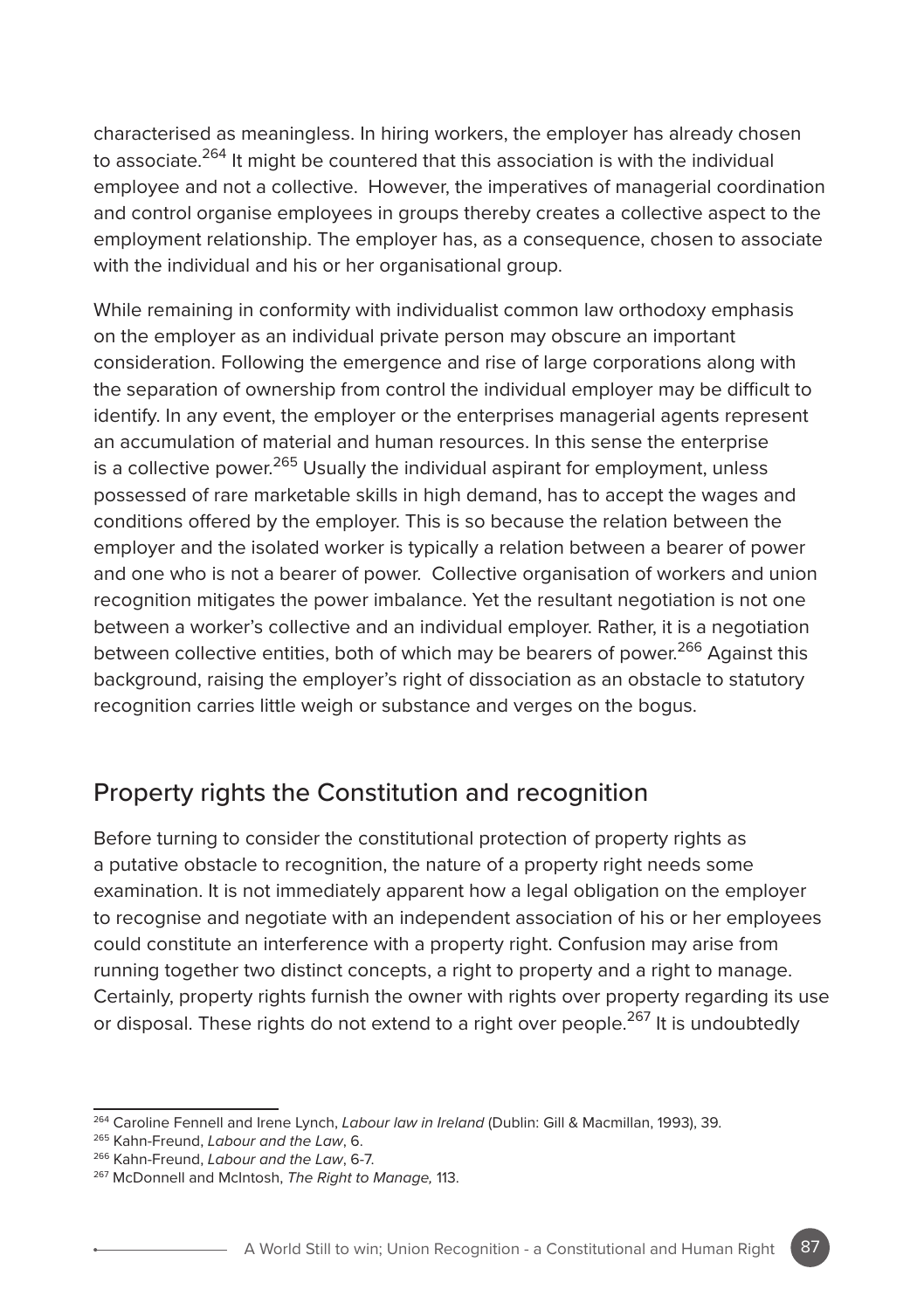the case that the essential object of privately-owned commercial organisations operating in the market is the pursuit of profit. This objective is realised mainly through the management and direction of the people employed therein. The claim that an absolute right to manage naturally flows from enterprise ownership has long been contested. Indeed, the potential for exploitative abuse arising from an unchecked right to manage has necessitated continual and continuing State legislative intervention, political and trade union action.<sup>268</sup> Statutory recognition is not so much an interference with a property right but more a collective, humanistic, democratic qualification of managerial or employer power.

Nonetheless, might a legal obligation on an employer or company to recognise and negotiate with its employees' union fall foul of the constitutional guarantee protecting citizens property rights? Articles 43.1 and 40.3.2 of the Constitution both enshrine the right of private ownership and commit the State to protect from unjust attack the property rights of its citizens. Yet many of the rights in the Constitution are qualified rather than absolute. Article 43.2.1 states that the exercise of property rights "ought in civil society to be regulated by the principles of social justice." This is more than a pious aspiration.<sup>269</sup> Indeed, Article 43.2.2 empowers the State to delimit these rights with a view to reconciling their exercise with exigencies of the common good. A close or symbiotic relationship between the two articles has been identified by the Supreme Court. When disputes arise concerning a citizen's property rights these provisions contained in Article 43 have to be read in conjunction.<sup>270</sup> In *Cafolla v O'Malley*, Costello J. listed examples of legislative restrictions on property rights required by the common good which the courts did not regard as an unjust attack. He cited laws restricting fishermen from fishing at certain times, limiting the nature and size of the catch, restricting the hours of trading in licensed premises, and regulating princes at which goods can be sold or services remunerated.<sup>271</sup> According to Hogan and Whyte, legislative restrictions on property rights are usually upheld by the courts and only a small minority of cases have found the constitutional guarantee of private property to have been infringed.<sup>272</sup> Indeed a US observer has doubted the

<sup>268</sup> On this see: Kahn-Freund, *Labour and the Law*, 6-7: "The main object of labour law," Kahn-Freund claims, "has always been […] and will always be […] a countervailing force to counteract the inequality of bargaining [...] inherent in the employment relationship. Most of what we call protective legislation [...] legislation on safety in mines, factories and offices, on payment of wages in cash […] on race and sex discrimination, on unfair dismissal [...] most labour legislation must be seen in this context. It an attempt to infuse law into a relation of command and subordination."

<sup>&</sup>lt;sup>269</sup> See: Rachel Walsh, "Private property rights in the drafting of the drafting of the Irish constitution: a communitarian compromise," *Dublin University Law Journal*, 33 (2011).

<sup>&</sup>lt;sup>270</sup> For various cases cited, see: Hogan and Whyte, *The Irish Constitution*, 4<sup>th</sup>.ed. p.1989; Gerard Hogan, "The constitution, property rights and proportionality," *Irish Jurist* 32 (1997).

<sup>&</sup>lt;sup>271</sup> Cafolla v O'Malley [1985] I.R. 486 cited in Hogan, Whyte, The Irish Constitution, 4<sup>th</sup>. ed. p. 1990.<br><sup>272</sup> Hogan, Whyte, *The Irish Constitution*, 4<sup>th</sup>. ed. p. 1970. See also: Morgan, *A Judgement too far?* 41-9.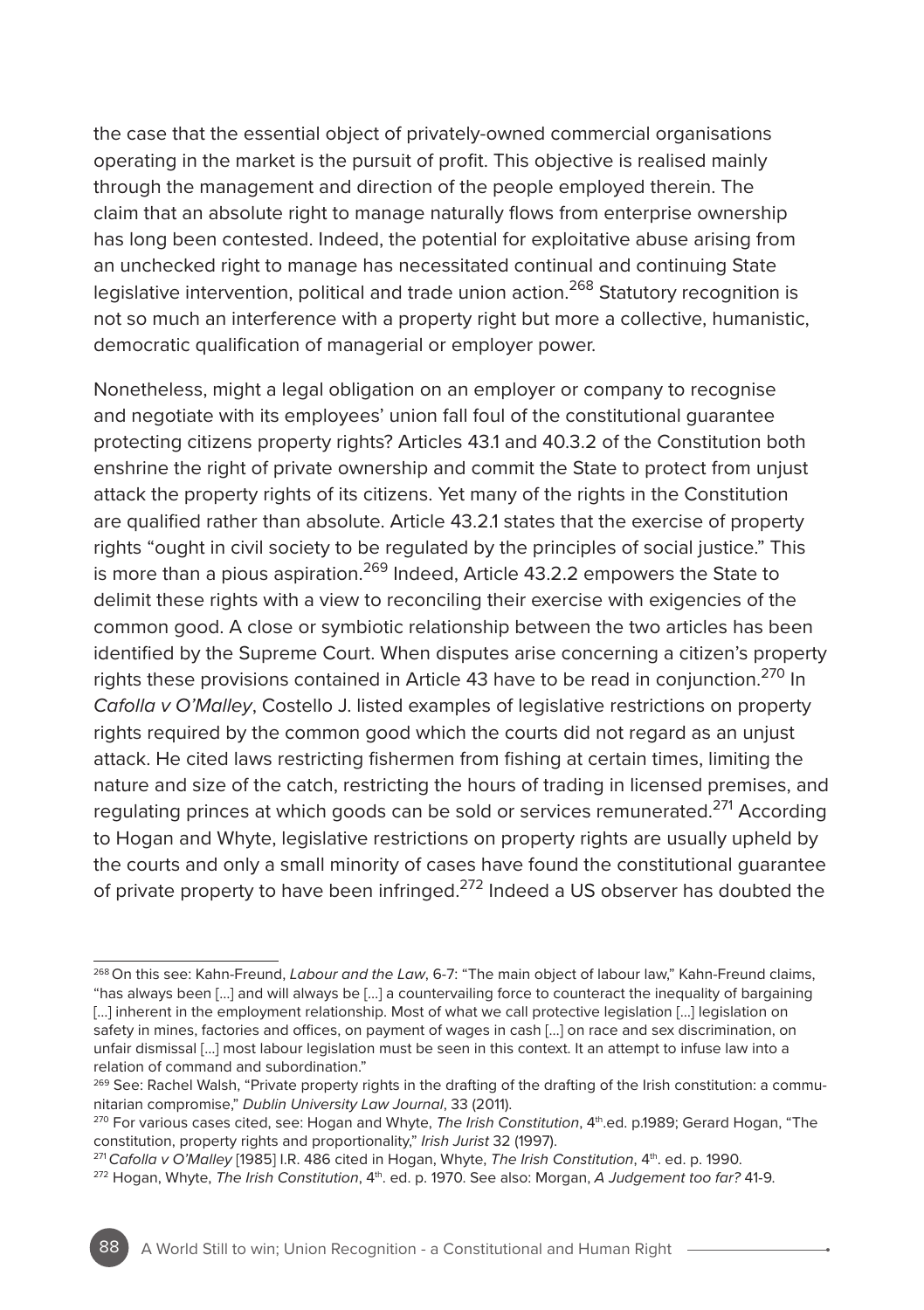effectiveness of the protection afforded to property rights by the Irish Constitution. He detected an underlying ambivalence with regard to wealth. Notions such as Christian socialism and concern with the common good, he believed, might prove difficult to reconcile with free enterprise.<sup>273</sup>

To the extent that there is a popular perception that property rights are constitutionally sacrosanct, that perception, it seems, is mistaken.<sup>274</sup> This being so, the assumption that statutory recognition would automatically attract constitutional infirmity is ill founded. It is more likely that such recognition would come within the shelter of the constitutional qualifications of property rights. This will be particularly so if it can be shown that trade unions facilitate social justice, contribute to the common good, and enhance the democratic nature of the State. The beneficial effect of unions in the enterprise and wider society have already been considered at some length.<sup>275</sup> However, they can be briefly summarised as follows.

At firm level unions assert the human essence of the labour commodity, impose some check on the arbitrary exercise of power, and by seeking participation and accountability in decision-making strengthen democratic culture, values, and practice. In the wider society union membership promotes citizen engagement and political participation. Also, unions act to promote values of social solidarity and counter the socially corrosive effects of atomistic market individualism. Thus, by enhancing the democratic nature of the state, restricting abuse by the economically powerful, and so contributing to social justice and the common good, unions can be regarded as socially beneficial. Consequently, a constitutional challenge to a legislative enactment on statutory recognition is open to being strongly opposed on at least two grounds. First, the constitutional guarantee of property rights is not absolute but qualified by the exigencies of social justice and the common good. Facilitation of these objectives by trade unions, along with their enhancement of democracy and the democratic nature of the state would arguably bring unions and their recognition within the shelter of these qualifications. Even if a statutory obligation to recognise a union were to amount to an interference with a property right, it would under Article 43.2.2 likely remain valid as a "delimitation" of that right.<sup>276</sup> Second, it could be argued that an implicit unenumerated right latent in the constitutional guarantee of freedom of association is the right to union

<sup>273</sup> Francis X. Beytagh, *Constitutionalism in contemporary Ireland: An American perspective* (Dublin: Round Hall Sweet & Maxwell, 1997), 194-5.

<sup>&</sup>lt;sup>274</sup> Hogan and Whyte, *The Irish Constitution*, 4<sup>th</sup>. ed. p. 1970.

<sup>275</sup> See Section 1 under subheadings *Worker and Unions in the Firm, Unions and the Market, Unions and Democracy*, and *Unions and the Wider Society*.

<sup>276</sup> Casey, "Reform."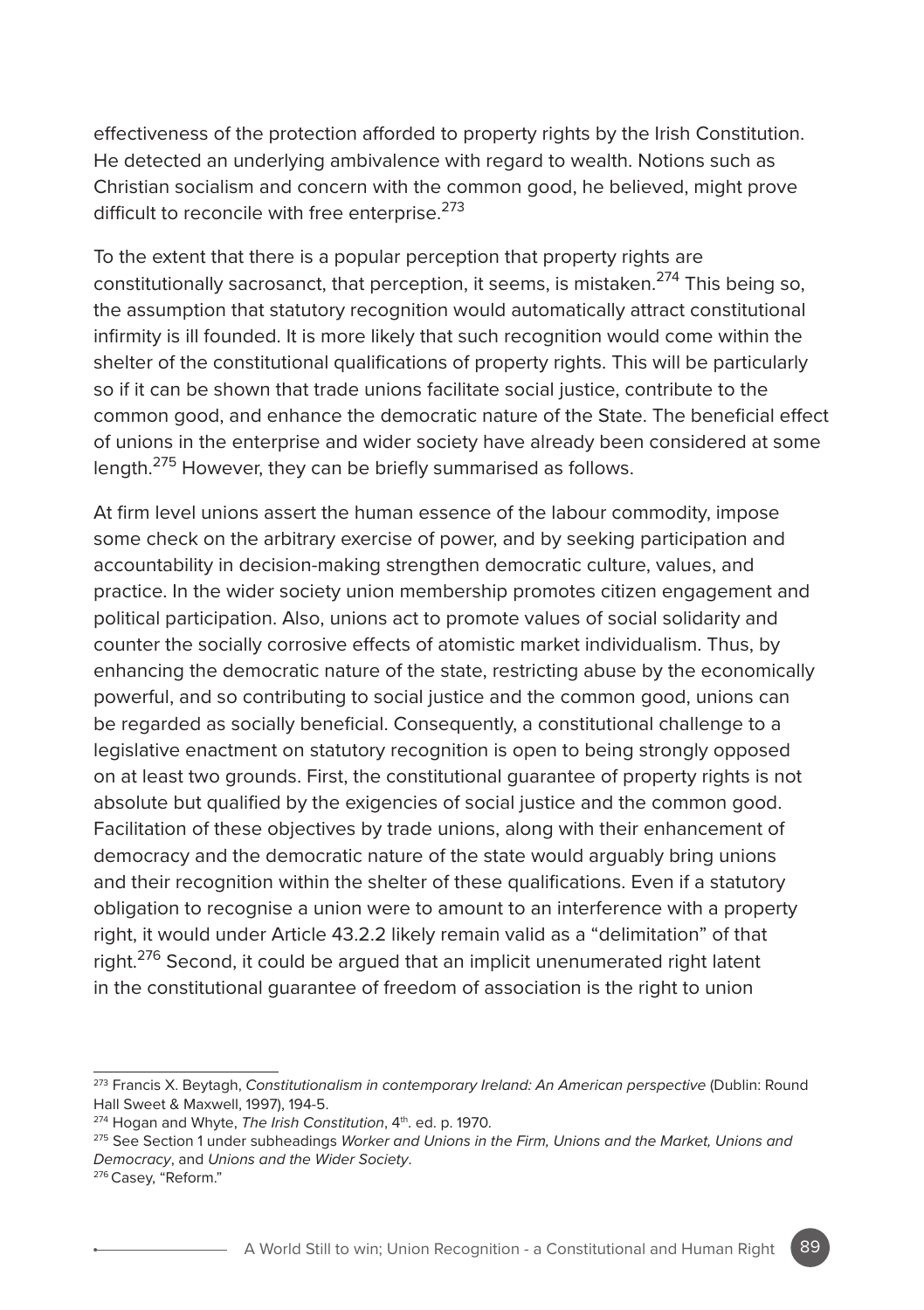recognition. Many commentators, and the Review Group itself, have noted that without a concomitant right to recognition the constitutional guarantee of freedom of association remains an illusory or mere paper right.277 The ECtHR judgment in *Demir* could be invoked as persuasive support for this contention.

#### Voluntarism and Statutory Recognition

Another objection raised by the Constitution Review Group and reproduced by commentators and the High-Level Group on union recognition was that an obligation on the employer to recognise the employees' independent trade union would be contrary to the voluntary nature of Irish industrial relations.<sup>278</sup> This is also an objection perennially raised by employers.279

Voluntarism is usually understood to mean that trade unions and employers are opposed to legal intervention in industrial relations and that the parties remain free to regulate the substantive and procedural terms of the employment relationship without State intervention.<sup>280</sup> Yet governments in these islands have continually intervened to regulate both the individual and collective employment relationship. Numerous pieces of Irish legislation regulating individual and collective relationships at work are not regarded as departing from the voluntarist tradition. For instance, there were few if any objections to the Industrial Relations Act 1990 as constituting a departure from voluntarism despite the fact that it breached ILO principles on trade union autonomy and legislated to regulate the internal balloting procedures in trade unions.<sup>281</sup> Again, with the Industrial Relations (Amendment) Act 2015 which imposed limitations and duties on employers regarding excepted bodies, no claims were made that it broke with voluntarism. It would seem then that trade unions and employers are not opposed to legislation per-se – certainly not when it

<sup>277</sup> Casey, "Reform"; Constitution Review Group; Fennell and Lynch, *Labour Law in Ireland*; Lynch, "Lawyers and Unions."

<sup>278</sup> Constitution Review Group (1996), 316 paragraph 3; Howlin and Fitzpatrick, "Feasibility"; Alastair Purdy, "The Industrial Relations (Amendment) Act 2001 and the Industrial Relations (Miscellaneous Provisions) Act 2004 – have they helped?" *Irish Employment Law Journal* 1, no. 5 (2004).

<sup>279</sup> See: IBEC, *Proposal for a directive on adequate minimum wages in the European Union: IBEC submission to the Department of Enterprise, Trade and Employment* (Dublin: Department of Enterprise, Trade and Employment, 2021).

<sup>280</sup> Ferdinand von Prondzynski and Charles McCarthy, *Employment Law* (London: Sweet & Maxwell, 1984), 28-9. See also: Kerr, "Industrial Relations Law," 665; Joseph Wallace, "The Industrial Relations Act 1990: an industrial relations perspective," The Industrial Relations Act 1990; 20 years on, ed. Tony Kerr (Dublin: Round Hall, 2010); See further: Joseph Wallace, Gerard McMahon and Patrick Gunnigle, *Industrial relations in Ireland* (Dublin: Gill & Macmillan, 2004).

<sup>281</sup> D'Art, *Untying Workers' Hands.*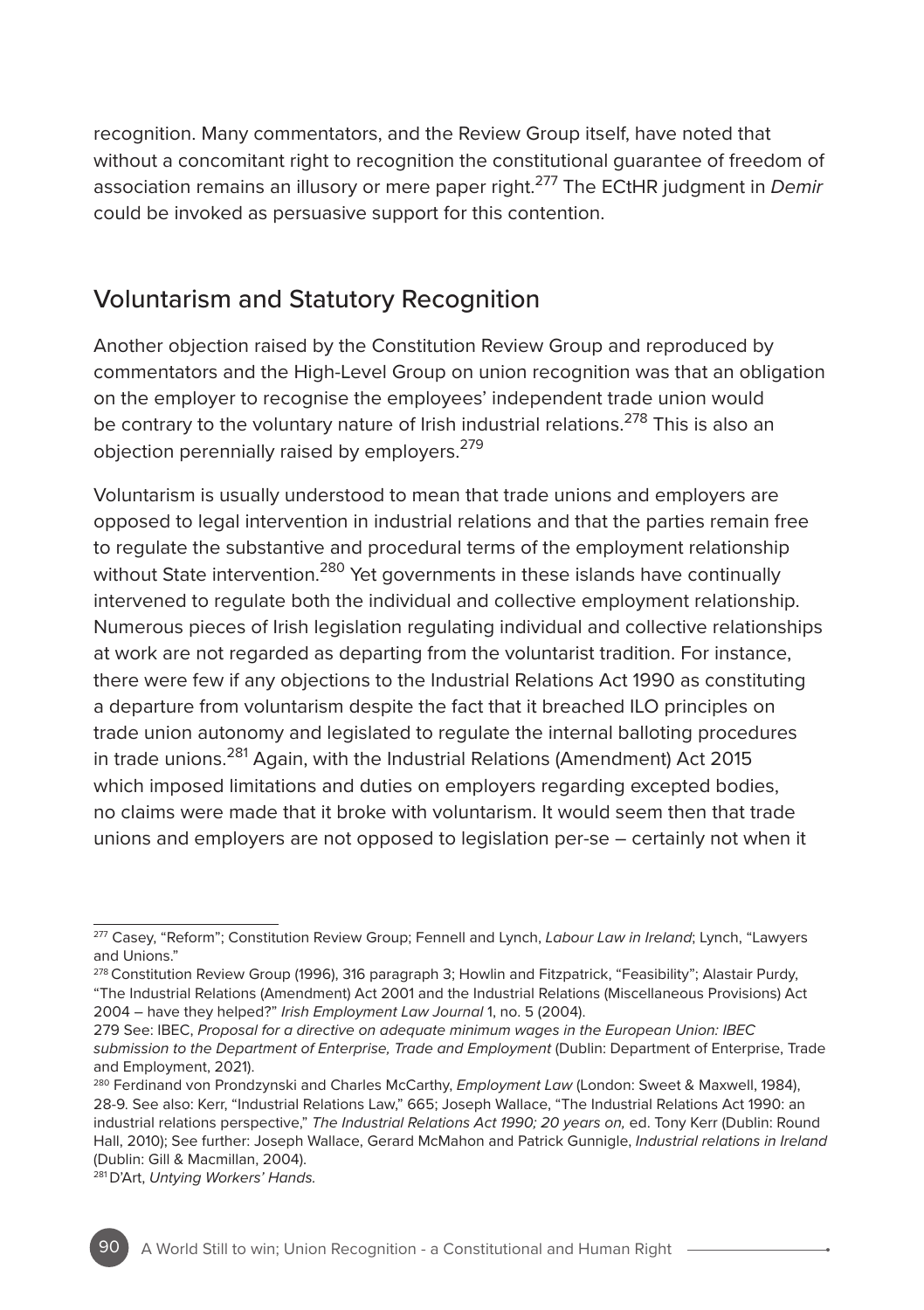is perceived to support their interests. Consequently, the primary issue in respect of the Government's role in industrial relations is not whether it should intervene but rather what the degree of intervention should be, in what areas and for what objective.<sup>282</sup> Voluntarism appears as a slippery and ambiguous concept. In both the UK and Ireland voluntarism has "tended to be more a general attitude than a precise doctrine."<sup>283</sup> However, it may on occasion be a useful bogeyman deployed by those opposing a particular legislative enactment.284

Far from being a departure from voluntarism or free collective bargaining, statutory recognition fits easily within that tradition. Indeed, in certain circumstances, statutory recognition could act in support of a voluntarist system of industrial relations. This claim relies on the assumption that Irish State policy remains supportive of trade unions and collective bargaining. However, as noted above, collective bargaining cannot begin until a union is recognised for that purpose. Where growing employer opposition makes securing recognition increasingly problematic, then the State may intervene to create conditions where the democratic will of the employees can find practical expression and not be overridden by superior employer power. The ineffective Industrial Relations (Amendment) Act 2001, as amended, and the subsequent remedial measures contained in the Industrial Relations (Amendment) Act 2015 are examples of such intervention. Nevertheless, the question remains whether statutory recognition would involve a radical departure or fundamental break with the tradition of voluntarism. Even a cursory examination of what statutory recognition actually involves can only produce an answer strongly in the negative.

Statutory recognition imposes a legal obligation on the employer to recognise and negotiate with an independent trade union of his or her workers. In the negotiations or bargaining that follow recognition, there is no legal obligation on either or both of the parties to produce an agreement or a particular outcome with regard to wages or conditions of employment. The bargaining outcome will depend on the relative bargaining power of the parties, the skill of the respective negotiators, and the market in which the enterprise operates. Thus, the outcomes, whatever they may be, are not imposed by the State but remain very much within the tradition of voluntarist collective bargaining. As the definitions or description of voluntarism have it, the

<sup>282</sup> Michael Salamon, *Industrial relations: theory and practice* (London: Prentice Hall, 1987), 219-20. <sup>283</sup> *Report of the Commission of Inquiry* (Stationery Office, Dublin July 1981), 11 paragraph 28.

<sup>284</sup> See: Frances Meenan, *Working within the law: a practical guide for employers and employees* (Dublin, Oak Tree Press, 1999): Voluntarism, Meenan claims, "is becoming more of a misnomer because individual employment rights are increasingly protected by statute" (p.151). Later in discussing a failed bill on statutory union recognition Meenan suggests that "its introduction would have undermined the voluntarism of Irish industrial relations" (159-60).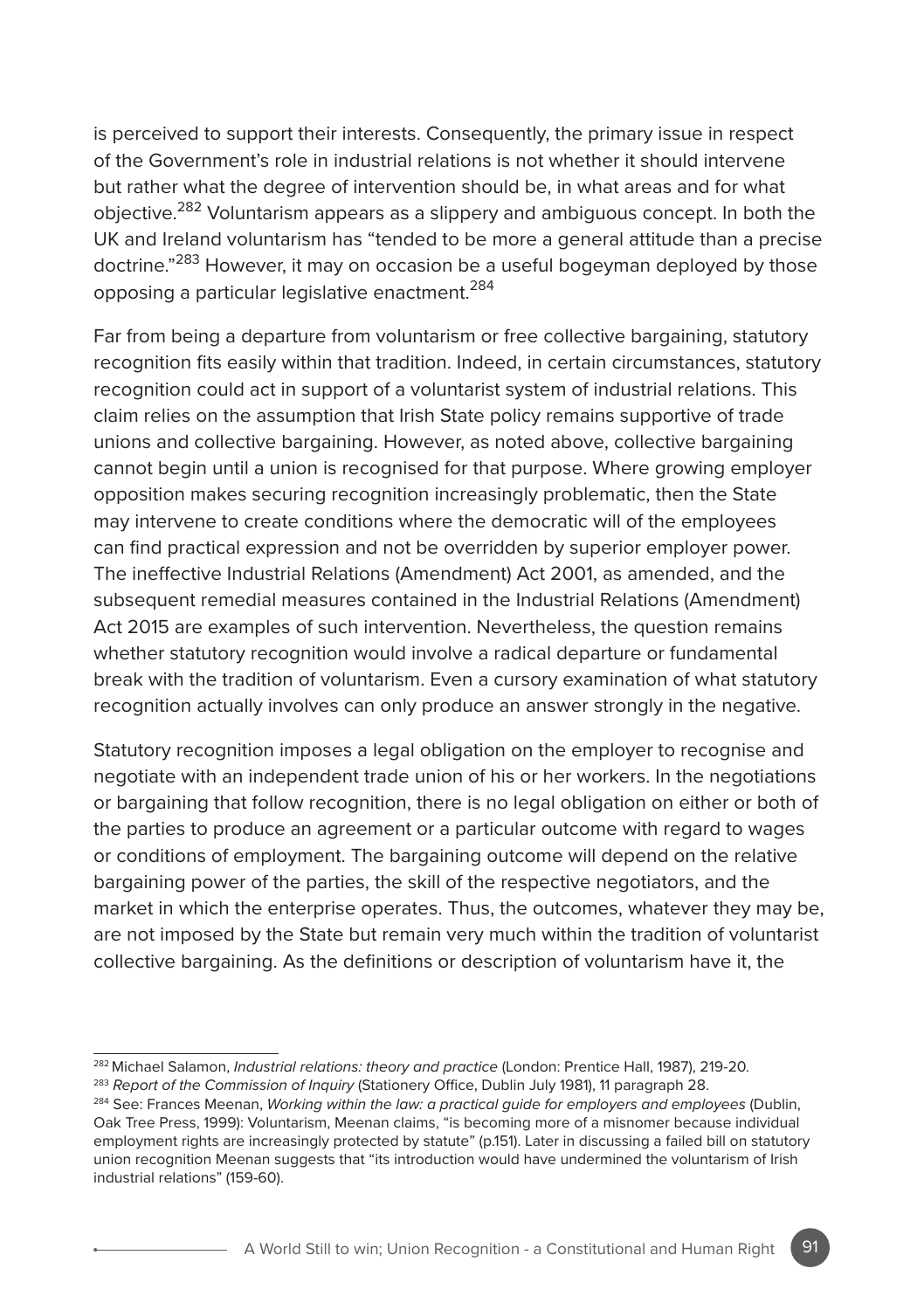parties remain largely free to regulate the substantive and procedural terms of the employment relationship without State intervention.<sup>285</sup> The contention that statutory recognition represents a shift from the voluntary system of industrial relations does not stand up to examination. It seems much more likely that a statutory procedure for union recognition would support voluntarism or collective bargaining as the principal method regulating the employment relationship.

### Statutory Recognition and Inward Investment

A further concern raised by the Review Group was the negative consequence that statutory recognition might have on government's inward investment policy. The policy of encouraging foreign firms to locate in Ireland might be jeopardised the group suggested, if these firms "were effectively coerced to negotiate with a particular trade union."<sup>286</sup> This concern was also repeated by the IDA representative on the High-Level group on union recognition.<sup>287</sup> Before addressing the substance of this claim, the language in which it is couched needs examination.

"Effectively coerced to negotiate with a particular union" is a pejorative partisan formulation. Such rhetoric is the stock in trade of those opposing legislation facilitating recognition. For example, some commentators in discussing legislating for recognition prefer the prefix "mandatory" rather than "statutory."288 Mandatory suggests command, coercion, conjuring up fanciful images of union power and a disregard of individual rights. The nineteenth century claim that law itself is essentially and ultimately coercive is now regarded as a crudely lopsided view. It ignores the facilitative role played by the law.<sup>289</sup> Nonetheless, coercion or command remains as an aspect of the law but the salience of these features will be contingent on context. Many legislative enactments in collective or individual employment law can arguably be regarded as primarily facilitative. Examples include the establishment of a floor below which wages cannot fall or the requirement that employees be consulted in pursuit of improved health and safety. Sanctions,

<sup>&</sup>lt;sup>285</sup> See footnote 280 sources for various but similar definitions. .See also the definition contained in the *Report of the Committee of Inquiry*, 10: "It is generally assumed that our system is a voluntary one, by which we mean that the parties to industrial relations are free to agree or not agree on the substantive principles which are to govern their mutual rights and obligations and to regulate their behaviour without intervention of the State […] it is a shorthand term for a variety of attitudes and principles."

<sup>&</sup>lt;sup>286</sup> Constitution Review Group, 316, paragraph 3.

<sup>287</sup> See: D'Art and Turner, "Union recognition."

<sup>288</sup> See Howlin and Fitzpatrick*,* "Mandatory trade union recognition"' Purdy, "The Industrial Relations (Amendment) Act 2001."

<sup>&</sup>lt;sup>289</sup> H. L. A. Hart, *The Concept of Law* 3<sup>rd</sup> edition (Oxford: Oxford University Press, 2012), 18-25.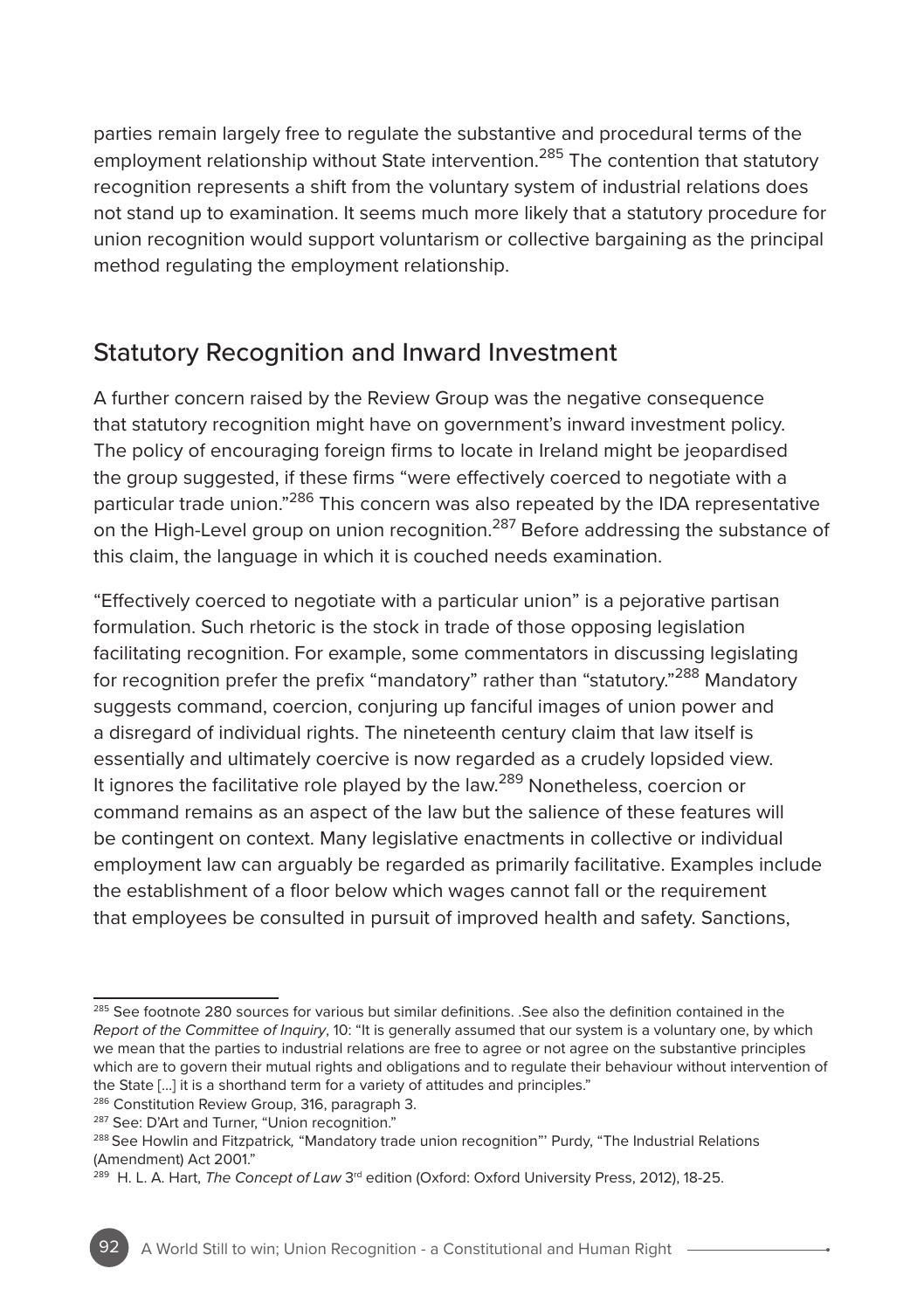however, attend failure of implementation by the employer. Yet these legislative enactments are not, it would seem, regarded as coercive or labelled mandatory. On this basis, beyond a simple animus, it is difficult to comprehend how statutory recognition could be seen as any more coercive than minimum wage or health and safety legislation. Statutory recognition may be more correctly seen as facilitative rather than coercive. It gives concrete expression to the democratic decision of workers to be represented by a union or unions in negotiation with their employer. The particular union or unions designated to represent and negotiate on behalf of employees is not a result of legislative prescription. Rather, it flows from a free, independent democratic employee choice. It is surprising that the question of who decides – employer or employees – the identity or acceptability of the negotiating union(s) should resurface in the late twentieth century. That question was at the heart of the 1913 strike  $^{290}$ 

Owing to the dearth of survey evidence it is difficult to establish with any certainty the extent to which statutory recognition might act as a deterrent to multinationals contemplating investment in this jurisdiction. Consequently, what follows is purely speculative. Many multinationals locating here have already some form of statutory recognition in their home countries. In the United States statutory recognition has been on the statute book since 1935. Since then, employer-sponsored enactments have in the intervening years shaped the legislation more to their satisfaction.<sup>291</sup> Yet manv employers would probably prefer to operate without trade unions. The strength of that preference will vary depending on ideology, culture and the institutional arrangements in the home country. For some corporations, existing legislation on recognition may constitute no more than a minor irritant. It is unlikely to figure as a major determinant encouraging capital flight from the home country. There is apparently no evidence to show that the absence of statutory recognition in this State figures prominently as an incentive in multinational investment decisions. Rather the principal reasons multinationals locate here are facilitative government policy, a generous taxation regime and the easy availability of educated skilled workers. In fact, union density levels are higher in foreign multinationals including those of US origin than in domestic private sector firms.<sup>292</sup> The prospect of statutory recognition may be of more concern to domestic private sector firms than foreign multinationals.<sup>293</sup>

<sup>&</sup>lt;sup>290</sup> Yeats, *Lockout; Dublin 1913.*<br><sup>291</sup> D'Art and Turner, "Trade union growth." See also: Taft Hartley Act 1947.

<sup>292</sup> Jonathan Lavelle, Anthony McDonnell and Patrick Gunnigle, *Human resource practices in multinational companies in Ireland: a contemporary analysis* (Dublin: Government Publications Office, 2009), 99-120. 293 Doherty notes that the majority of cases (72%) taken under the 2001/4 Acts involved indigenous employ-

ers. Doherty, "Representation."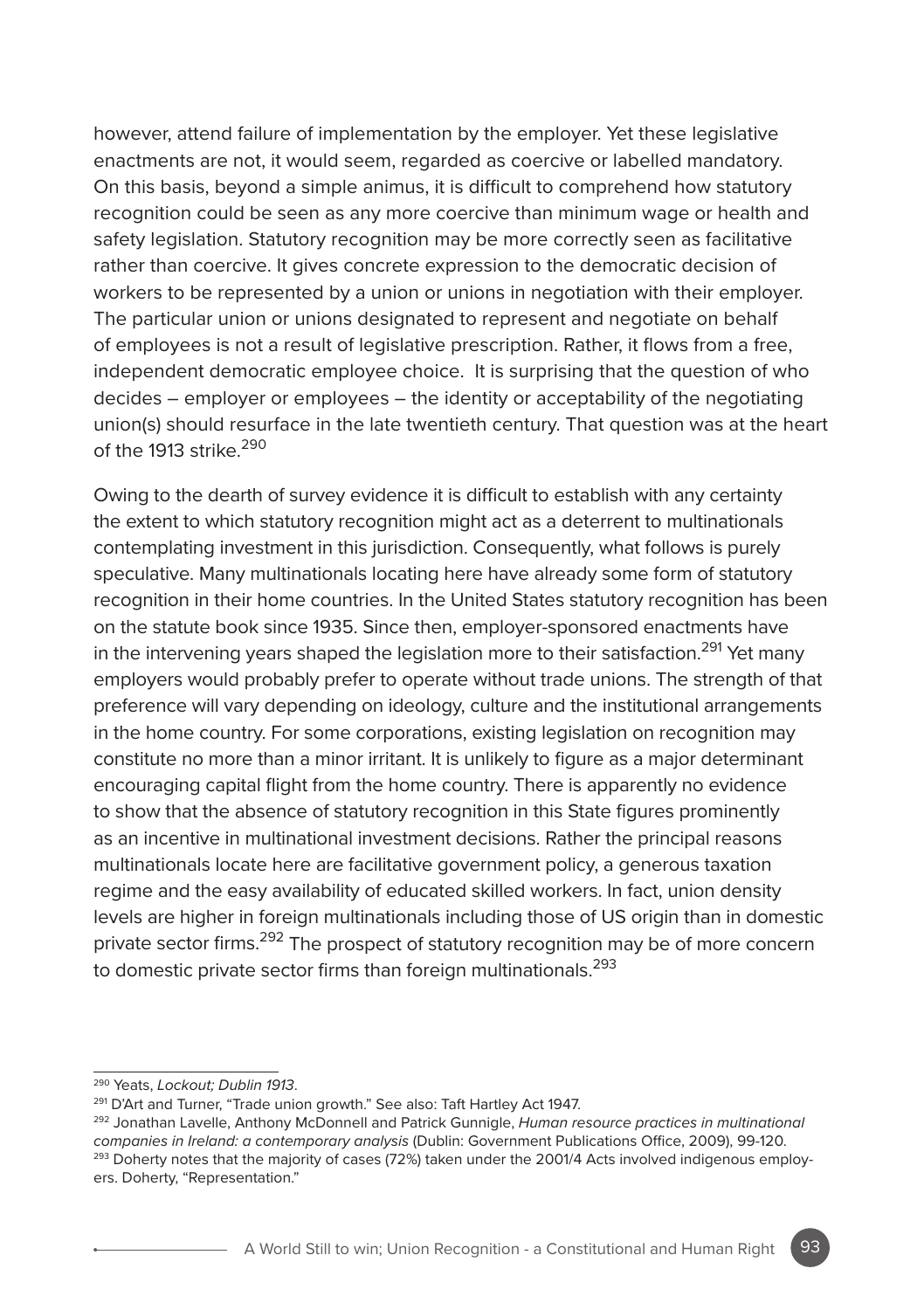# The Ryan Air case and the impossibility of statutory recognition –

In the *Ryanair* case the Supreme Court held that "Ryanair is perfectly entitled not to deal with trade unions nor can a law be passed compelling it to do so."294 The reasoning behind this peremptory dismissal of statutory recognition was not explained or developed in the case. It may stem from an assumed constitutional impediment. If it is the case that statutory recognition is a legal impossibility, the Irish State would occupy a unique position among western democracies. For example, in the Scandinavian countries, employers are legally obliged to recognise trade unions.<sup>295</sup> In the UK, there is a statutory mechanism in place to facilitate recognition.<sup>296</sup> Since 1935 employers in Canada and the United States are legally obliged to recognise and negotiate with trade unions if that is the democratic choice of their employees.<sup>297</sup> These latter two countries are of particular interest. Both Canada and the United States, like Ireland, are governed by constitutions. The constitutions of these two countries likely extend stronger protection to property rights without the qualifications attending these rights that feature in the Irish Constitution. Yet both countries have laws facilitating statutory recognition. In the United States, it was noted above, the law governing statutory recognition survived a constitutional challenge and remains on the statute book.

The claim that a law cannot be passed obliging Ryanair or by implication any employer to recognise and negotiate with a trade union is, it seems, mistaken. According to one authority, existing legislation already imposes a series of miscellaneous duties of consultation and recognition on certain employers.<sup>298</sup> The Universities Act 1997, the Education Act 1998, and the Institutes of Technology Act 2006 are examples cited in support. However, the strongest and most unequivocal examples are the Railways Acts of 1924 and 1933. These Acts require that all terms and conditions be negotiated between the employer and the trade unions representing employees.<sup>299</sup> It is, in short, a form of statutory recognition. Though these Acts predate the 1937 Constitution, they have gone unchallenged and so remain good law. While they were amended by Section 46 of the Transport Act

<sup>&</sup>lt;sup>294</sup> Ryanair v Labour Court [2007] 4 I.R.199, 215.<br><sup>295</sup> Co-Determination Act (MBL) 1985. See also: D'Art, *Economic Democracy*, 156-158.

<sup>&</sup>lt;sup>296</sup> Trade Union and Labour Relations (Consolidated) Act 1992 and Employment Relations Act 1999. It should be noted that the UK operates a voluntarist system of industrial relations.

<sup>297</sup> National Labour Relations (Wagner) Act 1935 (USA). War Decree Bill 1944 (Canada) incorporates Wagner Act into Canadian law.

<sup>298</sup> Kevin Costello, *Labour law in Ireland* (Netherlands: Kluwer Law International, 2016), 212.

<sup>299</sup> Costello*, Labour Law in Ireland*, 211.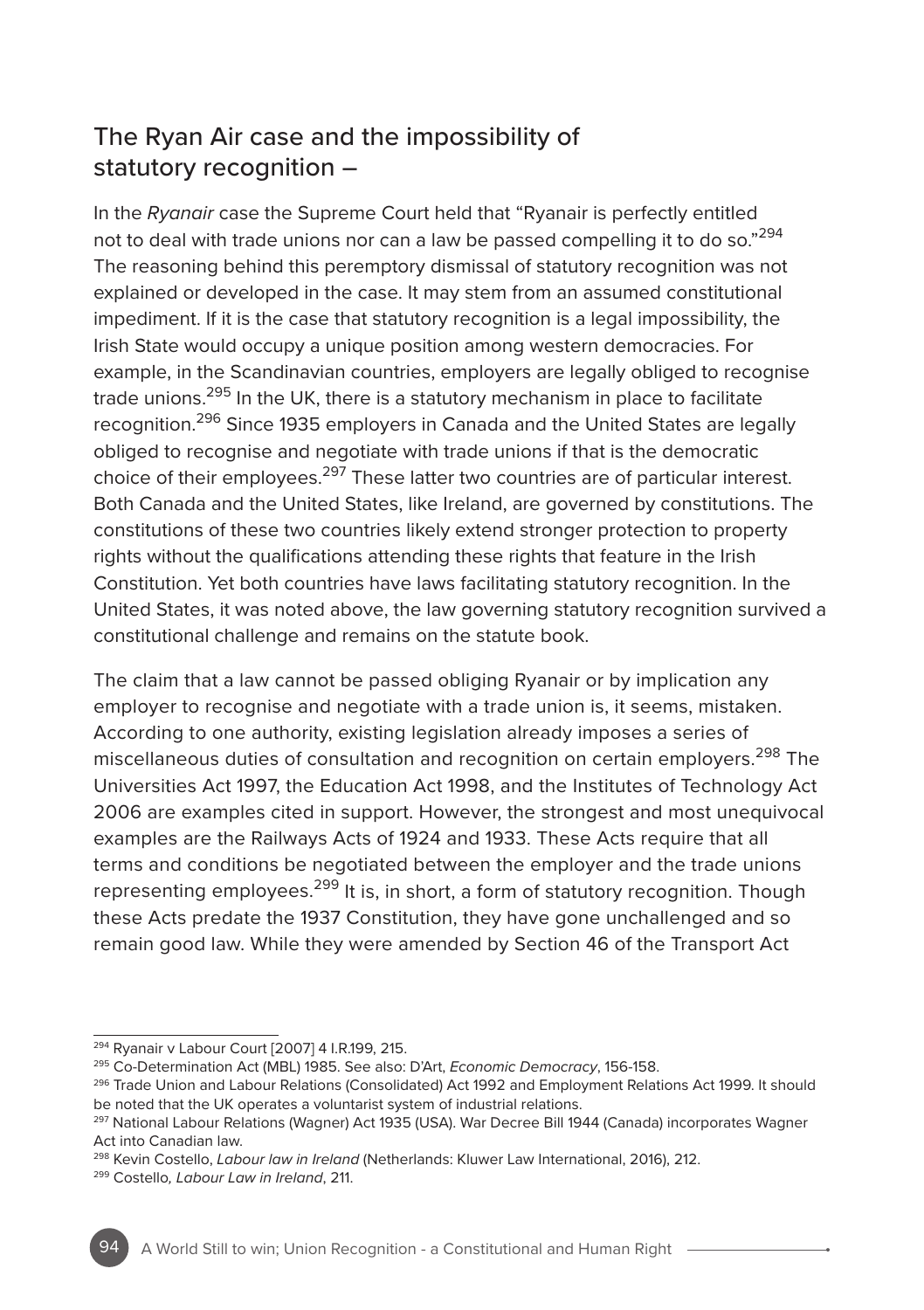1950, the provision remains that rates of pay, etc. of CIÉ employees are regulated in accordance with agreements entered into by CIÉ and the appropriate trade unions.<sup>300</sup> That being so, it renders much of the argument in this section somewhat superfluous. The supposed solidity of the constitutional and other obstacles to statutory recognition – employers' property rights and right of dissociation, the horizontal effect, the incompatibility with voluntarism – are all without substance.

### In Summary

The right to form associations and trade unions is a right the State guarantees in Art. 40.61. iii of the Constitution. Freedom of association is one of the hallmarks of a democratic state. The primary purpose for which workers form and join trade unions is not simply the pleasure of association but to exercise through their collective some influence on employer decision-making affecting their working lives. This legitimate objective can be fully realised only when the employer agrees or is obliged to recognise and negotiate with an independent trade union(s) of his or her employees. Many commentators acknowledge that the right to associate without a concomitant right to recognition renders the right illusory.

The contention that union recognition is the practical embodiment of freedom of association has not, to date, been accepted by the Irish judiciary. They have consistently ruled that the right to associate does not involve a corresponding right to recognition. This formalist interpretation of freedom of association is not unique to this jurisdiction. Until relatively recently the ECtHR adopted the same position. However, as a consequence of the unanimous judgment of the Grand Chamber in *Demir,* a radical departure from the ECtHR's previous case law has taken place. The ECtHR now subscribes to the view that the formalist interpretation of freedom of association is "theoretical and illusory." Only a purposive or functional interpretation can make that right "practical and effective." As matters now stand, freedom of association, according to the ECtHR, necessarily encompasses not only the right to form and join trade unions but an accompanying and indivisible right to union recognition and collective bargaining.

<sup>300</sup> Kerr and Whyte, *Irish Trade Union Law*, 19. Originally CIÉ was the body responsible for public transport. Today the company is divided into three entities: Bus Éireann, Dublin Bus and Irish Rail. Despite this rearrangement, wages and conditions in these firms continue to be determined by independent trade unions through collective bargaining.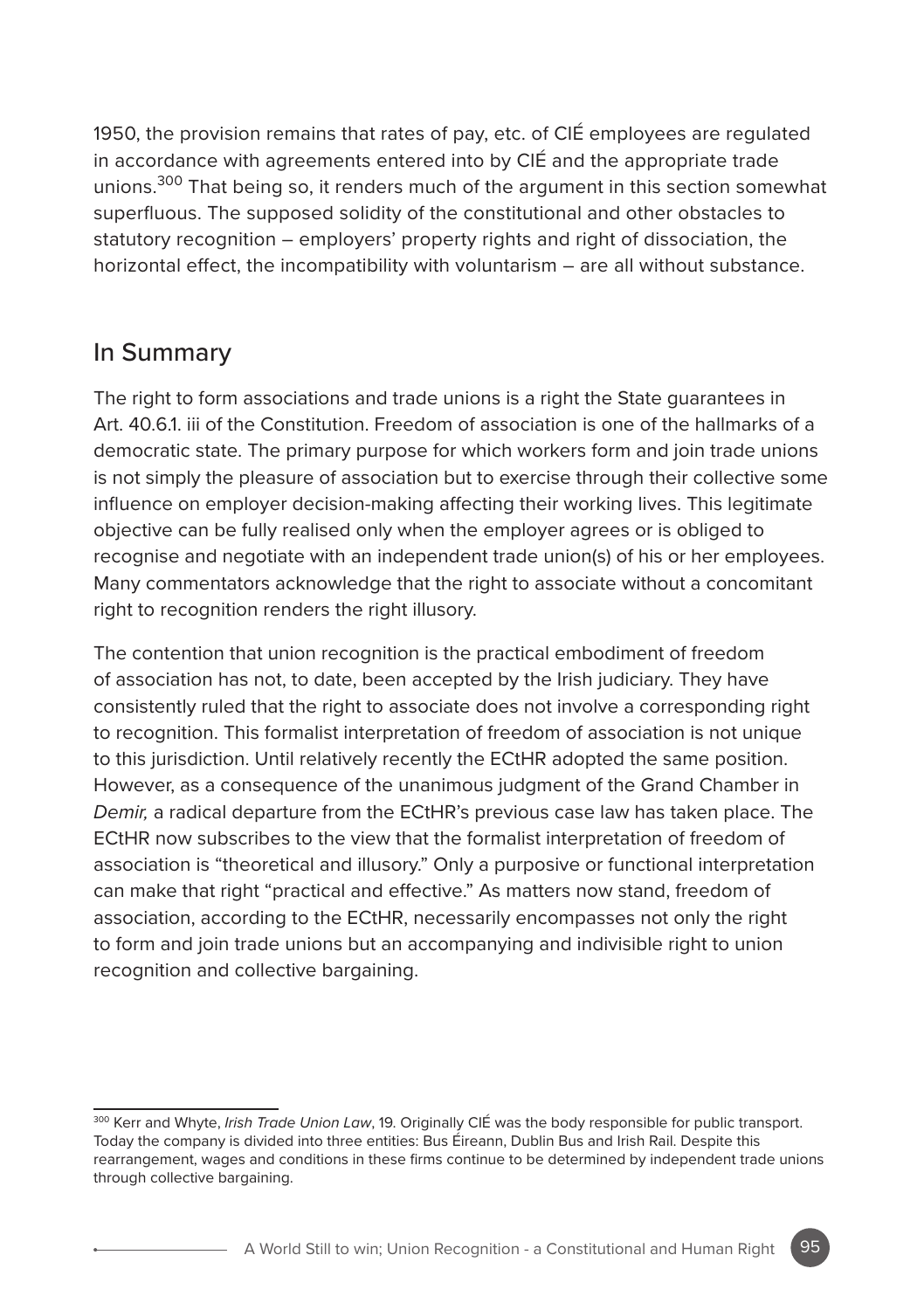The question arises as to what practical effect the ECtHR *Demir* judgment has in this jurisdiction. It may well place the Irish judiciary under some obligation to modify if not radically alter their long-held position separating the right to associate in unions from a corresponding right to recognition. In future cases of contested recognition Irish judges may be placed under some constraint. Continuing to apply the traditional formalist interpretation in the fact of its unanimous and comprehensive rejection by the ECtHR would seem at least discourteous, as it would appear to set at nought the judgments of that court. The position of the Irish State regarding ECtHR judgments seems less ambiguous. The ECtHR judgment in *Wilson* was briefly considered above. It was incorporated by Ministers Bruton and Nash into S.I. No. 139 of 2004 "to remove any doubt as to Ireland's full compliance with the judgment."<sup>301</sup> Extrapolating on that willingness, the judgment in *Demir* would have the salutary effect of opening the road to statutory recognition thereby given practical substance to the constitutional guarantee of freedom of association.

It is however the case that the above outcome is subject to the primacy of the Irish Constitution. Where judgements of the ECtHR conflict with the Constitution there is no requirement, they be incorporated in Irish law.<sup>302</sup> That would hold good in the event of its being shown that a legal obligation on the employer to recognise a union would be unconstitutional. The supposed constitutional and other obstacles to statutory recognition were examined above. Overall, they were found to be lacking in substance. In some instances, the perceived obstacles turned out to be the flimsiest of paper tigers, mere painted devils. Even so the effort expended in dismantling the supposed or perceived obstacles may be essentially superfluous. The fact is that a form of statutory recognition has been on the Irish statute book since the 1920s. Though amended in 1950, the provision that wages and conditions of CIÉ employees be regulated by negotiations between management and trade unions remains. While this is confined to a particular group of workers, it is in effect statutory recognition. Unchallenged, it remains good law. On this basis, it would seem that there are no obstacles, constitutional or otherwise to statutory recognition. However, beyond the chimerical, one formidable obstacle remains – the opposition of powerful interest groups.

The Industrial Relations (Amendment) Act 2015 provides a mechanism by which the fairness of wages and conditions of unionised employees in non-union firms can be assessed and, if necessary, altered through the offices of the Labour Court

<sup>301</sup> S.I. No. 139/2004 Industrial Relations Act 1990 (Code of Practice on Victimisation) Order 2004. See: WRC, "Ministers Bruton and Nash to reform Industrial Relations (Amendment) Act." 302 IHREC, *Human rights explained*, 11.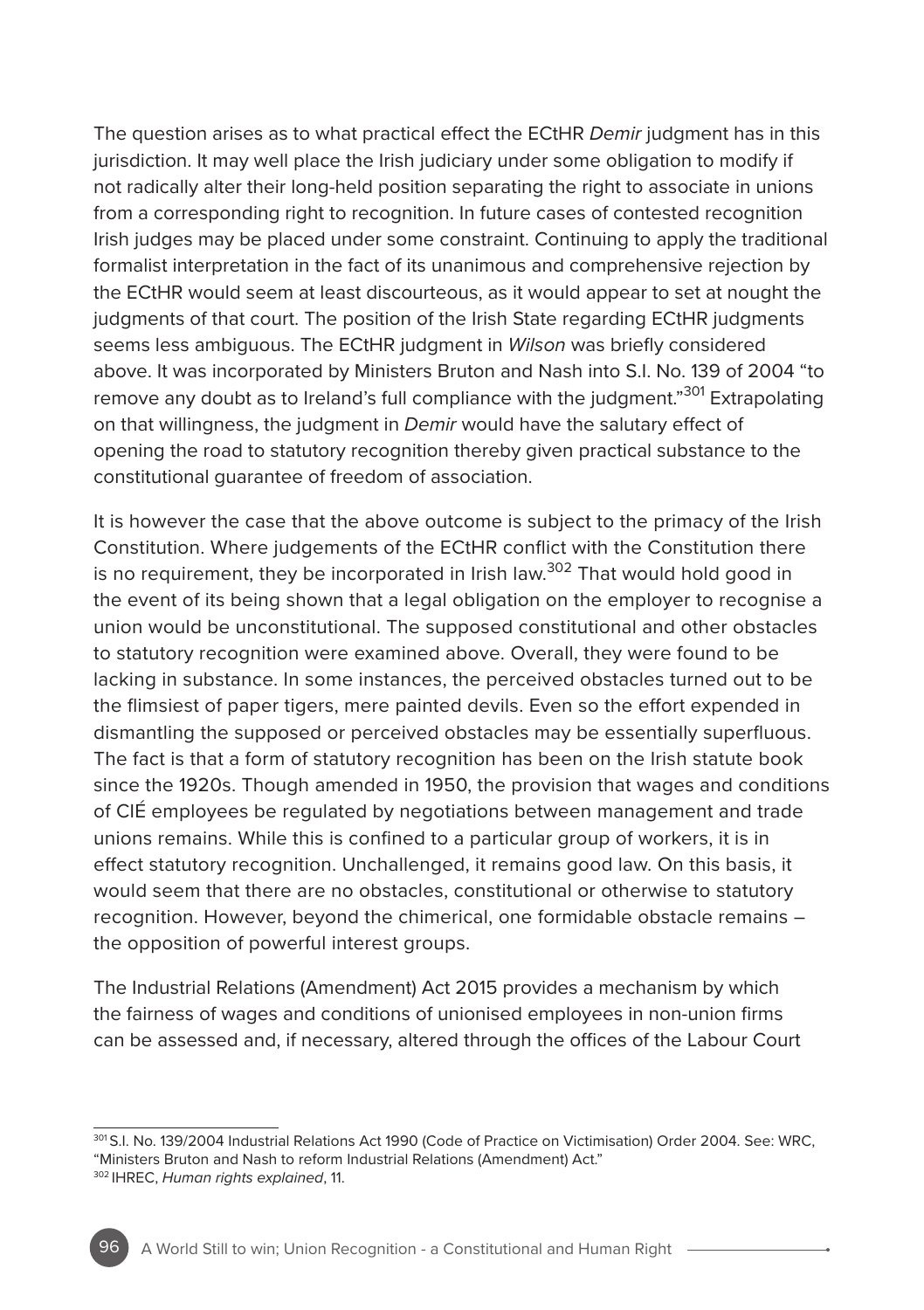and/or the accepted body. Under the Act, the Labour Court is precluded from granting union recognition and its concomitant of collective bargaining. The novelty of this arrangement and its departure from ILO requirements has already been noted. Indeed, in this context Kerr has raised questions regarding the Irish State's compliance not only with the ECtHR *Demir* judgement but with other Conventions and Charters. He points to the obligations on Member States under Article 6(2) of the European Social Charter to promote collective bargaining. Furthermore, he notes that the right to engage in collective bargaining is enshrined in Article 4 of the ILO's Convention 98 and art 28 of the Charter of Fundamental Rights of the European Union.303 Despite these obligations, the 2015 Act leaves unresolved the contested question of recognition and collective bargaining. Take, for example, the non-union firm where some employees are unionised and operate the 2015 Act. Over time more employees may join the union and subsequently seek recognition from the employer. If refused, two options are open to the union; to acquiesce or submit the issue to a trial of strength. As the law stands, the outcome will be decided by those who can deploy the most power. Finally, it must be remembered that the necessity for statutory recognition arises only where employers oppose workers' attempt to organise and bargain collectively. It might be expected that freedom of employee choice in this matter would be an uncontested right in any democratic polity.

<sup>303</sup> Kerr, *Trade Unions and the Industrial Relations Acts*, 54.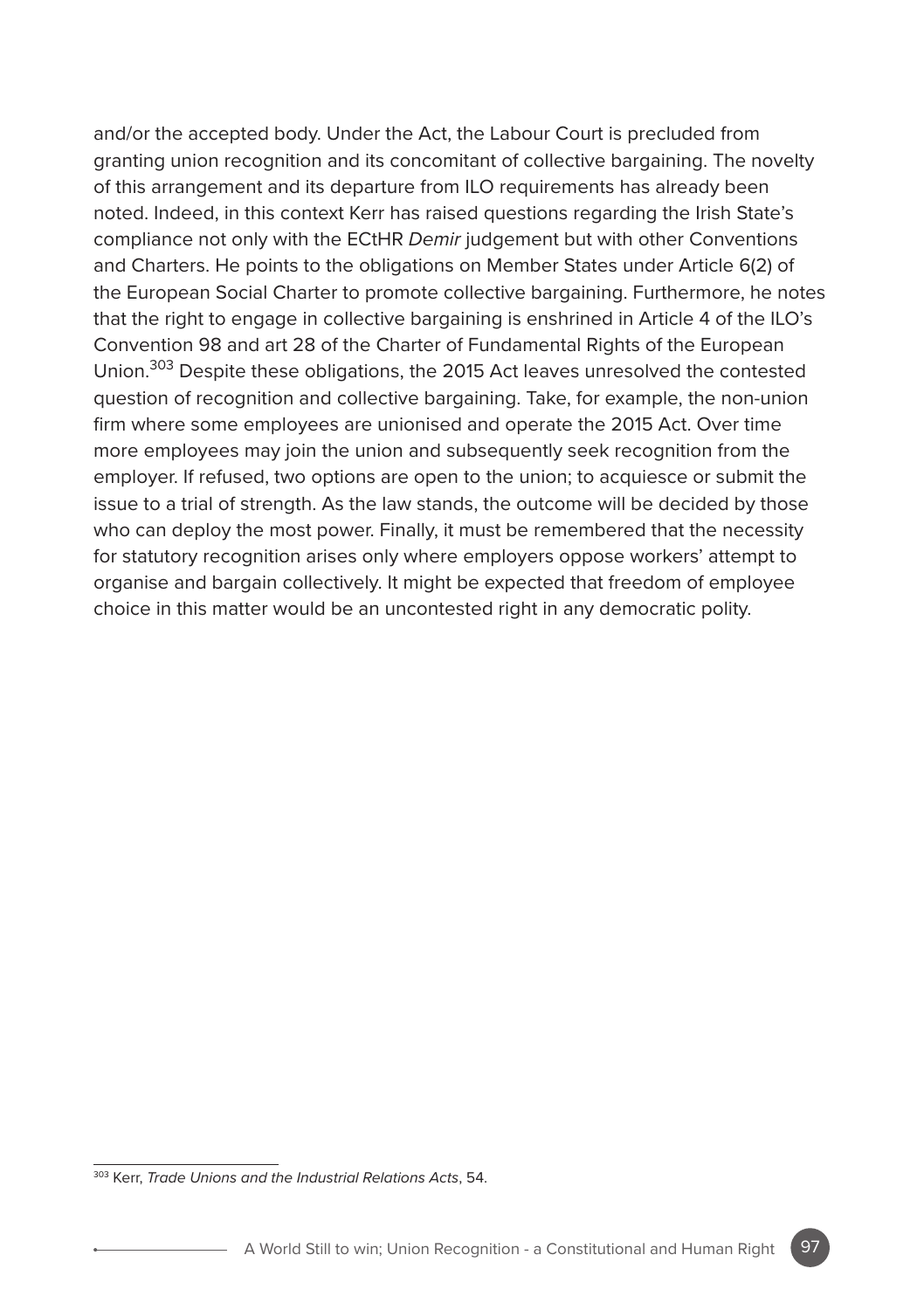# SECTION 8

There is a world still to win

# "*Hell will freeze over before Ryanair recognises a union."*

Apocryphal remark attributed to Michael O'Leary, Ryanair

A principal object of this document was to clear perceived obstacles supposedly blocking the road to statutory recognition. That task is now complete. The open road beckons. Only confusion, de-moralisation, or agnosticism regarding the benefits of recognition and collective bargaining for workers and society generally can inhibit the drive forward. A restatement of some old truisms may serve as an antidote to the malaise of passivity.

Union recognition is a key determinant of union growth. It creates a virtuous circle. The more unions obtain recognition, the more workers are likely to join. Also, recognition by enhancing union legitimacy can incentivise union joining while making employer opposition more difficult. The importance of recognition for union survival and growth cannot be overestimated. It has been suggested that collective bargaining can be carried on without union recognition. This is fundamentally erroneous and damaging as it falls far short of ILO principles. According to the ILO, collective bargaining cannot begin until a union is recognised for that purpose.<sup>304</sup>

This must be the watchword of the Irish trade union movement.

# Approaches to Recognition

Historically, within trade unions and labour movements there has been debate as to the best method of achieving recognition. Some argued for union direct action while others favoured legislative state support. For instance, during the 1960s the British TUC did not take up a government offer to legislate for statutory recognition but preferred to rely on union action. In the Ireland of the 1960s and 1970s, recognition was mainly achieved through union actions or strikes. Later, advocates of

<sup>304</sup> ILO, *Collective Bargaining*, 28.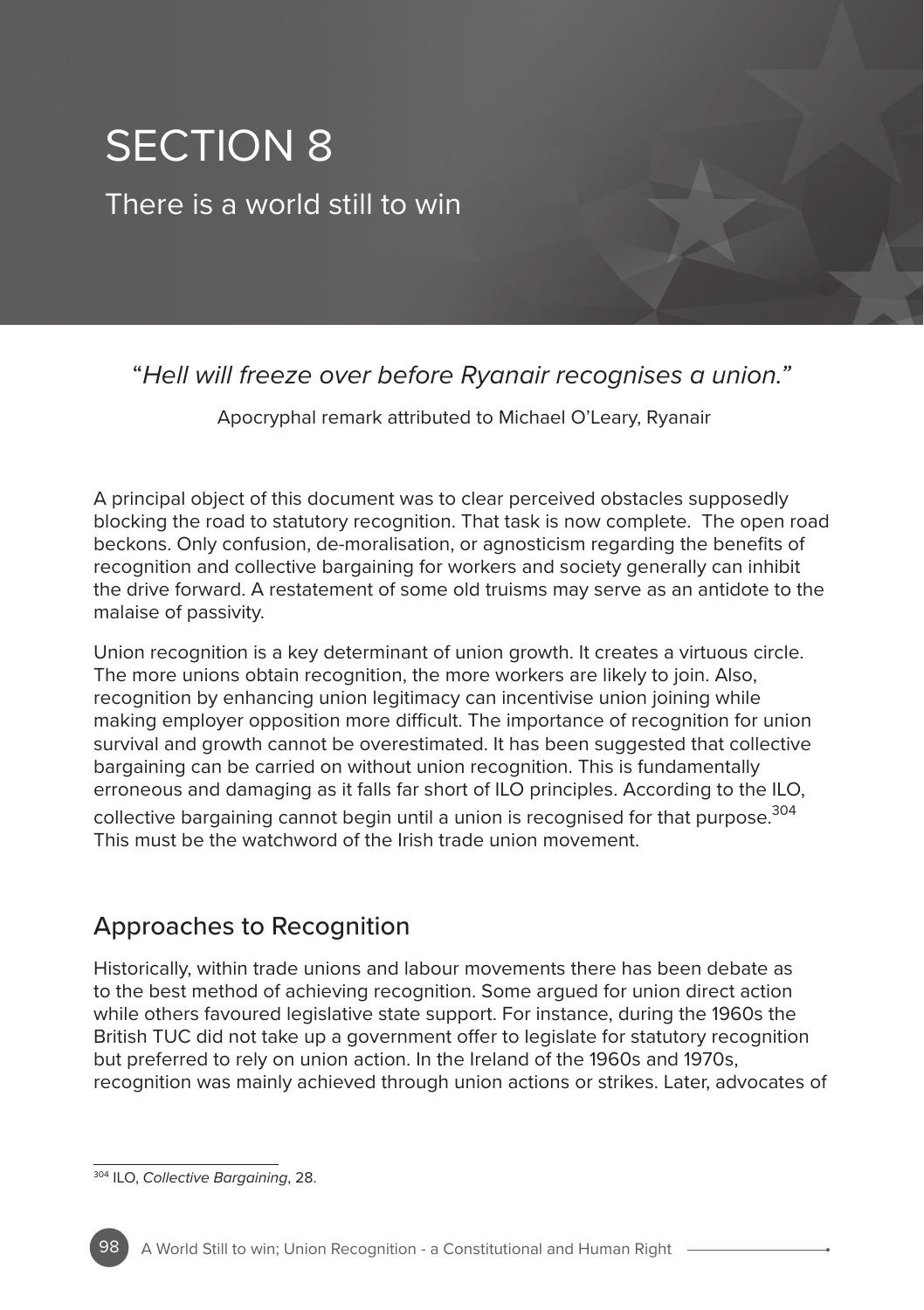partnership tended to deplore such "adversarialism," or worker militancy, as lacking in sophistication. In their estimation, old fashioned militants failed to comprehend the strategic imperative of cooperative behaviour, necessary for survival in the neoliberal order. Nonetheless "old fashioned trade union militancy" was not without its achievements. By the beginning of the 1980s union density or the percentage of public or private sector workers in recognised trade unions was at its highest level since the foundation of the state. After more than two decades of partnership, union density had plunged to a historic low. These observations should not be taken as an outright rejection of tripartite agreements or arrangements between government employers and trade unions. The achievements of the Scandinavian

labour movements under these arrangements have already been acknowledged.<sup>305</sup> Rather they are directed at those among the Irish trade union leadership who gave ear to or, worse, acted upon the debilitating guff of post modernists and end of history merchants, the superficial blather of followers of fashion and the millenarian utopianism of harmonic co-operators. The unintended consequence was to delegitimise, demoralise, and unbend the springs of union action. It was as if elements of the union leadership were intent on sawing through the branch on which the movement sat.

Solidarity and a willingness to take action in defence or advancement of workers' interest within firms or beyond is the very lifeblood of effective trade unionism. Though sometimes costly and disruptive, it also empowers workers and gives notice that their interests cannot be ignored or dismissed with impunity. As a method of securing recognition this approach has a long and heroic history. Ingredients essential for its success are a strong, confident trade union movement willing and able to take solidaristic action in support of those striking for recognition. Unfortunately, within the contemporary Irish trade union movement these ingredients seem to be in short supply. In any event, strikes or industrial action in individual firms or solidaristic action supporting workers in other firms seeking recognition are, from the outset, hampered and hobbled by the 1990 Industrial Relations Act. Indeed, the Act undermines the cardinal union principle of solidarity, an injury to one is an injury to all. In these circumstances an attritional campaign for recognition, even with the odd hard-won victory, is unlikely to meet with overall success. The most viable option suited to the temper of the time is the strenuous pursuit by the entire trade union movement of a legislative enactment on recognition.

# Statutory union recognition

Legislative approaches to achieving recognition is not without its critics. A US academic suggests that statutory recognition can be counterproductive because it is perceived as indicative of managerial failure. Consequently, companies that

<sup>305</sup> See Section 2.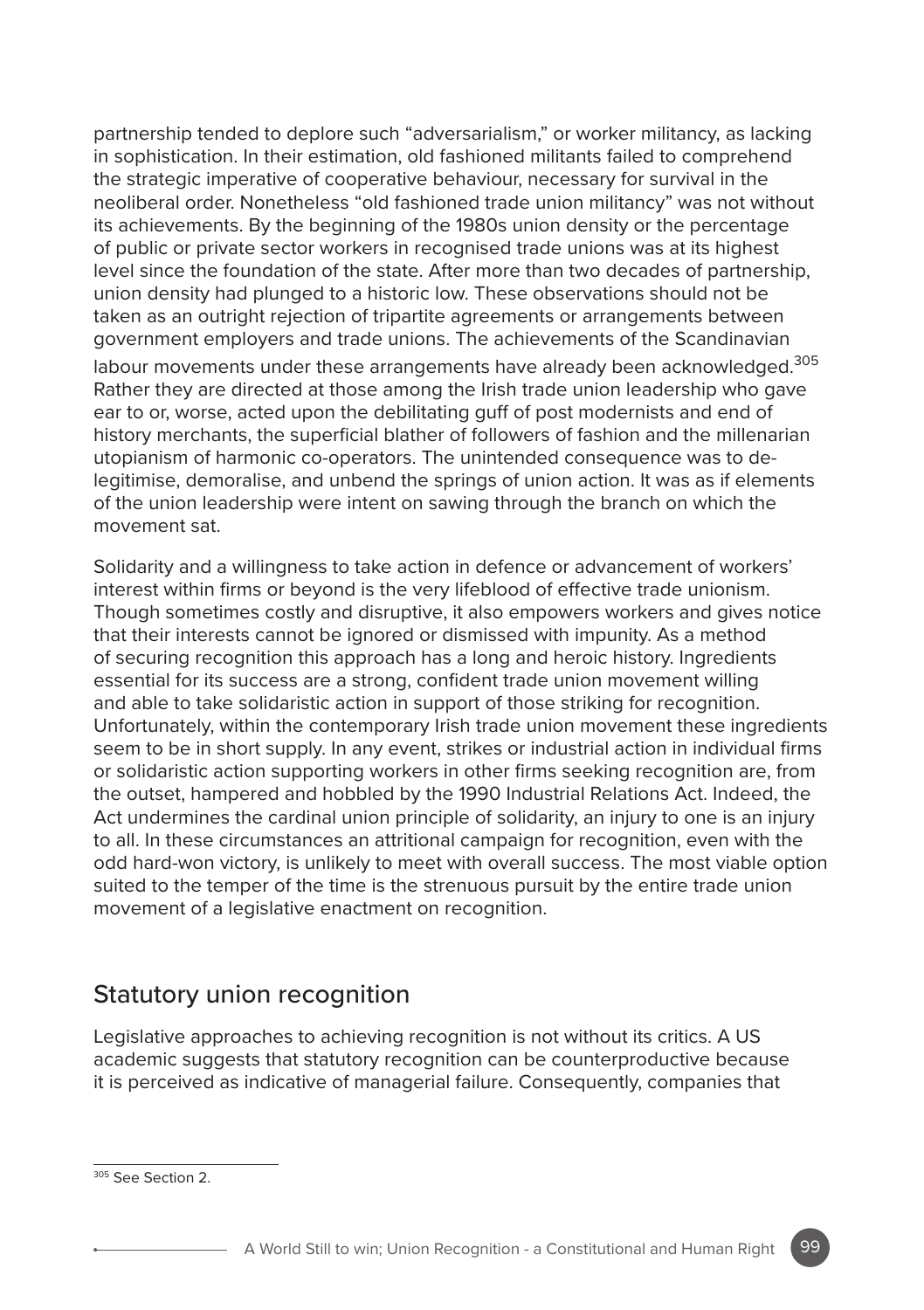might under other circumstances have been willing to grant recognition are pushed towards union avoidance.306 This is not a credible argument. Whether before or after the New Deal of 1935 the exceptional and persistent hostility of American management towards independent trade unions is well established. The deep rooted and dominant culture and ideology of American individualism engenders suspicion if not antipathy to collectivism. With regard to labour collectivism, it is particularly pronounced among employers. Thus, the presence or absence of a statutory procedure, beyond possibly a change in tactics, is unlikely to have any effect on the existing level of employer hostility. For the generality of US employers statutory or voluntary recognition is equally unpalatable.

The advent of statutory recognition in Britain raised similar concerns. Critics worried regarding its potentially regressive effect on labour management relations. Statutory recognition they claimed "cannot create the goodwill on which a meaningful bargaining relationship depends."307 Yet the necessity for statutory recognition only arises in the absence of employer good will and the refusal of voluntary recognition against the expressed preference of employees. A statement by the ILO cuts through this gordian knot of nonsense. Employers, it holds, will give recognition "only if they believe it to be in their interests or if they are legally required to do so."<sup>308</sup> Few if any Irish private sector employers appear to believe union recognition is in their interest.

A more substantial and less superficial critique of statutory recognition is that developed by Gall.309 Using the examples of three Anglo-Saxon countries, America, Britain and Ireland, he advances a paradoxical contention. In periods of union weakness, mostly resulting from intensified employer opposition facilitated by a hostile or supine state, unions campaign for legal provisions to ease the path to recognition. In the British and Irish examples of the late 1990s, where such campaigns succeed and enabling provisions or procedures were enacted they produced unintended consequences. These are the provocation and deepening of existing employer anti-unionism making the achievement of recognition more difficult and less likely. As examples Gall cites the recognition procedures in the US and to a lesser extent Britain.310 The American historical record provides no support for this contention. Rather, it suggests persistent and continuing employer opposition to recognition, be it voluntary or statutory. The Wagner Act of 1935 by its institutionalisation of conflict round recognition may have made its pursuit a less bloody affair. Generally, in the Anglo-Saxon countries employer opposition

<sup>306</sup> Roy J. Adams, "Why statutory union recognition is bad labour policy: the North American Experience," *Industrial Relations Journal* 30, no.2 (2003).

<sup>307</sup> William Brown, Simon Deakin, Maria Hudson, Cliff Pratten, "The limits of statutory trade union recognition," *Industrial Relations Journal* 32, no. 3 (2003). 191-2.

<sup>308</sup> ILO, *Collective Bargaining*, 28.

<sup>309</sup> Gregor Gall, "Statutory union recognition provisions as stimulants of employer anti-unionism in three Anglo-Saxon countries," *Economic and Industrial Democracy* 31, no. 1 (2009).

<sup>310</sup> Gall, "Statutory union recognition."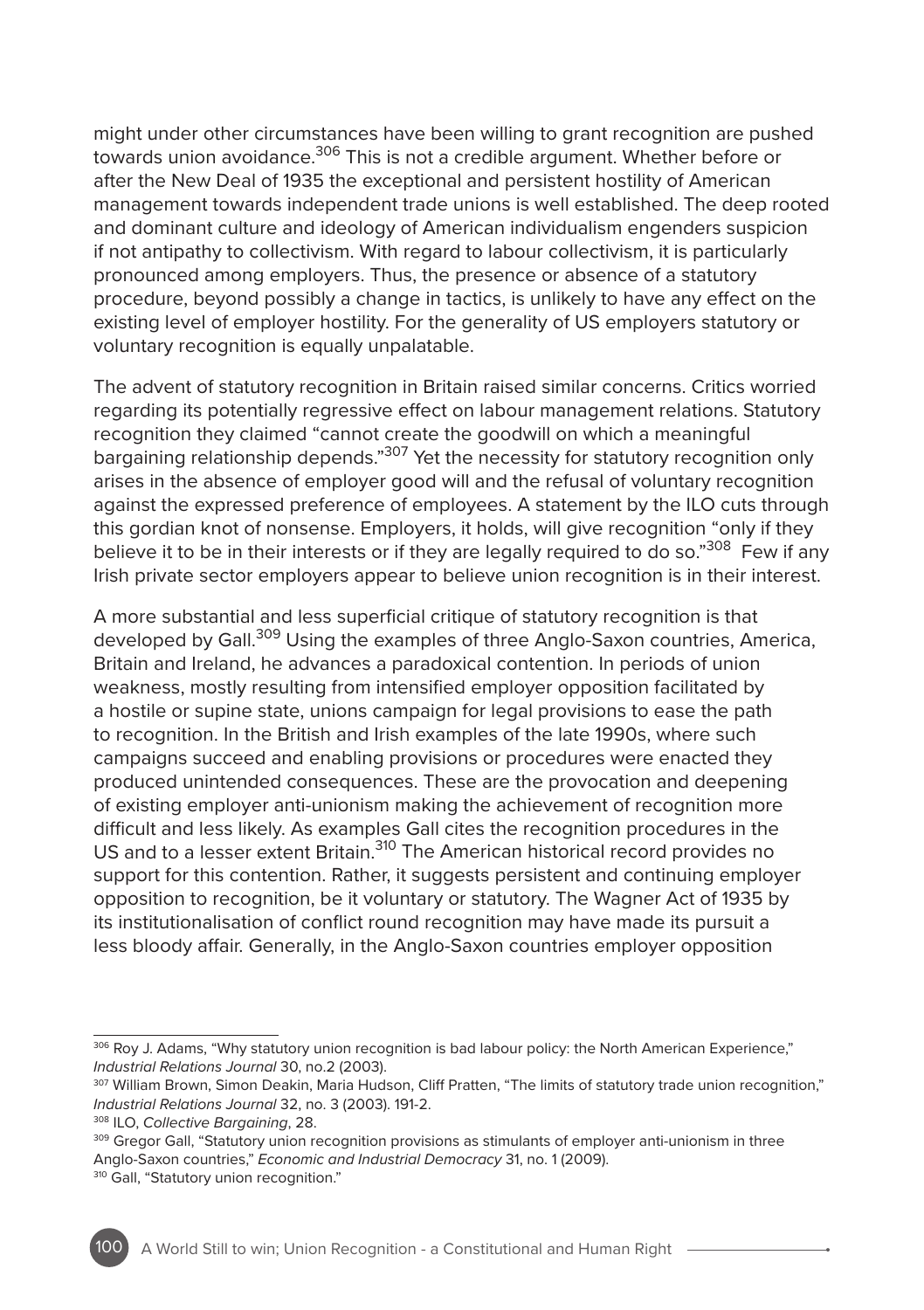to recognition, irrespective of its form, is a common and recurring phenomenon. In Ireland this is illustrated by the fate of the Industrial Relations (Amendment) Act 2001/4. By any standard it was an innocuous piece of legislation. It neither provided for statutory recognition or even a non-binding recommendation on the question from the Labour Court. Nevertheless, it was effectively neutralised and emasculated by employer opposition funnelled through the courts.<sup>311</sup> This is not surprising. Since the industrial revolution and throughout the industrialised capitalist world conflict between capital and organised labour remains endemic and permanent.<sup>312</sup> Consequently, statutory recognition, far from intensifying this ongoing conflict, merely involves a change in employer tactics.

### Pitfalls of Statutory Recognition

On the nature of statutory recognition and the counter tactics of employers, Gall is on firmer ground. Indeed, his observations go some way to explain the sometime disappointing outcomes from the recognition process for unions. Statutory recognition in the US and UK, he points out, are enabling provisions.<sup>313</sup> Unlike the automatic provision in Scandinavia, they do not guarantee recognition. Rather they provide for a series of procedural steps through which unions seeking recognition must progress. Successful progression will depend on meeting certain criteria, a requirement that opens the way for employer interference, wrangling as to proportion of workers involved and the use of legal counsel and the courts. Within the enterprise where employer power is dominant, he or she is free to weaken worker support for the recognition process. Strategies that may be deployed, either singly or in combination, are the velvet glove of union substitution or the mailed fist of union suppression.<sup>314</sup> Saddled with a recognition process facilitating or encouraging employer interference, unions lack sufficient political influence to secure appropriate corrective amendments.

Aspects of the above scenario are illustrated by the following examples. In Ireland the Industrial Relations Act 1990, though not directly concerned with recognition, shows how procedural requirements or hurdles, by providing opportunities for employer intervention, work to disadvantage unions. Ostensibly the balloting provision of Section 14 of the Act laying out a set of procedural requirements

<sup>311</sup> See: *Ryanair v Labour Court* [2007] 4 I.R.

<sup>312</sup> Miliband in *The State in capitalist society* describes the term industrial relations as 'the consecrated euphemism for the permanent conflict, now acute, now subdued, between capital and labour'. See also: D'Art, "Managing the employment relationship"; Niall Cullinane and Tony Dundon, "Unitarism and employer resistance to trade unions," *The International Journal of Human Resource Management* 25, no. 18 (2014). 313 Gall, *Industrial and Economic Democracy*.

<sup>314</sup> Gall, *Industrial and Economic Democracy*. See also: D. F. Roy, "Repression and Incorporation. Fear stuff, sweet stuff and evil stuff: management's defences against unionisation in the south," in *Capital and labour: studies in the capitalist labour process* ed. Theo Nichols (London: Fontana, 1980).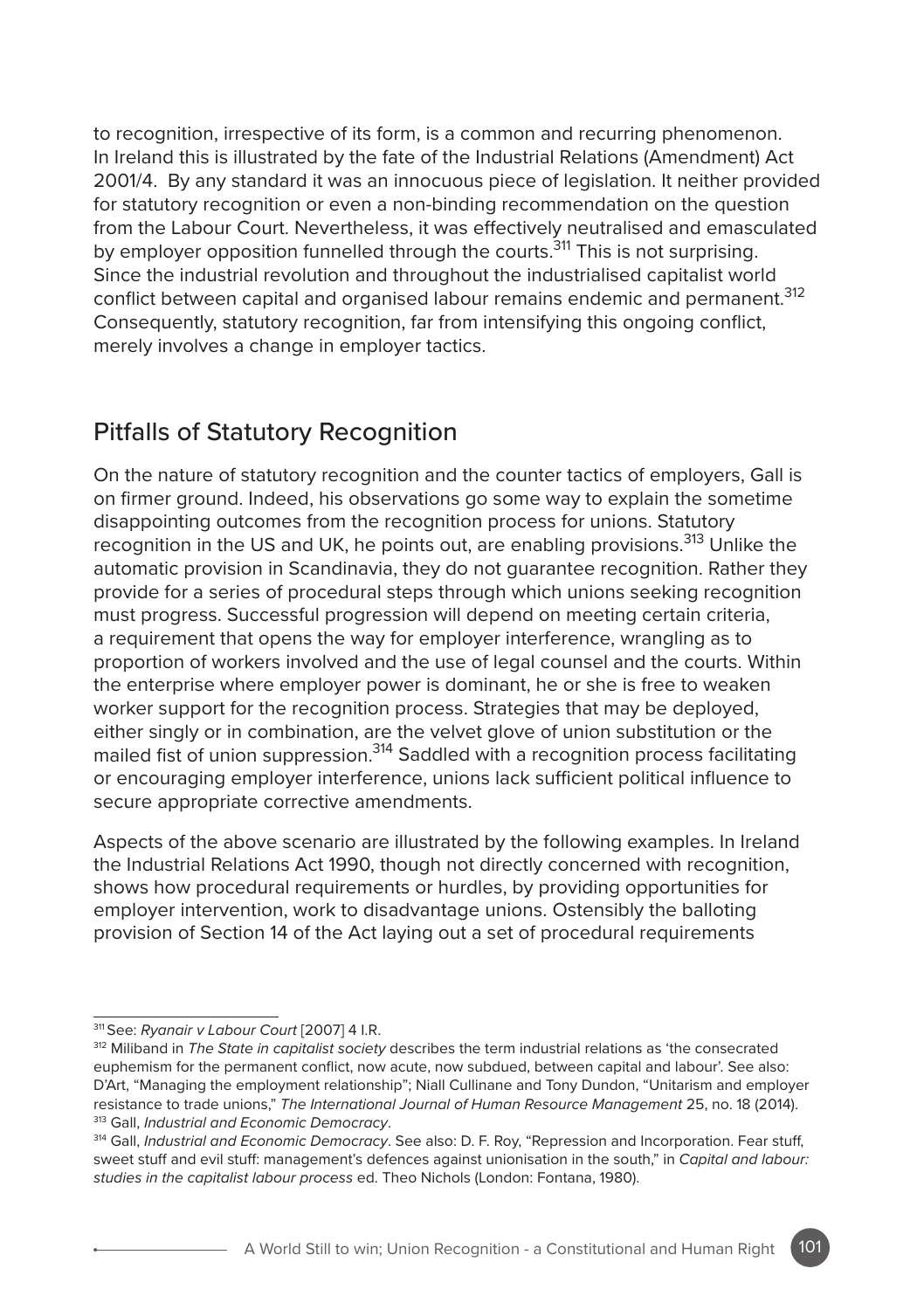were supposed to enhance the working of union democracy. In many cases legal challenges by employers, interrogating minutely the conduct and administration of the ballot, successfully halted the industrial action the ballot originally endorsed.<sup>315</sup> The effect of Section 14 was to subvert rather than enhance union democracy. Apparently once legislation facilitates or enables employer intervention in the recognition process the outcome for unions and members is usually negative. The statutory recognition process in the US provides a classic example. As we have seen, the Wagner Act of 1935 gave American workers the right to join trade unions and bargain collectively with the employer through representatives of their own choosing. Employer interference, coercion, or discrimination against workers exercising that right was declared illegal. An employer counter offensive exercising powerful political influence succeeded with the passage of the Taft Hartley Act 1947. The so called "free speech" provision of that Act allowed employer interference in all union recognition elections. Since that time, its effect on union successes has been extremely detrimental.<sup>316</sup> To date a number of attempts by the American union movement to amend the Act have failed.<sup>317</sup> With the election of Biden another campaign for reform has been launched. As the tail or appendage of the Democratic Party, unions hope again, despite previous disappointments, that support from their political ally will win the day. Undoubtedly the cultural, ideological and political terrain on which American unions manoeuvre is bleak and hostile. This can account for the union movement organisational and political weakness. It may be compounded by the internalisation of the dominant value system by many union members and leaders.<sup>318</sup> While Irish trade unions are not as badly circumstanced as their American counterparts, they mirror to some extent their political weakness. This was evident in the aftermath of the Supreme Court Ryanair judgment nullifying the 2001/4 Act. As already noted, it left "Irish law offering perhaps the weakest protection for trade union bargaining rights in the Western industrialised world."<sup>319</sup> Nonetheless, the governing parties of the day remained untroubled by this outcome adopting instead a policy of masterly inactivity. It may have been the embarrassment of the ICTU complaint to the ILO that spurred government action. The resultant 2015 Act, while it brought some improvements in rectifying the defects of the 2001/4 Act, did not grant union recognition.

Overall, Gall's analysis locates US, UK and Irish unions in the Slough of Despond. Lacking sufficient political influence, they cannot push forward to shape legislation on recognition in a union friendly way. That is by minimising procedural complexity

318 Janice Fine, "A marriage made in Heaven? Mismatches and misunderstandings between worker centres and unions," *British Journal of Industrial Relations* 45, no. 2 (2007), 356-7. <sup>319</sup> Doherty, "Emergency Exit?" 186.

<sup>315</sup> D'Art, "*Untying Workers' Hands."*

<sup>316</sup> Fossum, *Labour Relations;* HRW, *Unfair advantage*.

<sup>&</sup>lt;sup>317</sup> Great hope was placed in the presidency of Barak Obama and the slogan "yes we can." Sadly, the outcome was "no we can't." See: Denis Staunton, "Obama approves reform to bolster workers' rights," *The Irish Times*, January 31, 2009.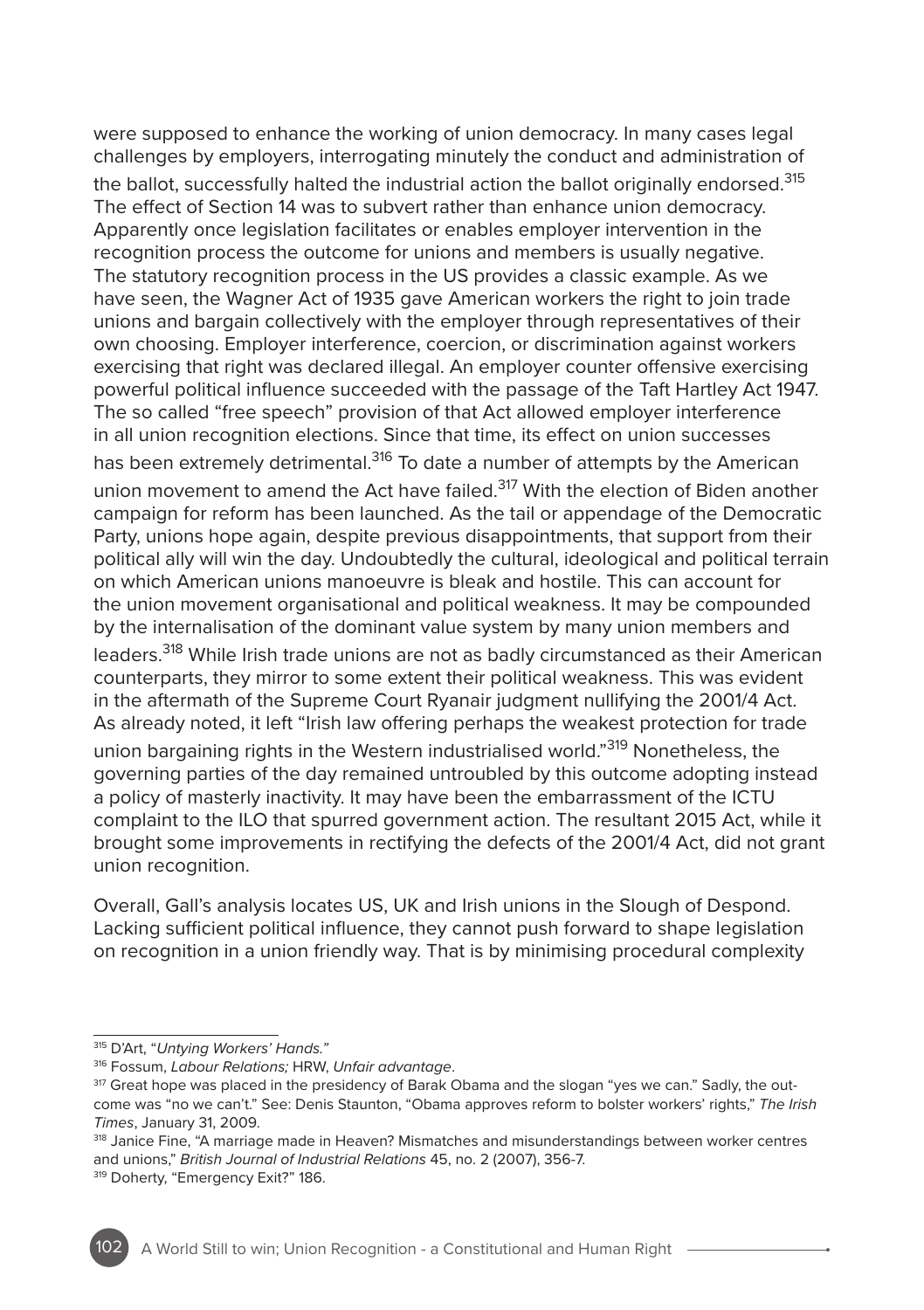and prohibiting employer interference. Organisationally weakened by membership decline, they cannot go back, barring opportune conditions in individual firms, to a general policy of militancy to secure recognition. Such an analysis suggests a policy of paralysis, defeatism and despair.

# Union Recognition a Constitutional and Hurman Right

Since the late 1990s Irish unions have sought legal support for union recognition. The resulting Acts of 2001/4 and 2015 have proved disappointing, amounting in effect to unions being "sold a pup" or buying "a pig in a poke." Now, nearly quarter of a century later, the government is to establish another High-Level Group. Once again, like its predecessor, it will consider the question of union recognition and collective bargaining coverage. If as a result of these deliberations Irish unions are successful in securing legal support for recognition, can they avoid the unsatisfactory outcome of such processes experienced by their brother and sisters in the US and UK? They remain mired in a swamp of procedural complexity and impeded by obstacles raised by the ingenuity of the employer's legal counsel. Irish unions experience with the 1990 Act is an indigenous example. Alternatively, might Irish unions be fobbed off with legislation supposedly extending collective bargaining coverage but without the crucially concomitant right to recognition? Happily, all these pitfalls can be avoided. Irish trade unions are advantaged in this regard by the constitutional guarantee of freedom of association. The practical realisation of that right involves the recognition of the workers trade union for collective bargaining. Consequently, Irish trade unions can demand a constitutionally-based automatic legal right to recognition.

Justification for this claim has been developed at length in sections of this document.<sup>320</sup> It will be briefly summarised here. Freedom of association or the right to form and join unions is a right guaranteed by Article 40.6.1 iii of the Irish Constitution. Workers join unions for two principal reasons. First, to seek improvements in wages and conditions and secondly to exercise some influence on employer decision-making affecting their working lives. This legitimate but modest aspiration can only be realised when the employer agrees or is obliged to recognise the workers union for collective bargaining. Commentators who consider the question agree that a right to associate in unions without a corresponding right to recognition renders the right to associate meaningless or illusory. To grant freedom of association but provide no legal support for the concrete realisation of that right - union recognition – amounts to empty legal formalism, the conferring of a mere paper right. It is an old legal adage that a right without a remedy is no right at all.

Nonetheless, Irish courts have consistently found that the constitutional right to associate in unions does not involve a concomitant right to recognition. Their

<sup>320</sup> See Sections 4, 6 and 7. See also: D'Art, D. "Freedom of Association," 82-112.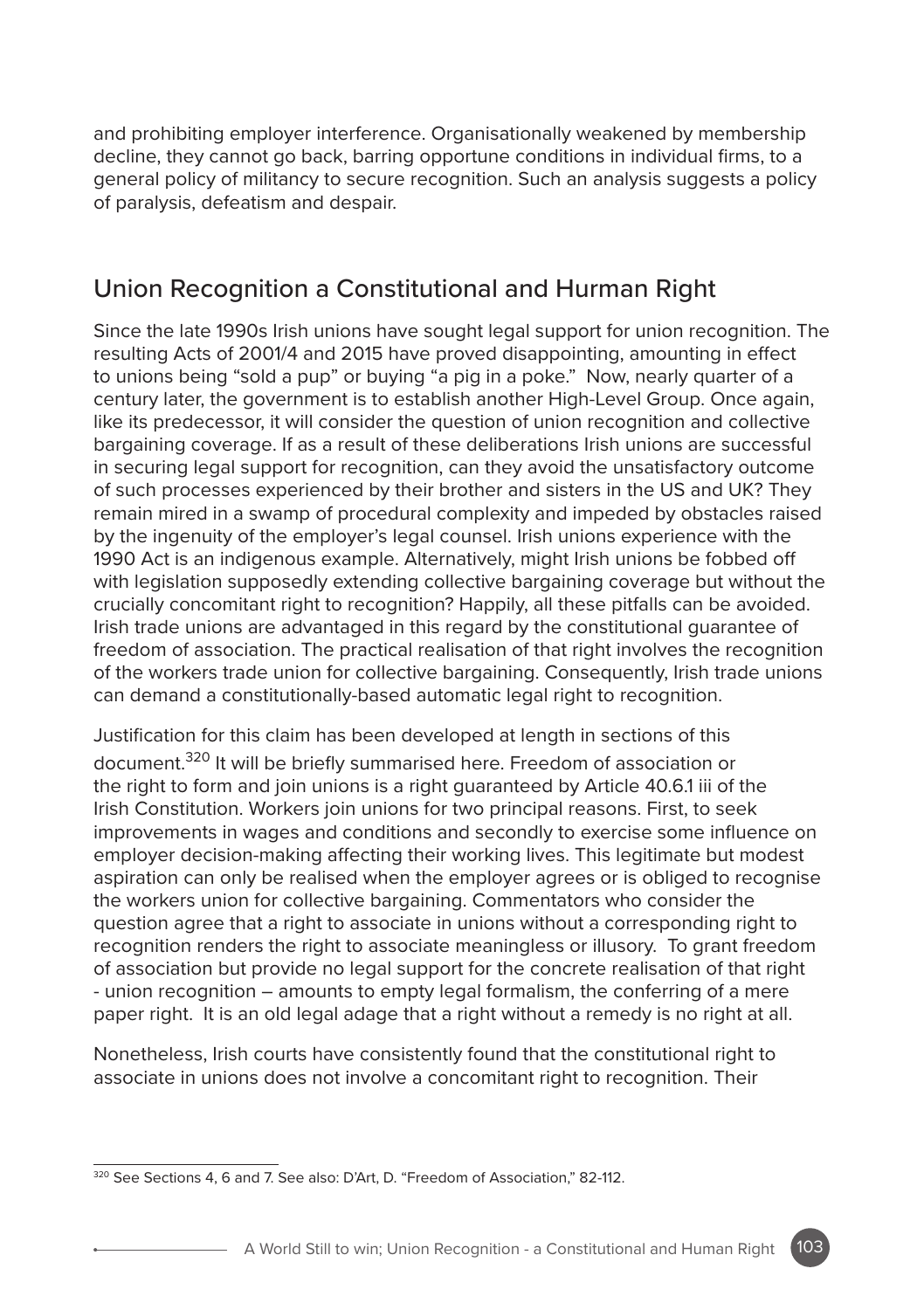interpretation of freedom of association sharply delineates and denies any connection between the right to associate in unions and a right to recognition. Since 2008 this interpretation of freedom of association has been comprehensively rejected by the European Court of Human Rights. It is described by the court as "theoretical and illusory" in failing to make the right to associate "practical and effective." The ECtHR now holds that the right to freedom of association encompasses not only the right to form and join unions but a concomitant and indivisible right to union recognition and collective bargaining. A decision affirmed and re-affirmed in two unanimous judgments by the court.

As a contracting party to the European Convention on Human Rights the Irish state is obliged to take account of elements regarded as essential by ECtHR case law. Therefore, the Irish constitutional guarantee of freedom of association must now be interpreted as embodying not only the right to form and join unions but a corresponding indivisible right to union recognition and collective bargaining. Of course, this interpretation can only be applied in the absence of constitutional obstacles. Putative obstacles, constitutional and otherwise, to statutory recognition have been examined in detail by Section 7 of this document. They were found to be mere shadows without substance. In any event a form of statutory recognition has been on the Irish statute book since 1924 and remains good law. Consequently, Irish trade unions can legitimately demand an automatic legal right to recognition based on the constitutional guarantee of freedom of association and the interpretation of that right by the ECtHR.

#### A way forward?

After nearly three decades of defeat, demoralisation and declining union memberships long-term union survival may be under threat. This seems to be particularly so in the private sector. We suggest two measures that may assist union revival or at the very least consolidation.

(1) Legislation that confers an automatic unequivocal legal right to union recognition

There is already in existence a Trade Union Representation (Miscellaneous Provisions) Bill 2017. Though now lapsed, it remains a model of simplicity and elegance. It provided that an authorised trade union representing members for collective bargaining shall be recognised by the employer. Had it been enacted, it would have established an automatic legal right to recognition when sought by the workers' union(s). In doing so the constitutional guarantee of freedom of association would become practical and effective and in alignment with ECtHR jurisprudence.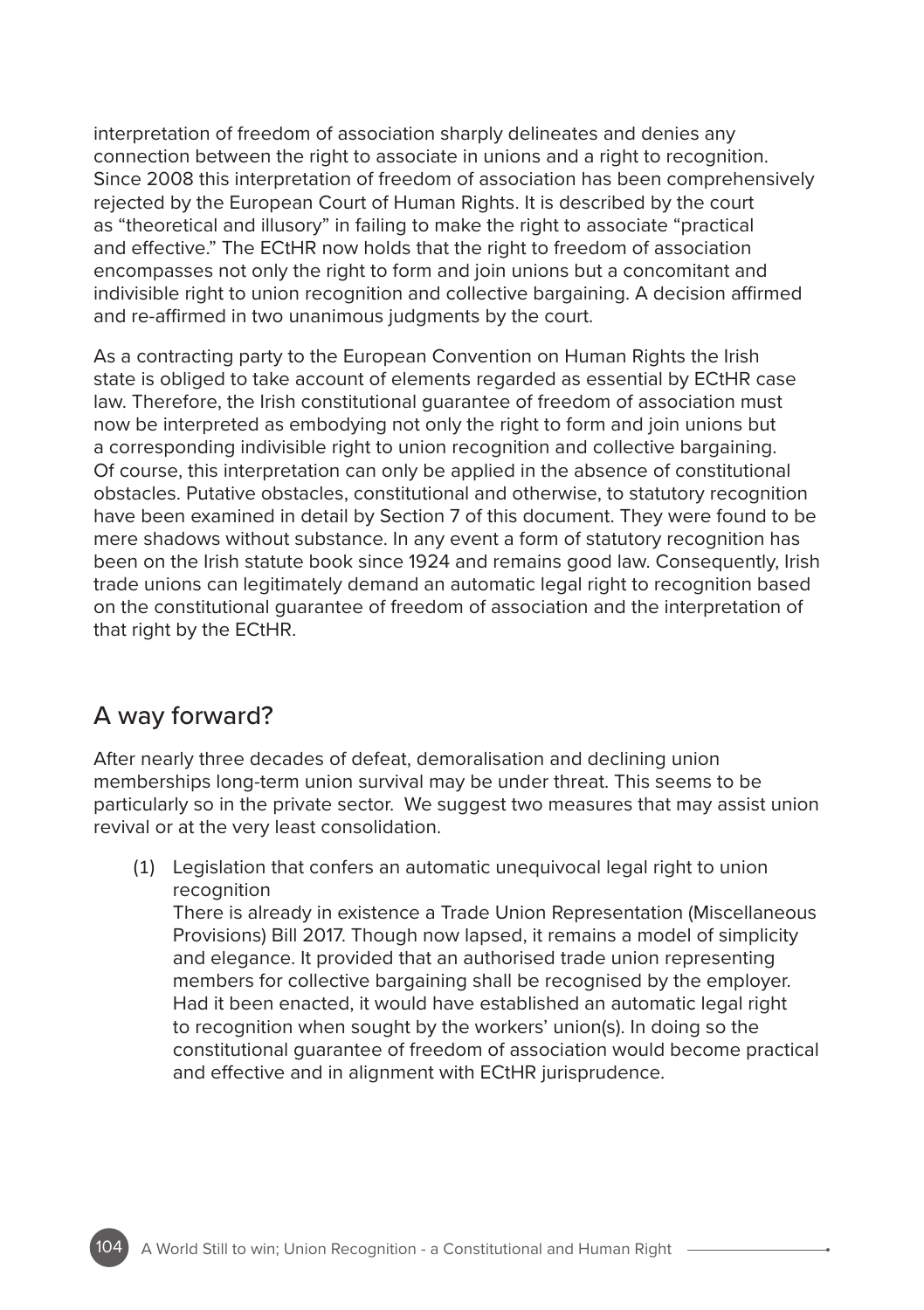(2) A series of amendments to the Industrial Relations Amendment Act 1990 along the lines suggested in our document *Untying Workers Hands.* Unions may regard these necessary amendments as beyond their capacity to achieve or that due to political weakness they are unable to exercise sufficient influence on the amendment process and so end up with something worse. Yet at the very least the ICTU could take a complaint to the ILO. The balloting provisions of Section 14 of the 1990 Act are in direct and flagrant contravention of Articles 3 and 8 of ILO Convention 87, which protects internal union governance and autonomy from state interference or direction.

The fullest implementation of these recommendations would not provide a panacea for the present ills of the Irish trade union movement. However, they might serve to consolidate a base on which to regroup and eventually move forward. Any success in this endeavour will, as always, depend on a committed and active engagement with the principles and practice of agitation education and organisation.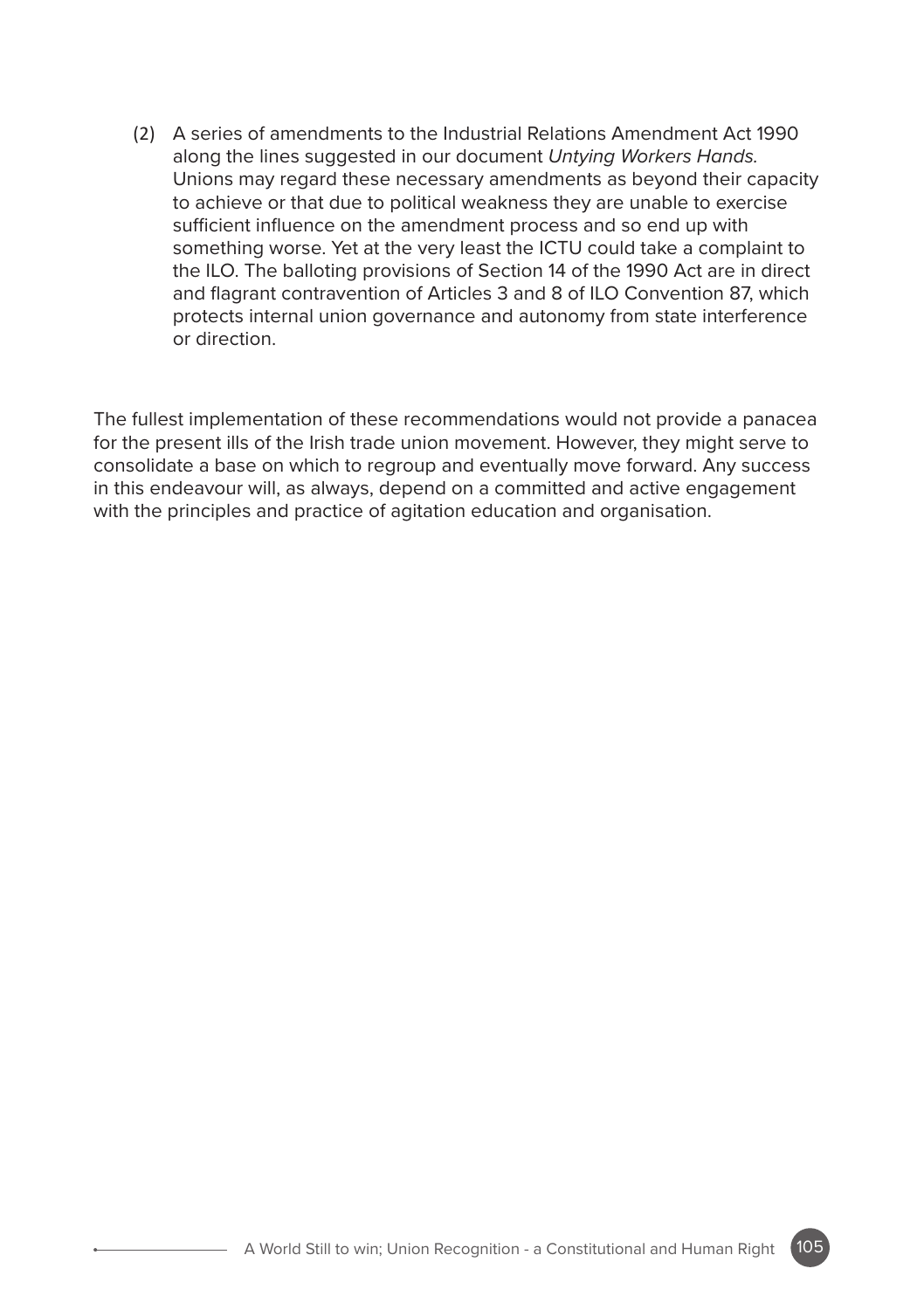# REFERENCES

Adams, Roy, J. "Why statutory union recognition is bad labour policy: the North American Experience." *Industrial Relations Journal* 30, no.2 (2003): 82-176.

Allen, Kieran. *The Celtic Tiger: The Myth of Social Partnership in Ireland*. Manchester: Manchester University Press, 2000.

Allen, Kieran. "Neither Boston nor Berlin: Class Polarisation and Neo-Liberalism in the Irish Republic." In *The End of History? – Critical reflections on the Celtic Tiger* edited by Colin Coulter and Steve Coleman, Manchester: Manchester University Press, 2003.

Armstrong, Philip, Glyn, Andrew, and John Harrison. *Capitalism since World War II: The Making and Breakup of the Great Boom*. London: Fontana, 1984.

Attley, Billy. "Towards Social Partnership at the Enterprise Level." *Employment International* (May 1994).

Barbash, Jack. "Do we really want Labor on the ropes?" *Harvard Business Review* (July-August 1985): 10-15.

Beer, Michael and Bert Spector, eds. *Readings in Human Resource Management*. New York: Free Press, 1985.

Bell, Mark. *Understanding Viking and Laval: An IER Briefing Note*. Liverpool: Institute of Employment Rights, 2008.

Bethel, Terry. "Recent decisions of the NLRB – the Reagan influence. " *Indiana Law Journal* 60, no. 2 (1985).

Beytagh, Francis X. *Constitutionalism in contemporary Ireland: An American perspective*. Dublin: Round Hall Sweet & Maxwell, 1997.

Blaschke, Sabine. "Union Density and European Integration: Diverging Convergence." *European Journal of Industrial Relations* 6, no 2 (July 2000): 217-236.

Bogg, Alan L. and K. Ewing. "A Muted Voice at Work? Collective Bargaining in the Supreme Court of Canada." *Comparative Labor Law and Policy Journal* 33, no. 3 (2012): 379-416.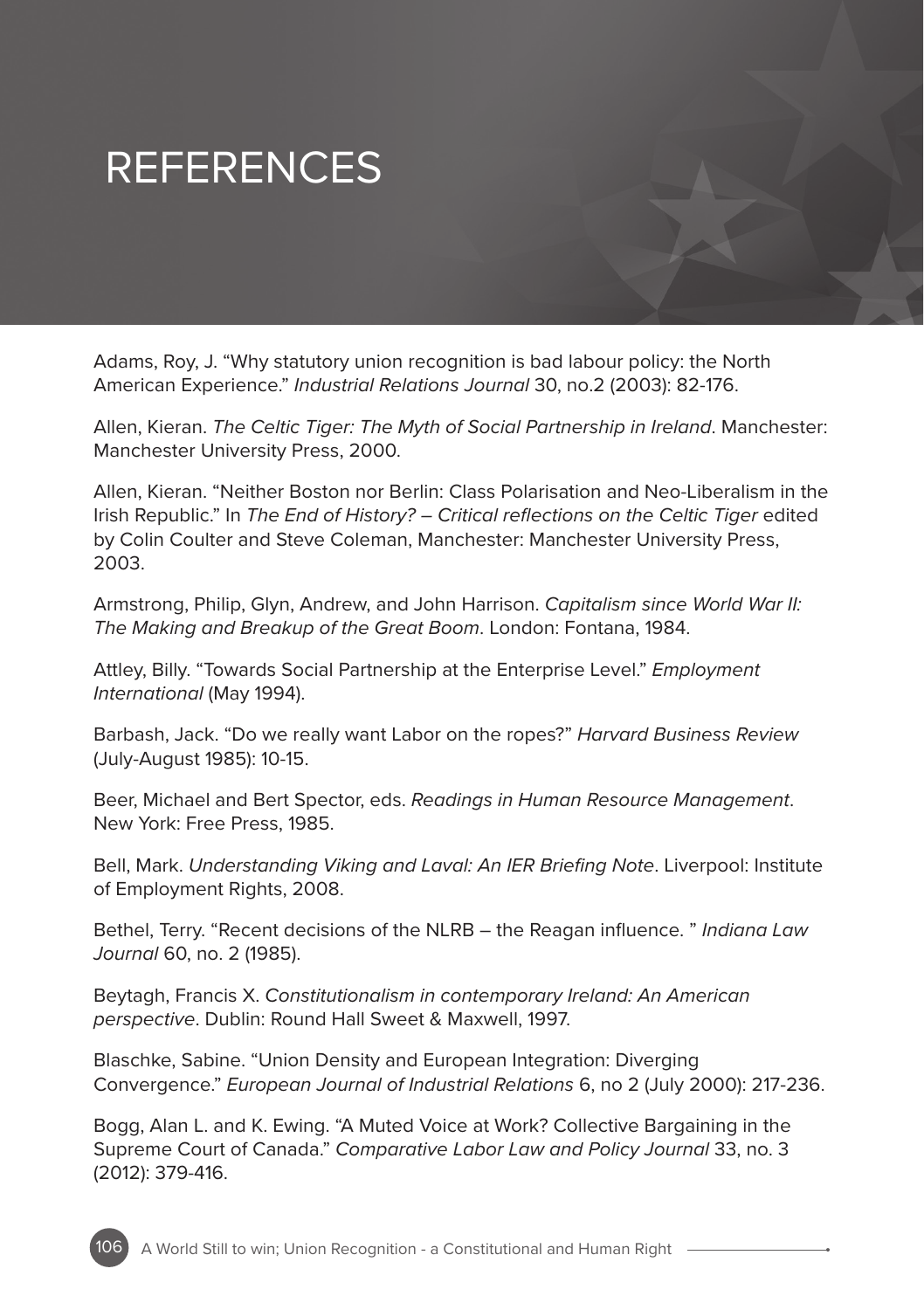Bok, Derek, C. and John T. Dunlop. *Labor and the American Community*. New York: Simon and Schuster, 1970.

Boyer, Richard O. and Herbert M. Morais. *Labor's Untold Story*. New York: Cameron Associates, 1973.

Bradley, John. "The Irish Economy in Comparative Perspective," in *Bust to boom? The Irish experience of growth and inequality*, eds. Brian Nolan, Philip J. O'Connell, and Christopher T. Whelan (Dublin: Institute of Public Administration, 2000).

Brewster, Chris and Ariane Hegewisch. *Policy and Practice in European Human Resource Management*. London: Routledge, 1994.

Brown, Warren. "US begins firing striking air controllers." *The Washington Post*, August 6, 1981. Brown, William, Simon Deakin, Maria Hudson and Cliff Pratten. "The limits of statutory trade union recognition." *Industrial Relations Journal* 32, no. 3 (2003): 180-194.

Butler, Andrew and Rory O'Connell. "A critical analysis of Ireland's Constitutional Review Group Report." *Irish Jurist* 33 (1998): 237-265.

Casey, J. P. "Reform of collective bargaining law: some constitutional implications." *Irish Jurist* 7 (1972): 1-16.

Casey, James P. "Some implications of freedom of association in labour law: a comparative survey with special reference to Ireland." *The International Comparative Law Quarterly* 21, no. 4 (October 1974): 699-717.

Collier, Paul and John Kay. *Greed is Dead: Politics after individualism*. London: Allen Lane, 2020.

Collins, Stephen and Mary Minihan. "Public sector workers face pay cut of up to 6%, says Cowen." *The Irish Times*, December 6, 2009.

Commission of Inquiry on Industrial Relations. *Report of the Commission of Enquiry on Industrial Relations.* Dublin: Stationary Office, 1981.

Committee of Inquiry on Industrial Democracy. *Report of Commission of Inquiry on Industrial Democracy*. London: HMSO, 1977.

Constitution Review Group. *Report of the Constitution Review Group*. Dublin: Stationary Office, 1996.

Corneo, Giacomo. "Social custom, management opposition and trade union membership." *European Economic Review* 39, no. 2 (1995): 275-292.

Costello, Kevin. *Labour law in Ireland*. Netherlands: Kluwer Law International, 2016.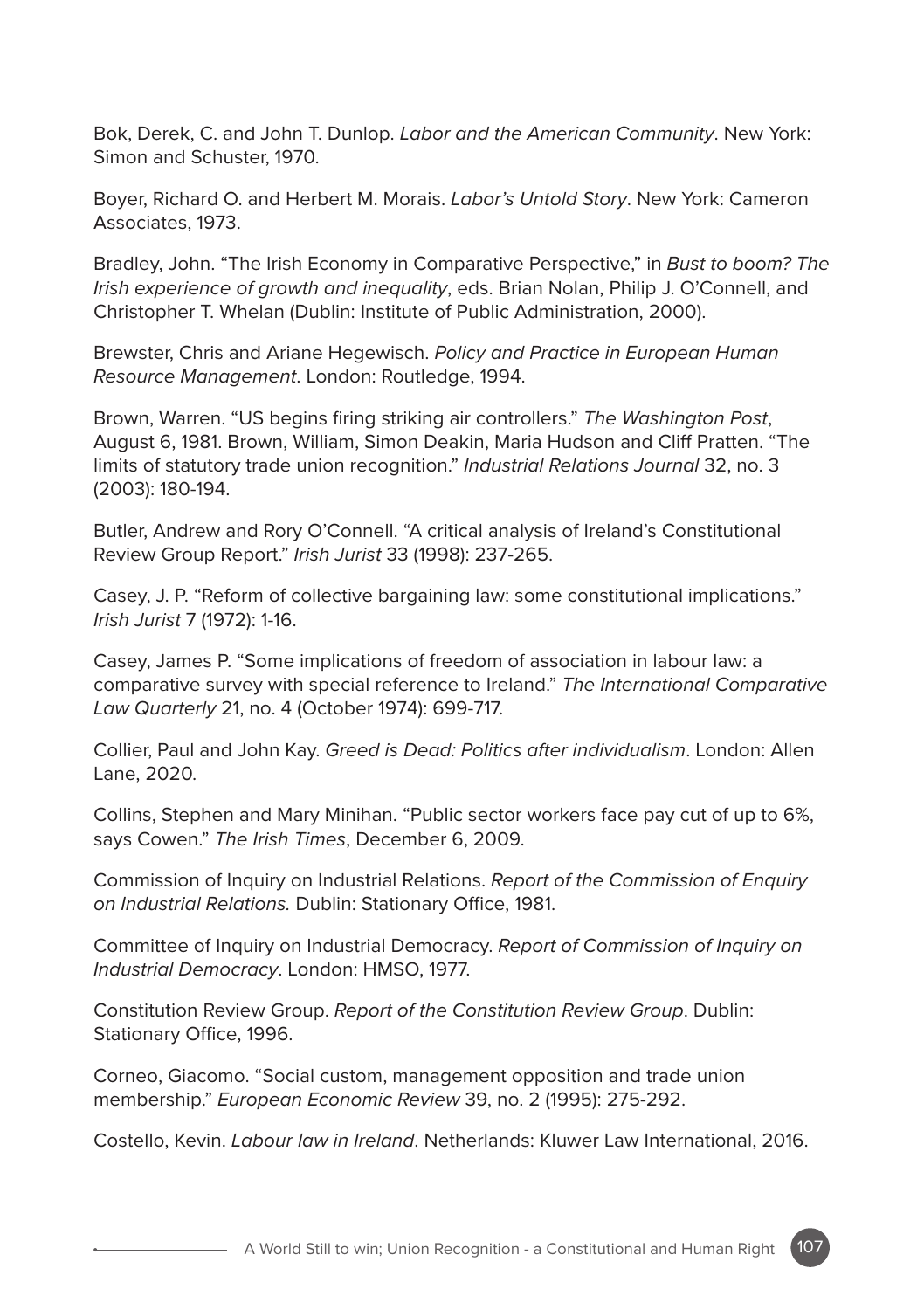Council of Europe, *European Social Charter* November 2016

Council of Europe: European Court of Human Rights. *Guide on Article 11 of the European Convention on Human Rights: Freedom of Assembly*, 31 December 2019.

Crosland, Anthony. *The future of socialism*. London: J. Cape, 1956.

Crouch, Colin. "United Kingdom: The Rejection of Compromise." In *European industrial relations: the challenge of flexibility*, edited by Guido Baglioni and Colin Crouch. London: Sage, 1991.

Cullinane, Niall and Anthony Dobbins. "Considering the impact of the 'right to bargain' legislation in Ireland: a review." *Industrial Law Journal* 43, no. 1 (2014): 52-83.

Cullinane, Niall and Tony Dundon. "Unitarism and employer resistance to trade unions." *The International Journal of Human Resource Management* 25, no. 18 (2014): 2573-2590.

Dahrendorf, Ralf. *Class and class conflict in industrial society*. Stanford: Stanford University Press, 1959.

Daly, Eoin. "Reappraising judicial supremacy in the Irish constitutional tradition." In *Judges, politics and the Irish constitution* edited by Laura Cahillane, James Gallen, and Tom Hickey. Manchester: Manchester University Press, 2017.

Daniel, W. W. and Neil McIntosh. *The right to manage? A study of leadership and reform in employee relations.* London: Macdonald, 1972.

D'Art, Daryl. *Economy democracy and financial participation: a comparative study*. London: Routledge, 1992.

D'Art, Daryl "Managing the Employment Relationship in a Market Economy" in *Irish employment relations in the new economy* eds, Daryl D'Art and Thomas Turner (Dublin: Blackhall, 2002).

D'Art, Daryl. *Untying Workers' Hands: Trade Unions and the 1990 Industrial Relations Act*. Dublin: The Workers' Party of Ireland, 2018.

D'Art, Daryl "Freedom of association and statutory union recognition: a constitutional impossibility?" *Irish Jurist* 63 (2020).

D'Art, Daryl and Thomas Turner. "An attitudinal revolution in Irish industrial relations: the end of 'them and us'?" *British Journal of Industrial Relations* 37, no. 1 (2002): 101-116.

Daryl D'Art and Thomas Turner (eds.). *Irish employment relations in the new economy.* Dublin: Blackhall, 2002.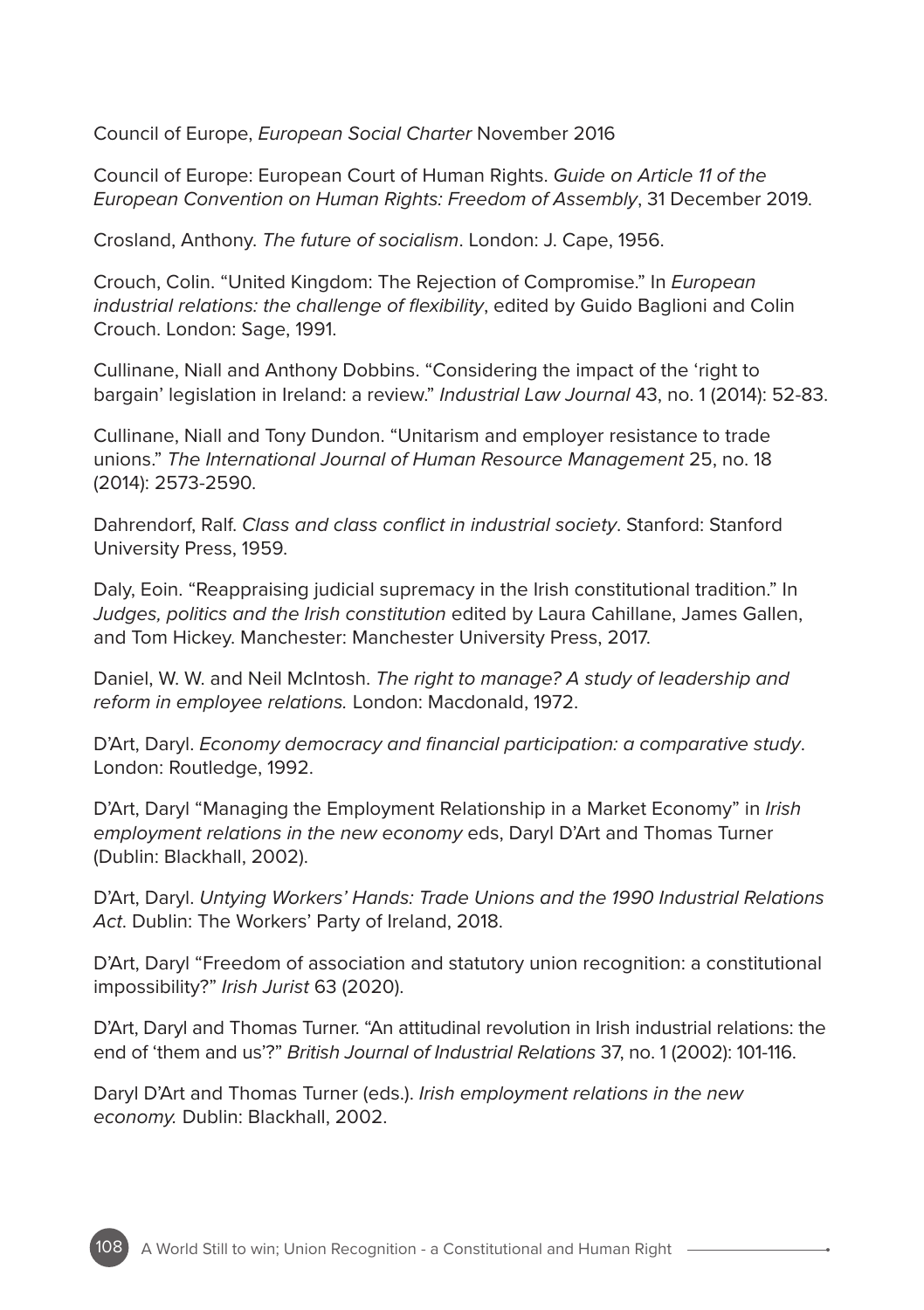D'Art, Daryl and Thomas Turner. "Trade Union Growth and Recognition: the Irish case in a comparative context." In *Labour and employment regulation in Europe*, edited by Jens Lind, Herman Knudsen, and Henning Jörgensen. Brussels: Peter Lang, 2004.

D'Art, Daryl and Thomas Turner. "Union recognition and partnership and work: a new legitimacy for Irish trade unions?" *Industrial Relations Journal* 36, no. 2 (2005): 121-139.

D'Art, Daryl and Thomas Turner. "New working arrangements: changing the nature of the employment relationship?" *The International Journal of Human Resource Management* 17, no. 3 (2006): 523-538.

D'Art, Daryl and Thomas Turner. "Union organising, union recognition and employer opposition: case studies of the Irish experience." *Irish Journal of Management* 26, no. 2 (2006): 165-183.

D'Art, Daryl and Thomas Turner. "Trade unions and political participation in the European Union: Still providing a democratic dividend?" *British Journal of Industrial Relations* 45, no.1 (2007): 103-126.

D'Art, Daryl and Thomas Turner "Ireland in breach of ILO Conventions on freedom of association, claim academics," *Industrial Relations News*, March 20, 2007.

D'Art, Daryl and Thomas Turner. "Workers and the demand for trade unions in Europe: still a relevant social force?" *Economic and Industrial Democracy* 29, no.2 (2008):165-191.

D'Art, Daryl and Thomas Turner. "Irish trade unions under social partnership: a Faustian bargain?" *Industrial Relations Journal* 42, no. 2 (2011): 157-173.

Davies, A.C.L. *Perspective on Labour Law* (Cambridge University Press, 2009)

Deakin, Simon and Gillian Morris. *Labour law*. Oxford: Hart Publishing, 2005.

Department of Labour. *Worker participation: a discussion document*. Dublin: Government Publications, 1980.

Disney, Richard. "Explanations of the decline in trade union density in Britain: an appraisal," *British Journal of Industrial Relations* 28, no. 2 (1990): 165-177.

DiVito, Emily and Aaron Sojourner. "Americans are more pro-union – and anti-big business – than at any time in decades." *The Guardian*, May 13, 2021.

Dobbins, Tony. "New National Centre for Partnership and Performance established." *Eurofound*, April 27, 2001.

Doherty, Michael. "Representation, bargaining and the law: where next for the unions?" *Northern Ireland Legal Quarterly* 60, no. 4 (2009): 383-401.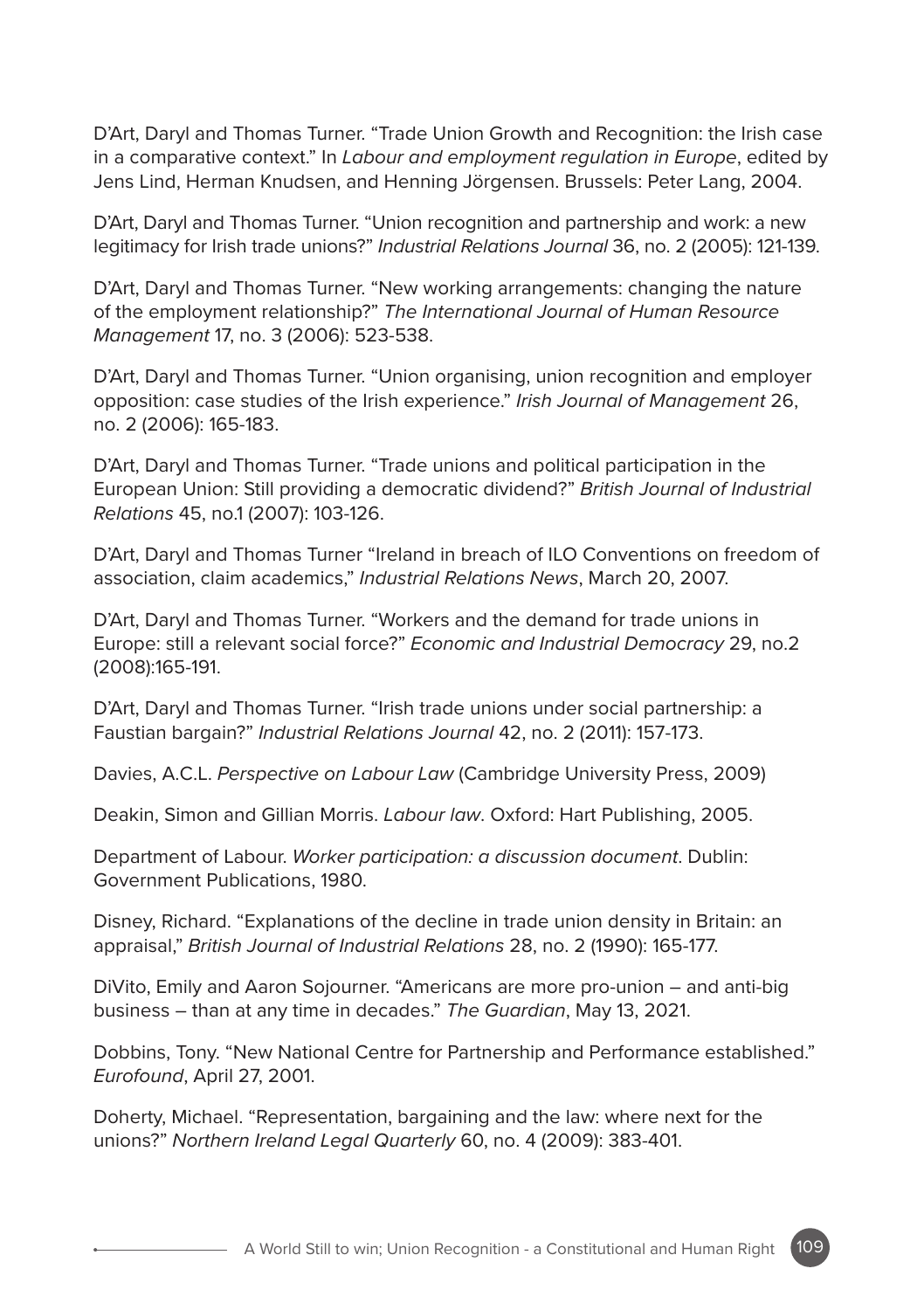Doherty, Michael. "Emergency exit? Collective bargaining, the ILO and Irish law," *European Labour Law Journal* 4, no.3 (2013): 171-195.

Dooley, Chris. "IBEC calls for law to reflect current work practices." *The Irish Times*. November 5, 2003.

Durnin, Steven E. "The professional air traffic controllers strike: a retrospective analysis." Master's dissertation, Embry-Riddle Aeronautical University – Daytona Beach, 1994.

Edwards, P. K. *Conflict at work: a materialist analysis of workplace relations*. New York: Blackwell, 1986.

European Commission. "Employee participation and company structure." *Bulletin of the European Communities* 8 (1975).

European Court of Human Rights, *European convention on Human Rights* Council of Europe, Strasbourg.

European Court of Human Rights, *Guide on Article 11 of the European Convention*  31st.December 2019

European Union, *Charter of Fundamental Rights of the European Union*, (2012/C 326/02) Official Journal of the European Union 26/10/2012.

European Trade Union Institute. *Trade unions and industrial relations in the USA and Canada: a comparative study of the current situation*. Brussels: ETUI, 1992.

Ewing, Keith. "The implications of Wilson and Palmer." *Industrial Law Journal* 32, no.1 (2003): 1-22.

Ewing, Keith. *The draft Monti II regulation: an inadequate response to Viking and Laval*. Liverpool: Institute of Employment Rights, 2012.

Ewing, Keith and John Hendy. "The dramatic implications of Demir and Baykara." *Industrial Law Journal* 39, no. 1 (2010): 2-51.

Fahlbeck, Reinhold. "Past, present and future role of the employment contract in labour relations in Sweden." In *The employment contract in transforming labour relations* edited by Lammy Betten. Netherlands: Kluwer Law International, 1995.

Federation of Irish Employers and Irish Congress of Trade Unions, *Joint Declaration on Employee Involvement in the Private Section* (1991).

Fennell, Caroline and Irene Lynch-Fannon. *Labour law in Ireland*. Dublin: Gill & Macmillan, 1993.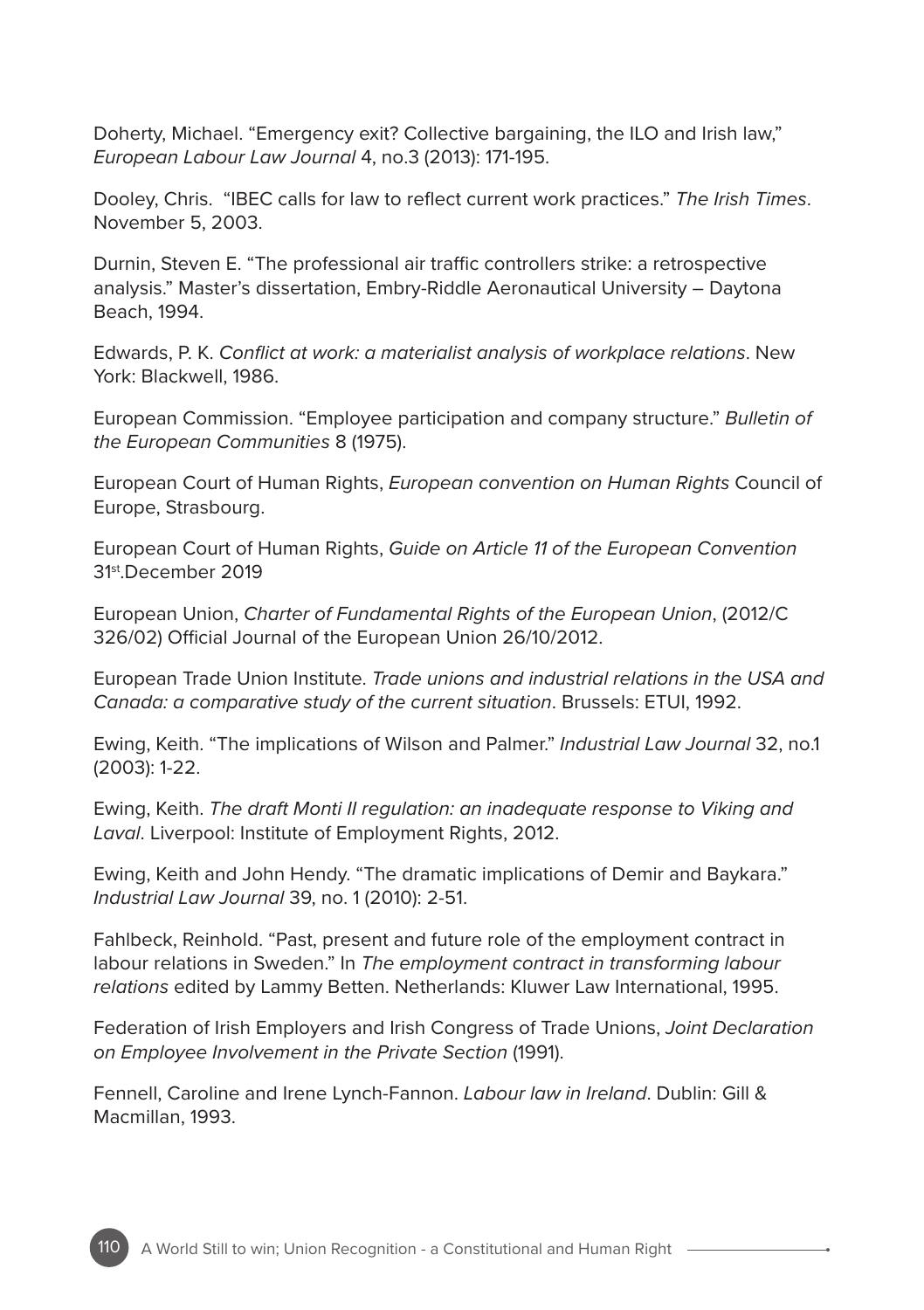Fick, Barbara. "Not just collective bargaining: the role of trade unions in creating and maintaining a democratic society." *Working USA: The Journal of Labor and Society* 12 (2009): 249-264.

Fine, Janice. "A marriage made in Heaven? Mismatches and misunderstandings between worker centres and unions." *British Journal of Industrial Relations* 45, no. 2 (2007): 335-360.

Fitz Gerald, John. "The story of Ireland's Failure – and belated success" in *Bust to boom? The Irish experience of growth and inequality*, eds. Brian Nolan, Philip J. O'Connell, and Christopher T. Whelan (Dublin: Institute of Public Administration, 2000).

Freeman, Richard B. and James L. Medoff. *What do unions do?* New York: Basic Books, 1984.

Freeman, Richard and Jeffrey Pelletier. "The impact of industrial relations legislation on British union density." *British Journal of Industrial Relations* 28, no. 2 (1990): 141- 164.

Friedman, Milton and Rose, *Free to choose: a personal statement*. New York: Harcourt Brace Jovanovich, 1980.

Fossum, John A. *Labor relations: development, structure, process* 6th ed. Chicago: McGraw-Hill Education, 1995.

Fox, Alan. *A sociology of work in Industry*. London: Collier and Macmillan, 1971.

Fudge, Judy. "Trade unions, democracy and power." *International Journal of Law in Context* 7, no. 1 (2011): 95-105.

Fudge, Judy. "'Labour is not a commodity': the Supreme Court of Canada and freedom of association." *Saskatchewan Law Review* 67, no. 2 (2004): 425-452.

Furåker, Bengt and Mattias Bengtsson. "Collective and individual benefits of trade unions: a multi-level analysis of 21 European countries." *Industrial Relations Journal* 44, no.5-6 (2013): 548-565.

Gall, Gregor. "Statutory union recognition provisions as stimulants of employer antiunionism in three Anglo-Saxon countries." *Economic and Industrial Democracy* 31, no. 1 (2009): 7-33.

Geraghty, Des. *The Seventeenth Countess Markeivicz Memorial Lecture: World Class Participation*. Dublin: Irish Association for Industrial Relations, 1992.

Gernigon, Bernard. Alberto Odero and Horacio Guido. 'ILO principles concerning collective bargaining' *International Labour Review* 139 (2000) No.1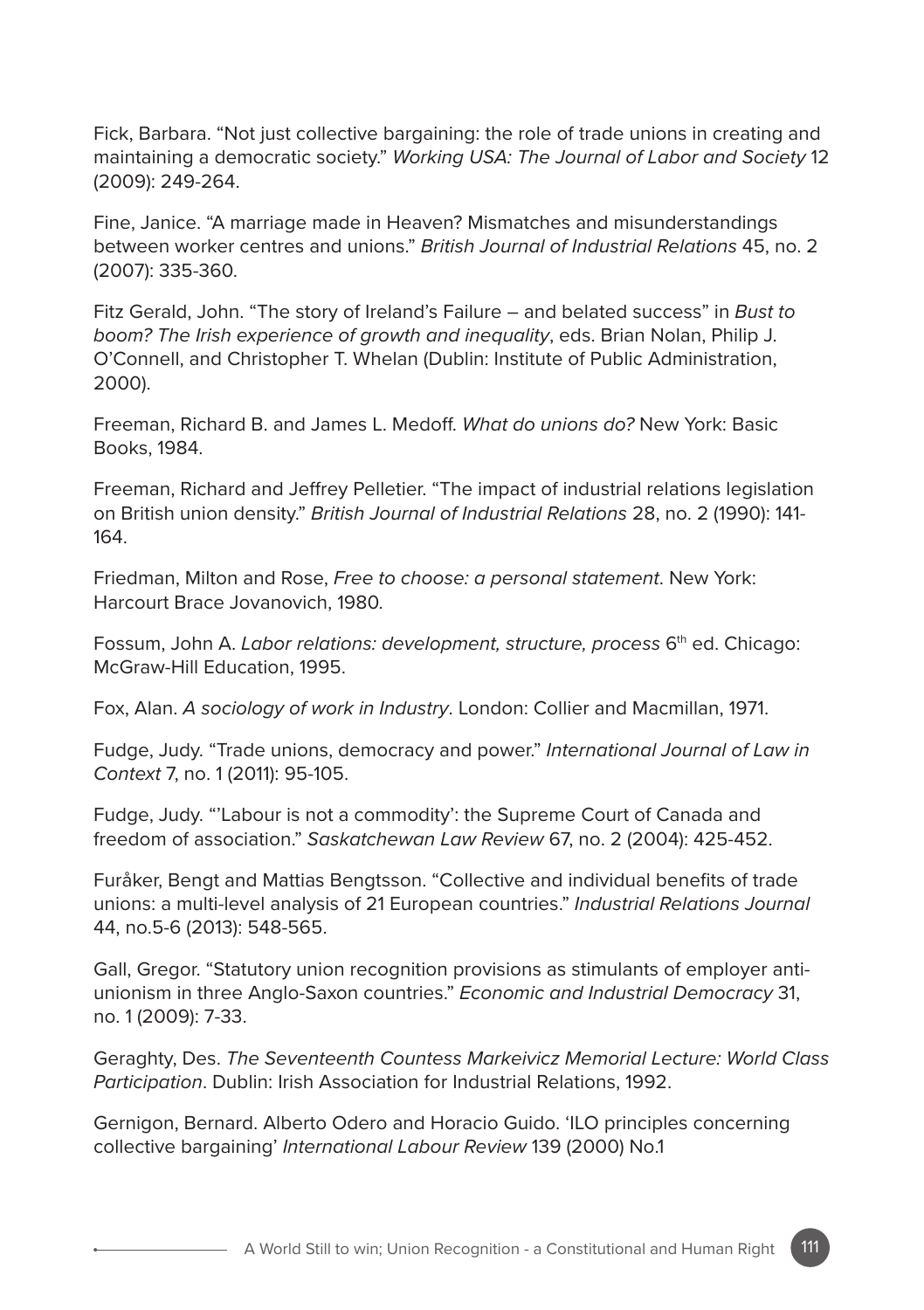Gibbons, Tish. "The Industrial Relations (Amendment) Act of 2011: its effects and the implications for workers and trade unions in Ireland." PhD thesis, London Metropolitan University, 2014.

Gibbons, Tish. "The industrial Relations (Amendment) Act of 2001: a useful organising tool for Irish trade unions or last refuge of the powerless?" *Industrial Law Journal* 44, no. 3 (2015): 472-477.

Gold, Michael. "Employee participation in the EU: the long and winding road to legislation." *Economic and Industrial Democracy* 31, no. 4 (2010): 9-23.

Green, James R. *The World of the Worker: Labor in Twentieth-Century America*. Illinois: University of Illinois Press, 1998.

Guérin, Daniel. *100 years of labor in the USA*. London: Ink Links, 1979.

Gunnigle, Patrick, Michelle O'Sullivan and M. Kinsella, "Organised labour in the new economy: trade unions and public policy in the Republic of Ireland," in *Irish employment relations in the new economy* eds, Daryl D'Art and Thomas Turner (Dublin: Blackhall, 2002).

Gunningle, Patrick, Jonathan Lavelle and Anthony McDonnell. *Industrial relations in multinational companies (MNCs): double breasting and trade union avoidance in Ireland*. Limerick: 2007.

Gunningle, Patrick, Jonathan Lavelle and Anthony McDonnell. "Subtle but deadly? Trade union avoidance through 'double breasting' among multinational companies." *Advances in Industrial and Labor Relations* 16 (2009): 51-74.

Gunningle, Patrick, Michael Morley, and Thomas Turner. "Challenging collectivist traditions: individualism and the management of industrial relations in greenfield sites." *Economic and Social Review* 28, no. 2 (1997): 105-134.

Hall, Mark. "Statutory trade union recognition procedure comes into force." *Eurofound*, July 27, 2000.

Hardiman, Niamh. "The State and economic interests: Ireland in comparative perspective." in *The Development of Industrial Society in Ireland: the Third Meeting of the Royal Irish Academy and the British Academy*, edited by J. H. Goldthorpe and C. T. Whelan. Oxford: Oxford University Press, 1994.

Hart, H. L. A. The Concept of Law 3<sup>rd</sup> edition. Oxford: Oxford University Press, 2012.

Hart Research Associates. *American Workers' Views on Key National Issues*. Washington DC: American Federation of Labour and Congress of Industrial Organisations, 1999.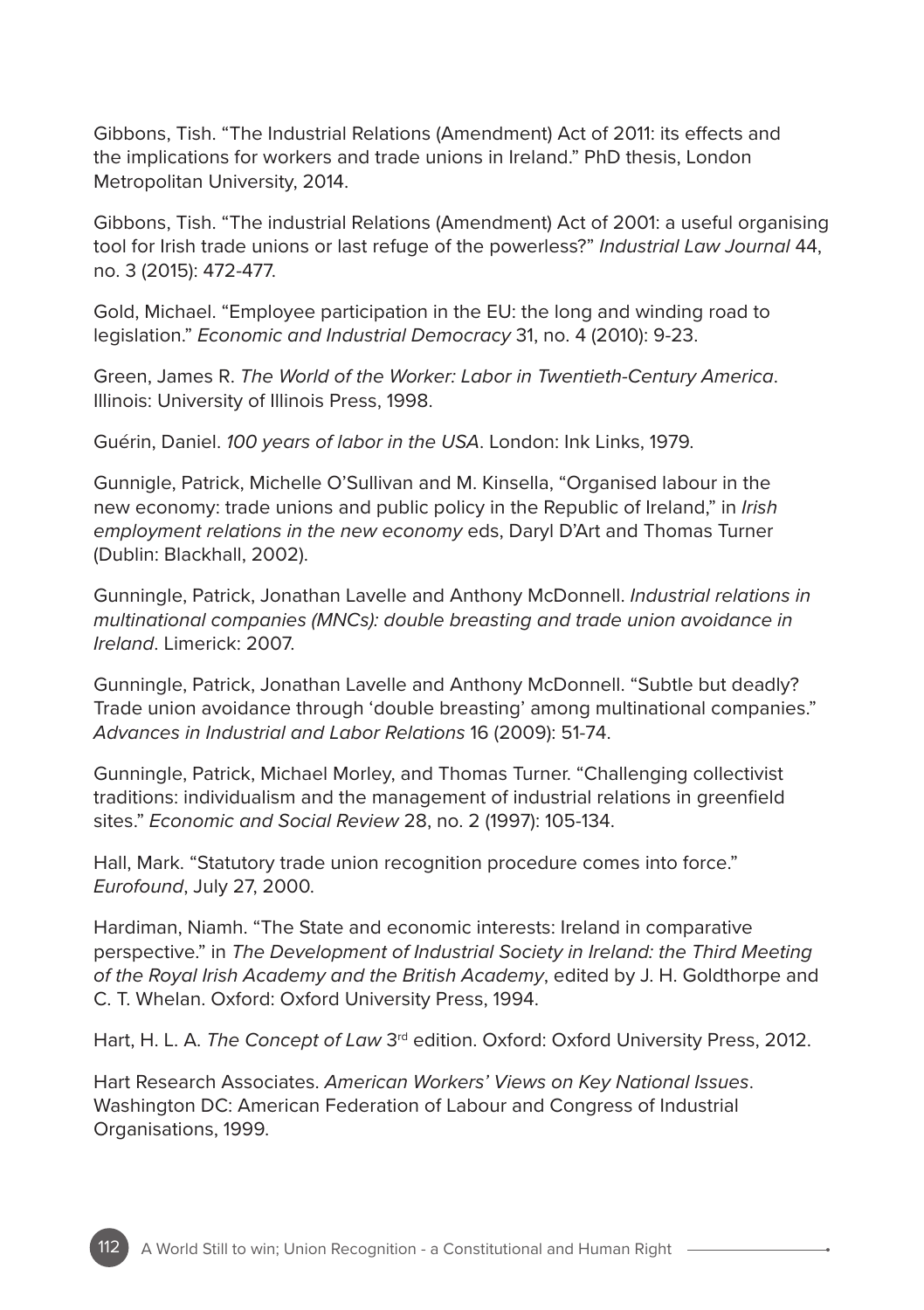Hartley, Jean. "Joining a trade union." In *Employment relations: the psychology of influence and control at work* edited by Jean Hartlet and Geoffrey M. Stephenson (Oxford: Wiley-Blackwell, 1991).

Harvey, David. *A brief history of neoliberalism*. Oxford: Oxford University Press, 2005.

Hastings, Tim, ed. *The state of the unions: challenges facing organised labour in Ireland* Dublin, The Liffey Press, 2008.

Hastings, Tim, Brian Sheehan, Padraig Yeates. *Saving the future: how social partnership shaped Ireland's economic success*. Dublin: Blackhall, 2007.

Held, David. *Models of democracy* 2nd ed. Oxford: Blackwell, 1996;

Hendy, John, and Keith Ewing. *Article 11(3) of the European Convention on Human Right: an outline of the engagement of British trade unions with the European Court of Human Rights*. Liverpool: Institute of Employment Rights, 2008.

Hepple, Bob. ed. *The making of labour law in Europe: a comparative study of nine countries up to 1945* (Oxford: Hart Publishing, 2010).

Hogan, Gerard. "The constitution, property rights and proportionality." *Irish Jurist* 32 (1997): 373-397.

Hogan, Gerard and Gerry Whyte *J M Kelly: The Irish Constitution* 4<sup>th</sup>, edition (Dublin, Tottel Publishing, 2003)

Hogan, Gerard, Gerry Whyte, David Kenny, and Rachael Walsh. *Kelly: The Irish Constitution* 5th edition. (Dublin: Bloomsbury, 2018).

Horgan, J. "The future of collective bargaining." In *Industrial relations in Ireland: contemporary issues and developments*. Dublin: University College Dublin, 1987.

Howlin, Niamh and Robert C Fitzpatrick. "The feasibility of mandatory trade union recognition in Ireland." *Dublin University Law Journal* 29 (2007).

Human Rights Watch. *Unfair Advantage: Workers Freedom of Association in the United States under International Human Rights Standards*. New York: Human Rights Watch, 2000.

Hyman, Richard and Anthony Ferner. *Industrial relations in the new Europe*. Oxford: Blackwell, 1992.

Hyman, Jeffrey and Bob Mason. *Managing Employee Involvement and Participation*. London: Sage Publications, 1995.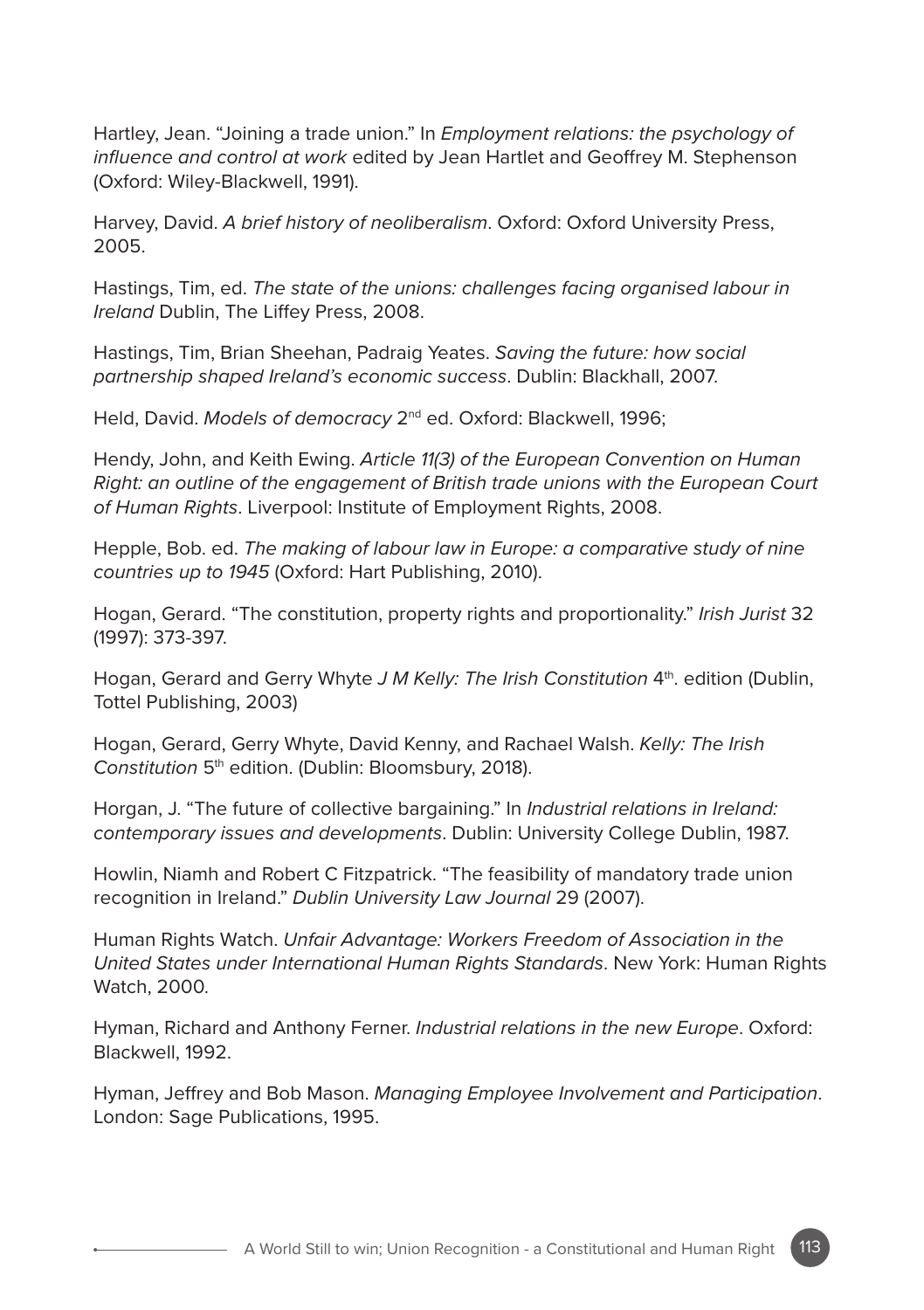IBEC. *Proposal for a directive on adequate minimum wages in the European Union: Ibec submission to the Department of Enterprise, Trade and Employment.* Dublin: Department of Enterprise, Trade and Employment, 2021.

Industrial Relations in Europe International Research Group. *European industrial relations*. Oxford: Clarendon Press, 1981.

International Labour Office. *Collective Bargaining: A Workers Education Manual*. Geneva: ILO, 1978.

ILO International Labour Organisation Recommendations (No. 91) *Collective Agreements and ILO Conventions* and (No 98) *Concerning the Application of the Principles of the Right to Organise and to Bargain Collectively*.

ILO. *Freedom of association and collective bargaining: general survey by the Committee of Experts on the application of conventions and recommendations*. Geneva: ILO, 1983.

ILO Governing Body 363rd Session, Geneva, 15-30 March 2012, Case No. 2780 (Ireland*) Complaints against the Government of Ireland presented by ICTU.*

Irish Congress of Trade Unions, John O'Hehir and Flor O'Mahony, *New forms of work organisations: options for unions: WCM, TQM, HRM.* Report commissioned by ICTU (Dublin: ICTU, 1993).

Irish Congress of Trade Unions. *There is a Better, Fairer Way.* Dublin: ICTU, 2009.

Irish Human Rights and Equality Tribunal. *Human Rights Explained: A Guide to Human Rights Law* Dublin: IHREC, 2015.

Israel, Joachim. "Swedish socialism and big business." *Acta Sociologica*  (Scandinavian Sociological Association) 21, no. 4 (1978): 341-353.

Jacobs, Antoine. "Collective self-regulation." In *The making of labour law in Europe: a comparative study of nine countries up to 1945* (Oxford: Hart Publishing, 2010).

Kahn-Freund, Otto. *Labour and the law* 3rd edition. London: Stevens, 1977.

Kaufman, Bruce E. "The future of US private sector unionism, Did George Barnet get it right after all?" *Journal of Labour Research* 22, no. 3 (2001): 433-457.

Keenoy, Tom and Peter Anthony. "HRM: metaphor, meaning and morality." In *Reassessing human resource management* edited by Paul Blyton and Peter Turnbull. London: Sage Publications, 1992.

Kelly, John. *Rethinking industrial relations: mobilisation, collectivism and long wages*. London: Routledge, 1998.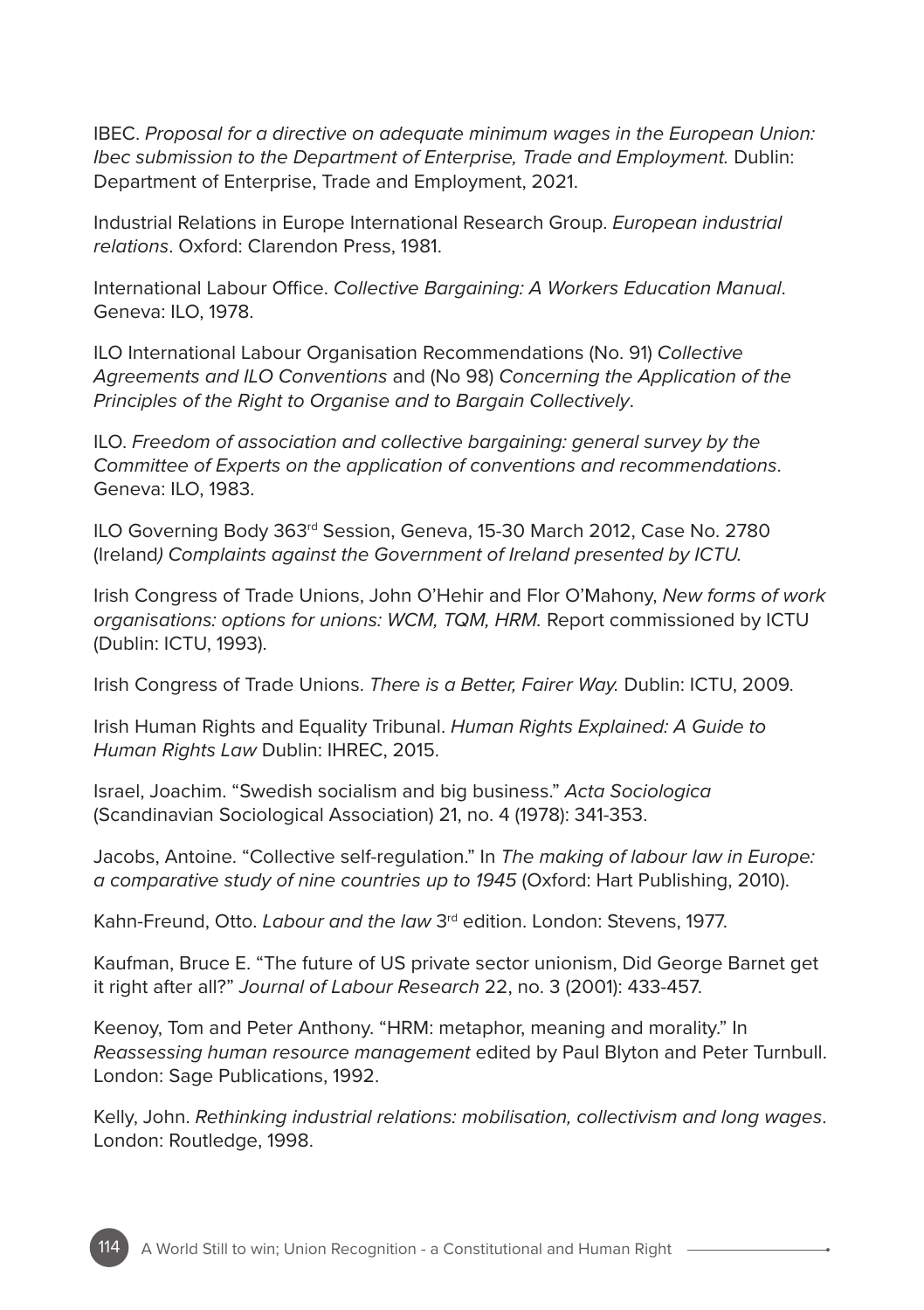Kelly, John. "Union militancy and social partnership." In *The new workplace and trades unionism*, eds.Peter Ackers, Chris Smith and Paul Smith. London: Routledge, 1996.

Kerr, Anthony. "The problem of the labour injunction revisited." *Irish Jurist* 18 (1983): 34-55.

Kerr, Anthony and Gerry Whyte. *Irish Trade Union Law.* Oxford: Abingdon, 1985.

Kerr, Anthony., "Industrial relations law," in *Employment law* ed. Niamh Reagan (Dublin: Tottel Publishing, 2009)

Kerr, Anthony. *The Trade Union and the Industrial Relations Acts* 5th ed. (Dublin: Round Hall Press, 2015).

Kochan, Thomas and Marc Weinstein. "Recent developments in US industrial relations." *British Journal of Industrial Relations* 32, no. 4 (1994): 483-504.

Korpi, Walter. *The working class in welfare capitalism: work, unions and politics in Sweden*. London: Routledge, 1978.

Korpi, Walter. *The Democratic Class Struggle*. London: Routledge, 1983.

Kovach, Kenneth. *Labor relations: a diagnostic approach*. Maryland: University Press of America, 1986.

Kuttner, Robert. *Everything for sale: the virtues and limits of markets*. Chicago: Chicago University Press, 1999.

Lane, Philip. "Profits and wages in Ireland, 1987-1996." *Economics Technical Papers*  Trinity College Dublin (1998).

Lange, H. M. "Scandinavian labour 1920-1937." in *Organized labour in four continents* edited by H. A. Marquand. London: Longmans, 1939.

A. Larson. *Labour market reforms in Sweden: facts and employee views.* Uppsala, Swedish Institute, 1979.

Lavelle, Jonathan, Anthony McDonnell and Patrick Gunnigle. *Human resource practices in multinational companies in Ireland: a contemporary analysis*. Dublin: Government Publications Office, 2009.

Leader, Sheldon. *Freedom of association: a study in labor law and political theory*. New Haven: Yale University Press, 1992.

Leat, Mike. *Human Resources issues of the European Union*. Hoboken: Prentice Hall, 1998.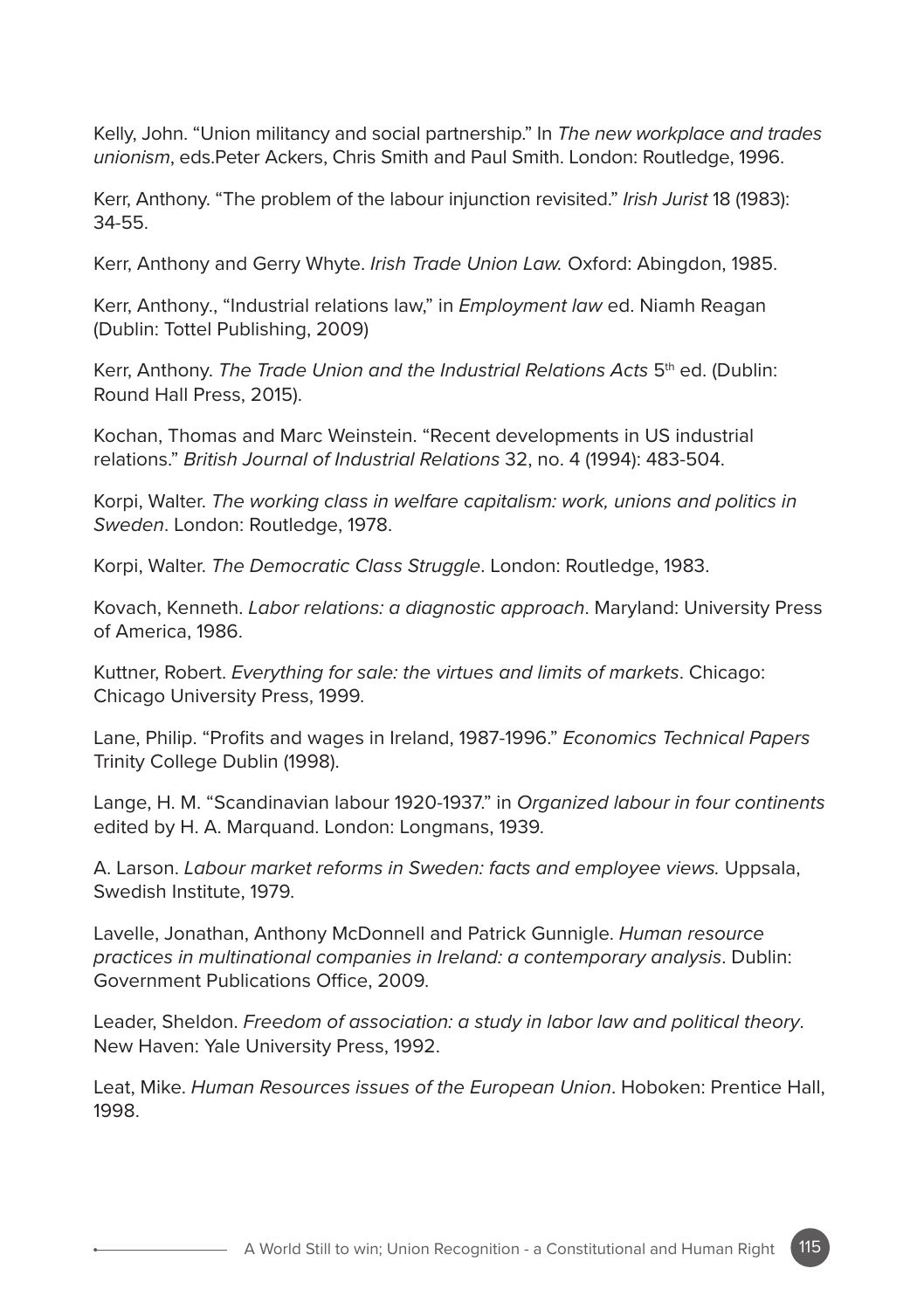Legge, Karen. *Human Resource management: rhetoric's and realities*. London: Red Globe Press, 1995.

Lynch, Irene. "Lawyers and unions: the right to freedom of association in the Irish constitution," in *Ireland's evolving constitution 1937-1997* eds. Tim Murphy and Patrick Twomey. Dublin: Hart Publishing, 1998.

Mac Flynn, Paul. *The impact of collective bargaining on pay in Northern Ireland* NERI Working Paper Series. Belfast: NERI, 2020.

Maguire, Cathy. "Trade unions and the constitution," in *Employment law* general editor. Niamh Reagan (Dublin: Tottel Publishing, 2009).

Marx, Karl and Friedrich Engels. *Manifesto of the Communist Party*. Moscow: Progress Publishers, 1965.

McCrone, David, Brian Elliott and Frank Bechhofer. "Corporatism and the New Right." In *Industrial societies: crisis and division in western capitalism and state socialism*, edited by Richard Scase. London: Routledge, 1989.

McMahon, Juliet. "Owner manager, employment relations and the growth potential of Irish small firms: an exploratory study. PhD thesis (unpublished), University of Limerick, 2001.

McDonough, Terrence and Jason Loughrey. *The HEAP Chart: hierarchy of earnings, attributes and privileges analysis*. Dulin: ICTU, TASC, SSRC, 2009.

Meenan, Frances. *Working within the law: a practical guide for employers and employees*. Dublin, Oak Tree Press, 1999.

Menz, Georg. "Whatever happened to social Europe? The three-pronged attack on European social policy." In *Social policy and the Eurocrisis: Quo Vadis Social Europe*. London: Palgrave Macmillan, 2015.

Meidner, Rudolf. *Employee investment funds: an approach to collective capital formation*. London: Routledge, 1978.

Miliband, Ralph. *The state in capitalist society: the analysis of the western system of power*. London: Quartet Books, 1973.

Milne, Seumas. *The Enemy Within; The Secret War Against the Miners.* London: Verso Books, 1994.

Minihan, Mary "Union leaders reject Lenihan's criticism of social partnership." *The Irish Times*, December 15, 2010.

Morgan, David Gwynn. *A judgement too far? Judicial activism and the constitution*. Cork: University College Cork, 2001.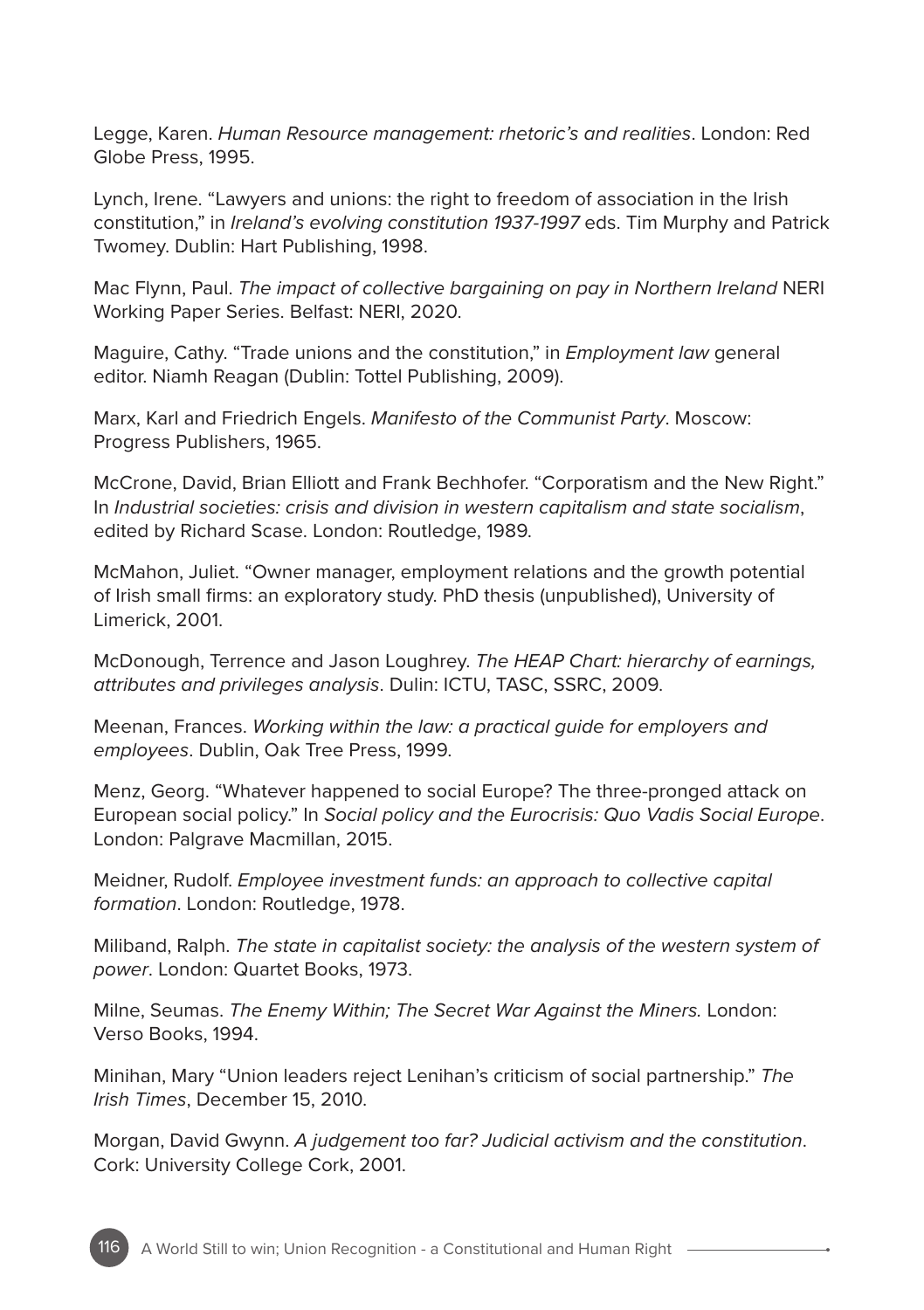Murphy, Caroline and Thomas Turner. "Tipping the scales for labour in Ireland? Collective bargaining and the Industrial Relations (Amendment) Act 2015. *Industrial Law Journal* 49, no.1 (2020): 113-134.

Murphy, Tim and Patrick Twomey eds. *Ireland's evolving constitution 1937-1997* (Dublin: Hart Publishing, 1998).

Murray, Thomas. *Contesting economic and social rights in Ireland: constitution, state and society, 1848-2016*. Cambridge: Cambridge University Press, 2016.

Myrdal, Hans-Gören. "The Swedish Model – will it survive?" *British Journal of Industrial Relations* 18, no. 1 (1980): 57-69.

Nolan, Brian, Philip J. O'Connell and Christopher T. Whelan, eds. *Bust to boom? The Irish experience of growth and inequality*. Dublin: Institute of Public Administration (2000).

Nolan, Patrick. "No real demand for worker directors." *The Irish Times* [undated].

Novitz, Tonia. "A revised role for trade unions as designed by New Labour: the representation pyramid and 'partnership'." *Journal of Law and Society* 29, no. 3 (2002): 487-509.

O'Brien, Carl. "Searching for answers in wake of collapsed partnership." *The Irish Times* January 25, 2010.

O'Donnell, Rory and Colm O'Reardon. "Social partnership in Ireland's economic transformation." In *Social pacts in Europe: New dynamics*, edited by Giuseppe Fajertag and Philippe Pochet (Brussels: ETUI, 2000).

O'Donnell, Rory and Paul Teague. *Partnership at work in Ireland: an evaluation of progress under Partnership 2000*. Dublin: Department of the Taoiseach, 2000.

O'Donnell, Thomas E. "The constitution, the European Convention on Human Rights Act 2003 and the district court – a personal view from a judicial perspective." *Irish Judicial Studies Journal* (2007): 137-153.

O'Neill, Ailbhe. "Fair procedures – an inviolable constitutional requirement?" *Dublin University Law Journal* 33 (2011): 319-338.

O'Sullivan, Michelle and Patrick Gunnigle. "Union avoidance in Europe's largest low-cost airline: bearing all the hallmarks of oppression." In *Are trade unions still relevant?: Union recognition 100 years on*, eds. Thomas Turner, Daryl D'Art, and Michaelle O'Sullivan. Dublin: Orpen Press, 2013.

Ogle, Brendan. *Off the rails: the story of the ILDA*. Dublin: Currach Press, 2004.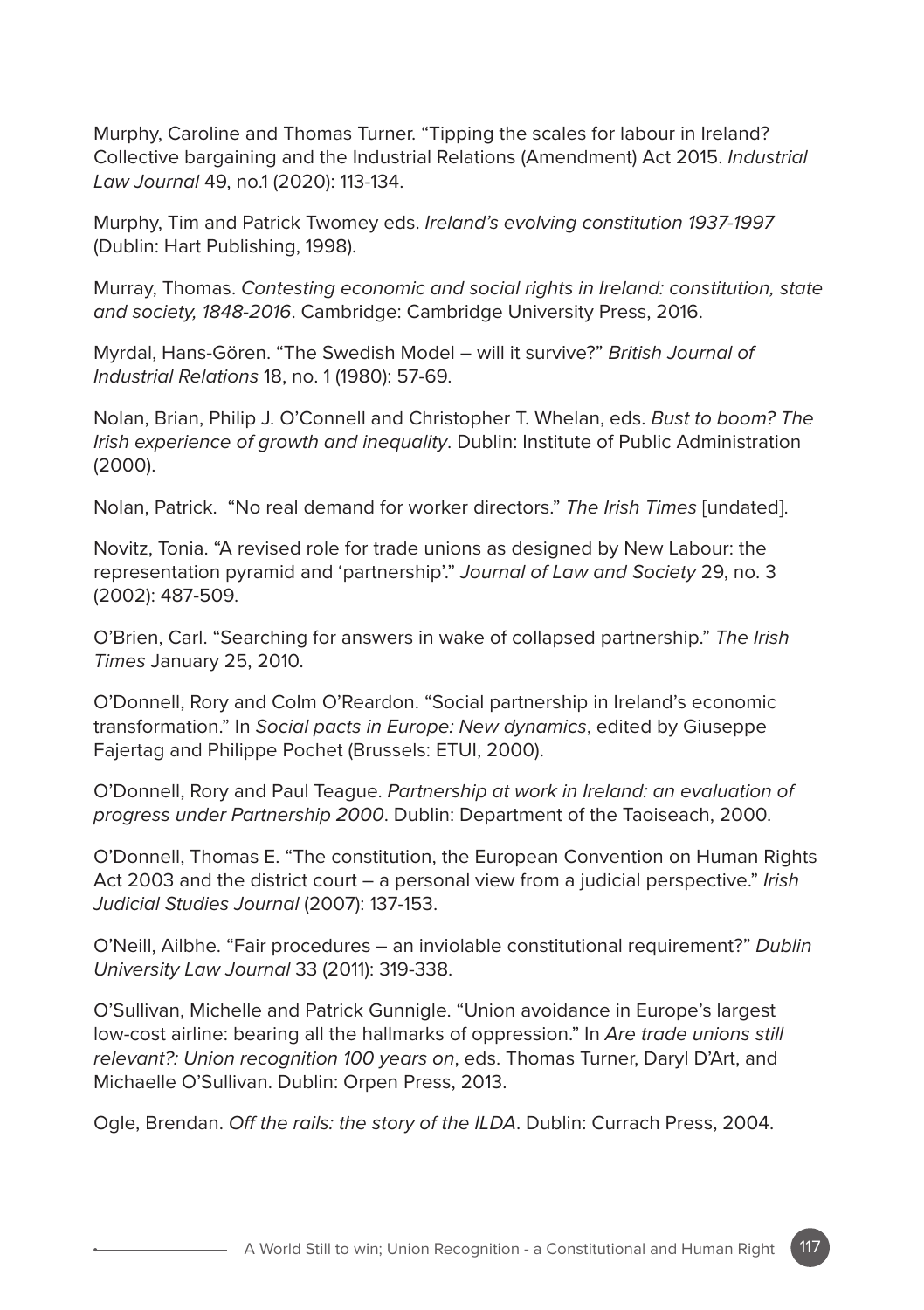Pateman, Carole. *Participation and democratic theory*. Cambridge: Cambridge University Press, 1970.

Piketty, Thomas. *Capital in the twenty-first century.* London: Harvard University Press, 2014.

Pollin, Robert. *Contours of descent: US economic fractures and the landscape of global austerity*. London; Verso, 2003.

Purdy, Alastair. "The Industrial Relations (Amendment) Act 2001 and the Industrial Relations (Miscellaneous Provisions) Act 2004 – have they helped?" *Irish Employment Law Journal* 1, no. 5 (2004).

Rabbitte, Pat and Eamon Gilmore. *Bertie's Bill*. Dublin: The Workers' Party, 1990.

Reagan, Niamh, ed. *Employment law*. Dublin: Tottel Publishing, 2009.

Riddell, Peter. "The end of clause IV, 1994-95." *Journal of Contemporary British History* 11, no. 2 (1997): 24-49.

Robinson, Derek. *Solidaristic Wage Policy in Sweden*. Paris: OECD, 1974.

Roche, William and Jacqueline Ashmore. "Irish unions: testing the limits of social partnership." In, *Changing prospects for trade unionism: comparisons between six countries* edited by Peter Fairbrother and Gerard Griffin. London: Continuum, 2002.

Roche, William and John Geary. "'Collaborative production' and the Irish boom – work organisation, partnership and direct involvement in Irish workplaces." *The Economic and Social Review*, 31, no. 1 (2000): 1-36.

Roche, William and John Geary. "The attenuation of host-country effects? Multinationals, industrial relations and collective bargaining in Ireland." Working Paper IR-HRM No. 94-5. Dublin: University College Dublin, 1995.

Royal Commission on Trade Unions and Employers' Associations. *Report of the Royal Commission on Trade Unions and Employers' Associations, 1965-68* reprint 1975. London: HMSO, 1975.

Roy, D. F. "Repression and Incorporation. Fear stuff, sweet stuff and evil stuff: management's defences against unionisation in the south." In *Capital and labour: studies in the capitalist labour process* edited by Theo Nichols. London: Fontana, 1980.

Salamon, Michael*. Industrial relations: theory and practice*. London: Prentice Hall, 1987.

Sandel, Michael J. *What money can't buy: the moral limits of markets*. London: Penguin, 2012.

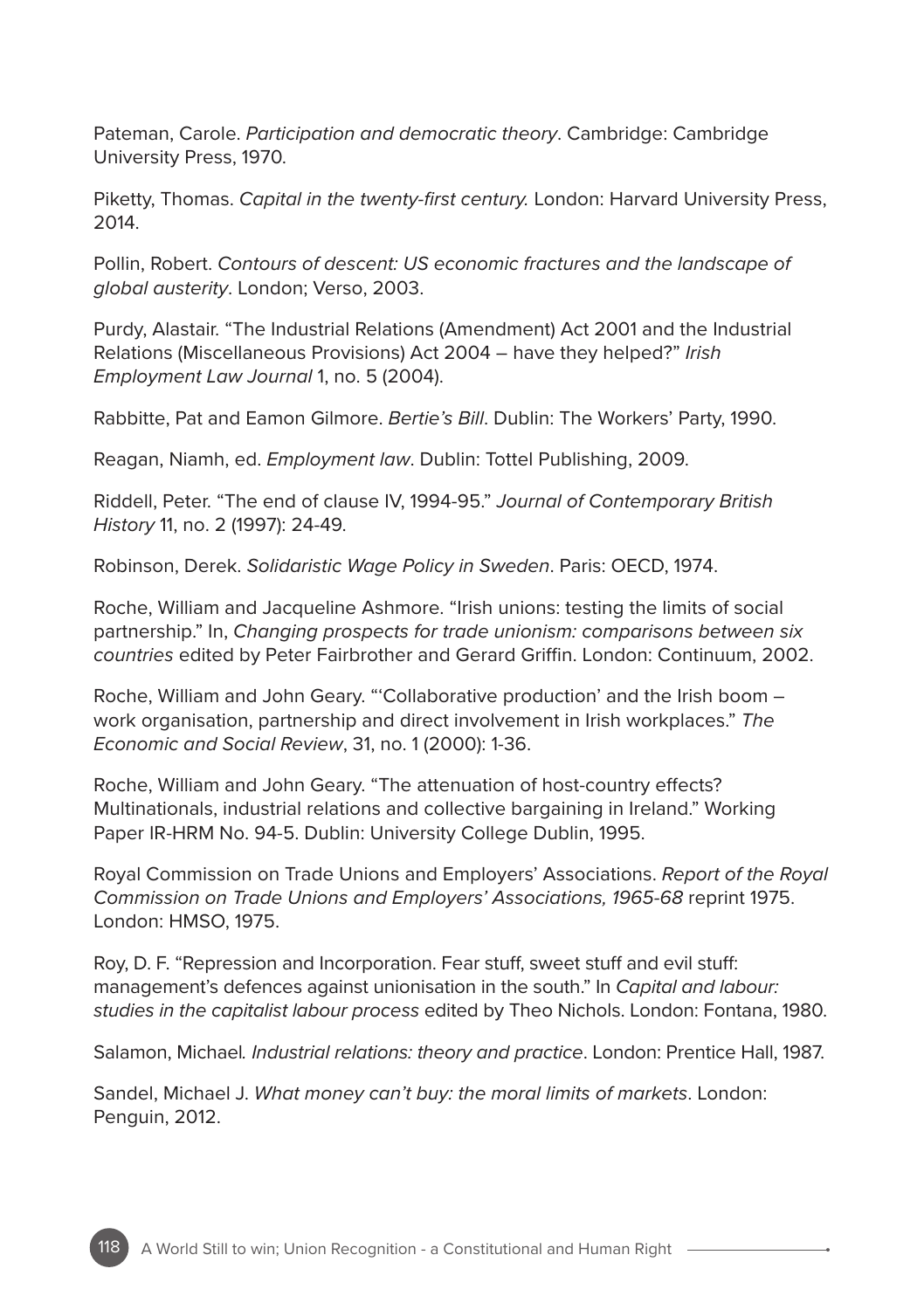Saville, John. *The labour movement in Britain*. London: Faber and Faber, London 1988.

Scase, Richard. *Readings in the Swedish class structure*. Oxford: Pergamon, 1976.

Scase, Richard. *Social democracy in capitalist society: working-class politics in Britain and Sweden*. London: Routledge, 1977.

Sjöberg, Stefan and Nyegosh Dube. "Economic democracy through collective capital formation: the cases of Germany and Sweden and strategies for the future." *World Review of Political Economy* 5, no. 4 (2014): 488-515.

Smith, Adam. *The wealth of nations*. New York: Harvard Classics, 1909.

Soldon, N. "Laissez-faire as dogma: the Liberty and Property Defence League, 1882- 1914." In *Essays in Anti-Labour History: responses to the rise of Labour in Britain*. London: Palgrave Macmillan, 1974.

Staunton, Denis. "Obama approves reform to bolster workers' rights." *The Irish Times*, January 31, 2009.

Streeck, Wolfgang and Sigurt Vitols. "The European Community: between mandatory consultation and voluntary information." In *Works Councils: consultation, representation, and cooperation in industrial relations*, edited by Joel Rogers and Wolfgang Streeck. Chicago: NBER, 1995.

Sutcliffe, Bob and Francis Green. *The profit system: the economics of capitalism*. London: Penguin, 1987.

Taft, Philip and Philip Ross. "American labor violence: it's causes, character and outcome" In *The history of violence in America: a report to the national commission on the causes and prevention of violence*, edited by Hugh Davis Graham and Ted Robert Gurr. New York: F. A. Praeger, 1969.

Teague, Paul. "Pay determination in the Republic of Ireland: towards social corporatism?" *British Journal of Industrial Relations* 33, no. 2 (1995): 253-273.

Paul Teague and Jimmy Donaghey. "Why has Irish social partnership survived?" *British Journal of Industrial Relations* 47, no. 1 (2009): 55-78.

Teulings, Coen and Joop Hartog. *Corporatism or competition?: labour contracts, institutions and wage structures in international comparison*. Cambridge: Cambridge University Press, 1998.

Tilton, T. "A Swedish road to socialism: Ernst Wigforss and the ideological foundations of Swedish social democracy." *American Political Science Review* 73, no. 2 (1979): 505-520.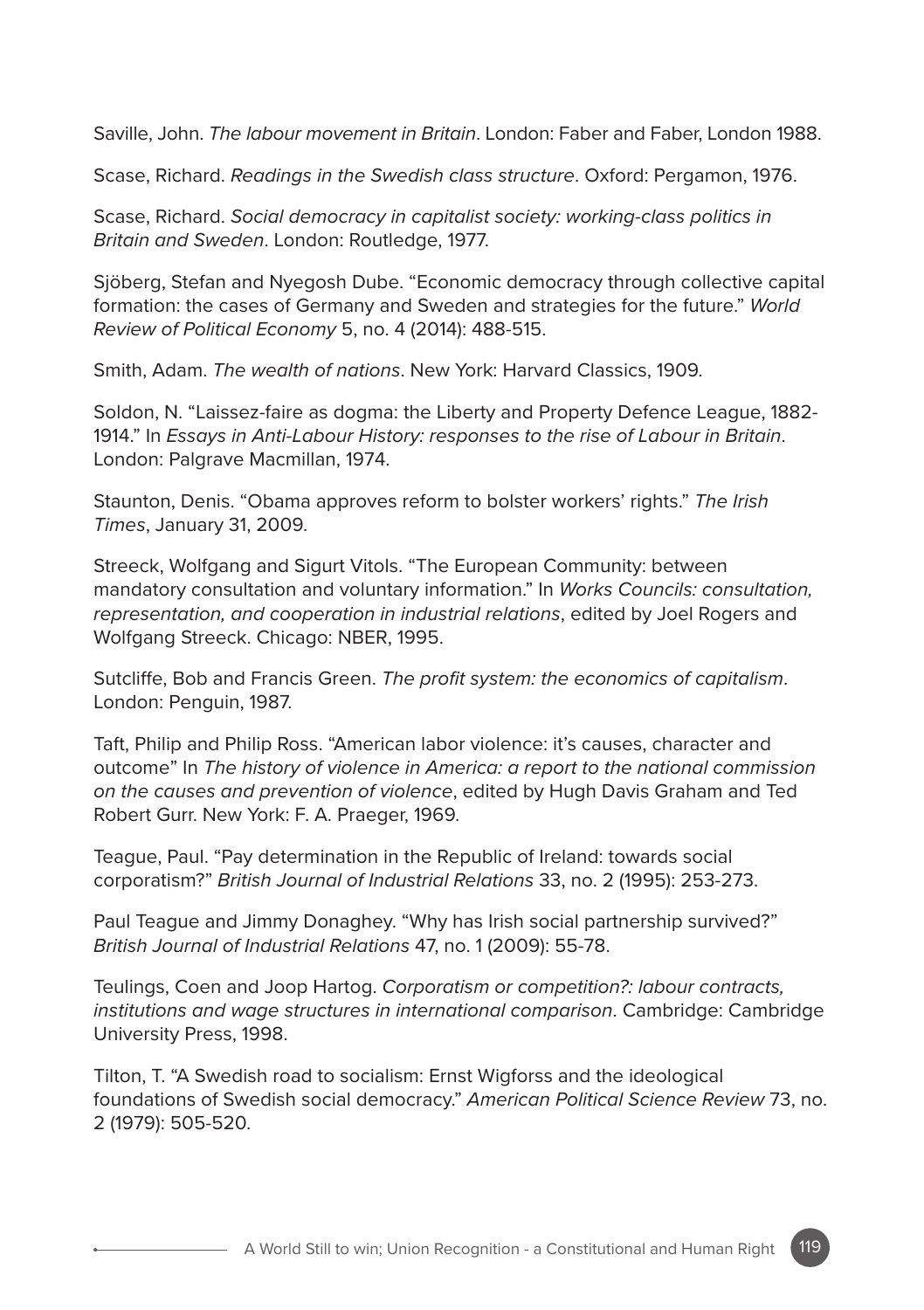Tomlins, Christopher L. *The state and the unions: labor relations, law, and the organised labor movement in America, 1880-1960*. Cambridge: Cambridge University Press, 1985.

 Turner, Thomas, Daryl D'Art, and Patrick Gunnigle. "Pluralism in retreat? A comparison of Irish and multinational manufacturing companies." *The International Journal of Human Resource Management* 8, no. 6 (1997): 825-840.

Turner Thomas, Daryl D'Art and Michelle O'Sullivan, (eds) *Are Trade Unions Still Relevant? Union Recognition 100 years on* (Orpen Press, Dublin 2013).

Thomas Turner and Daryl D'Art Is there a Union representation gap in Ireland in *The State of the Unions* ed. Tim Hastings (Liffey Press, Dublin 2008)

Van Otter, C. "Sweden: Labour reformism reshapes the system." In *Worker militancy and its consequences, 1965-75: new directions in Western industrial relations*, edited by Solomon Barkin. New York: Praeger, 1975.

Vale, Vivian. *Labour in American politics*. London: Routledge, 1971.

Viser, Jelle. "Union membership statistics in 24 countries." *Monthly Labor Review* 129, no. 1 (2006): 38-49.

Von Prondzynski, Ferdinand. "Trade disputes and the courts: the problem of the labour injunction." *Irish Jurist* 16 (1981): 228-40.

Von Prondzynski, Ferdinand. *Freedom of association and industrial relations: a comparative study*. London: Mansell, 1987.

Von Prondzynski, Ferdinand and Charles McCarthy. *Employment Law*. London: Sweet & Maxwell, 1984.

Walker, Richard P. "The Vredeling Proposal: cooperation versus confrontation in European labor relations." *International Tax & Business Lawyer* 1 (1984).

Wallace, Joseph, Gerard McMahon and Patrick Gunnigle. *Industrial relations in Ireland*. Dublin: Gill & Macmillan, 2004.

Wallace, Joseph, Patrick Gunnigle and Michelle O'Sullivan. *Industrial relations in Ireland* 5<sup>th</sup> ed. Dublin: IPA, 2020.

Wallace, Joseph, and Michelle O'Sullivan. "The Industrial Relations Act 1990: a critical review," in *Irish employment relations in the new economy* edited by Daryl D'Art and Thomas Turner. Dublin: Blackhall, 2002.

Wallace, Joseph. "The Industrial Relations Act 1990: an industrial relations perspective," *The Industrial Relations Act 1990; 20 years on,* edited by Tony Kerr. Dublin: Round Hall, 2010.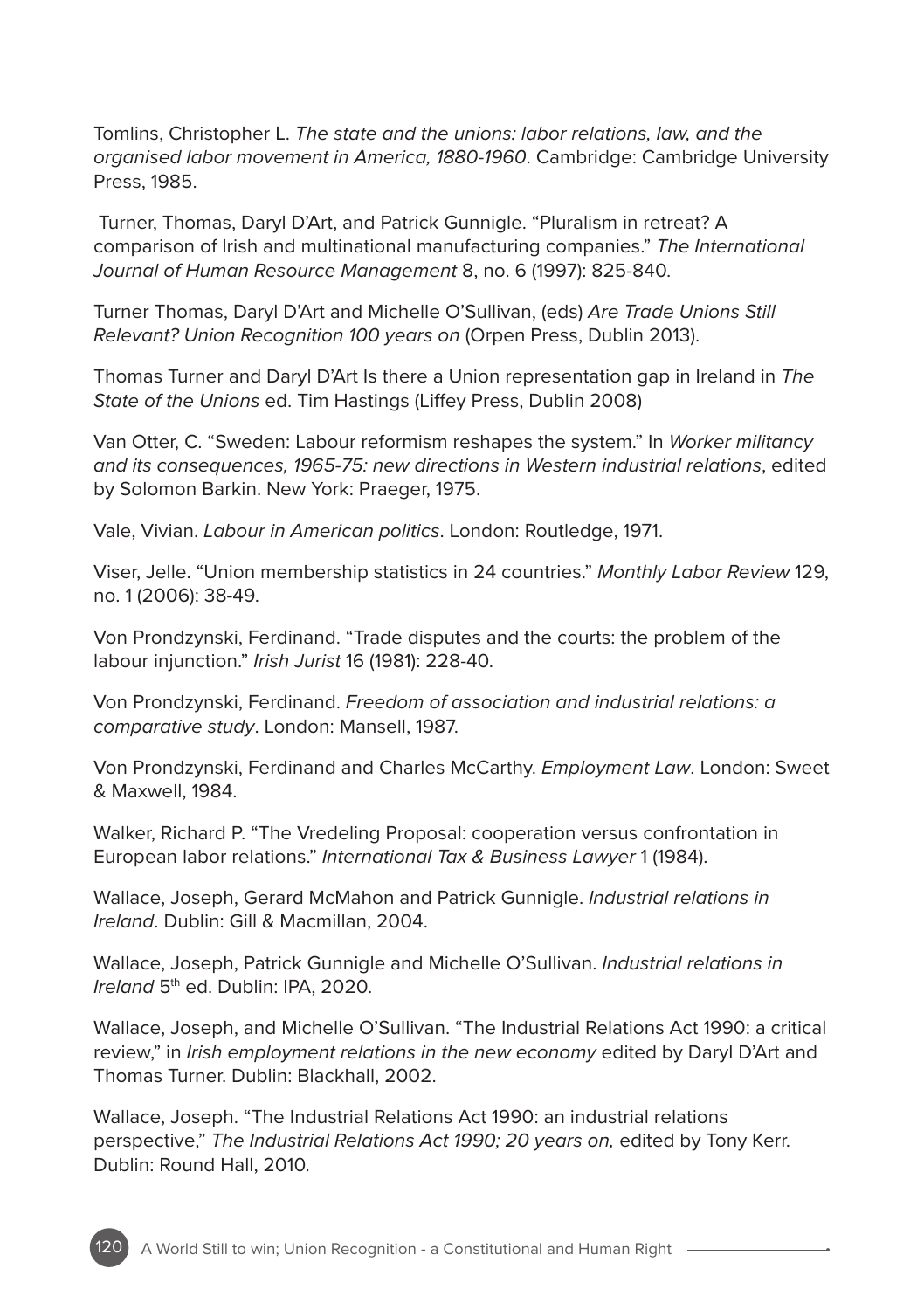Walsh, Rachel. "Private property rights in the drafting of the drafting of the Irish constitution: a communitarian compromise." *Dublin University Law Journal*, 33 (2011): 86-115.

Walton, Richard, E. "From control to commitment in the workplace," *Harvard Business Review* (1985).

Watson, Tony, J. *Sociology, work and industry* (London: Routledge, 1986).

Webb, Sidney and Beatrice, *The history of trade unionism* (New York: Longmans, Green, 1894),

Weber, Max. *The Protestant Ethic and the Spirit of Capitalism* (New York: Charles Scribner and Son, 1958

Whelan, Christopher T. et al. *Monitoring poverty trends in Ireland: results from the 2001 living in Ireland survey*. Dublin: ESRI, 2003.

Wilkinson, Brian "Workers, constitutions and the Irish judiciary: a jurisprudence of labour liberty?" *Irish Jurist* 24 (1989) 198-226

Workplace Relations Commission. "Ministers Bruton and Nash to reform the Industrial Relations (Amendment) Act." last modified on December 16, 2014, https://www. workplacerelations.ie/en/news-media/workplace\_relations\_notices/ministers bruton\_and\_nash\_to\_reform\_the\_industrial\_relations\_amendment\_act.html.

Yeates, Padraig. "Partnership as model of choice for business." *The Irish Times*, February 8, 2002.

Yeates, Padraig. *Lockout: Dublin 1913*. Dublin: St Martin's Press, 2000.

Zahn, Rebecca. "The Viking and Laval cases in the context of European enlargement." *Web Journal of Current Legal Issues* 3 (2008).

Zimmer, S. "The impact of the Industrial Relations (Amendment) Act 2015 on collective bargaining in Ireland." Master's thesis, HRM DCU Business School, 2017.

Zoll, Rainer. "Modernisation, trade unions and solidarity." In *The challenges to trade unions in Europe: innovation or adaptation*, edited by Peter Leisink, Jim Van Leemput and Jacques Vilrokx. Cheltenham: Edward Elgar, 1996.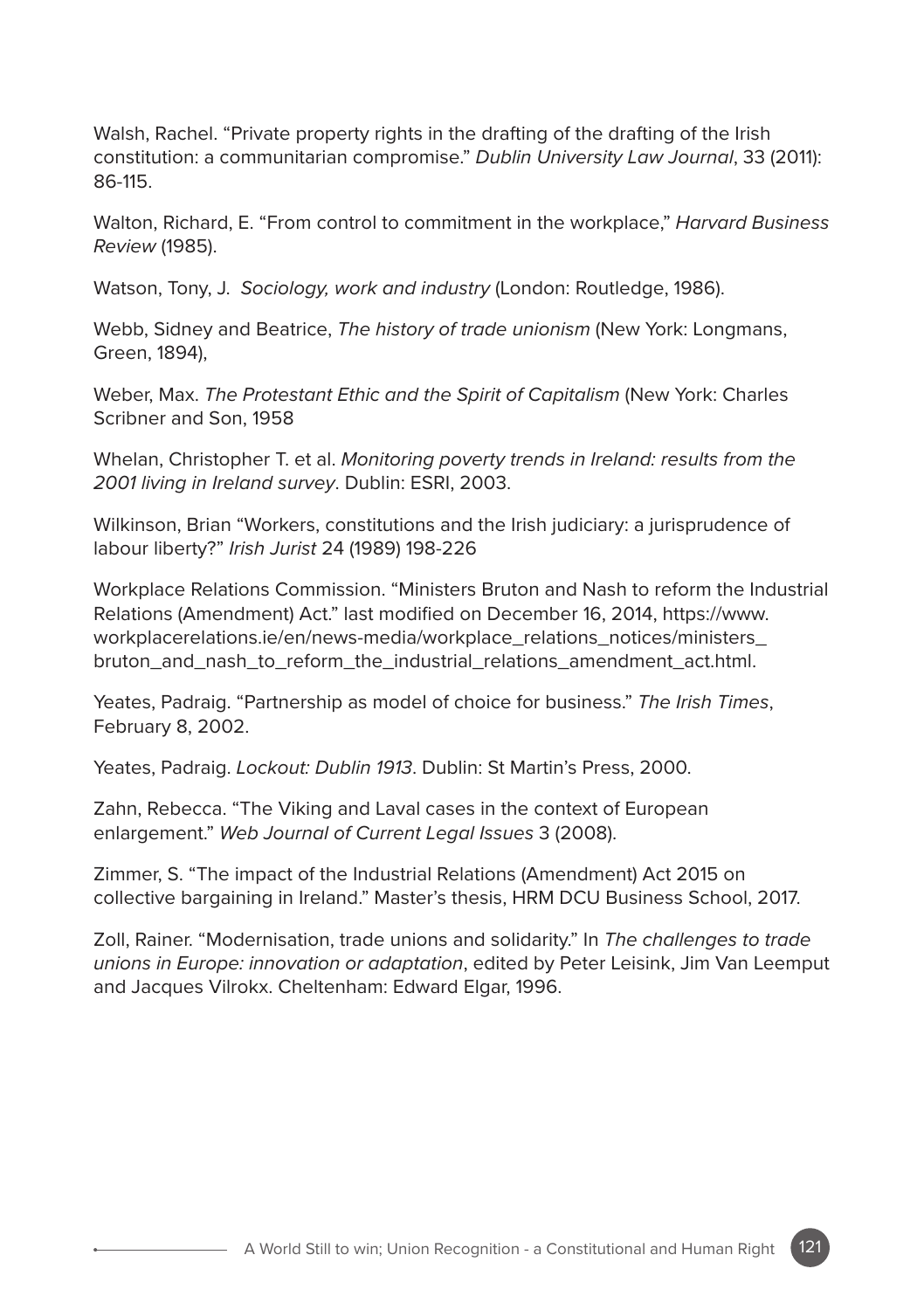## TABLE OF CASES

*Abbot and Whelan v ITGWU and the Southern Health Board* [1982] 1 J.I.S.L.L.

*Ashford Castle Ltd v SIPTU* [2006] IEHC 201

*Association of General Practitioners and Others v Minister for Health* [1995] 2 ILRM 48 *Cafolla v O'Malley* [1985] IR 486

*Aughey v Ireland* [1986] ILRM 206 High Court [1989] ILRM 87 SC

*Demir and Baykara v Turkey* [2008] ECtHR No. 34503/97; (2009) 48 E.H.H.R. 54.

*Dublin Colleges ASA v City of Dublin VEC* Unreported High Court 31<sup>st</sup>. July 1983

*Educational Company of Ireland v Fitzpatrick (No 2)* [1961] I.R, 345

*EI Co. Ltd. v Kennedy* [1968] I.R. 69.

*Enerji Yapi-sol Sen v Turkey* [2009] ECHR No. 68959/01.

*Iarnod Eireann v Holbrooke* [2001] 1 I.R. 237.

*International Transport Workers Federation v Viking Line ABP* ECJ [2007] C-438/05

*Laval un Partneri v Svenska & Ors*. ECJ [2008] C-341/05

*Mounted Police Association of Ontario v Attorney General of Canada* [2015] SCC 1,

*NATFHE v Blackpool and Fylde College* [1994] I.C.R. 648

*O'Connell v BATU* [2014] IEHC 360

*Pigs Marketing Board v Donnelly (Dublin) Ltd* [1939] IR 413

*Re Haughey* [1971] IR 217

*Re Public Services Employee Relations Act* (Alberta) [1987] 1 SCR 313

*Ruffert v Land Niedersachsen* ECJ [2008] C-346/06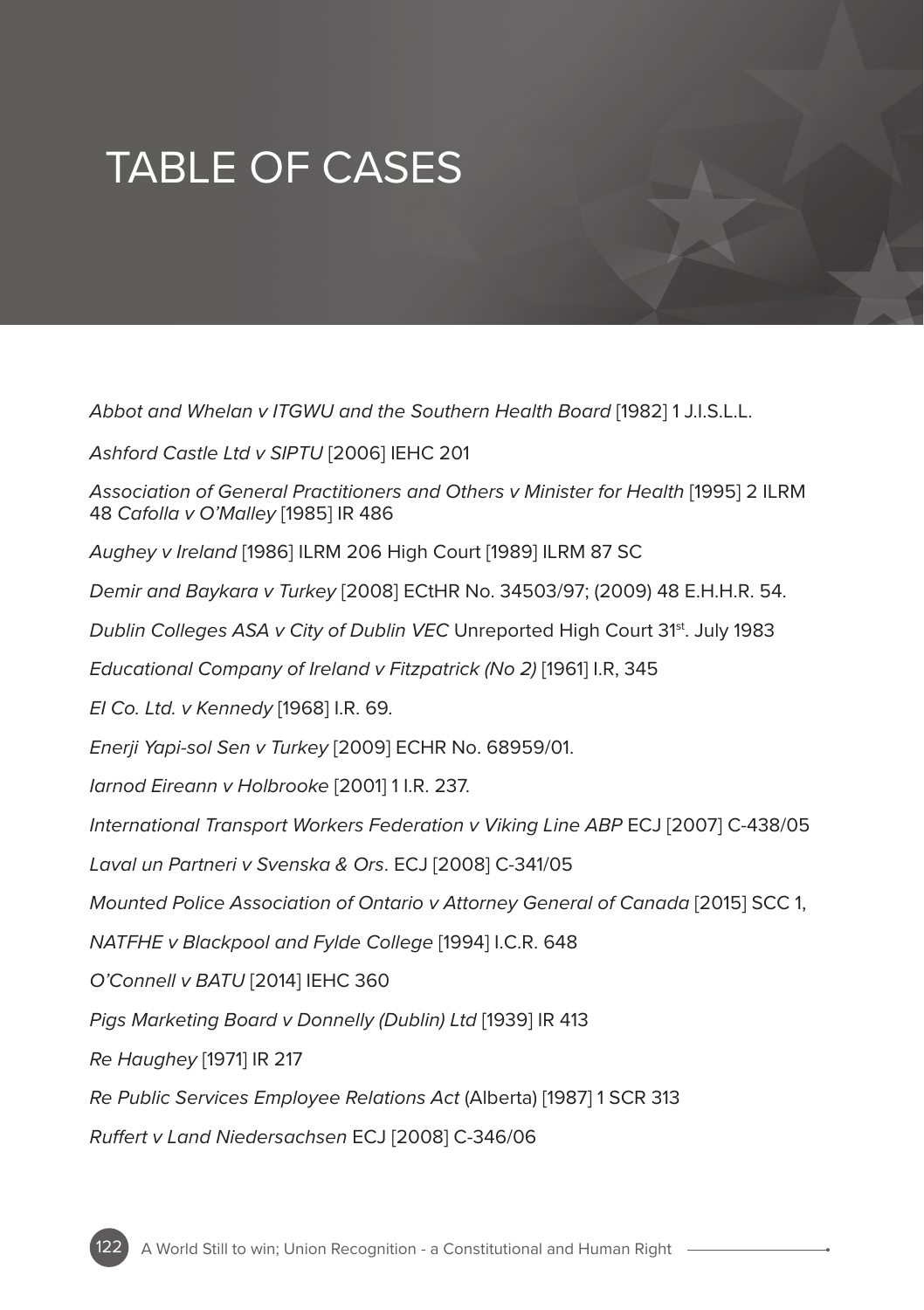*Ryanair (applicant) v Labour Court (respondent)* [2005] IEHC 350

*Ryanair v Labour Court* [2007] IESC 6, [2007] 4 IR 199.

*Schmidt and Dahlstrom v Sweden* [1976] ECtHR No. 5589/72

*Sigurjonsson v Iceland* [1993] ECtHR No. 16130/90

*Sorenson and Ramussen v Denmark* [2006] ECtHR Nos. 52562/99 and 52620/99

*Swedish Engine Drivers Union v Sweden* [1976] ECtHR No. 5614/72

*Wilson and Palmer v United Kingdom* [2002] ECtHR Nos.30668/96, 30671/96 and 30678/96.

*Young, James and Webster v United Kingdom* [1981] ECtHR No. 7806/77